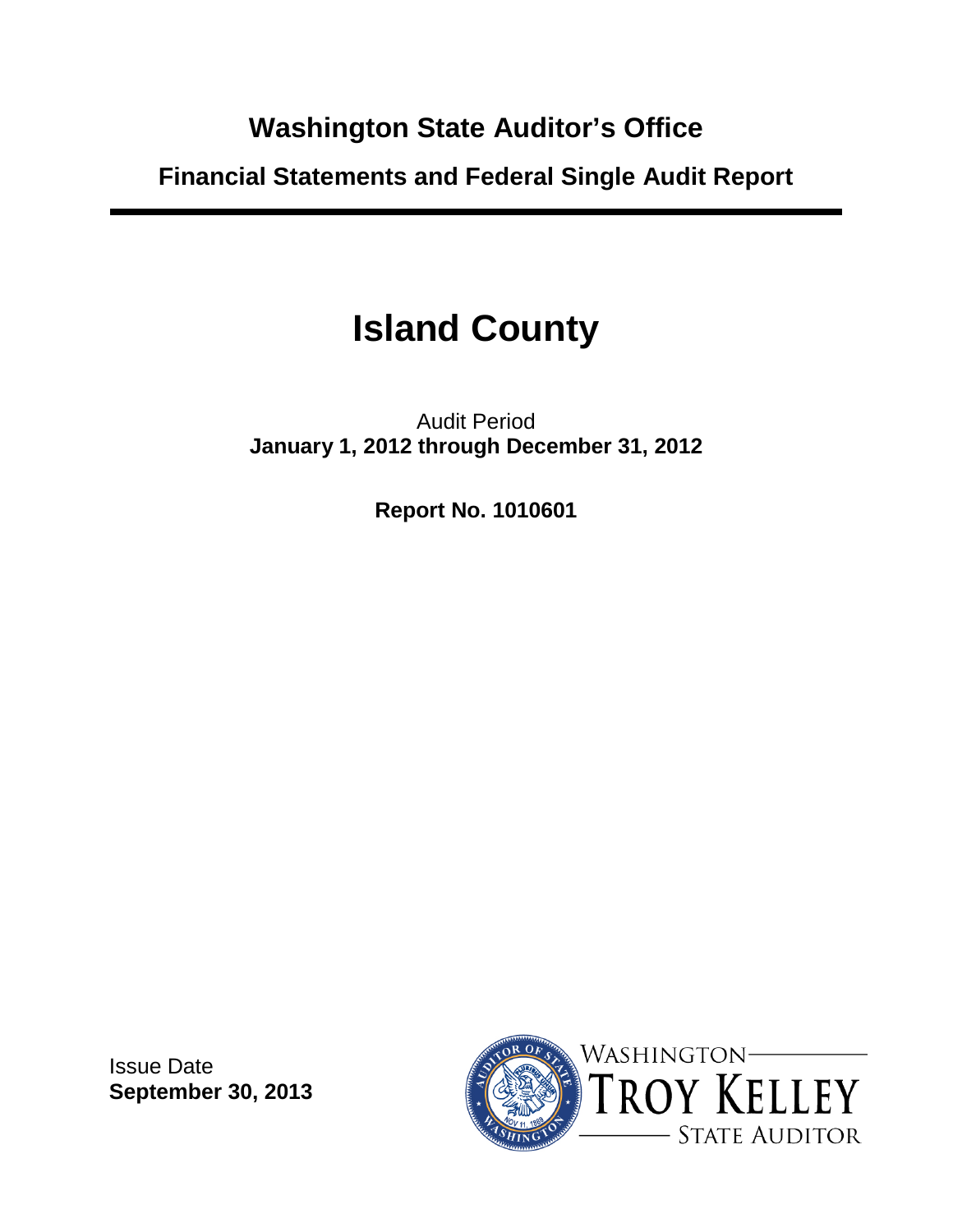

# **Washington State Auditor Troy Kelley**

September 30, 2013

Board of Commissioners Island County Coupeville, Washington

# *Report on Financial Statements and Federal Single Audit*

Please find attached our report on Island County's financial statements and compliance with federal laws and regulations.

We are issuing this report in order to provide information on the County's financial condition.

Sincerely,

Troy X. Kelley

**TROY KELLEY** STATE AUDITOR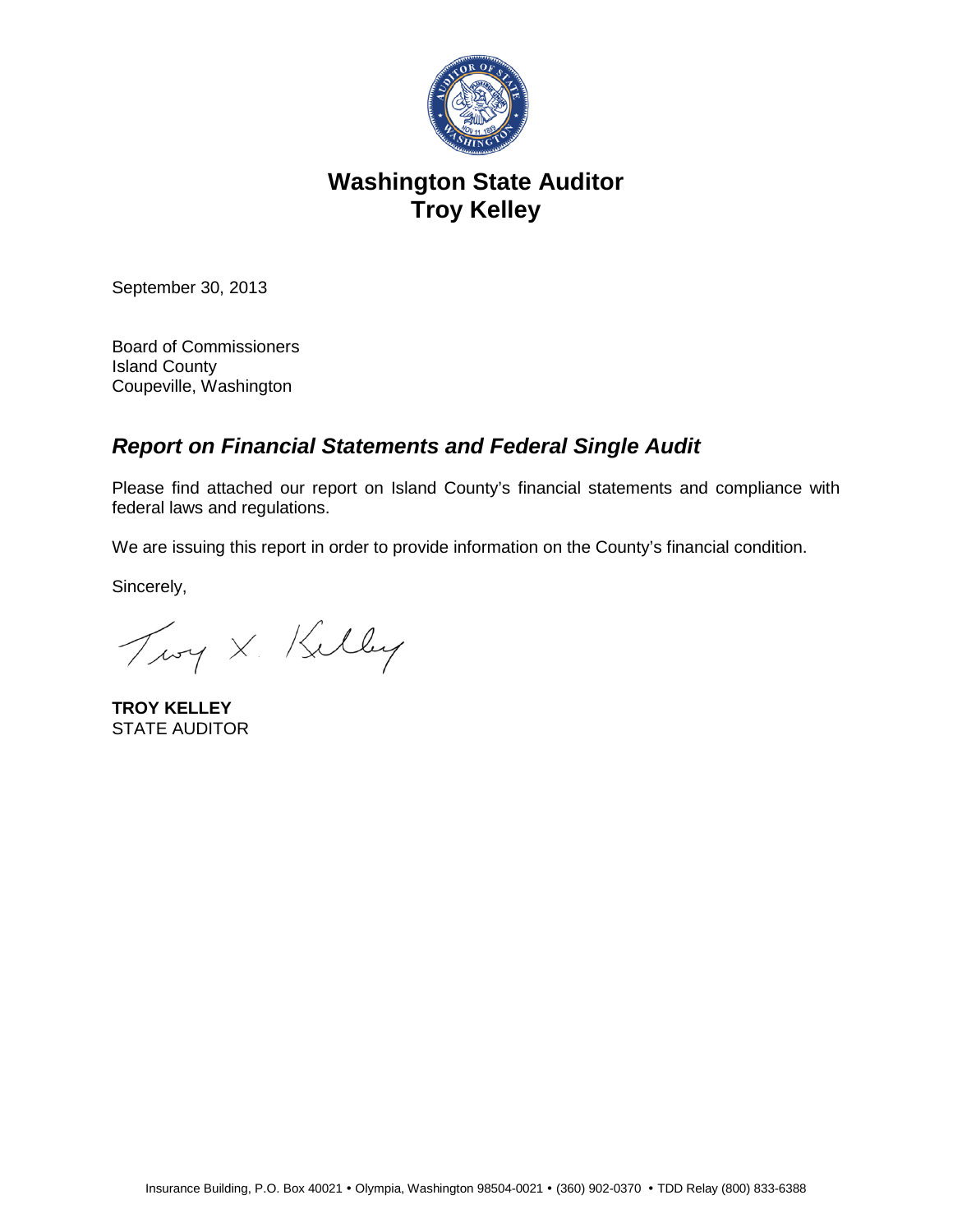# Table of Contents

# **Island County January 1, 2012 through December 31, 2012**

| Independent Auditor's Report on Internal Control over Financial Reporting and on<br>Compliance and Other Matters Based on an Audit of Financial Statements Performed in |  |
|-------------------------------------------------------------------------------------------------------------------------------------------------------------------------|--|
| Independent Auditor's Report on Compliance For Each Major Federal Program and on                                                                                        |  |
|                                                                                                                                                                         |  |
|                                                                                                                                                                         |  |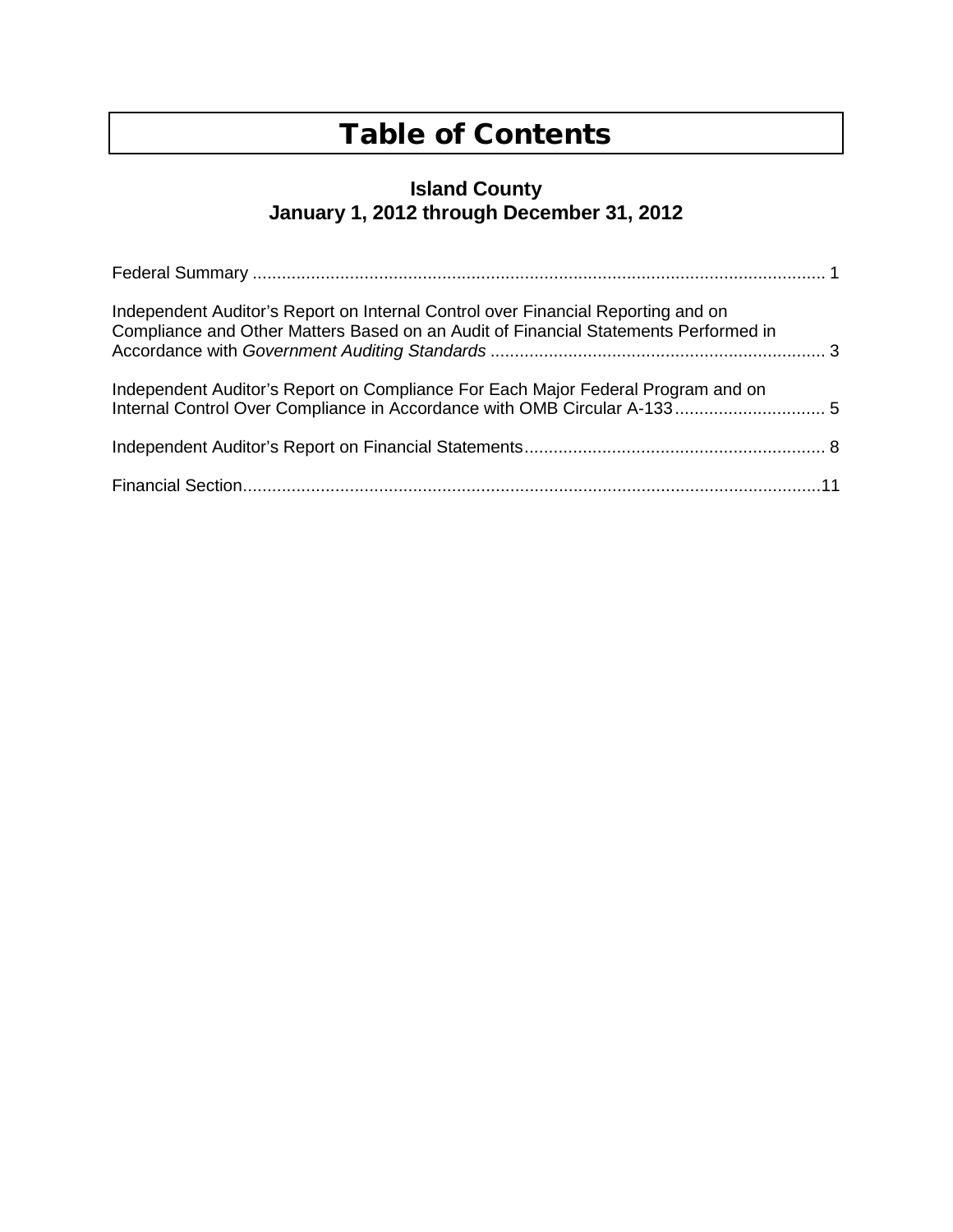# Federal Summary

# **Island County January 1, 2012 through December 31, 2012**

<span id="page-3-0"></span>The results of our audit of Island County are summarized below in accordance with U.S. Office of Management and Budget Circular A-133.

# *FINANCIAL STATEMENTS*

An unmodified opinion was issued on the financial statements of the governmental activities, the business-type activities, each major fund and the aggregate remaining fund information.

### *Internal Control Over Financial Reporting:*

- *Significant Deficiencies:* We reported no deficiencies in the design or operation of internal control over financial reporting that we consider to be significant deficiencies.
- *Material Weaknesses:* We identified no deficiencies that we consider to be material weaknesses.

We noted no instances of noncompliance that were material to the financial statements of the County.

# *FEDERAL AWARDS*

#### *Internal Control Over Major Programs:*

- *Significant Deficiencies:* We reported no deficiencies in the design or operation of internal control over major federal programs that we consider to be significant deficiencies.
- *Material Weaknesses:* We identified no deficiencies that we consider to be material weaknesses.

We issued an unmodified opinion on the County's compliance with requirements applicable to its major federal program.

We reported no findings that are required to be disclosed under section 510(a) of OMB Circular A-133.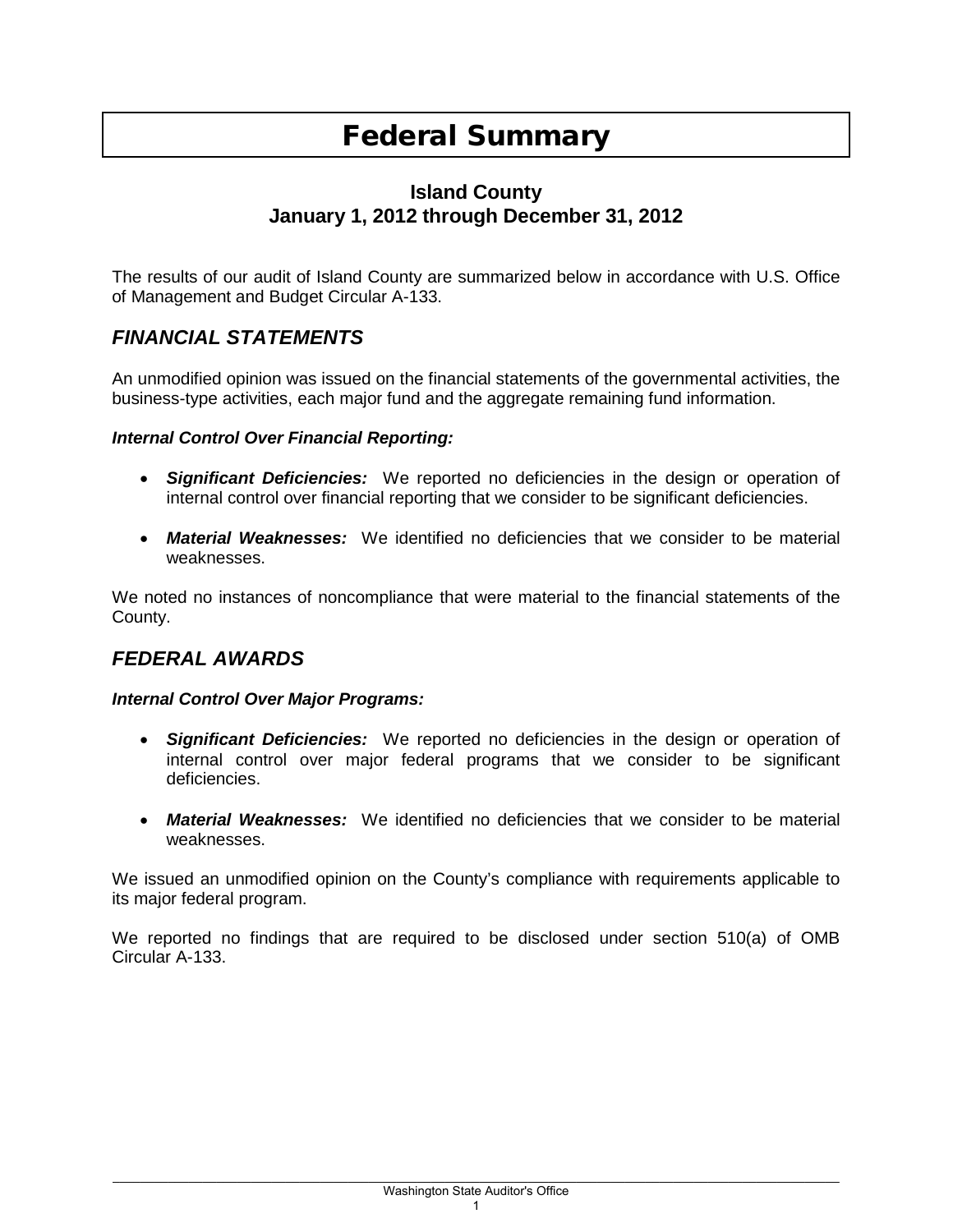# *Identification of Major Programs:*

The following was a major program during the period under audit:

| CFDA No. | Program Title                           |
|----------|-----------------------------------------|
| 10.913   | Farm and Ranch Lands Protection Program |

The dollar threshold used to distinguish between Type A and Type B programs, as prescribed by OMB Circular A-133, was \$300,000.

The County qualified as a low-risk auditee under OMB Circular A-133.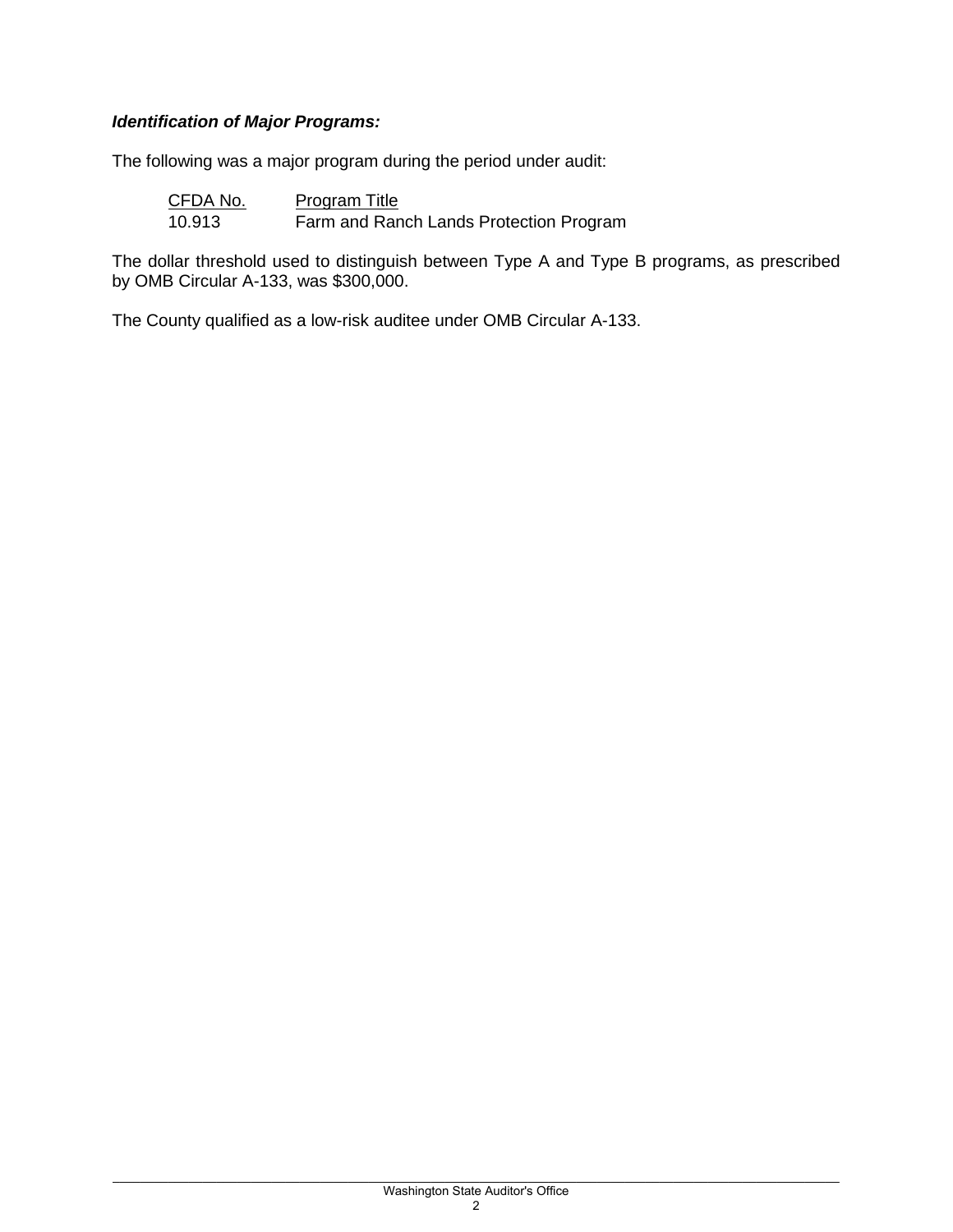<span id="page-5-0"></span>Independent Auditor's Report on Internal Control over Financial Reporting and on Compliance and Other Matters Based on an Audit of Financial Statements Performed in Accordance with Government Auditing **Standards** 

> **Island County January 1, 2012 through December 31, 2012**

Board of Commissioners Island County Coupeville, Washington

We have audited, in accordance with auditing standards generally accepted in the United States of America and the standards applicable to financial audits contained in *Government Auditing Standards*, issued by the Comptroller General of the United States, the financial statements of the governmental activities, the business-type activities, each major fund and the aggregate remaining fund information of Island County, Washington, as of and for the year ended December 31, 2012, and the related notes to the financial statements, which collectively comprise the County's basic financial statements, and have issued our report thereon dated September 17, 2013. During the year ended December 31, 2012, the County implemented Governmental Accounting Standards Board Statement No. 63, *Financial Reporting of Deferred Outflows of Resources, Deferred Inflows of Resources and Net Position*.

# *INTERNAL CONTROL OVER FINANCIAL REPORTING*

In planning and performing our audit of the financial statements, we considered the County's internal control over financial reporting (internal control) to determine the audit procedures that are appropriate in the circumstances for the purpose of expressing our opinions on the financial statements, but not for the purpose of expressing an opinion on the effectiveness of the County's internal control. Accordingly, we do not express an opinion on the effectiveness of the County's internal control.

A *deficiency in internal control* exists when the design or operation of a control does not allow management or employees, in the normal course of performing their assigned functions, to prevent, or detect and correct, misstatements on a timely basis. A *material weakness* is a deficiency, or a combination of deficiencies, in internal control such that there is a reasonable possibility that a material misstatement of the County's financial statements will not be prevented, or detected and corrected on a timely basis. A *significant deficiency* is a deficiency, or a combination of deficiencies, in internal control that is less severe than a material weakness, yet important enough to merit attention by those charged with governance.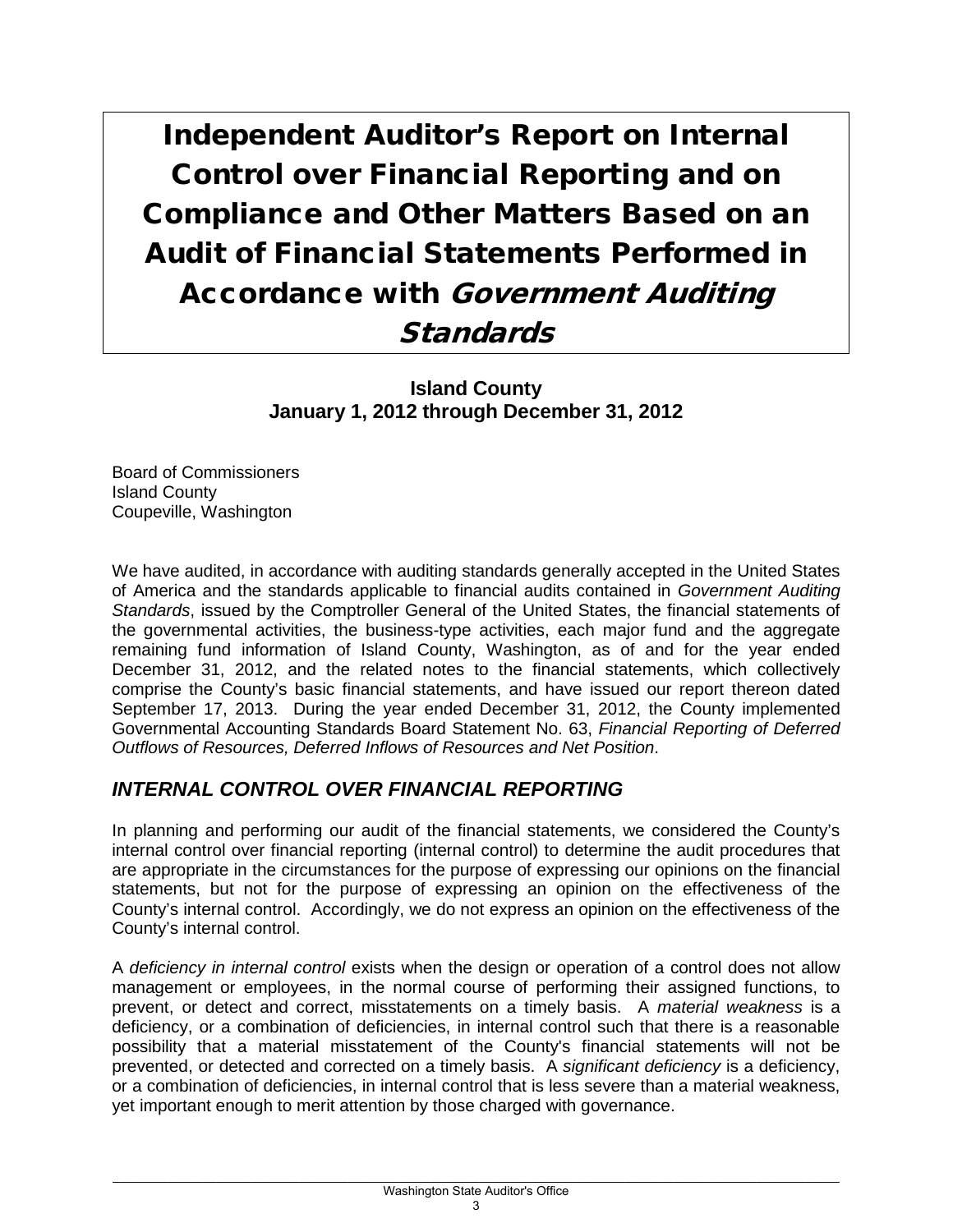Our consideration of internal control was for the limited purpose described in the first paragraph of this section and was not designed to identify all deficiencies in internal control that might be material weaknesses or significant deficiencies. Given these limitations, during our audit we did not identify any deficiencies in internal control that we consider to be material weaknesses. However, material weaknesses may exist that have not been identified.

# *COMPLIANCE AND OTHER MATTERS*

As part of obtaining reasonable assurance about whether the County's financial statements are free from material misstatement, we performed tests of the County's compliance with certain provisions of laws, regulations, contracts and grant agreements, noncompliance with which could have a direct and material effect on the determination of financial statement amounts. However, providing an opinion on compliance with those provisions was not an objective of our audit, and accordingly, we do not express such an opinion.

The results of our tests disclosed no instances of noncompliance or other matters that are required to be reported under *Government Auditing Standards*.

# *PURPOSE OF THIS REPORT*

The purpose of this report is solely to describe the scope of our testing of internal control and compliance and the results of that testing, and not to provide an opinion on the effectiveness of the County's internal control or on compliance. This report is an integral part of an audit performed in accordance with *Government Auditing Standards* in considering the County's internal control and compliance. Accordingly, this communication is not suitable for any other purpose. However, this report is a matter of public record and its distribution is not limited. It also serves to disseminate information to the public as a reporting tool to help citizens assess government operations.

Troy X. Kelley

**TROY KELLEY** STATE AUDITOR

September 17, 2013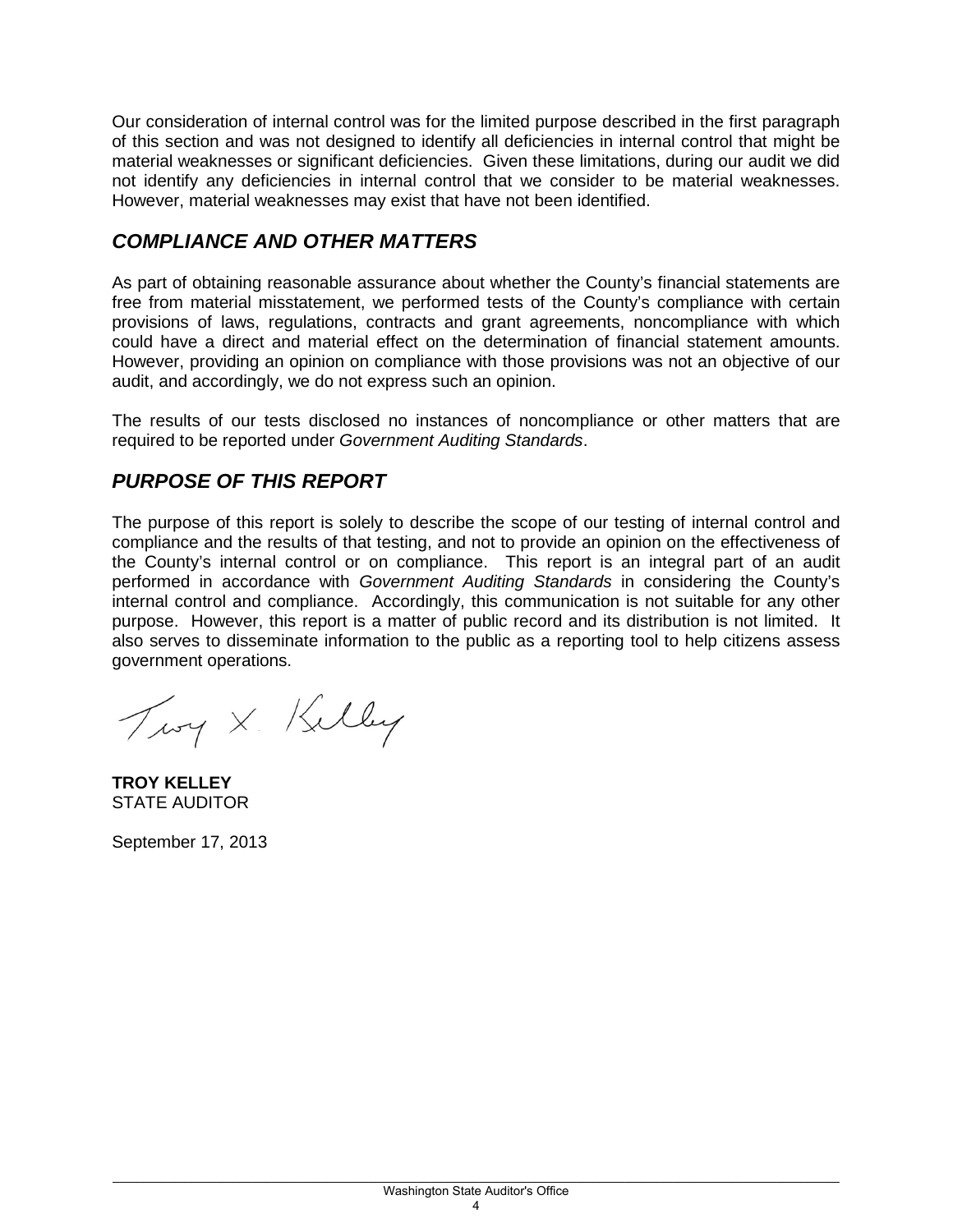# <span id="page-7-0"></span>Independent Auditor's Report on Compliance For Each Major Federal Program and on Internal Control Over Compliance in Accordance with OMB Circular A-133

**Island County January 1, 2012 through December 31, 2012**

Board of Commissioners Island County Coupeville, Washington

# *REPORT ON COMPLIANCE FOR EACH MAJOR FEDERAL PROGRAM*

We have audited the compliance of Island County, Washington, with the types of compliance requirements described in the U.S. Office of Management and Budget (OMB) *Circular A-133 Compliance Supplement* that could have a direct and material effect on each of its major federal programs for the year ended December 31, 2012. The County's major federal programs are identified in the accompanying Federal Summary.

### *Management's Responsibility*

Management is responsible for compliance with the requirements of laws, regulations, contracts and grants applicable to its federal programs.

### *Auditor's Responsibility*

Our responsibility is to express an opinion on compliance for each of the County's major federal programs based on our audit of the types of compliance requirements referred to above. We conducted our audit of compliance in accordance with auditing standards generally accepted in the United States of America; the standards applicable to financial audits contained in *Government Auditing Standards*, issued by the Comptroller General of the United States; and OMB Circular A-133, *Audits of States, Local Governments, and Non-Profit Organizations*. Those standards and OMB Circular A-133 require that we plan and perform the audit to obtain reasonable assurance about whether noncompliance with the types of compliance requirements referred to above that could have a direct and material effect on a major federal program occurred. An audit includes examining, on a test basis, evidence about the County's compliance with those requirements and performing such other procedures as we considered necessary in the circumstances.

We believe that our audit provides a reasonable basis for our opinion on compliance for each major federal program. Our audit does not provide a legal determination on the County's compliance.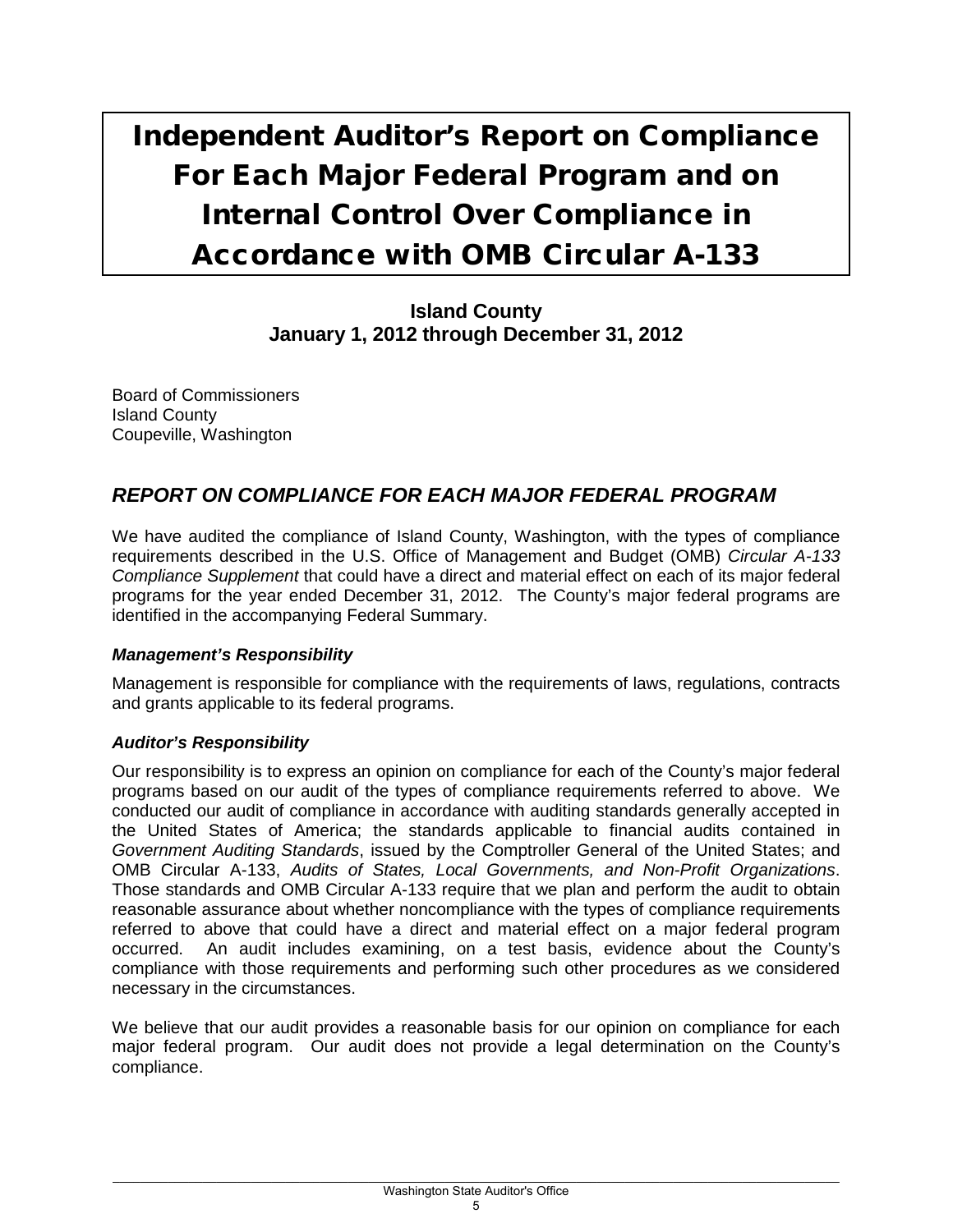## *Opinion on Each Major Federal Program*

In our opinion, the County complied, in all material respects, with the types of compliance requirements referred to above that could have a direct and material effect on each of its major federal programs for the year ended December 31, 2012.

# *REPORT ON INTERNAL CONTROL OVER COMPLIANCE*

Management of the County is responsible for establishing and maintaining effective internal control over compliance with the types of compliance requirements referred to above. In planning and performing our audit of compliance, we considered the County's internal control over compliance with the types of requirements that could have a direct and material effect on each major federal program in order to determine the auditing procedures that are appropriate in the circumstances for the purpose of expressing an opinion on compliance for each major federal program and to test and report on internal control over compliance in accordance with OMB Circular A-133, but not for the purpose of expressing an opinion on the effectiveness of internal control over compliance. Accordingly, we do not express an opinion on the effectiveness of the County's internal control over compliance.

A *deficiency in internal control over compliance* exists when the design or operation of a control over compliance does not allow management or employees, in the normal course of performing their assigned functions, to prevent, or detect and correct, noncompliance with a type of compliance requirement of a federal program on a timely basis. A *material weakness in internal control over compliance* is a deficiency, or combination of deficiencies, in internal control over compliance, such that there is a reasonable possibility that material noncompliance with a type of compliance requirement of a federal program will not be prevented, or detected and corrected, on a timely basis. A *significant deficiency in internal control over compliance* is a deficiency, or a combination of deficiencies, in internal control over compliance with a type of compliance requirement of a federal program that is less severe than a material weakness in internal control over compliance, yet important enough to merit attention by those charged with governance.

Our consideration of internal control over compliance was for the limited purpose described in the first paragraph of this section and was not designed to identify all deficiencies in internal control that might be material weaknesses or significant deficiencies. We did not identify any deficiencies in internal control over compliance that we consider to be material weaknesses. However, material weaknesses may exist that have not been identified.

# *PURPOSE OF THIS REPORT*

The purpose of this report on internal control over compliance is solely to describe the scope of our testing of internal control over compliance and the results of that testing based on the requirements of OMB Circular A-133. Accordingly, this report is not suitable for any other purpose. However, this report is a matter of public record and its distribution is not limited. It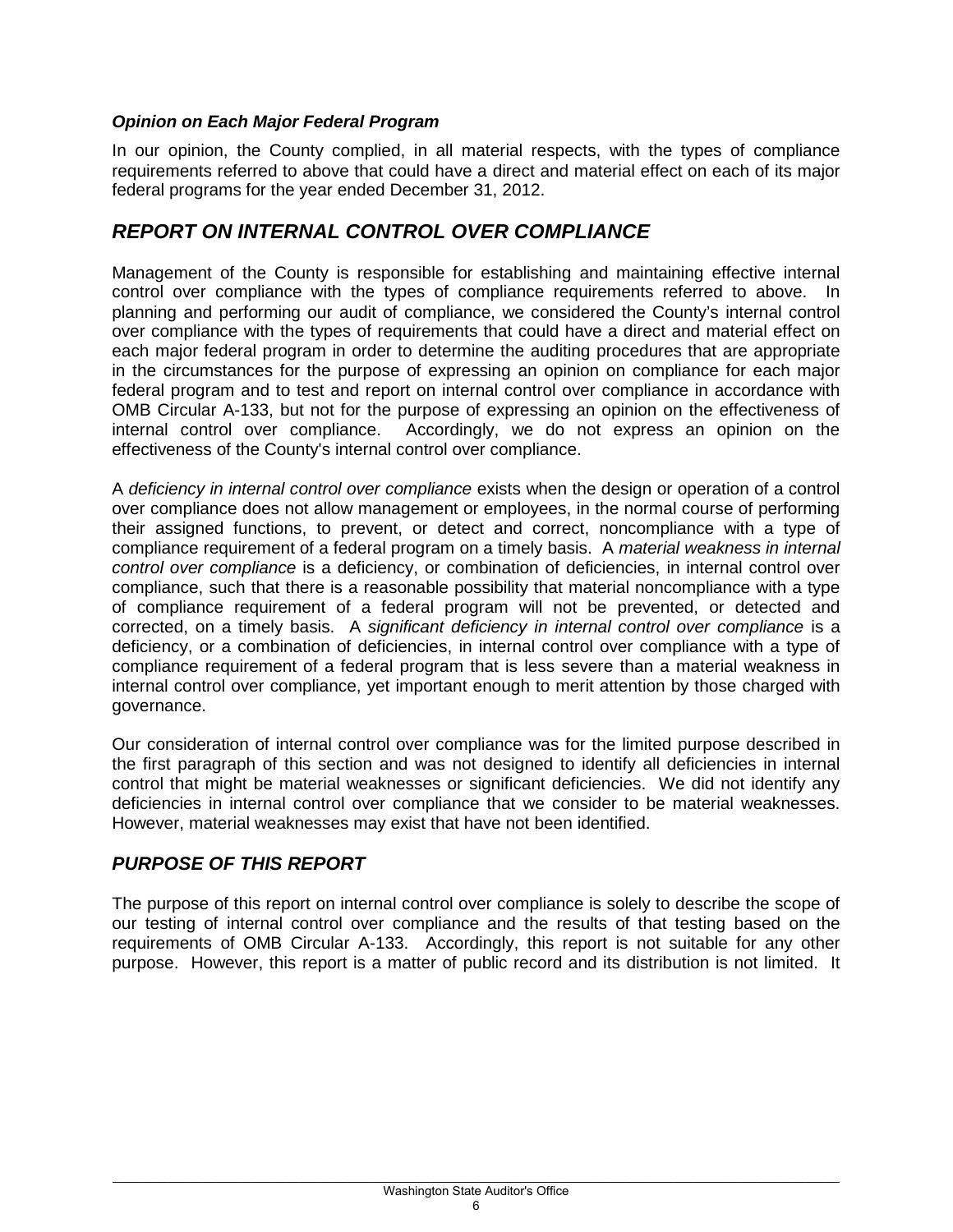also serves to disseminate information to the public as a reporting tool to help citizens assess government operations.

Twy X. Kelley

**TROY KELLEY** STATE AUDITOR

September 17, 2013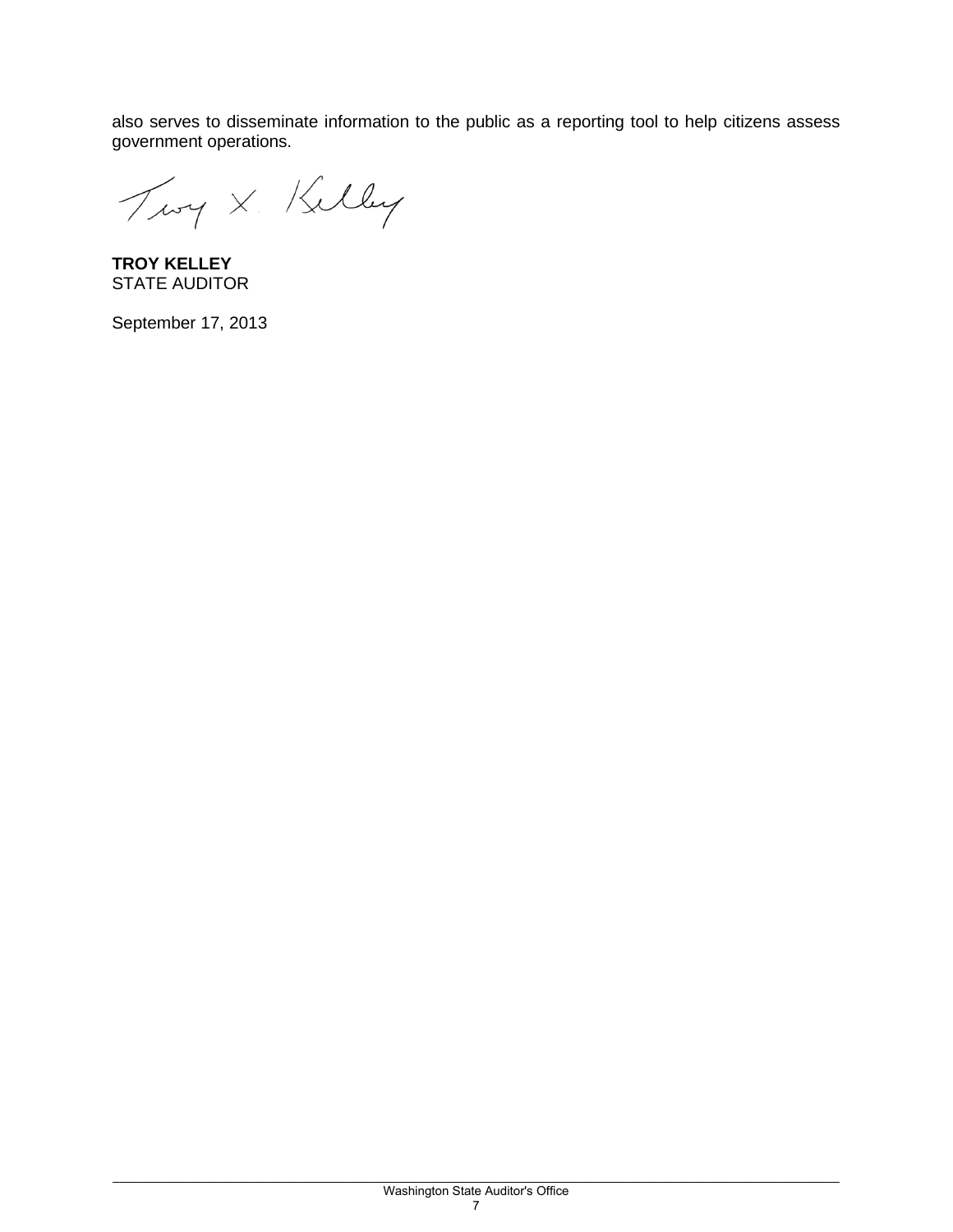# <span id="page-10-0"></span>Independent Auditor's Report on Financial **Statements**

# **Island County January 1, 2012 through December 31, 2012**

Board of Commissioners Island County Coupeville, Washington

# *REPORT ON THE FINANCIAL STATEMENTS*

We have audited the accompanying financial statements of the governmental activities, the business-type activities, each major fund and the aggregate remaining fund information of Island County, Washington, as of and for the year ended December 31, 2012, and the related notes to the financial statements, which collectively comprise the County's basic financial statements as listed on page 11.

## *Management's Responsibility for the Financial Statements*

Management is responsible for the preparation and fair presentation of these financial statements in accordance with accounting principles generally accepted in the United States of America; this includes the design, implementation, and maintenance of internal control relevant to the preparation and fair presentation of financial statements that are free from material misstatement, whether due to fraud or error.

### *Auditor's Responsibility*

Our responsibility is to express opinions on these financial statements based on our audit. We conducted our audit in accordance with auditing standards generally accepted in the United States of America and the standards applicable to financial audits contained in *Government Auditing Standards*, issued by the Comptroller General of the United States. Those standards require that we plan and perform the audit to obtain reasonable assurance about whether the financial statements are free from material misstatement.

An audit involves performing procedures to obtain audit evidence about the amounts and disclosures in the financial statements. The procedures selected depend on the auditor's judgment, including the assessment of the risks of material misstatement of the financial statements, whether due to fraud or error. In making those risk assessments, the auditor considers internal control relevant to the County's preparation and fair presentation of the financial statements in order to design audit procedures that are appropriate in the circumstances, but not for the purpose of expressing an opinion on the effectiveness of the County's internal control. Accordingly, we express no such opinion. An audit also includes evaluating the appropriateness of accounting policies used and the reasonableness of significant accounting estimates made by management, as well as evaluating the overall presentation of the financial statements.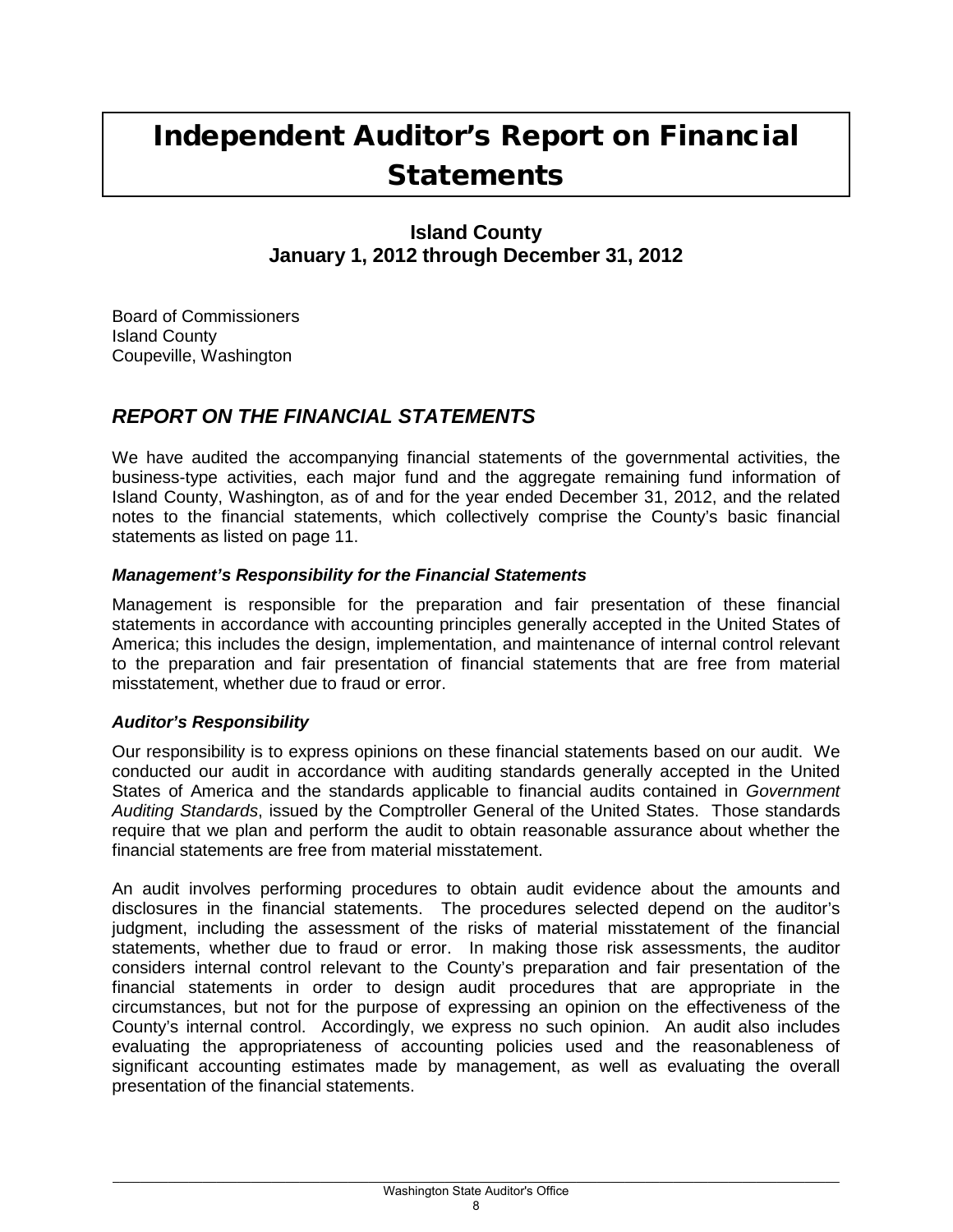We believe that the audit evidence we have obtained is sufficient and appropriate to provide a basis for our audit opinions.

# *Opinion*

In our opinion, the financial statements referred to above present fairly, in all material respects, the respective financial position of the governmental activities, the business-type activities, each major fund and the aggregate remaining fund information of Island County, as of December 31, 2012, and the respective changes in financial position and, where applicable, cash flows thereof for the year then ended in accordance with accounting principles generally accepted in the United States of America.

## *Matters of Emphasis*

As discussed in Note 1 to the financial statements, in 2012, the County adopted new accounting guidance, Governmental Accounting Standards Board Statement No. 63, *Financial Reporting of Deferred Outflows of Resources, Deferred Inflows of Resources and Net Position*. Our opinion is not modified with respect to this matter.

## *Other Matters*

## *Required Supplementary Information*

Accounting principles generally accepted in the United States of America require that the management's discussion and analysis on pages 12 through 19, budgetary comparison information on pages 63 through 64 and information on postemployment benefits other than pensions on page 65 be presented to supplement the basic financial statements. Such information, although not a part of the basic financial statements, is required by the Governmental Accounting Standards Board who considers it to be an essential part of financial reporting for placing the basic financial statements in an appropriate operational, economic or historical context. We have applied certain limited procedures to the required supplementary information in accordance with auditing standards generally accepted in the United States of America, which consisted of inquiries of management about the methods of preparing the information and comparing the information for consistency with management's responses to our inquiries, the basic financial statements, and other knowledge we obtained during our audit of the basic financial statements. We do not express an opinion or provide any assurance on the information because the limited procedures do not provide us with sufficient evidence to express an opinion or provide any assurance.

### *Supplementary and Other Information*

Our audit was conducted for the purpose of forming opinions on the financial statements that collectively comprise the County's basic financial statements. The accompanying Schedule of Expenditures of Federal Awards is presented for purposes of additional analysis as required by U.S. Office of Management and Budget Circular A-133, *Audits of States, Local Governments, and Non-Profit Organizations*. This schedule is not a required part of the basic financial statements. Such information is the responsibility of management and was derived from and relates directly to the underlying accounting and other records used to prepare the basic financial statements. The information has been subjected to the auditing procedures applied in the audit of the basic financial statements and certain additional procedures, including comparing and reconciling such information directly to the underlying accounting and other records used to prepare the basic financial statements or to the basic financial statements themselves, and other additional procedures in accordance with auditing standards generally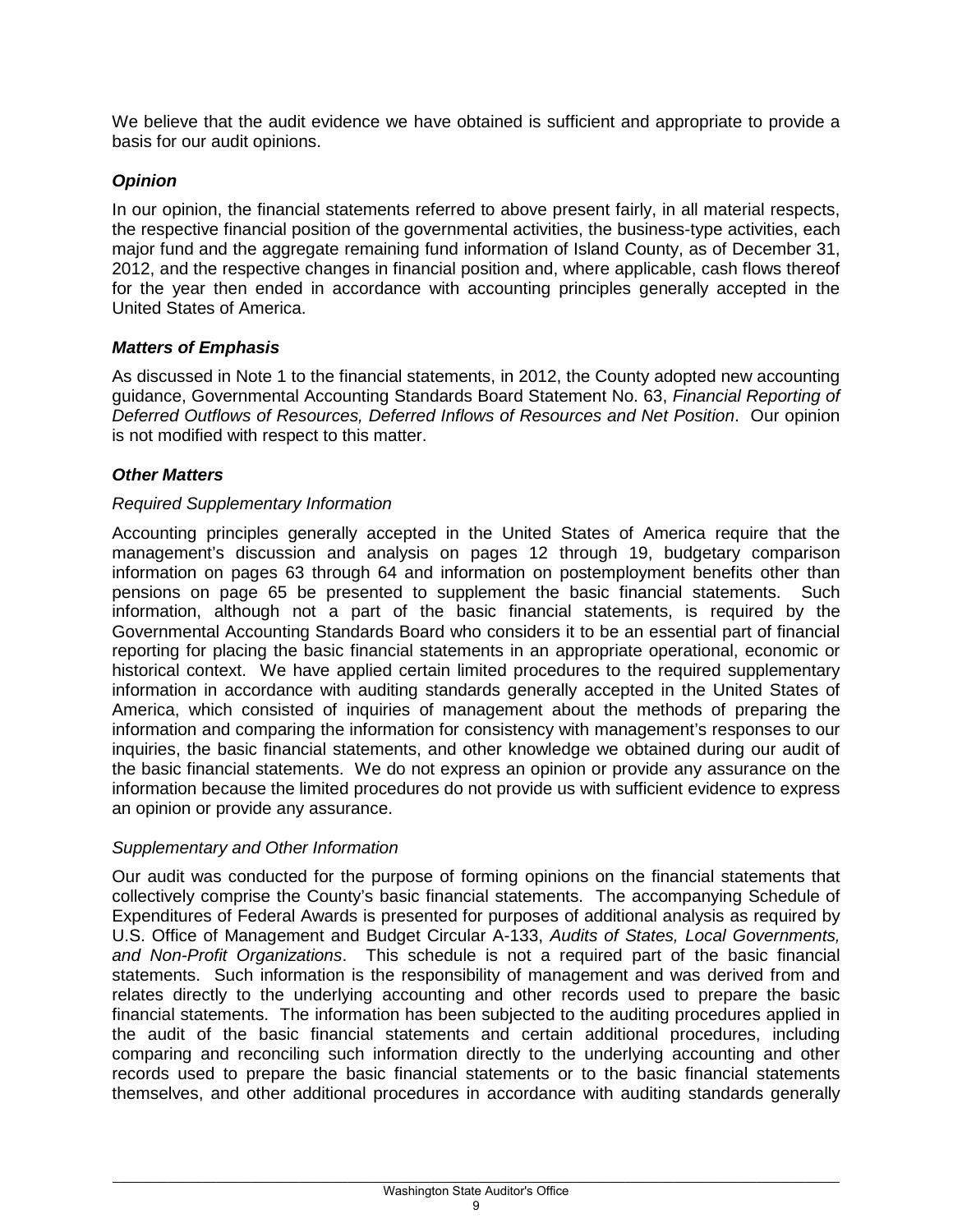accepted in the United States of America. In our opinion, the information is fairly stated, in all material respects, in relation to the basic financial statements taken as a whole.

# *OTHER REPORTING REQUIRED BY GOVERNMENT AUDITING STANDARDS*

In accordance with *Government Auditing Standards*, we have also issued our report dated September 17, 2013 on our consideration of the County's internal control over financial reporting and on our tests of its compliance with certain provisions of laws, regulations, contracts and grant agreements and other matters. The purpose of that report is to describe the scope of our testing of internal control over financial reporting and compliance and the results of that testing, and not to provide an opinion on internal control over financial reporting or on compliance. That report is an integral part of an audit performed in accordance with *Government Auditing Standards* in considering the County's internal control over financial reporting and compliance.

Twy X. Kelley

**TROY KELLEY** STATE AUDITOR

September 17, 2013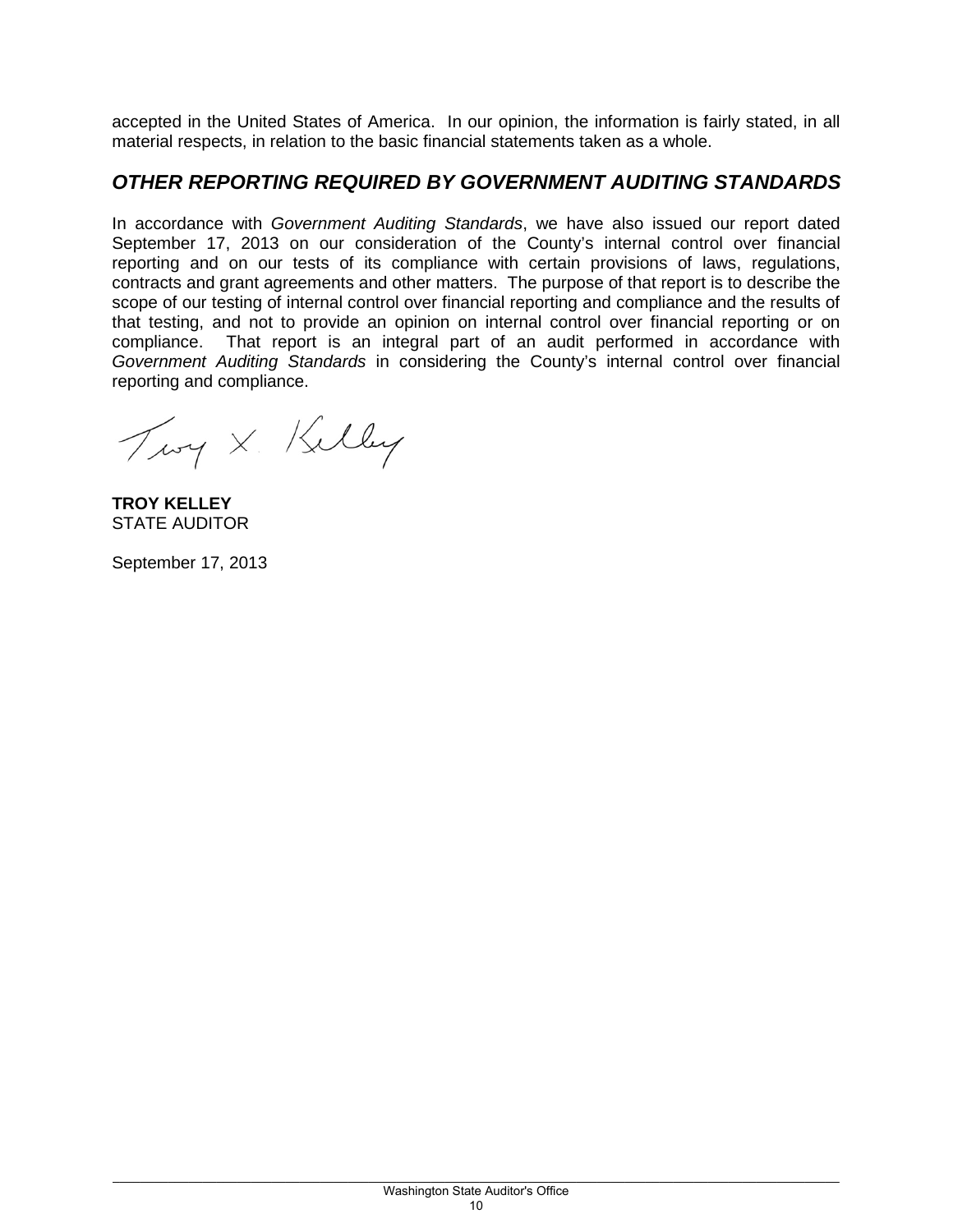# Financial Section

# **Island County January 1, 2012 through December 31, 2012**

# <span id="page-13-0"></span>*REQUIRED SUPPLEMENTARY INFORMATION*

Management's Discussion and Analysis – 2012

## *BASIC FINANCIAL STATEMENTS*

Statement of Net Position – 2012 Statement of Activities – 2012 Balance Sheet – Governmental Funds – 2012 Reconciliation of the Balance Sheet of Governmental Funds to the Statement of Net Position – 2012 Statement of Revenues, Expenditures and Changes in Fund Balance – Governmental Funds – 2012 Reconciliation of the Statement of Revenues, Expenditures and Changes in Fund Balances of Governmental Funds to the Statement of Activities – 2012 Statement of Net Position – Proprietary Funds – 2012 Statement of Revenues, Expenses and Changes in Fund Net Position – Proprietary Funds – 2012 Statement of Cash Flows – Proprietary Funds – 2012 Statement of Fiduciary Net Position – Fiduciary Funds – 2012 Notes to Financial Statements – 2012

## *REQUIRED SUPPLEMENTARY INFORMATION*

Budgetary Comparison Schedule – General Fund – 2012 Budgetary Comparison Schedule – County Road Fund – 2012 Budgetary Comparison Schedule – Conservation Fund – 2012 Information on Postemployment Benefits Other Than Pensions – 2012 Notes to Required Supplementary Information- 2012

# *SUPPLEMENTARY AND OTHER INFORMATION*

Schedule of Expenditures of Federal Awards – 2012 Notes to the Schedule of Expenditures of Federal Awards – 2012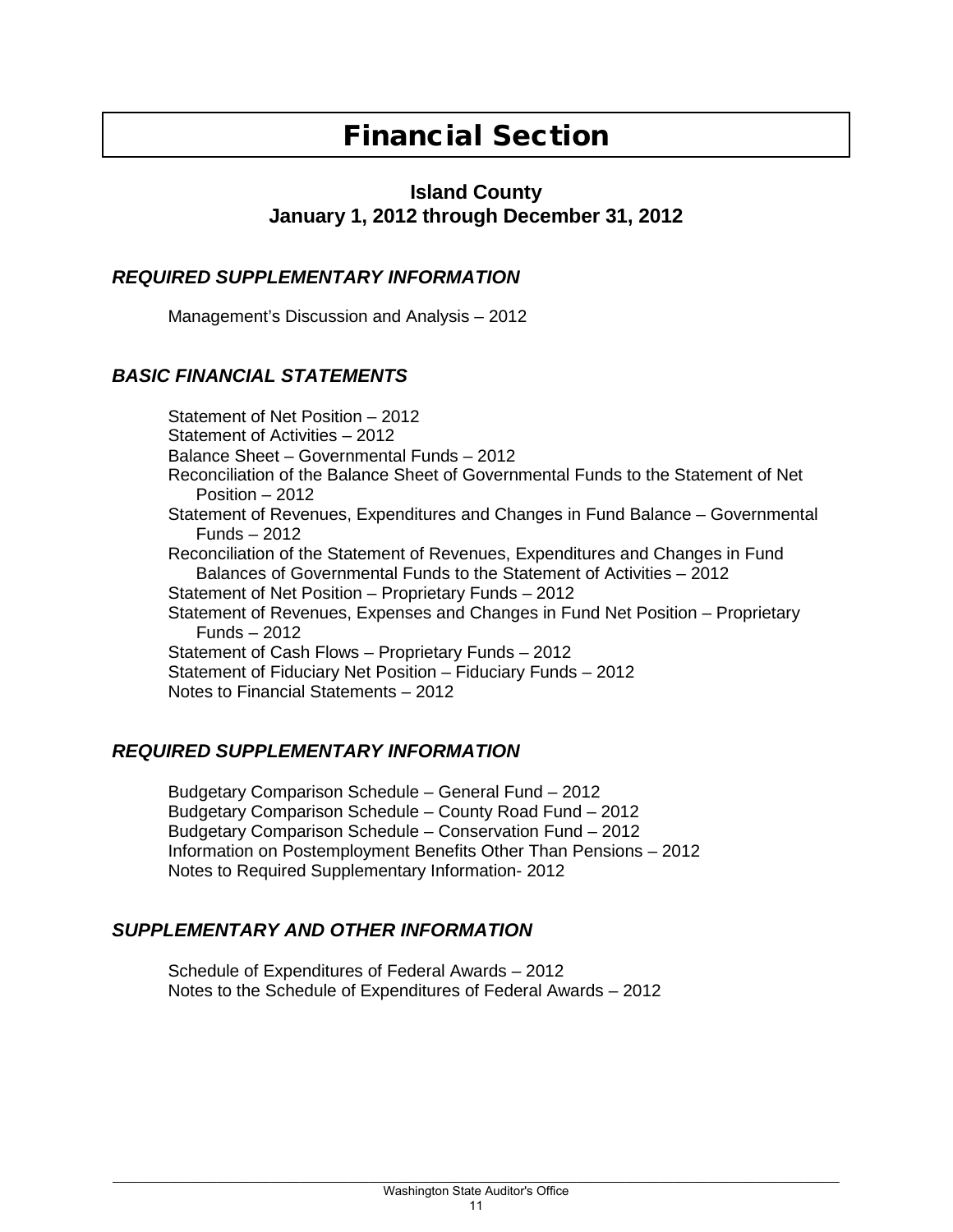#### Island County, Washington **Management Discussion and Analysis**  JANUARY 1, 2012 THROUGH DECEMBER 31, 2012

#### **Discussion of Basic Financial Statements**

The financial statements of Island County are prepared under the rules promulgated by the Government Accounting Standards Board (GASB). GASB is the primary source governing the preparation of government financial statements, with further guidance provided by the Budgeting, Accounting, and Reporting System Manual (BARS) issued by the Washington State Auditor.

There are three components to the County's basic financial statements: (1) government-wide financial statements, (2) fund financial statements, and (3) notes to the financial statements. Government-wide financial statements are intended to report the financial condition of the government entity as a whole. Fund statements are intended to report the sources of revenue for the major funds, how it was used, and how both the sources and uses compared to the budget appropriated for the government activities supported by the fund. In addition to the basic financial statements, this report also contains other supplementary information.

#### Government-wide Financial Statements

The government-wide statements present an overall picture of the County's financial position and the results of operations on two statements, the Statement of Net Position and the Statement of Activities.

The County's financial position at the end of the fiscal year is presented in the Statement of Net Position, a statement used to report all that a government owns (assets) and all that it owes (liabilities). A government's assets are financial resources such as cash, receivables, and investments. Capital assets are items such as land, buildings and improvements, intangible assets, and equipment, including infrastructure such as roads and drainage systems. These are also reported on the Statement of Net Position. "Net Position" reflects the value in dollars of the remainder when liabilities are subtracted from assets.

The Statement of Activities presents information on all revenues and expenses of the County and the change in net position. Expenses and related program revenues are reported by major function, providing the net cost for each function performed by the County. To assist in understanding the County's operations, expenses have been reported as governmental activities or business-type activities. Governmental activities performed by the County include public safety, health and human services, transportation, public works, and general government services. Business-type activities financed by user charges include solid waste disposal.

#### Fund Financial Statements

The Fund Financial Statements present financial information for the County's major funds. This information is reported on the Balance Sheet and the Statement of Revenues, Expenditures, and Changes in Fund Balances. Only financial assets associated with government funds are reported on the balance sheet. Financial assets include cash and other assets that will convert to cash in the course of their ordinary lives. Receivables and investments are examples. Financial assets may also include pre-paid items such as rent or insurance. Funds do not include capital assets such as land or buildings, which are reported as expenditures in the year of acquisition. Liabilities are presented in the funds only to the extent that they are expected to affect a government's near-term financing needs.

The difference between the total assets and the total liabilities reported in a fund is known as "fund balance". Ideally, this amount represents the balance of financial resources available for appropriation at the end of the fiscal period being reported, yet, some of the financial resources may be nonspendable, restricted, or committed, and are not currently available for appropriation. Long-term receivables associated with loans to other funds may be financial assets, but not immediately available. Pre-paid expenses are also financial assets that are not immediately available, even though they must be included in the report. Additionally, restrictions involving third parties may make financial resources unavailable for appropriation. Purchase orders or contracts outstanding near the end of the fiscal period render those amounts unavailable for new spending. Fund balance may be divided into nonspendable, restricted, committed, assigned, or unassigned depending on external and internal constraints placed on the use of those resources. The classifications are defined in Note 1E.

Fund statements have a different focus from government-wide financial statements. Governmental funds, with their unique emphasis on inflows and outflows of spendable resources, provide information useful for making decisions in a budgetary context. Government funds report transactions that are significant from a financing perspective, such as capital outlays or debt service payments, which do not appear in the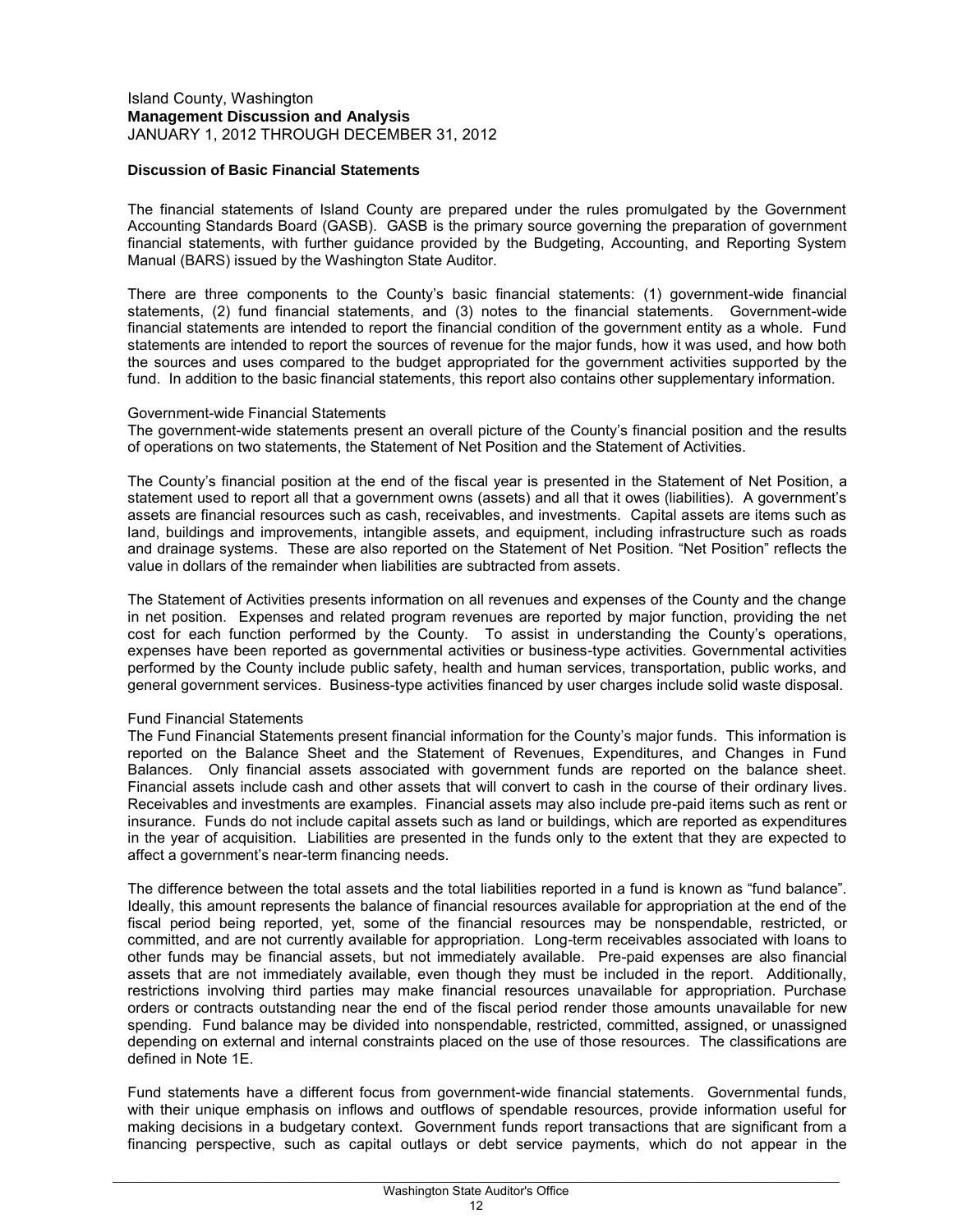government-wide statement of activities. Fund statements do not report a number of items that appear in the government-wide statement of activities, such as depreciation or amortization of debt issuance costs.

The County maintains individual governmental funds to account for the functions of the County. Major funds are presented separately in the governmental funds balance sheet and statement of revenues, expenditures and changes in fund balances. The major funds are the General Fund, the County Road Fund, and the Conservation Futures Fund. The other governmental funds are aggregated and reported in a single column on the statements.

The County maintains two different types of proprietary funds. Enterprise funds are used to report businesstype activities as reported in the government-wide financial statements. Two enterprise funds are used by the County, one to account for solid waste management operations and one to account for a park facility. Internal service funds are an accounting device used to accumulate and allocate costs internally among the various functions. The County uses internal service funds to account for the maintenance and operation of equipment used by the public works department, acquisition and maintenance of County owned vehicles and the management of risk, including insurance, self-insurance, claims and safety. These funds predominately benefit the governmental activities in the government-wide statements. Seven percent of the risk management fund benefits the solid waste operation and has been included in the business-type activities.

Proprietary fund financial statements provide the same type of information as the government-wide statements only in more detail. The County has two proprietary funds; Solid Waste is considered to be a major fund and reported separately. The park facility fund is the other proprietary fund and is shown in the Other Funds column of the Proprietary Funds Statements. The three internal service funds are combined into a single column in the statements.

Fiduciary funds are used to account for resources held for the benefit of parties outside of the government. These funds are not reflected in the government-wide financial statements because the resources are not available to support county programs.

#### Notes to the Financial Statements

The notes to the financial statements (Note 1C) provide details about the major funds and information reported in the financial statements. The notes also explain the County's accounting policies and provide detailed information regarding investments, long-term debt, and pension plans. The notes are essential to a complete understanding of the data provided in the government-wide and fund financial statements.

#### Other Information

In addition to the basic financial statements and accompanying notes, this report presents required supplementary information concerning the County.

#### **Overall Analysis of Financial Position and Result of Operations**

Over time, net position may serve as a useful indicator of the County's financial position. The overall financial position improved during the year. At December 31, 2012 assets exceeded liabilities by \$154 million. The largest component of net position (72%) reflects the investment in capital assets, less any related outstanding debt used to acquire those assets. The County uses these capital assets to provide services to citizens; consequently the assets are not available for future spending. Although investments in capital assets are reported net of related debt, the resources needed to repay the debt must be provided from other sources. An additional portion of the net position (20%) represents resources that are subject to restrictions on how they may be used. The remaining balance of \$12.8 million may be used to meet the County's ongoing obligations to citizens and creditors. In 2012, the County's total revenues exceeded expenses resulting in an increase in net position of \$11.3 million. The County's net position from governmental activities increased by \$11.2 million during the current year, and the net position from business-type activities increased \$68 thousand.

On the following page is the Summary of Net Position and the Statement of Activities and Changes in Net Position prepared on a comparative basis for 2011 and 2012.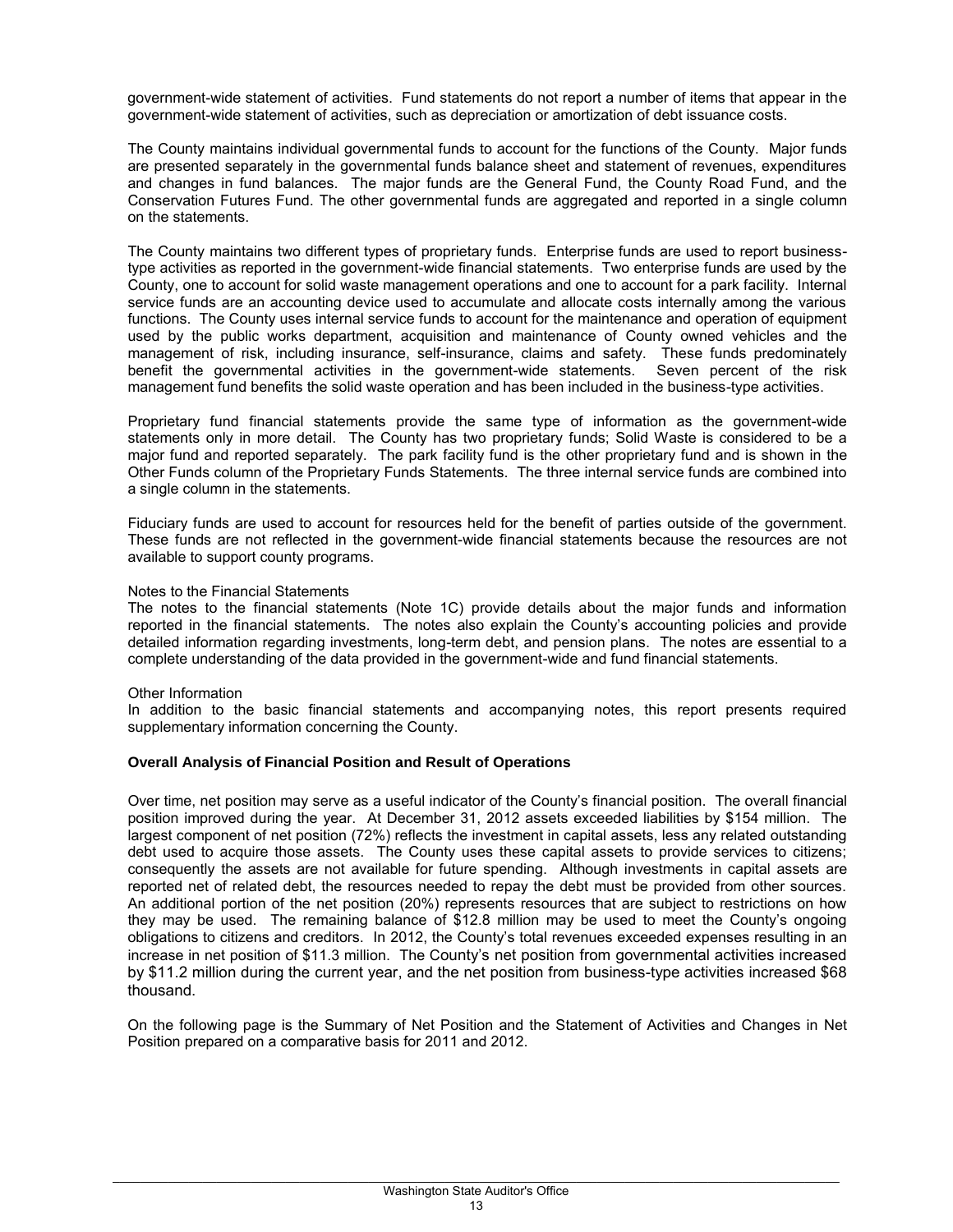|                                                   |              | Governmental Activities |             | <b>Business Type Activities</b> |              | Total |
|---------------------------------------------------|--------------|-------------------------|-------------|---------------------------------|--------------|-------|
|                                                   | 2012         | 2011                    | 2012        | 2011                            | 2012         |       |
| Assets                                            |              |                         |             |                                 |              |       |
| <b>Current and Other Assets</b>                   | \$<br>48.391 | \$<br>44.355            | \$<br>6,446 | \$<br>6,133                     | \$<br>55,929 | \$    |
| Capital assets                                    | 114,996      | 108.657                 | 4,861       | 5,114                           | 119,857      |       |
| Total Assets                                      | 163,387      | 153,012                 | 11,307      | 11,247                          | 175,786      |       |
| Liabilities                                       |              |                         |             |                                 |              |       |
| Other liabilities                                 | 3.295        | 3.484                   | 347         | 363                             | 4,733        |       |
| Non-Current liabilities                           | 14,054       | 14,702                  | 3,013       | 3,006                           | 17,067       |       |
| Total Liabilities                                 | 17,349       | 18,186                  | 3,360       | 3,369                           | 21,800       |       |
| <b>Net Position</b>                               |              |                         |             |                                 |              |       |
| Invested in Capital assets<br>net of related debt | 106,135      | 99,110                  | 4,861       | 5,114                           | 110,996      |       |
| Restricted                                        | 30,144       | 27,872                  |             |                                 | 30,144       |       |
| Unrestricted                                      | 9,759        | 7,844                   | 3,086       | 2,764                           | 12,845       |       |
| <b>Total Net Position</b>                         | 146,038<br>S | 134,826<br>S.           | \$<br>7,947 | 7,878<br>\$                     | 153,985<br>S | S     |

# **Summary Statement of Net Position (In Thousands)**

## **Summary Statement of Activities & Changes in Net position (In Thousands)**

|                                       |               | <b>Governmental Activities</b> | <b>Business Type Activities</b> |    | Total |               |    |         |
|---------------------------------------|---------------|--------------------------------|---------------------------------|----|-------|---------------|----|---------|
|                                       | 2012          | 2011                           | 2012                            |    | 2011  | 2012          |    | 2011    |
| <b>Program Revenues</b>               |               |                                |                                 |    |       |               |    |         |
| Charges for services                  | 7,804<br>\$   | 5,995<br>\$                    | \$<br>5,768                     | \$ | 5.879 | \$<br>13,572  | \$ | 11,874  |
| Operating grants and<br>contributions | 6.186         | 7,299                          | 117                             |    | 155   | 6.303         |    | 7,454   |
| Capital grants & contributions        | 5,029         | 2,551                          |                                 |    |       | 5.029         |    | 2,551   |
| <b>Total Program Revenues</b>         | 19,019        | 15,845                         | 5,885                           |    | 6,034 | 24,904        |    | 21,879  |
| <b>General Revenues</b>               |               |                                |                                 |    |       |               |    |         |
| Property taxes                        | 16,346        | 16,263                         |                                 |    |       | 16,346        |    | 16,263  |
| Sales/Use taxes                       | 6,886         | 7,108                          |                                 |    |       | 6,886         |    | 7,108   |
| Other taxes                           | 7,955         | 7,950                          |                                 |    |       | 7,955         |    | 7,950   |
| Penalties and interest                | 1,746         | 1,519                          | 4                               |    | 4     | 1,750         |    | 1,523   |
| Other                                 | 1,733         | 1,318                          |                                 |    |       | 1,733         |    | 1,318   |
| <b>Total General Revenues</b>         | 34,666        | 34,158                         | 4                               |    | 4     | 34,670        |    | 34,162  |
| <b>Total Revenues</b>                 | 53,685        | 50,003                         | 5,889                           |    | 6,038 | 59,574        |    | 56,041  |
| Expenses                              |               |                                |                                 |    |       |               |    |         |
| General government                    | 8,383         | 7,481                          |                                 |    |       | 8,383         |    | 7,481   |
| Judicial                              | 3,116         | 3,023                          |                                 |    |       | 3,116         |    | 3,023   |
| Public safety                         | 10,169        | 9,897                          |                                 |    |       | 10,169        |    | 9,897   |
| Physical environment                  | 1,360         | 969                            | 5,472                           |    | 5,389 | 7.832         |    | 6,358   |
| Transportation                        | 11,399        | 11,272                         |                                 |    |       | 11,399        |    | 11,272  |
| Health and human services             | 3,904         | 4,272                          |                                 |    |       | 3,904         |    | 4,272   |
| Economic environment                  | 2,883         | 4,043                          |                                 |    |       | 2,883         |    | 4,043   |
| Culture and recreation                | 1,108         | 1,215                          | 47                              |    | 45    | 1,155         |    | 1,260   |
| Interest on long-term debt            | 452           | 473                            |                                 |    |       | 452           |    | 473     |
| <b>Total Expenses</b>                 | 42,774        | 42,645                         | 5,519                           |    | 5,434 | 48,293        |    | 48,079  |
| <b>Change in Net position</b>         | 10,911        | 7,358                          | 370                             |    | 604   | 11,281        |    | 7,962   |
| Transfers In (Out)                    | 302           | 326                            | (302)                           |    | (326) |               |    |         |
| Change in Net position                | 11,213        | 7,684                          | 68                              |    | 278   | 11,281        |    | 7,962   |
| Net position, January 1               | 134,825       | 126,575                        | 7,879                           |    | 7,601 | 142,704       |    | 134,176 |
| Prior Period Adjustment               |               | 566                            |                                 |    |       |               |    | 566     |
| Net position, December 31             | 146,038<br>\$ | 134,825<br>\$                  | \$<br>7,947                     | \$ | 7,879 | \$<br>153,985 | \$ | 142,704 |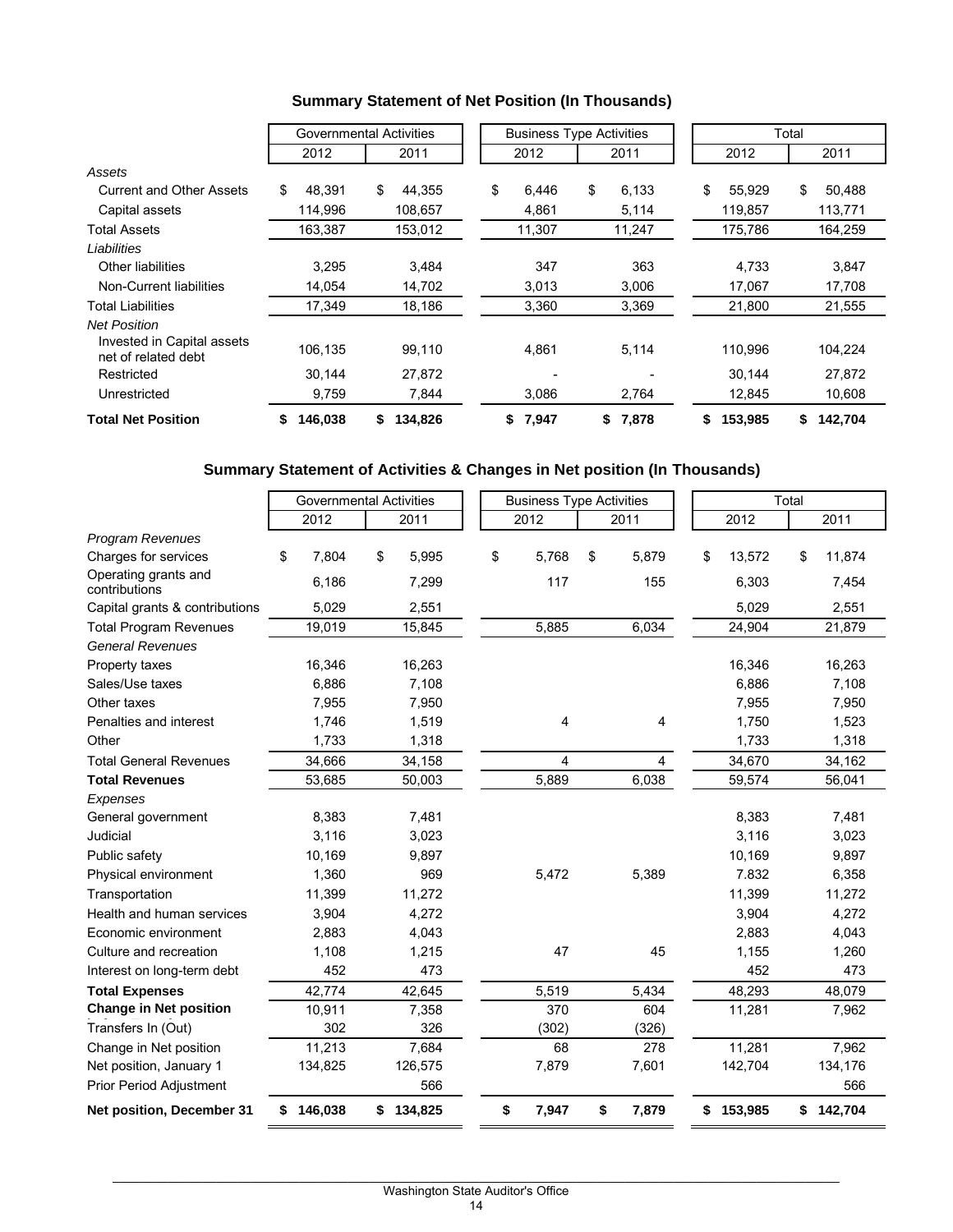#### Governmental Activities

Net position of governmental activities increased a total of \$11.2 million. The amount invested in capital assets increased \$7.0 million and the amount of unrestricted increased by \$1.9 million. The value of restricted net position increased \$2.3 million in 2012.

The increase in unrestricted net position of \$1.9 million was primarily due to an increase of \$1.8 million in the General Fund. The increase of \$2.3 million in restricted net position is due to an increase in economic environment of \$1 million resulting from a decrease in expenditures from the Rural County Sales Tax Fund for 2012, a \$1.5 million increase in roads and streets primarily due to the deferral of four projects, and the costs of paving and oiling supplies cost less than budget, and a \$0.5 million increase in physical environment due to establishing a Clean Water Utility which began assessing fees in 2012. The increases were partially offset by a decrease in restricted culture and recreation balance as Conservation Futures Fund expended \$0.6 million from fund balance.

The revenues and expenses of the County are summarized by general activity, e.g., "Public Safety". The funds for primary governmental activities provided total program revenues of \$19.0 million and another \$34.7 million was provided from taxes and other revenues not specific to a particular program. General revenues increased by \$0.5 million primarily due to an increase in investment interest and real estate excise taxes.

In 2012, total expenditures had an increase of \$0.1 million. There were increases in general governmental, public safety, physical environment and small increases in judicial and transportation. The increases were partially offset by decreases in economic environment of \$1.2 million due to a decrease in expenditures on rural county projects.

#### Business-type Activities

The business-type activities increase in net position of \$0.1 million was due to revenue exceeding expenditures. The increase in net position was approximately the same as 2011.

#### **Fund Analysis**

The focus of governmental funds is to provide information on near-term inflows, outflows and balances of spendable resources. Unassigned fund balance may serve as a useful measure of net resources available for spending at the end of the year. As of the end of the year 2012, governmental funds reported combined ending fund balances of \$39.9 million, an increase of \$ 5.8 million in comparison with 2011. Fund balance classifications are explained in Note 1. Following is an explanation of fund balance changes:

• Nonspendable fund balance decreased by \$180 thousand as the interfund loan was converted to an operating transfer from the General Fund to Public Health Pooling.

• Restricted fund balance increased \$0.9 million. The Rural County Sales Tax Fund revenue exceeded awards by \$1.1 million therefore increasing fund balance. The Clean Water Utility revenue exceeded expenditures by \$0.6 million as the fund is accumulating fund balance for future capital projects. These increases were partially offset by \$0.3 million in REET 2 and \$0.4 million in Conservation Futures funds. Both funds project expenditures exceeded revenues using fund balance for these projects.

• Committed Fund Balance increased \$2.4 million. The increase is primarily in the road fund which had committed revenue which was not spent on road projects during the year.

• Assigned Fund Balance increased \$184 thousand for the year. The increase was primarily in the Road Fund as assigned revenues were not expended during the year.

• Unassigned Fund Balance increased \$2.4 million primarily due to a \$1.9 million increase in the General Fund, a \$0.2 million increase in Public Health and a \$0.5 million increase in Clean Water Utility.

The General Fund, County Road Fund, and Conservation Futures Fund are the County's major governmental funds. The General Fund is the chief operating fund of the County. At the end of the year, unassigned fund balance was \$7.4 million, which is an increase of \$2.2 million for the year. The general fund expenditures remained constant with the prior year and revenues increased resulting in revenues exceeding expenditures and an increase in fund balance of \$1.8 million. The Clean Water Utility Fund became a special revenue fund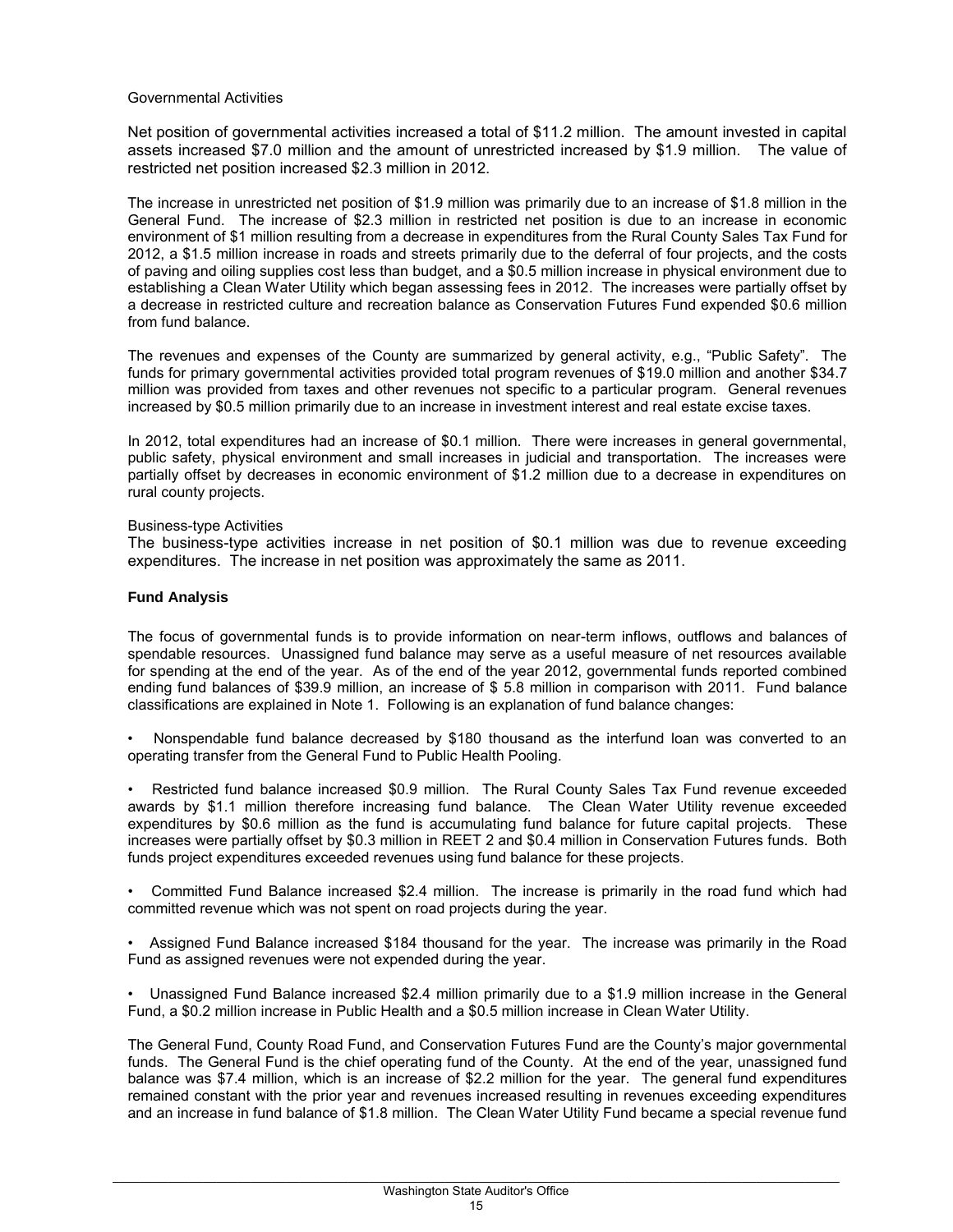during 2012 and the negative fund balance of \$0.3 million was moved to the other governmental funds which also increased the unassigned fund balance of the General Fund.

The County Road Fund increased fund balance by \$2.6 million compared to a \$332 thousand increase in 2011. The primary increase in fund balance was due to a decrease in capital project expenditures of \$3.0 million which was partially offset by decreased grant revenue and a decrease of other expenditures.

The Conservation Futures Fund decreased fund balance \$0.7 million as beginning fund balance was used for capital acquisitions.

Proprietary funds provide the same information found in the government-wide statements. The changes in proprietary funds have been addressed earlier in business-type activities.

#### **Budgetary Comparisons**

Budget variances are reported in the Required Supplementary Information (RSI) as the "Budgetary Comparison Schedule". During the year there was a \$413 thousand increase in the original budget and the final amended budget of the General Fund. The County Road Fund had an increase of \$50 thousand. The Conservation Futures Fund budget had an increase of \$2.3 million during the year to fund property acquisitions.

The comparison of the final amended budget to actual reflects a variance of budgetary fund balances in the major funds. The budget only reflects the fund balances being used in the budget, whereas the actual column reflects the actual beginning fund balance. In the General Fund, the variance for total resources is an increase of \$0.7 million and for outflows the variance is \$1.1 million less than budget. During 2012 revenues were fairly stable; sales tax revenue was \$0.3 million over budget. Other revenues for property tax interest, county assistance and liquor profits tax were about \$0.1 million each over budget. The \$1.1 million decrease in expenditures is due to decreases in general government services of \$0.7 million, planning \$0.2 million, and culture and recreation \$0.2 million. The budget included a \$0.1 increase in fund balance; the actual increase in fund balance was \$1.8 million.

In the Road Fund total resources were under budget by \$0.3 million and total expenditures were under budget by \$2.9 million. Revenues were under budget primarily due to a decrease in intergovernmental grant revenues. Expenditures were under budget due to construction projects deferred until 2013.

The Conservation Futures Fund revenue was under budget by \$0.4 million and expenditures were under budget by \$0.5 million as revenue for grant funding and acquisition of the property was not done during 2012.

#### **Capital Assets and Long-Term Debt Activity**

A schedule summarizing capital asset activity is provided in Note 6 and the County's capitalization policies are included in Note 1 E 8. Island County's total investment in capital assets including construction in progress is \$120 million, net of accumulated depreciation and amortization. The investment in capital assets includes land, buildings, improvements, machinery and equipment, intangible assets, park facilities, roads, drainage and other infrastructure. Governmental activities capital assets increased \$6.3 million for the year mainly due to land acquisitions for conservation futures funds of \$2.2 million, property donated to the county valued at \$2.9 million, and the infrastructure construction projects in 2012 of \$2.3 million. The increase is offset by decreases in buildings and intangible assets due to depreciation.

At the end of the current year the County had total bonded debt outstanding of \$9.0 million. The debt is backed by the full faith and credit of the government and represents general obligation bonds. Other long-term debt consists of state loan programs, compensated absences, liability for landfill closures and post closures, OPEB/pension related liabilities, and capital leases. Total long-term debt of the county is \$17.3 million. State statutes limit debt to 2.5% of assessed taxable property value. The current debt limit for the county is \$307 million, which is significantly in excess of the County's outstanding obligations. Additional information on longterm debt can be found in Note 10.

#### **Other Significant Matters**

Unassigned fund balance in the General Fund was \$7.4 million at the end of 2012. The General fund has beginning fund balance of \$254 thousand appropriated in the 2013 budget.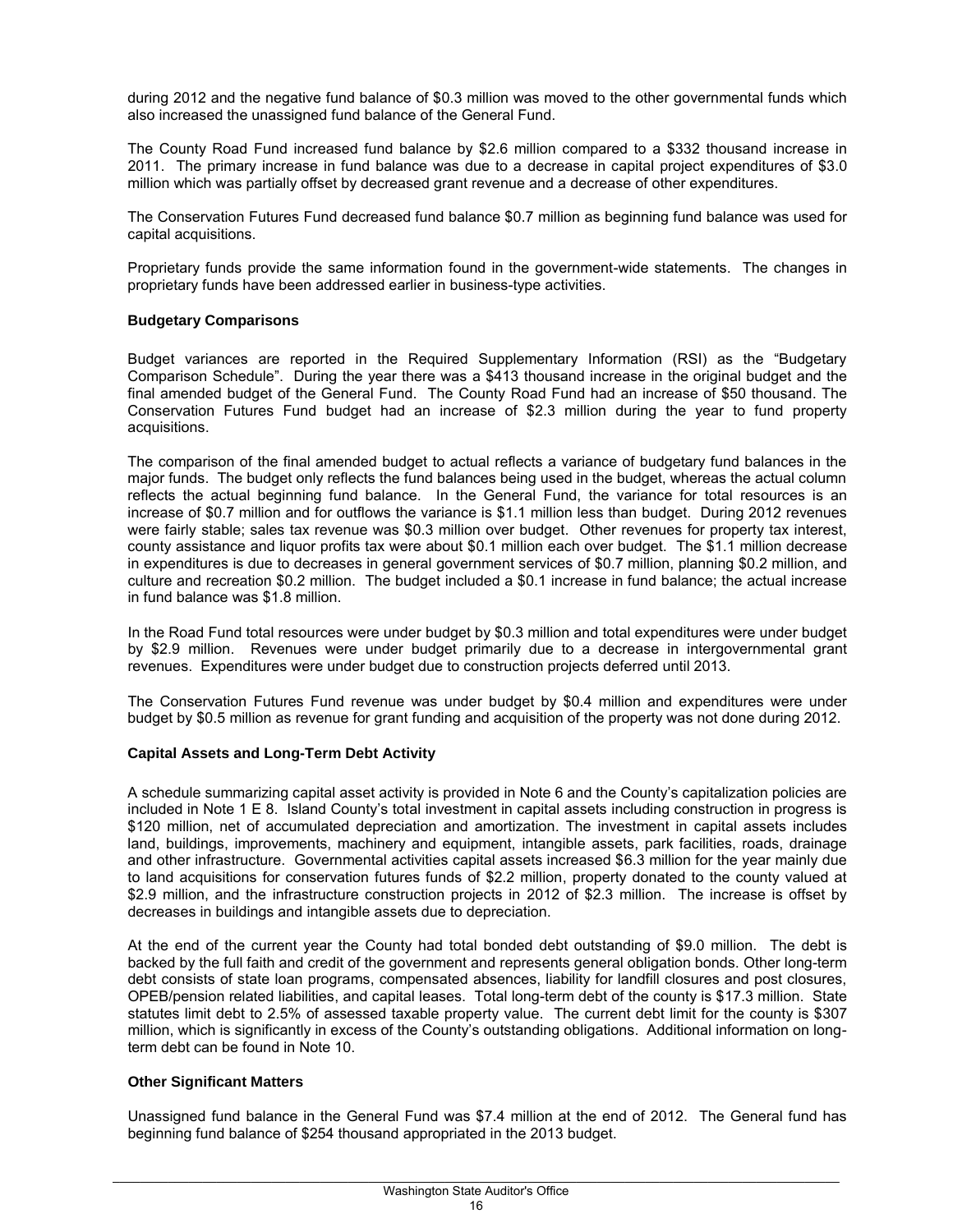The County General Fund used \$3.1 million in fund balance during 2008, \$1.2 million for 2009, and \$23 thousand for 2010. The county continued to reduce staff and operating expenditures during 2008, 2009, 2010, and 2011 by a total of \$4.2 million. For 2011 the county increased \$1.4 million of fund balance and for 2012 the increase was \$1.8 million. The 2013 budget is anticipated to have revenues equal to expenditures.

Washington State 2012 paints a different picture than that of the previous 5 years of continuous economic decline. Washington has enjoyed economic stability in several sectors including transportation manufacturing with commercial aviation and commercial trucking providing increases in employment, sales and exports. Construction turned up in 2012 after eight consecutive years of contraction; increasing by 3.2 percent nationally and more in certain locations of Washington – this industry contributed to real GDP growth in 43 other states and the District of Columbia. Large metropolitan areas experienced growth in jobs, housing and commercial sales of real estate; King County, in particular, experienced significant growth with 2012 real estate investments of Amazon and others. Employment opportunities offered by Microsoft, Amazon and Boeing led the way in reducing unemployment numbers by a significant margin.

Island County has experienced some stabilization of the local economy without the continued declines in certain industries of previous years. Modest increases in new home construction and light manufacturing, slight increases in retail sales, service and goods have provided needed employment opportunities. The entrepreneurial spirit has brought a few businesses to the forefront that might have otherwise waited until the economy was stronger. The county continues to realize only modest income on investment interest; slight gains in local sales tax are offset by the increased expense of high fuel prices. The local real estate and housing market, both in sales of existing homes and new construction starts, remain at a 20 year low, affecting jobs, sales tax and real estate excise tax. Although real estate interest rates remain at historic lows, qualifying requirements were ramped up by lenders after the predatory lending and foreclosure onslaught of the previous 4-5 years. For those able to qualify, 2012 was the ideal time to buy a home or land. Jobs in construction, local government, and private sector are only beginning to track above the post-2007 lows. The unemployment rate in Island County was 7.9% in December 2012 (not seasonally adjusted).

Government, comprised of Naval Air Station Whidbey Island (NASWI), Island County government, school districts and cities/towns are the largest employers in Island County. For federal and local government dramatically impacted by the economic downturn - recovery has been slow and painful. Although NASWI remained a constant source of job retention with continued job growth due to new and existing construction contracts, in-coming aviation squadrons, there were still some reductions in staffing of some squadrons and local government agencies did not fare well.

NAS Whidbey Island (NASWI) is a key component of Island County and Northwest Washington's economy. The Navy base is the largest employer in the region and has an estimated \$500 million dollar impact to the economy. NASWI is 23% of the total employment for Island County WA. The NASWI population declined in 2011 with the loss of some P-3 and P-8 operators and support personnel, the impact equivalent increased the unemployment rate by 3.67%. Based upon median income as a baseline, each Island County resident lost approximately \$835 per year due to NASWI changes in staffing and their payroll. Revised 2012 data is unavailable at this time. We include 2011 economic impact of personnel reduction for historical perspective of NASWI value to state and local economy.

Island County continues to enjoy the desirable lifestyle of a small rural community within easy reach of the major cities to the north and south. The economic downturn increased the number of residents seeking employment off the islands as more employers in the county reduced staff and trimmed budgets. The economic decline reached Island County later than the East Coast and Midwest; the local economy is rebounding at a slower rate as expected. The local economy appeared to stabilize in the last quarter of 2011 and experienced modest, diverse increases during 2012. However, higher gasoline prices in 2012 and potential decline in local gasoline tax revenue could have an impact on the budget.

Island County remains a preferred location for retirees seeking a more relaxed lifestyle. Affordable property in a moderate climate and low crime rate make Island County a highly desirable place to live, work, retire and play. The county - comprised entirely of islands - has two major islands that are well populated and several smaller ones that are uninhabited. The populated islands – Whidbey and Camano - have vehicle access to the mainland, the interstate highway via bridge and/or ferry. The two populated islands have well maintained county roads, state highways and the incorporated areas have full city amenities. The desirability of living in the islands has led many to locate their business or small company to Whidbey or Camano, where they can utilize numerous electronic options available to conduct business worldwide.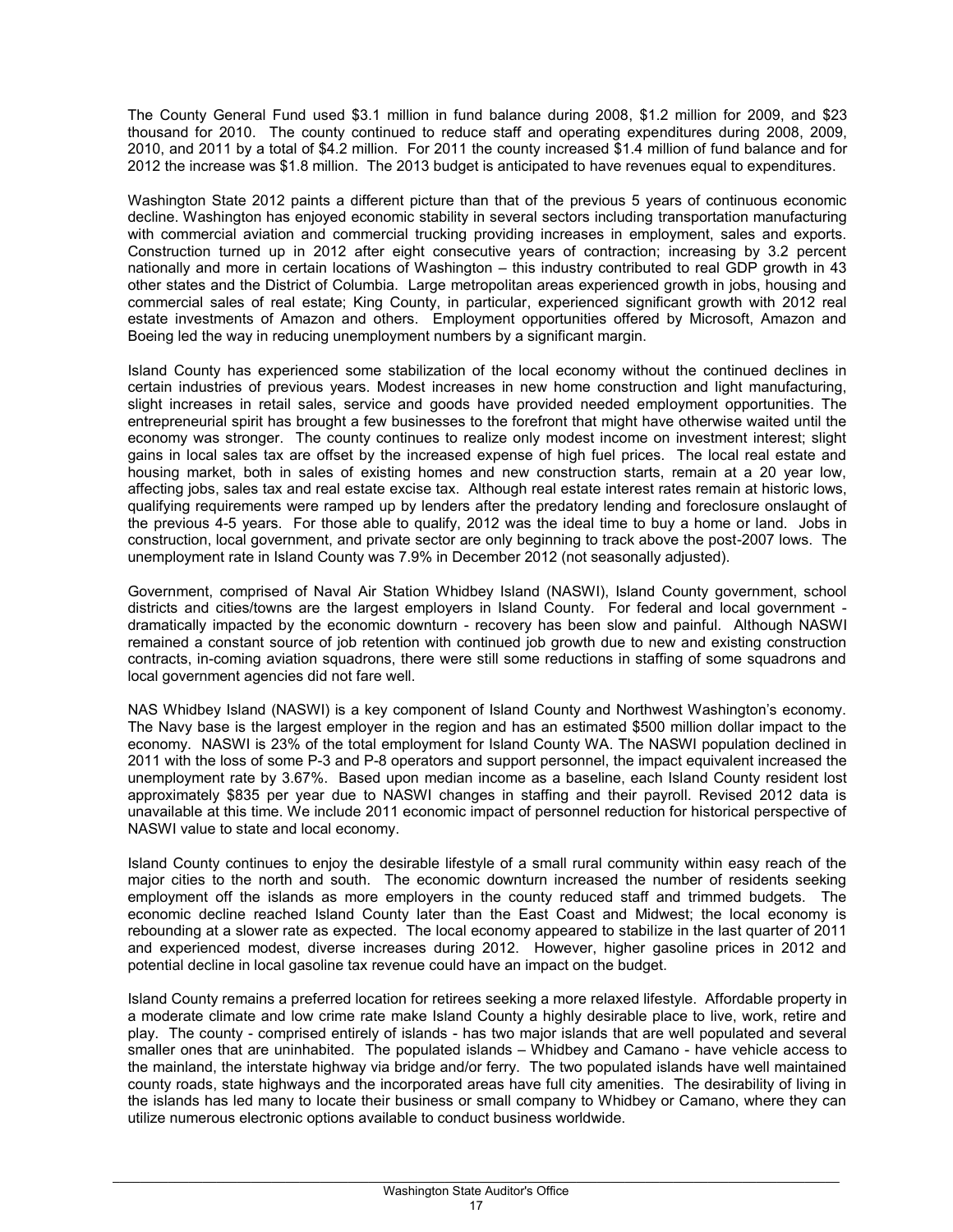The real estate and housing market stabilized in 2012 with the number of foreclosures declining from the previous four years. A modest increase in sales and sale prices resulted in an uptick in Island County real estate excise taxes and fees in 2012. This trend appears to be gaining strength due to stable property prices, low interest rates, and desirability of location and is expected to continue into 2013. Revenue from new custom construction remains dramatically lower than pre-2007 timeframe. Available inventory surpassed sales significantly from 2008 through 2011 – increasing the absorption rate. With inventory growth slowing and sales prices increasing, the income derived from this revenue source is expected to offer growth in 2013. Property valuations for 2012 reflected a slight increase in some property types, as evidenced by the 2012 property tax evaluation statements.

The year 2012 appeared to be a turning point for the local economy: first quarter remained stable, modest increases in economy, construction, and employment were good indicators the turn-around was underway by mid year. The year ended with the lowest unemployment rate in 5 years - less than 8%; job growth at most major employers in the state – especially Boeing, Microsoft and Amazon - promises more jobs in 2013. Investment income gains, though modest, were realized in 2012.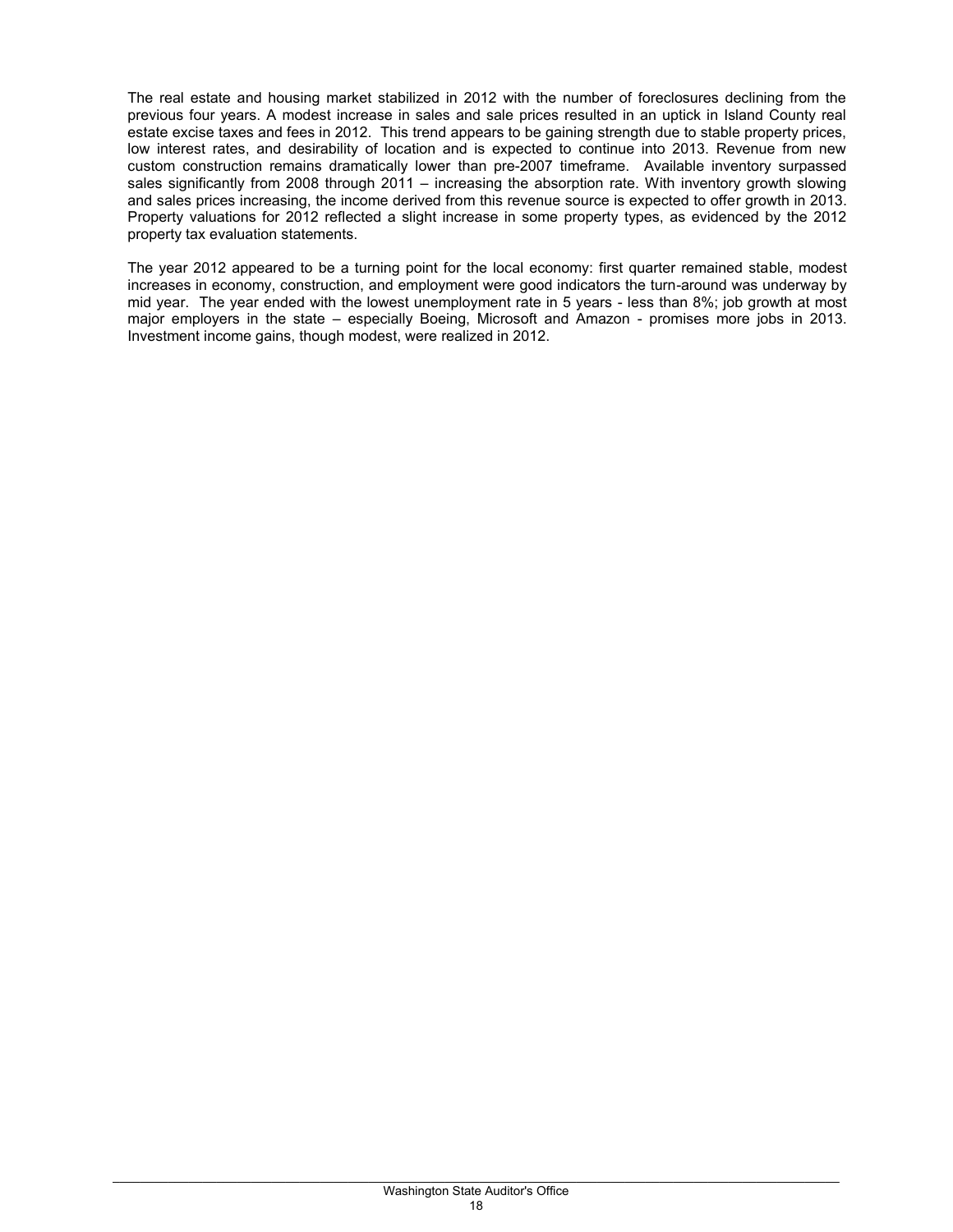# **ISLAND COUNTY, WASHINGTON STATEMENT OF NET POSITION AS OF DECEMBER 31, 2012**

|                                                          | PRIMARY GOVERNMENT  |                      |                          |  |  |  |  |  |
|----------------------------------------------------------|---------------------|----------------------|--------------------------|--|--|--|--|--|
|                                                          | <b>GOVERNMENTAL</b> | <b>BUSINESS-TYPE</b> | <b>TOTAL</b>             |  |  |  |  |  |
|                                                          | <b>ACTIVITIES</b>   | <b>ACTIVITIES</b>    |                          |  |  |  |  |  |
| <b>ASSETS</b>                                            |                     |                      |                          |  |  |  |  |  |
| CASH AND CASH EQUIVALENTS                                | \$<br>3,929,286     | \$<br>749,623        | \$<br>4,678,909          |  |  |  |  |  |
| <b>TAXES RECEIVABLE</b>                                  | 1,010,861           |                      | 1,010,861                |  |  |  |  |  |
| OTHER RECEIVABLES, NET                                   | 1,388,902           | 376,325              | 1,765,227                |  |  |  |  |  |
| <b>INTERNAL BALANCES</b>                                 | (95, 312)           | 95,312               |                          |  |  |  |  |  |
| DUE FROM OTHER GOVERNMENTS                               | 4,412,551           |                      | 4,412,551                |  |  |  |  |  |
| <b>INVENTORIES</b>                                       | 402,670             |                      | 402,670                  |  |  |  |  |  |
| PREPAID ITEMS<br>DEFERRED CHARGES                        | 396,698<br>576,897  |                      | 396,698<br>576,897       |  |  |  |  |  |
| NOTE RECEIVABLE - CURRENT PORTION                        | 190,741             |                      | 190,741                  |  |  |  |  |  |
|                                                          |                     |                      |                          |  |  |  |  |  |
| RESTRICTED ASSETS - CASH SURPLUS INVESTED                |                     | 2,856,420            | 2,856,420                |  |  |  |  |  |
| INVESTMENTS OF SURPLUS CASH AT FAIR VALUE                | 35,448,098          | 2,368,561            | 37,816,659               |  |  |  |  |  |
| NOTE RECEIVABLE - NONCURRENT PORTION                     | 729,610             |                      | 729,610                  |  |  |  |  |  |
|                                                          |                     |                      |                          |  |  |  |  |  |
| CAPITAL ASSETS - Net of Accumulated Depreciation<br>LAND | 20,492,886          | 1,067,537            |                          |  |  |  |  |  |
| BUILDINGS AND OTHER IMPROVEMENTS                         | 23,289,633          | 3,232,416            | 21,560,423<br>26,522,049 |  |  |  |  |  |
| MACHINERY AND EQUIPMENT                                  | 5,167,669           | 522,725              | 5,690,394                |  |  |  |  |  |
| <b>INFRASTRUCTURE</b>                                    | 57,494,379          |                      | 57,494,379               |  |  |  |  |  |
| <b>INTANGIBLES</b>                                       | 5,690,772           | 38,413               | 5,729,185                |  |  |  |  |  |
| <b>CONSTRUCTION IN PROGRESS</b>                          | 2,860,516           |                      | 2,860,516                |  |  |  |  |  |
| TOTAL CAPITAL ASSETS                                     | 114,995,855         | 4,861,091            | 119,856,946              |  |  |  |  |  |
|                                                          |                     |                      |                          |  |  |  |  |  |
| <b>TOTAL ASSETS</b>                                      | 163,386,857         | 11,307,332           | 174,694,189              |  |  |  |  |  |
| <b>LIABILITIES</b>                                       |                     |                      |                          |  |  |  |  |  |
| <b>ACCOUNTS PAYABLE</b>                                  | 993,855             | 249,214              | 1,243,069                |  |  |  |  |  |
| <b>OTHER CURRENT LIABILITIES</b>                         | 1,834,624           | 64,798               | 1,899,422                |  |  |  |  |  |
| DUE TO OTHER GOVERNMENTS                                 | 61,304              | 13,375               | 74,679                   |  |  |  |  |  |
| <b>ACCRUED LIABILITIES - CURRENT PORTION</b>             | 404,708             | 19,680               | 424,388                  |  |  |  |  |  |
| NON-CURRENT LIABILITIES                                  |                     |                      |                          |  |  |  |  |  |
| PAYABLE FROM RESTRICTED ASSETS                           |                     | 2,856,420            | 2,856,420                |  |  |  |  |  |
| <b>ACCRUED LIABILITIES</b>                               | 3,909,515           | 156,891              | 4,066,406                |  |  |  |  |  |
| DUE WITHIN ONE YEAR                                      | 1,033,719           |                      | 1,033,719                |  |  |  |  |  |
| <b>BOND PREMIUM</b>                                      | 191,993             |                      | 191,993                  |  |  |  |  |  |
| DUE IN MORE THAN ONE YEAR                                | 8,919,005           |                      | 8,919,005                |  |  |  |  |  |
|                                                          |                     |                      |                          |  |  |  |  |  |
| <b>TOTAL LIABILITIES</b>                                 | 17,348,723          | 3,360,378            | 20,709,101               |  |  |  |  |  |
| <b>NET POSITION</b>                                      |                     |                      |                          |  |  |  |  |  |
| NET INVESTMENT IN CAPITAL ASSETS                         | 106,135,362         | 4,861,091            | 110,996,453              |  |  |  |  |  |
| <b>RESTRICTED FOR:</b>                                   |                     |                      |                          |  |  |  |  |  |
| <b>GENERAL GOVERNMENT</b>                                | 835,643             |                      | 835,643                  |  |  |  |  |  |
| <b>PUBLIC SAFETY</b>                                     | 245,989             |                      | 245,989                  |  |  |  |  |  |
| <b>CULTURE AND RECREATION</b>                            | 821,501             |                      | 821,501                  |  |  |  |  |  |
| <b>ECONOMIC ENVIRONMENT</b>                              | 4,648,729           |                      | 4,648,729                |  |  |  |  |  |
| MENTAL AND PHYSICAL HEALTH                               | 2,362,446           |                      | 2,362,446                |  |  |  |  |  |
| <b>ROAD AND STREETS</b>                                  | 14,994,249          |                      | 14,994,249               |  |  |  |  |  |
| <b>CAPITAL PROJECTS</b>                                  | 5,512,939           |                      | 5,512,939                |  |  |  |  |  |
| <b>OTHER PURPOSES</b>                                    | 4,683               |                      | 4,683                    |  |  |  |  |  |
| PHYSICAL ENVIRONMENT                                     | 717,265             |                      | 717,265                  |  |  |  |  |  |
| <b>UNRESTRICTED</b>                                      | 9,759,328           | 3,085,863            | 12,845,191               |  |  |  |  |  |
| <b>TOTAL NET POSITION</b>                                | 146,038,134<br>\$   | \$<br>7,946,954      | \$<br>153,985,088        |  |  |  |  |  |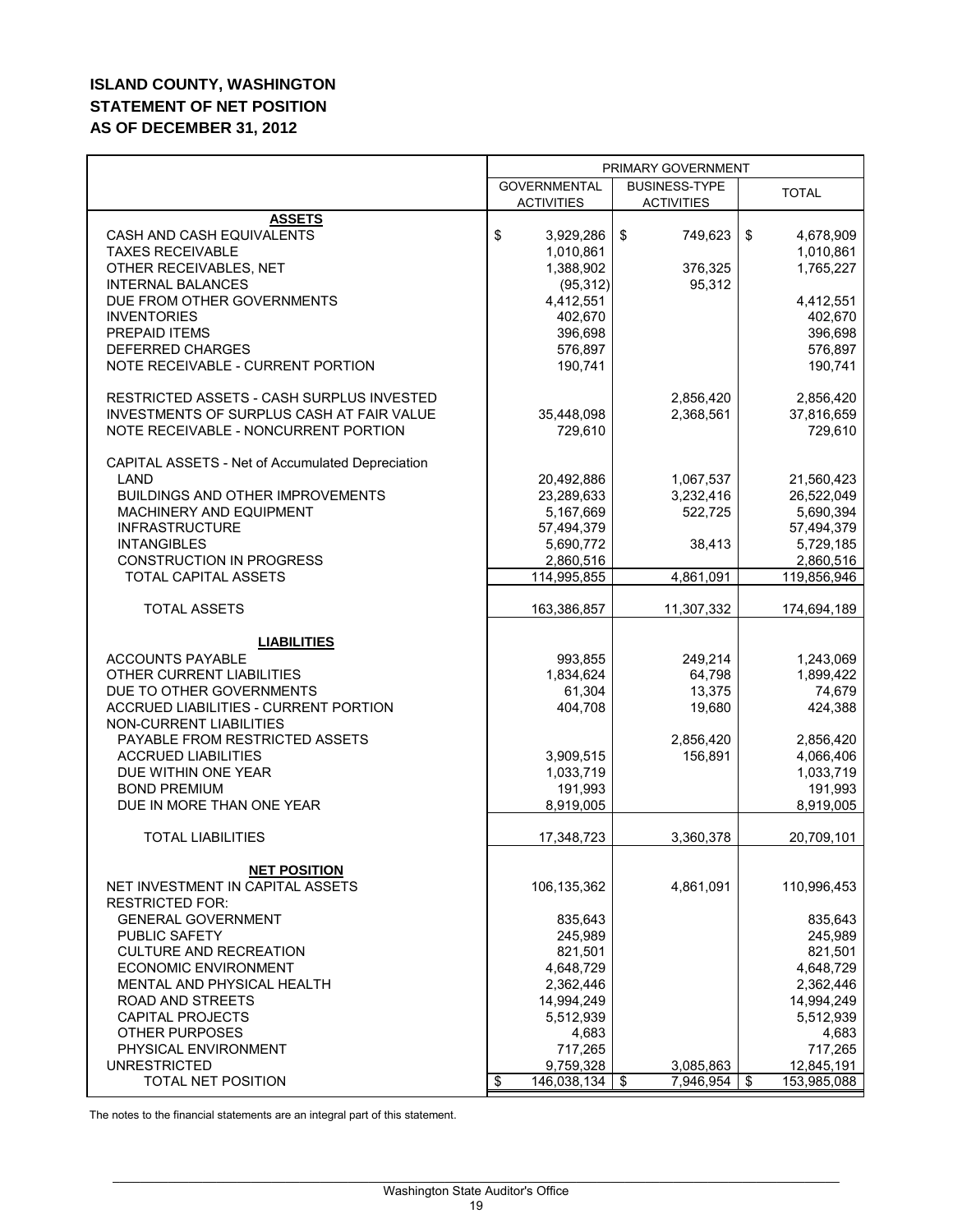#### **ISLAND COUNTY, WASHINGTON STATEMENT OF ACTIVITIES For the Year Ended December 31, 2012**

|                                     |                      | PROGRAM REVENUES |                                       |          |                                                  |    |                              |    | NET (EXPENSE) REVENUE AND CHANGES IN NET ASSETS |  |                      |    |                |
|-------------------------------------|----------------------|------------------|---------------------------------------|----------|--------------------------------------------------|----|------------------------------|----|-------------------------------------------------|--|----------------------|----|----------------|
| FUNCTIONS OF THE PRIMARY GOVERNMENT | <b>EXPENSES</b>      |                  | <b>CHARGES FOR</b><br><b>SERVICES</b> |          | <b>OPERATING</b><br><b>GRANTS AND</b>            |    | CAPITAL<br><b>GRANTS AND</b> |    | PRIMARY GOVERNMENT<br><b>GOVERNMENTAL</b>       |  | <b>BUSINESS-TYPE</b> |    | <b>TOTAL</b>   |
|                                     |                      |                  |                                       |          | <b>CONTRIBUTIONS</b>                             |    | <b>CONTRIBUTIONS</b>         |    | <b>ACTIVITIES</b>                               |  | <b>ACTIVITIES</b>    |    |                |
| <b>GOVERNMENTAL ACTIVITIES</b>      |                      |                  |                                       |          |                                                  |    |                              |    |                                                 |  |                      |    |                |
| <b>GENERAL GOVERNMENT</b>           | \$<br>$8,383,263$ \$ |                  | 1,206,854                             | l \$     | 1,421,879                                        | \$ | 54,755 \$                    |    | $(5,699,775)$ \$                                |  |                      | \$ | (5,699,775)    |
| <b>JUDICIAL</b>                     | 3,116,320            |                  | 1,056,018                             |          | 664,879                                          |    |                              |    | (1,395,423)                                     |  |                      |    | (1,395,423)    |
| <b>PUBLIC SAFETY</b>                | 10,168,878           |                  | 162,656                               |          | 842,530                                          |    |                              |    | (9, 163, 692)                                   |  |                      |    | (9, 163, 692)  |
| PHYSICAL ENVIRONMENT                | 1,359,620            |                  | 1,499,874                             |          | 406,614                                          |    |                              |    | 546,868                                         |  |                      |    | 546,868        |
| <b>TRANSPORTATION</b>               | 11,398,767           |                  | 697,102                               |          | 441,585                                          |    | 853,426                      |    | (9,406,654)                                     |  |                      |    | (9,406,654)    |
| <b>HEALTH AND HUMAN SERVICES</b>    | 3,903,816            |                  | 707,047                               |          | 1,991,920                                        |    |                              |    | (1,204,849)                                     |  |                      |    | (1,204,849)    |
| <b>ECONOMIC ENVIRONMENT</b>         | 2,883,262            |                  | 1,818,466                             |          | 290,824                                          |    |                              |    | (773, 972)                                      |  |                      |    | (773, 972)     |
| <b>CULTURE &amp; RECREATION</b>     | 1,108,264            |                  | 656,126                               |          | 125,307                                          |    | 4,120,328                    |    | 3,793,497                                       |  |                      |    | 3,793,497      |
| <b>INTEREST ON LONG-TERM DEBT</b>   | 451,696              |                  |                                       |          |                                                  |    |                              |    | (451, 696)                                      |  |                      |    | (451, 696)     |
| TOTAL GOVERNMENTAL ACTIVITIES       | 42,773,886           |                  | 7,804,143                             |          | 6,185,538                                        |    | 5,028,509                    |    | (23,755,696)                                    |  |                      |    | (23,755,696)   |
| <b>BUSINESS-TYPE ACTIVITIES</b>     |                      |                  |                                       |          |                                                  |    |                              |    |                                                 |  |                      |    |                |
| <b>SOLID WASTE</b>                  | 5,472,085            |                  | 5,749,582                             |          | 116,846                                          |    |                              |    |                                                 |  | 394,343              |    | 394,343        |
| PARK FACILITY MANAGEMENT            | 46,949               |                  | 18.243                                |          |                                                  |    |                              |    |                                                 |  | (28, 706)            |    | (28, 706)      |
| TOTAL BUSINESS-TYPE ACTIVITIES      | 5,519,034            |                  | 5,767,825                             |          | 116,846                                          |    |                              |    |                                                 |  | 365,637              |    | 365,637        |
| TOTAL PRIMARY GOVERNMENT            | \$<br>48,292,920     | \$               | 13,571,968                            | <b>S</b> | 6,302,384                                        | \$ | 5,028,509                    | \$ | $(23,755,696)$ \$                               |  | 365,637              | \$ | (23, 390, 059) |
|                                     |                      |                  |                                       |          |                                                  |    |                              |    |                                                 |  |                      |    |                |
|                                     |                      |                  | <b>General Revenues</b>               |          |                                                  |    |                              |    |                                                 |  |                      |    |                |
|                                     |                      |                  | Taxes                                 |          |                                                  |    |                              |    |                                                 |  |                      |    |                |
|                                     |                      |                  |                                       |          | Property Taxes levied for General purpose        |    |                              |    | 7.183.785                                       |  |                      |    | 7,183,785      |
|                                     |                      |                  | Property Taxes levied for Roads       |          |                                                  |    |                              |    | 8,026,716                                       |  |                      |    | 8,026,716      |
|                                     |                      |                  |                                       |          | Property Taxes levied for Other Specific Purpose |    |                              |    | 1,135,864                                       |  |                      |    | 1,135,864      |
|                                     |                      |                  | Sales and Use Tax                     |          |                                                  |    |                              |    | 6,885,653                                       |  |                      |    | 6,885,653      |
|                                     |                      |                  | <b>MVFT</b>                           |          |                                                  |    |                              |    | 6,420,327                                       |  |                      |    | 6,420,327      |
|                                     |                      |                  | <b>Excise Taxes</b>                   |          |                                                  |    |                              |    | 1,534,093                                       |  |                      |    | 1,534,093      |
|                                     |                      |                  | Miscellaneous                         |          |                                                  |    |                              |    | 305,185                                         |  |                      |    | 305,185        |
|                                     |                      |                  | Penalties and Interest                |          |                                                  |    |                              |    | 1,746,047                                       |  | 4,607                |    | 1,750,654      |
|                                     |                      |                  | Cable.E-911                           |          |                                                  |    |                              |    | 1.333.757                                       |  |                      |    | 1,333,757      |

Change in Net Position

Cable,E-911 1,333,757 1,333,757 3 ain (Loss) on sale of Capital Assets 3 and 23 and 23 and 24,423 20 and 258 and 258 and 258 and 258 and 258 and 258 and 258 and 258 and 258 and 258 and 258 and 258 and 258 and 258 and 258 a

Total General Revenues and Transfers <br>
297,345) 34,670,992<br>
297,345 (297,345) 34,670,992<br>
298,292 11,280,933

Net Position - Beginning 134,825,493 7,878,662 142,704,155 Net Position Ending 2012 2020 11:00:00 12:00 13:00:00 13:00:00 146,038,134 \$ 7,946,954 \$ 153,985,088

Gain (Loss) on sale of Capital Assets 8 194,423 535 Transfers 302,487 (302,487)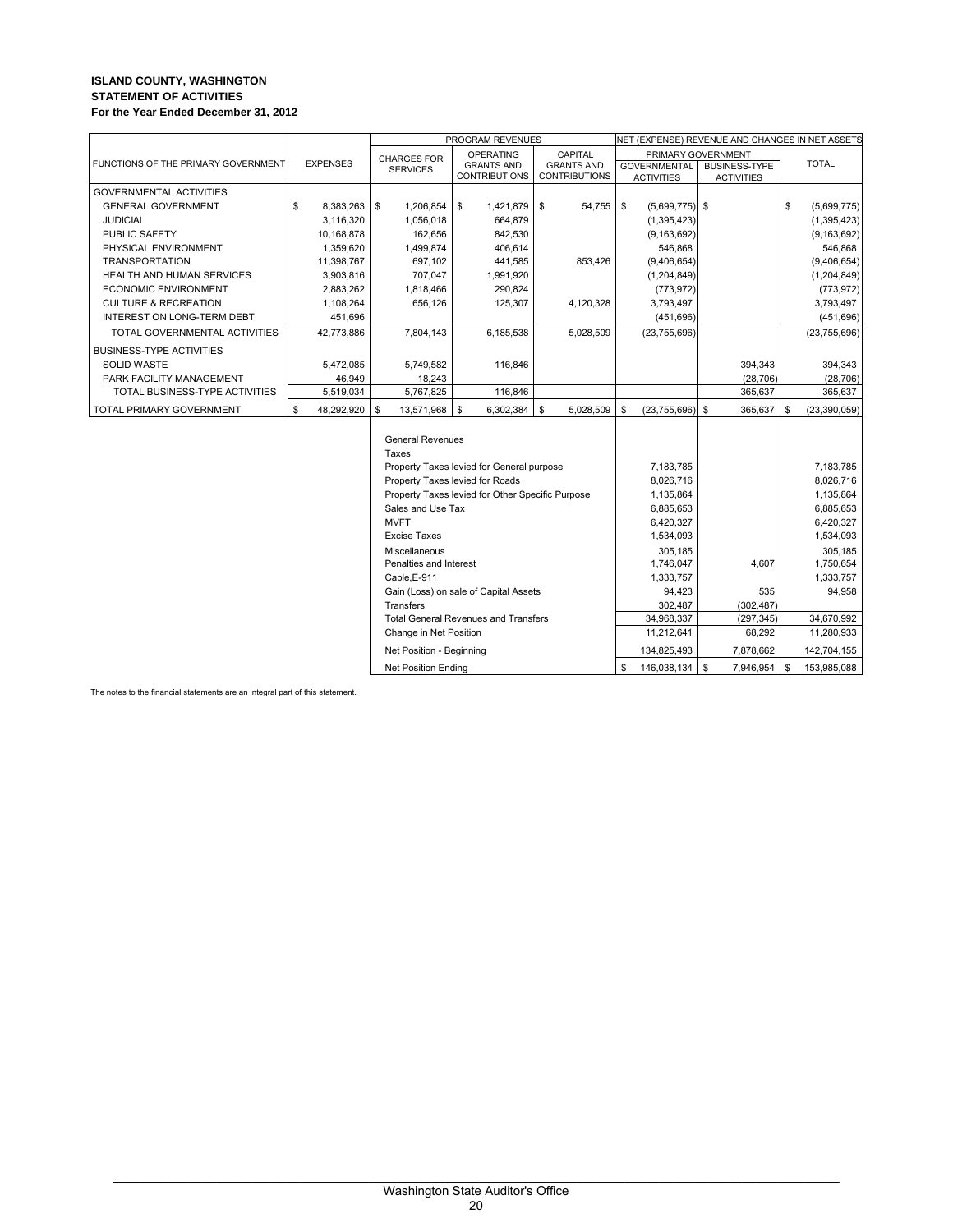## **ISLAND COUNTY, WASHINGTON BALANCE SHEET GOVERNMENTAL FUNDS AS OF DECEMBER 31, 2012**

|                                      | <b>GENERAL</b> |        | <b>COUNTY</b>   | CONSERVATION    | <b>OTHER</b> |              | <b>TOTAL</b> |                                 |
|--------------------------------------|----------------|--------|-----------------|-----------------|--------------|--------------|--------------|---------------------------------|
|                                      | <b>FUND</b>    |        | <b>ROAD</b>     | <b>FUTURES</b>  |              |              |              | <b>GOVERNMENTAIGOVERNMENTAL</b> |
|                                      |                |        | <b>FUND</b>     | <b>FUND</b>     |              | <b>FUNDS</b> |              | <b>FUNDS</b>                    |
| <b>ASSETS</b>                        |                |        |                 |                 |              |              |              |                                 |
| CASH AND CASH EQUIVALENTS            | \$<br>949,854  |        | \$<br>1,197,720 | \$<br>100,991   | \$           | 1,463,776    | \$           | 3,712,341                       |
| <b>TAXES RECEIVABLE</b>              | 411,116        |        | 455,718         | 37,469          |              | 106,558      |              | 1,010,861                       |
| OTHER RECEIVABLES, NET               | 810,663        |        | 14,798          |                 |              | 347,965      |              | 1,173,426                       |
| DUE FROM OTHER FUNDS                 |                | 40,842 | 29,934          |                 |              | 75,913       |              | 146,689                         |
| <b>INTERFUND LOANS RECEIVABLE</b>    |                |        |                 |                 |              | 616,000      |              | 616,000                         |
| DUE FROM OTHER GOVERNMENTS           | 1,338,059      |        | 1,739,064       | 500,971         |              | 1,380,312    |              | 4,958,406                       |
| INVESTMENTS OF SURPLUS CASH, AT      |                |        |                 |                 |              |              |              |                                 |
| <b>FAIR VALUE</b>                    | 8,610,764      |        | 10,946,453      | 923,197         |              | 12,990,443   |              | 33,470,857                      |
| <b>TOTAL ASSETS</b>                  | \$12,161,298   |        | \$14,383,687    | \$<br>1,562,628 |              | \$16,980,967 |              | \$45,088,580                    |
| <b>LIABILITIES AND FUND BALANCES</b> |                |        |                 |                 |              |              |              |                                 |
| <b>LIABILITIES</b>                   |                |        |                 |                 |              |              |              |                                 |
|                                      |                |        |                 |                 |              |              |              |                                 |
| <b>ACCOUNTS PAYABLE</b>              | \$<br>301,397  |        | \$<br>407,395   | \$<br>47,004    | \$           | 490,383      | \$           | 1,246,179                       |
| DUE TO OTHER FUNDS                   | 102,952        |        | 62,487          |                 |              | 88,140       |              | 253,579                         |
| <b>INTERFUND LOANS PAYABLE</b>       |                |        |                 | 616,000         |              |              |              | 616,000                         |
| DUE TO OTHER GOVERNMENTS             |                | 91     |                 |                 |              | 61,208       |              | 61,300                          |
| <b>ACCRUED LIABILITIES</b>           | 609,918        |        | 181,931         | 267             |              | 290.056      |              | 1,082,172                       |
| DEFERRED REVENUE                     | 550,110        |        | 540,134         | 65,779          |              | 767,631      |              | 1,923,654                       |
| <b>TOTAL LIABILITIES</b>             | 1,564,468      |        | 1,191,948       | 729,050         |              | 1,697,418    |              | 5,182,884                       |
| <b>FUND BALANCES</b>                 |                |        |                 |                 |              |              |              |                                 |
| NONSPENDABLE                         |                |        |                 |                 |              |              |              |                                 |
| <b>RESTRICTED</b>                    | 249,113        |        |                 |                 |              | 14,234,994   |              | 14,484,107                      |
| <b>COMMITTED</b>                     | 149,060        |        | 12,810,914      | 355,005         |              | 151,797      |              | 13,466,776                      |
| <b>ASSIGNED</b>                      | 2,769,434      |        | 380,825         | 478,573         |              | 1,150,921    |              | 4,779,753                       |
| <b>UNASSIGNED</b>                    | 7,429,223      |        |                 |                 |              | (254, 163)   |              | 7,175,060                       |
| TOTAL FUND BALANCES                  | 10,596,830     |        | 13,191,739      | 833,578         |              | 15,283,549   |              | 39,905,696                      |
| TOTAL LIABILITIES & FUND BALANCES    | \$12,161,298   |        | \$14,383,687    | \$<br>1,562,628 |              | \$16,980,967 |              | \$45,088,580                    |
|                                      |                |        |                 |                 |              |              |              |                                 |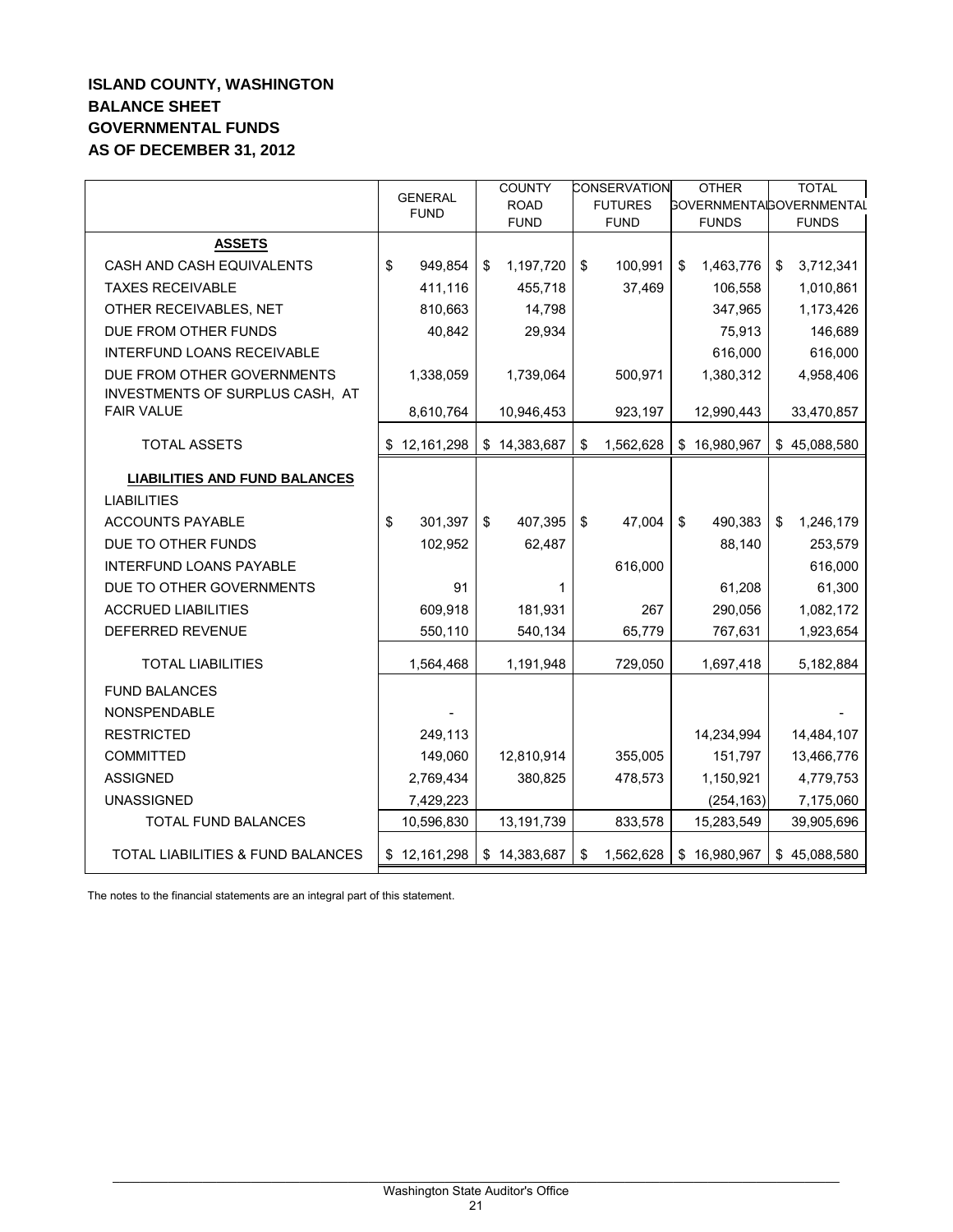# ISLAND COUNTY, WASHINGTON RECONCILIATION OF THE BALANCE SHEET OF GOVERNMENTAL FUNDS TO THE STATEMENT OF NET POSITION FOR THE YEAR ENDED DECEMBER 31, 2012

| Total fund balances as shown on the Governmental Funds Balance Sheet                                                                                                                                                                                                                      | \$<br>39,905,696 |
|-------------------------------------------------------------------------------------------------------------------------------------------------------------------------------------------------------------------------------------------------------------------------------------------|------------------|
| Capital Assets used in governmental activities are not financial resources<br>therefore are not reported in the funds                                                                                                                                                                     | 102,303,438      |
| Capital Assets acquired through donation of property value are not included<br>in the funds                                                                                                                                                                                               | 4,157,500        |
| Long-term debts are not due and payable in the current period and therefore<br>are not reported in the funds                                                                                                                                                                              | (10, 144, 717)   |
| Other Assets are not available to pay current expenditures, such as<br>property taxes and notes receivables and therefore are not reported in the<br>funds.                                                                                                                               | 3,049,649        |
| Internal Service Funds are used by the County to charge the costs of certain<br>activities, such as insurance, equipment, and motor pool to individual funds.<br>The assets and liabilities of these funds are included in the governmental<br>activities in the Statement of Net Assets. | 11,109,503       |
| Other Liabilities such as Compensated Absences that are not due and<br>payable in the current period and are not reported in the funds.                                                                                                                                                   | (4,342,935)      |
| Net Assets of Governmental Activities                                                                                                                                                                                                                                                     | 146,038,134      |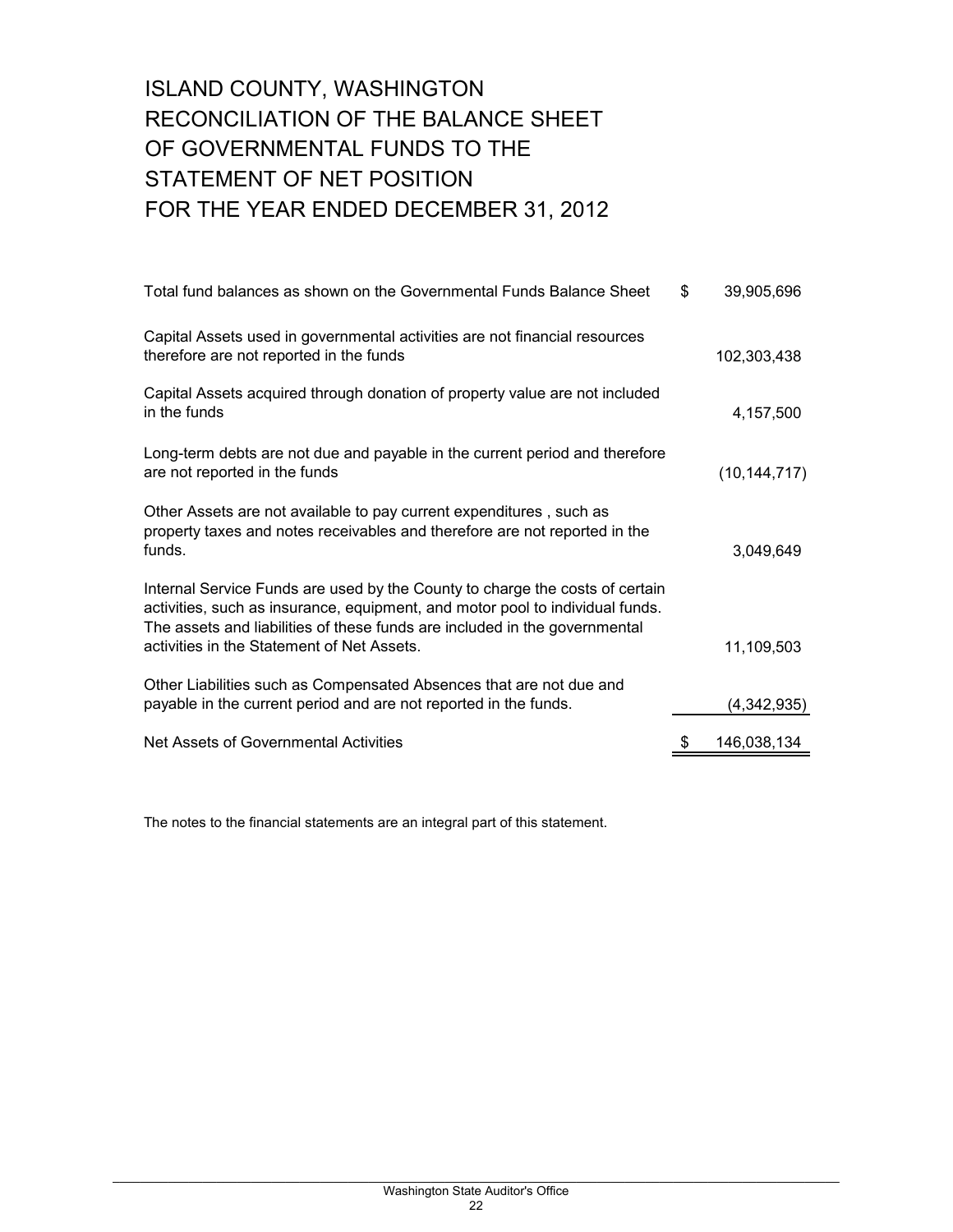## **ISLAND COUNTY, WASHINGTON STATEMENT OF REVENUES, EXPENDITURES AND CHANGES IN FUND BALANCES GOVERNMENTAL FUNDS For the Year Ended December 31, 2012**

|                                                             | <b>GENERAL</b>        | <b>COUNTY</b>           | <b>CONSERVATION</b>    | <b>OTHER</b>            | <b>TOTAL</b>              |
|-------------------------------------------------------------|-----------------------|-------------------------|------------------------|-------------------------|---------------------------|
|                                                             | <b>FUND</b>           | <b>ROAD</b>             | <b>FUTURES</b>         |                         | GOVERNMENTAL GOVERNMENTAL |
|                                                             |                       | <b>FUND</b>             | <b>FUND</b>            | <b>FUNDS</b>            | <b>FUNDS</b>              |
| <b>REVENUES</b>                                             |                       |                         |                        |                         |                           |
| <b>TAXES</b>                                                | \$13,567,568          | \$<br>8,029,725         | \$<br>672,437          | \$<br>5,103,720         | \$27,373,450              |
| <b>LICENSES AND PERMITS</b>                                 | 912,602               | 76,724                  |                        | 468,464                 | 1,457,790                 |
| INTERGOVERNMENTAL REVENUE                                   | 2,971,068             | 8,077,783               | 1,195,145              | 2,968,260               | 15,212,256                |
| <b>CHARGES FOR SERVICES</b>                                 | 1,945,974             | 65,708                  |                        | 3,168,937               | 5,180,619                 |
| <b>FINES AND FORFEITS</b>                                   | 570,875               |                         |                        | 4,115                   | 574,990                   |
| INTEREST AND INVESTMENT EARNINGS                            |                       | 92.649                  | 37.098                 | 97,499                  | 491,892                   |
| <b>MISCELLANEOUS</b>                                        | 264,646<br>409,117    | 3,399                   | 1,297                  | 623,149                 | 1,036,962                 |
| <b>TOTAL REVENUES</b>                                       | 20,641,850            | 16,345,988              | 1,905,977              | 12,434,144              | 51,327,959                |
|                                                             |                       |                         |                        |                         |                           |
| <b>EXPENDITURES</b>                                         |                       |                         |                        |                         |                           |
| <b>CURRENT</b>                                              |                       |                         |                        |                         |                           |
| <b>GENERAL GOVERNMENT</b>                                   | 10,099,617            |                         |                        | 656,877                 | 10,756,494                |
| PUBLIC SAFETY                                               | 7,615,858             |                         |                        | 1,922,467               | 9,538,325                 |
| UTILITIES AND ENVIRONMENT                                   | 237,954               |                         |                        | 1,326,528               | 1,564,482                 |
| <b>TRANSPORTATION</b>                                       |                       | 8,036,780               |                        | 291.404                 | 8,328,184                 |
| <b>ECONOMIC ENVIRONMENT</b>                                 | 1,670,915             |                         |                        | 626,131                 | 2,297,046                 |
| <b>MENTAL &amp; PHYSICAL HEALTH</b>                         |                       |                         |                        | 4,357,488               | 4,357,488                 |
| <b>CULTURE &amp; RECREATION</b>                             | 291,892               |                         | 117,812                | 625,007                 | 1,034,711                 |
| <b>DEBT SERVICE</b>                                         |                       |                         |                        |                         |                           |
|                                                             |                       |                         |                        |                         |                           |
| <b>PRINCIPAL</b>                                            | 3,304                 |                         | 205,093                | 685,544                 | 893,941                   |
| <b>INTEREST</b><br>CAPITAL OUTLAY                           | 14,430                |                         | 51,362                 | 345,679                 | 411,471                   |
| <b>TOTAL EXPENDITURES</b>                                   | 121,268<br>20,055,238 | 4,231,964<br>12.268.744 | 2,194,287<br>2,568,554 | 580,819<br>11.417.944   | 7,128,338<br>46,310,480   |
|                                                             |                       |                         |                        |                         |                           |
|                                                             |                       |                         |                        |                         |                           |
| EXCESS (DEFICIENCY) OF REVENUES<br><b>OVER EXPENDITURES</b> |                       |                         |                        |                         |                           |
|                                                             | 586,612               | 4,077,244               | (662, 577)             | 1,016,200               | 5,017,479                 |
|                                                             |                       |                         |                        |                         |                           |
| OTHER FINANCING SOURCES(USES)                               |                       |                         |                        |                         |                           |
| PROCEEDS OF LONG TERM DEBT                                  |                       |                         |                        | 170,634                 | 170,634                   |
| OTHER NONREVENUES                                           |                       |                         |                        | 168,685                 | 168,685                   |
| <b>DISPOSITION OF CAPITAL ASSETS</b>                        |                       | 76,454                  |                        | 4,621                   | 81,075                    |
| <b>TRANSFERS IN</b>                                         | 2,663,660             | 134,000                 |                        | 2,146,734               | 4,944,394                 |
| <b>TRANSFERS (OUT)</b>                                      | (1,414,578)           | (1,711,216)             | (15,018)               | (1,453,633)             | (4,594,445)               |
| TOTAL OTHER SOURCES (USES)                                  | 1,249,082             | (1,500,762)             | (15.018)               | 1,037,041               | 770.343                   |
| <b>NET CHANGE IN FUND BALANCES</b>                          | 1,835,694             | 2,576,482               | (677, 595)             | 2,053,241               | 5,787,822                 |
|                                                             |                       |                         |                        |                         |                           |
| FUND BALANCES, AT BEGINNING OF                              |                       |                         |                        |                         |                           |
| YEAR AS PREVIOUSLY REPORTED                                 | 8,450,754             | 10,615,257              | 1,511,173              | 13,540,690              | 34,117,874                |
| PRIOR PERIOD ADJUSTMENT                                     | 310,382               |                         |                        | (310, 382)              |                           |
| FUND BALANCES, AT BEGINNING OF                              |                       |                         |                        |                         |                           |
| <b>YEAR RESTATED</b>                                        | 8,761,136             | 10,615,257              | 1,511,173              | 13,230,308              | 34,117,874                |
|                                                             |                       |                         |                        |                         |                           |
| FUND BALANCES, AT END OF YEAR                               | \$10,596,830          | \$13,191,739            | \$                     | 833,578   \$ 15,283,549 | \$39,905,696              |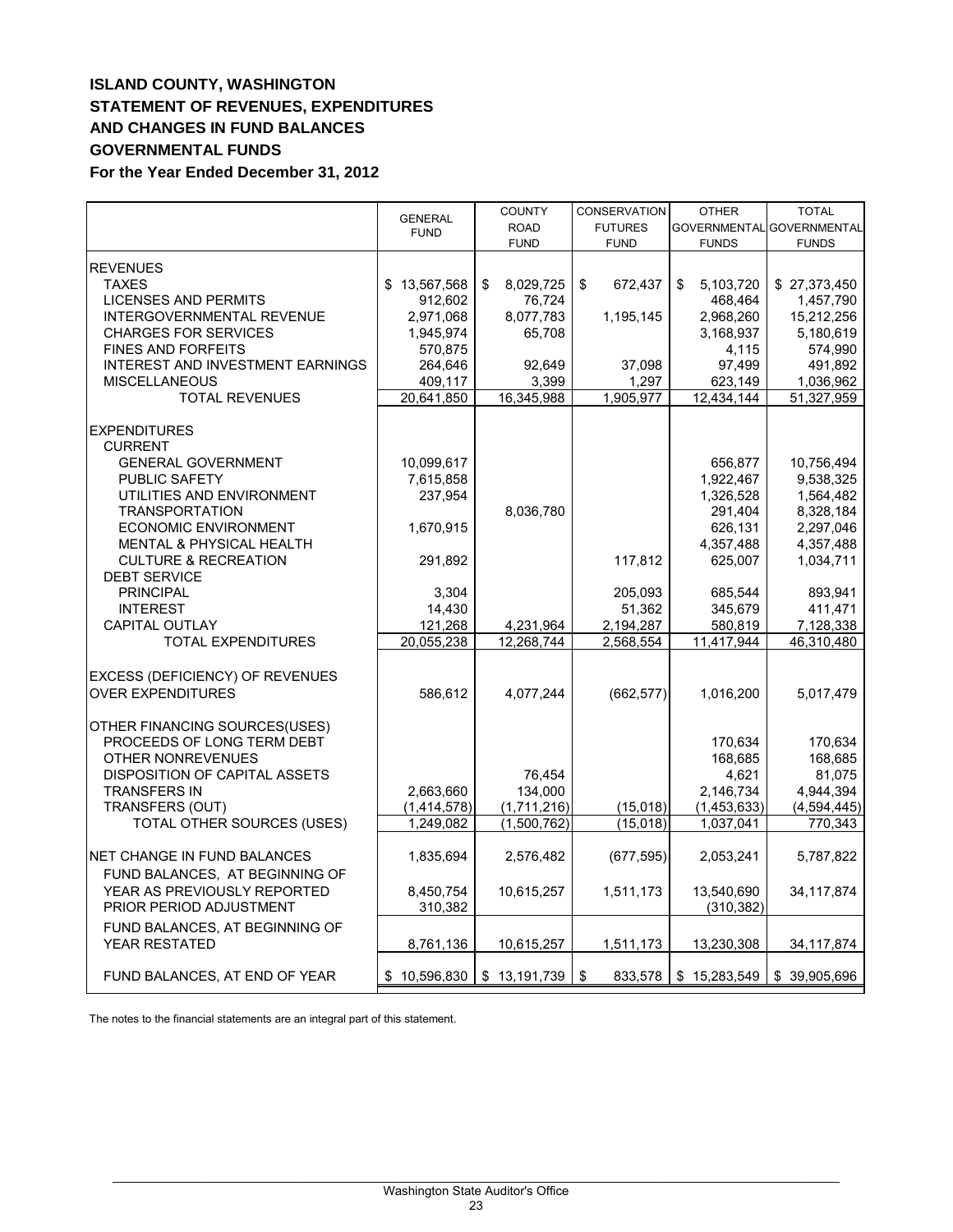# ISLAND COUNTY, WASHINGTON RECONCILIATION OF THE STATEMENT OF REVENUES, EXPENDITURES, AND CHANGES IN FUND BALANCES OF GOVERNMENTAL FUNDS TO THE STATEMENT OF ACTIVITIES FOR THE YEAR ENDED DECEMBER 31, 2012

| Net Change in Fund Balances for Governmental Funds                                                                                                                                                                                                                                                                                                                                                                                                                                                                                                                                                | \$<br>5,787,822 |
|---------------------------------------------------------------------------------------------------------------------------------------------------------------------------------------------------------------------------------------------------------------------------------------------------------------------------------------------------------------------------------------------------------------------------------------------------------------------------------------------------------------------------------------------------------------------------------------------------|-----------------|
| Governmental funds report capital outlay as expenditure. However in the Statement of<br>Activities, the cost of the assets is allocated over the estimated useful lives as depreciation<br>expense.                                                                                                                                                                                                                                                                                                                                                                                               | 6,414,066       |
| Proceeds of notes receivable provide current resources to governmental funds but decrease<br>assets in the Statement of Net Assets.                                                                                                                                                                                                                                                                                                                                                                                                                                                               | 1,949           |
| Debt proceeds provide current financial resources to governmental funds but debt increases<br>long-term liabilities in the Statement of Net Assets                                                                                                                                                                                                                                                                                                                                                                                                                                                | (170, 634)      |
| The issuance of long-term debt provides current financial resources to governmental funds,<br>while repayments of bond principal and other long-term note payments are expenditures in<br>governmental funds. Neither transaction has any effect on net assets. Governmental funds<br>report the effect of refundings, issuance costs, premiums, and similar items when debt is first<br>issured, whereas these amounts are deferred and amortized in the statement of activities.<br>This amount is the net effect of these differences in the treatment of long-term debt and<br>related items. | 893,941         |
| Internal Service Funds are used by the County to charge the costs of certain activities, such<br>as insurance, equipment, and motor pool to individual funds. The net costs of the internal<br>service funds are reported with the governmental activities in the Statement of Activities.                                                                                                                                                                                                                                                                                                        | (570, 411)      |
| Some expenses and revenues reported in the Statement of Activities do not require the use<br>of current financial resources and therefore are not reported as expenditures and revenues in<br>governmental funds.                                                                                                                                                                                                                                                                                                                                                                                 | (1, 144, 092)   |
| Changes in Net Assets of Governmental Activities on the Statement of Activities                                                                                                                                                                                                                                                                                                                                                                                                                                                                                                                   | 11,212,641      |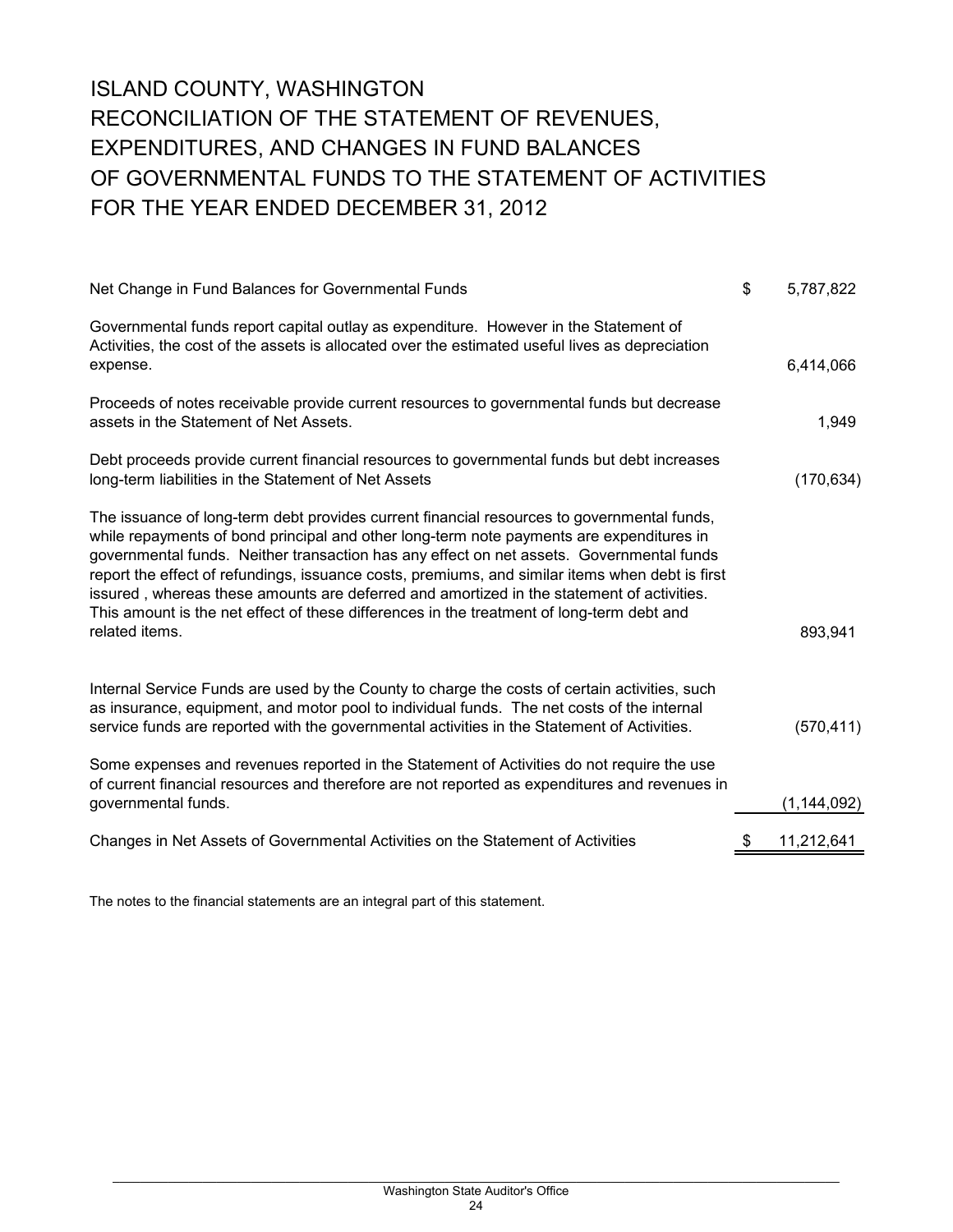# **ISLAND COUNTY, WASHINGTON STATEMENT OF NET POSITION PROPRIETARY FUNDS AS OF DECEMBER 31, 2012**

|                                                                                                      | <b>BUSINESS-TYPE ACTIVITIES</b> | <b>GOVERNMENTAL</b>     |               |    |                   |
|------------------------------------------------------------------------------------------------------|---------------------------------|-------------------------|---------------|----|-------------------|
|                                                                                                      |                                 | <b>ENTERPRISE FUNDS</b> |               |    | <b>ACTIVITIES</b> |
|                                                                                                      | SOLID                           | <b>OTHER</b>            |               |    | <b>INTERNAL</b>   |
|                                                                                                      | <b>WASTE</b>                    | <b>FUNDS</b>            | <b>TOTAL</b>  |    | SERVICE FUNDS     |
| <b>ASSETS</b>                                                                                        |                                 |                         |               |    |                   |
| <b>CURRENT ASSETS</b>                                                                                |                                 |                         |               |    |                   |
| <b>CASH</b>                                                                                          | \$<br>749,097                   | \$<br>526               | \$<br>749,623 | \$ | 216,945           |
| DUE FROM OTHER FUNDS                                                                                 | 173                             |                         | 173           |    | 148,487           |
| OTHER RECEIVABLES, NET                                                                               | 376,325                         |                         | 376,325       |    | 40,874            |
| DUE FROM OTHER GOVERNMENTS                                                                           |                                 |                         |               |    |                   |
| <b>INVENTORIES</b>                                                                                   |                                 |                         |               |    | 402,670           |
| PREPAID ITEMS                                                                                        |                                 |                         |               |    | 396,698           |
| TOTAL CURRENT ASSETS                                                                                 | 1,125,595                       | 526                     | 1,126,121     |    | 1,205,674         |
|                                                                                                      |                                 |                         |               |    |                   |
| NONCURRENT ASSETS                                                                                    |                                 |                         |               |    |                   |
| INVESTMENTS OF SURPLUS CASH, AT FAIR VALUE                                                           | 2,363,752                       | 4,809                   | 2,368,561     |    | 1,977,241         |
| RESTRICTED ASSETS - CASH                                                                             | 2,856,420                       |                         | 2,856,420     |    |                   |
| CAPITAL ASSETS - Net of Accumulated Depreciation                                                     |                                 |                         |               |    |                   |
| LAND                                                                                                 | 559,890                         | 507,647                 | 1,067,537     |    | 781,692           |
| <b>BUILDINGS AND OTHER IMPROVEMENTS</b>                                                              | 2,588,422                       | 643,994                 | 3,232,416     |    | 2,960,342         |
| MACHINERY AND EQUIPMENT                                                                              | 522,725                         |                         | 522,725       |    | 4,792,883         |
| <b>INTANGIBLE ASSETS</b>                                                                             | 38,413                          |                         | 38,413        |    |                   |
| TOTAL NON-CURRENT ASSETS                                                                             | 8,929,622                       | 1,156,450               | 10,086,072    |    | 10,512,158        |
|                                                                                                      |                                 |                         |               |    |                   |
| <b>TOTAL ASSETS</b>                                                                                  | 10,055,217                      | 1,156,976               | 11,212,193    |    | 11,717,832        |
|                                                                                                      |                                 |                         |               |    |                   |
| <b>LIABILITIES</b>                                                                                   |                                 |                         |               |    |                   |
| <b>CURRENT LIABILITIES</b>                                                                           |                                 |                         |               |    |                   |
| <b>ACCOUNTS PAYABLE</b>                                                                              | 312,108                         | 1,904                   | 314,012       |    | 152,768           |
| DUE TO OTHER FUNDS                                                                                   | 11,505                          | 453                     | 11,958        |    | 29,812            |
| DUE TO OTHER GOVERNMENTS                                                                             | 13,368                          | 7                       | 13,375        |    | 4                 |
| OTHER CURRENT LIABILITIES                                                                            |                                 |                         |               |    | 316,871           |
| TOTAL CURRENT LIABILITIES                                                                            | 336,981                         | 2,364                   | 339,345       |    | 499.455           |
|                                                                                                      |                                 |                         |               |    |                   |
| NONCURRENT LIABILITIES                                                                               |                                 |                         |               |    |                   |
| <b>PAYABLE FROM RESTRICTED ASSETS</b>                                                                | 2,856,420                       |                         | 2,856,420     |    |                   |
| <b>COMPENSATED ABSENCES</b>                                                                          | 169,331                         | 7,240                   | 176,571       |    | 1,777             |
| <b>TOTAL NONCURRENT LIABILITIES</b>                                                                  | 3,025,751                       | 7.240                   | 3,032,991     |    | 1.777             |
|                                                                                                      |                                 |                         |               |    |                   |
| <b>TOTAL LIABILITIES</b>                                                                             | 3,362,732                       | 9,604                   | 3,372,336     |    | 501,232           |
|                                                                                                      |                                 |                         |               |    |                   |
| <b>NET POSITION</b>                                                                                  |                                 |                         |               |    |                   |
| INVESTED IN CAPITAL ASSETS, NET OF RELATED DEBT                                                      | 3,709,450                       | 1,151,641               | 4,861,091     |    | 8,534,917         |
| <b>UNRESTRICTED</b>                                                                                  | 2,983,035                       | (4,269)                 | 2,978,766     |    | 2,681,683         |
| <b>TOTAL NET POSITIION</b>                                                                           | \$<br>6,692,485                 | \$<br>1,147,372         | 7,839,857     | \$ | 11,216,600        |
|                                                                                                      |                                 |                         |               |    |                   |
| Adjustments to reflect consolidation of internal service fund activities related to enterprise funds |                                 |                         | 107,097       |    |                   |
| Net Assets of business-type activities                                                               |                                 |                         | \$7,946,954   |    |                   |
|                                                                                                      |                                 |                         |               |    |                   |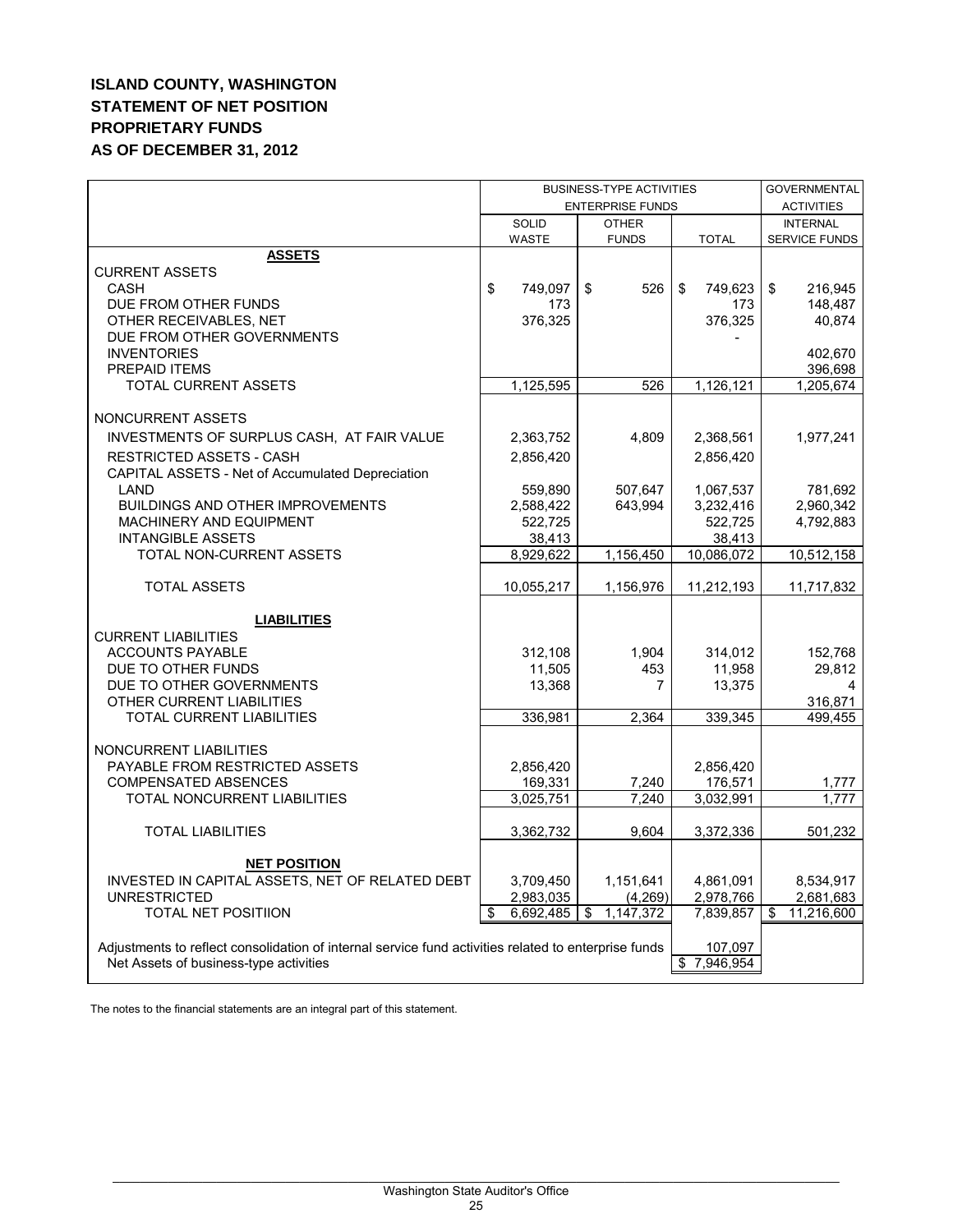### **ISLAND COUNTY, WASHINGTON STATEMENT OF REVENUES, EXPENSES, AND CHANGES IN FUND NET POSITION PROPRIETARY FUNDS For the Year Ended December 31, 2012**

|                                                                                        |                              | <b>BUSINESS-TYPE ACTIVITIES</b>      |                 | <b>GOVERNMENTAL</b>              |  |  |  |
|----------------------------------------------------------------------------------------|------------------------------|--------------------------------------|-----------------|----------------------------------|--|--|--|
|                                                                                        |                              | <b>ENTERPRISE FUNDS</b>              |                 | <b>ACTIVITIES</b>                |  |  |  |
|                                                                                        | <b>SOLID</b><br><b>WASTE</b> | <b>OTHER</b><br><b>FUNDS</b>         | <b>TOTAL</b>    | <b>INTERNAL</b><br>SERVICE FUNDS |  |  |  |
|                                                                                        |                              |                                      |                 |                                  |  |  |  |
| <b>Operating Revenue</b>                                                               |                              |                                      |                 |                                  |  |  |  |
| Charges for services                                                                   | 5,749,297<br>S               | $\$\$                                | 5,749,297<br>\$ | \$<br>897,975                    |  |  |  |
| Equipment and space rents                                                              |                              | 18,243                               | 18,243          | 1,675,275                        |  |  |  |
| Sales of merchandise                                                                   |                              |                                      |                 | 1,149,846                        |  |  |  |
| Miscellaneous revenue                                                                  | 285                          |                                      | 285             |                                  |  |  |  |
| Total operating revenues                                                               | 5,749,582                    | 18,243                               | 5,767,825       | 3,723,096                        |  |  |  |
|                                                                                        |                              |                                      |                 |                                  |  |  |  |
| <b>Operating Expenses</b>                                                              |                              |                                      |                 |                                  |  |  |  |
| Wages and benefits                                                                     | 1,445,462                    | 16,487                               | 1,461,949       | 520,040                          |  |  |  |
| Maintenance and operation                                                              | 3,559,441                    | 13,637                               | 3,573,078       | 2,762,060                        |  |  |  |
| Landfill post closure costs                                                            | 135,941                      |                                      | 135,941         |                                  |  |  |  |
| Depreciation and amortization                                                          | 342,971                      | 16,825                               | 359,796         | 990,729                          |  |  |  |
| Total operating expenses                                                               | 5,483,815                    | 46,949                               | 5,530,764       | 4,272,829                        |  |  |  |
|                                                                                        |                              |                                      |                 |                                  |  |  |  |
| Net operating income(loss)                                                             | 265,767                      | (28, 706)                            | 237,061         | (549, 733)                       |  |  |  |
| Non-Operating Revenue (Expense)                                                        |                              |                                      |                 |                                  |  |  |  |
| Interest Income                                                                        | 4,607                        |                                      | 4,607           | 22,484                           |  |  |  |
| Interest expense                                                                       |                              |                                      |                 |                                  |  |  |  |
| <b>Operating Grants</b>                                                                | 116,836                      | 10                                   | 116,846         |                                  |  |  |  |
| Disposition of capital assets                                                          | 535                          |                                      | 535             |                                  |  |  |  |
|                                                                                        |                              |                                      |                 | 16,030                           |  |  |  |
| Total non-operating income                                                             | 121,978                      | 10                                   | 121,988         | 38,514                           |  |  |  |
| Net income before transfers                                                            | 387,745                      | (28, 696)                            | 359,049         | (511, 219)                       |  |  |  |
|                                                                                        |                              |                                      |                 |                                  |  |  |  |
| Transfers in                                                                           |                              | 1,196                                | 1,196           | 170,722                          |  |  |  |
| Transfers out                                                                          | (302, 683)                   | (1,000)                              | (303, 683)      | (218, 184)                       |  |  |  |
| Change in Net Position                                                                 | 85,062                       | (28, 500)                            | 56,562          | (558, 681)                       |  |  |  |
|                                                                                        |                              |                                      |                 |                                  |  |  |  |
| <b>Total Net Position - Beginning</b>                                                  | 6,607,423                    | 1,175,872                            |                 | 11,775,281                       |  |  |  |
| <b>Total Net Position - Ending</b>                                                     | 6,692,485<br>\$              | $\sqrt[6]{\frac{1}{2}}$<br>1,147,372 |                 | \$<br>11,216,600                 |  |  |  |
|                                                                                        |                              |                                      |                 |                                  |  |  |  |
| Adjustment to reflect the consolidation of internal service fund activities related to |                              |                                      |                 |                                  |  |  |  |
| enterprise funds                                                                       |                              | 11,730                               |                 |                                  |  |  |  |
| Change in net position of business-type activities                                     |                              | \$<br>68,292                         |                 |                                  |  |  |  |
|                                                                                        |                              |                                      |                 |                                  |  |  |  |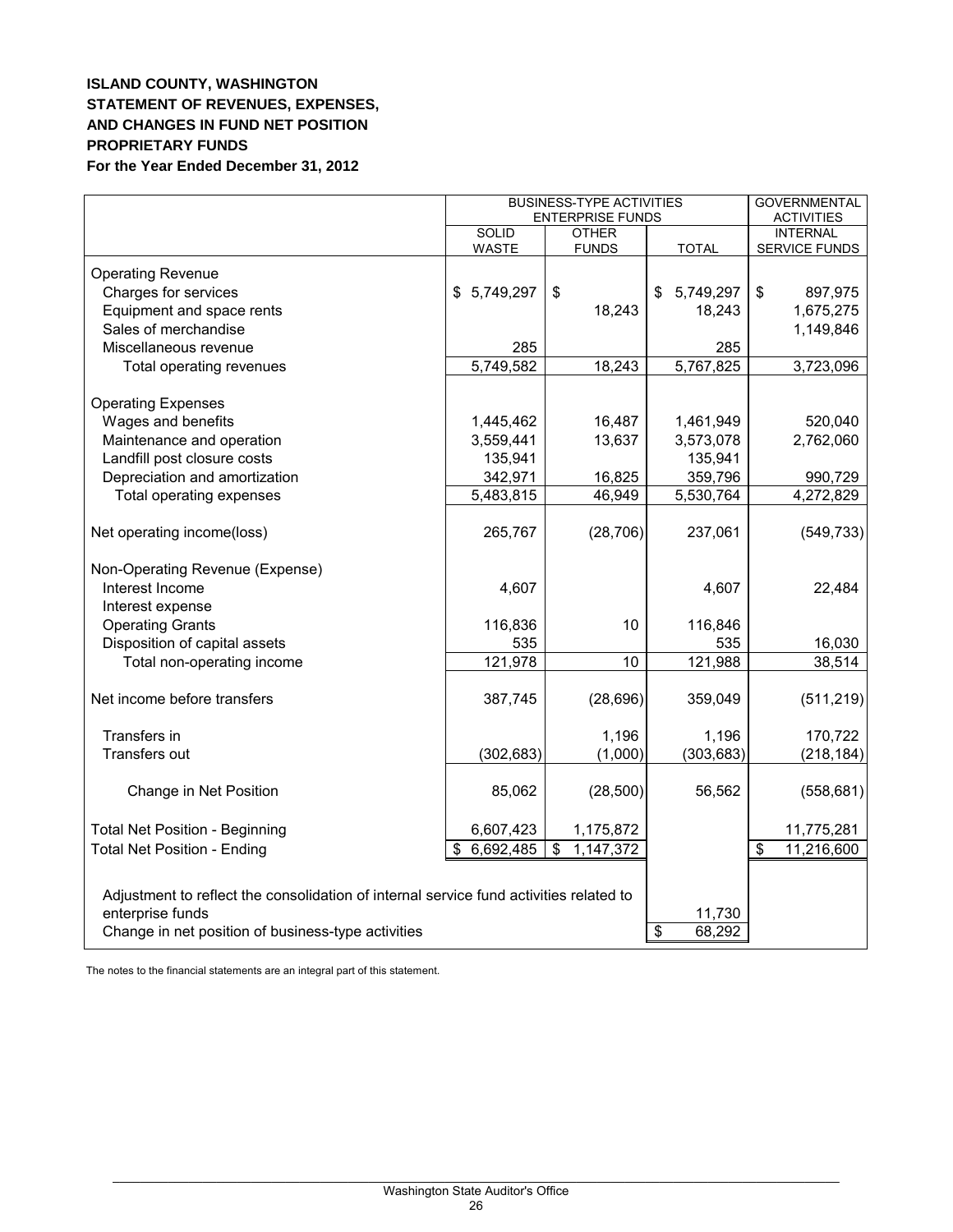### **ISLAND COUNTY, WASHINGTON STATEMENT OF CASH FLOWS PROPRIETARY FUNDS FOR THE YEAR ENDED DECEMBER 31, 2012**

|                                                                                           | <b>BUSINESS-TYPE ACTIVITIES</b> |                                |    |              |                 | <b>GOVERNMENTAL</b> |  |
|-------------------------------------------------------------------------------------------|---------------------------------|--------------------------------|----|--------------|-----------------|---------------------|--|
|                                                                                           | <b>ENTERPRISE FUNDS</b>         |                                |    |              |                 | <b>ACTIVITIES</b>   |  |
|                                                                                           | <b>SOLID</b>                    | <b>OTHER</b>                   |    |              | <b>INTERNAL</b> |                     |  |
|                                                                                           | <b>WASTE</b>                    | <b>FUNDS</b>                   |    | <b>TOTAL</b> |                 | SERVICE FUNDS       |  |
| Cash Flows from Operating Activities                                                      |                                 |                                |    |              |                 |                     |  |
| <b>Receipts from Operations</b>                                                           | \$<br>5,860,064                 | \$18,243                       | \$ | 5,878,307    | \$              | 3,731,890           |  |
| Payments for Wages and Benefits                                                           | (1,440,143)                     | (15, 765)                      |    | (1,455,908)  |                 | (550, 027)          |  |
| Payments to Suppliers for Goods and Services                                              | (3,341,489)                     | (11, 447)                      |    | (3,352,936)  |                 | (2,602,601)         |  |
| Payments for Landfill Closure Costs                                                       | (135, 941)                      |                                |    | (135, 941)   |                 |                     |  |
| Internal Activity - Payments to Other Funds                                               | (226, 613)                      | (1,744)                        |    | (228, 357)   |                 |                     |  |
| Net Cash Provided (used) by Operating Activities                                          | 715,878                         | (10, 713)                      |    | 705,165      |                 | 579,262             |  |
| Cash Flows from Non-Capital Financing Activities:                                         |                                 |                                |    |              |                 |                     |  |
| <b>Operating Grants</b>                                                                   | 155,465                         | 10                             |    | 155,475      |                 |                     |  |
| Transfers                                                                                 | (302, 683)                      | 534                            |    | (302, 149)   |                 | (159, 114)          |  |
| Net Cash Provided (Used) by Non-Capital Financing Activities                              | (147, 218)                      | 544                            |    | (146, 674)   |                 | (159, 114)          |  |
| Cash Flows from Capital and Related Financing Activities                                  |                                 |                                |    |              |                 |                     |  |
| Purchases of Capital Assets                                                               | (106, 698)                      |                                |    | (106, 698)   |                 | (920, 104)          |  |
| Cash received from Sale of Capital Assets                                                 | 655                             |                                |    | 655          |                 | 20,256              |  |
| Net Cash Used for Capital and Related Financing Activities                                | (106, 043)                      |                                |    | (106, 043)   |                 | (899, 848)          |  |
|                                                                                           |                                 |                                |    |              |                 |                     |  |
| Cash Flows from Investing Activities                                                      |                                 |                                |    |              |                 |                     |  |
| Interest on Investments                                                                   | 4,607                           |                                |    | 4,607        |                 | 22,484              |  |
| Net Cash Provided by Investing Activities                                                 | 4,607                           |                                |    | 4.607        |                 | 22.484              |  |
| Net Increase (Decrease) in Cash and Cash Equivalents                                      | 467,224                         | (10, 169)                      |    | 457,055      |                 | (457, 216)          |  |
| Cash and Cash Equivalents at Beginning of Year                                            | 2,645,625                       | 15,504                         |    | 2,661,129    |                 | 2,651,402           |  |
| Cash and Cash Equivalents at End of Year                                                  | 3,112,849                       | 5,335                          |    | 3,118,184    |                 | 2,194,186           |  |
| Reconciliation of Operating Income to Net Cash Provided by<br><b>Operating Activities</b> |                                 |                                |    |              |                 |                     |  |
|                                                                                           | 265,767                         | (28, 706)                      |    |              |                 |                     |  |
| Operating Income (Loss)<br>Adjustments to Reconcile Operating Income to                   |                                 |                                |    | 237,061      |                 | (549, 733)          |  |
| Net Cash Provided by Operating Activities:                                                |                                 |                                |    |              |                 |                     |  |
| Depreciation and Amortization                                                             | 342,971                         | 16,825                         |    | 359,796      |                 | 990,729             |  |
| Change in IBNR                                                                            |                                 |                                |    |              |                 | 114,871             |  |
| Changes in Assets and Liabilities                                                         |                                 |                                |    |              |                 |                     |  |
| Accounts Receivable, Net                                                                  | 110,767                         |                                |    | 110,767      |                 | 8,738               |  |
| Inventory                                                                                 |                                 |                                |    |              |                 | 59,766              |  |
| <b>Accounts Payable</b>                                                                   | (23, 047)                       | 776                            |    | (22, 271)    |                 | (22,059)            |  |
| <b>Compensated Absences</b>                                                               | 5,319                           | 392                            |    | 5,711        |                 | (29, 234)           |  |
| <b>Other Operating Assets</b>                                                             | 8,043                           |                                |    | 8,043        |                 |                     |  |
| Interfund Activity                                                                        | 6,058                           |                                |    | 6,058        |                 | 6,184               |  |
| <b>Total Adjustments</b>                                                                  | 450,111                         | 17,993                         |    | 468,104      |                 | 1,128,995           |  |
| Net Cash Provided by Operating Activities                                                 | \$                              | $715,878$   \$ $(10,713)$   \$ |    | 705,165      | \$              | 579,262             |  |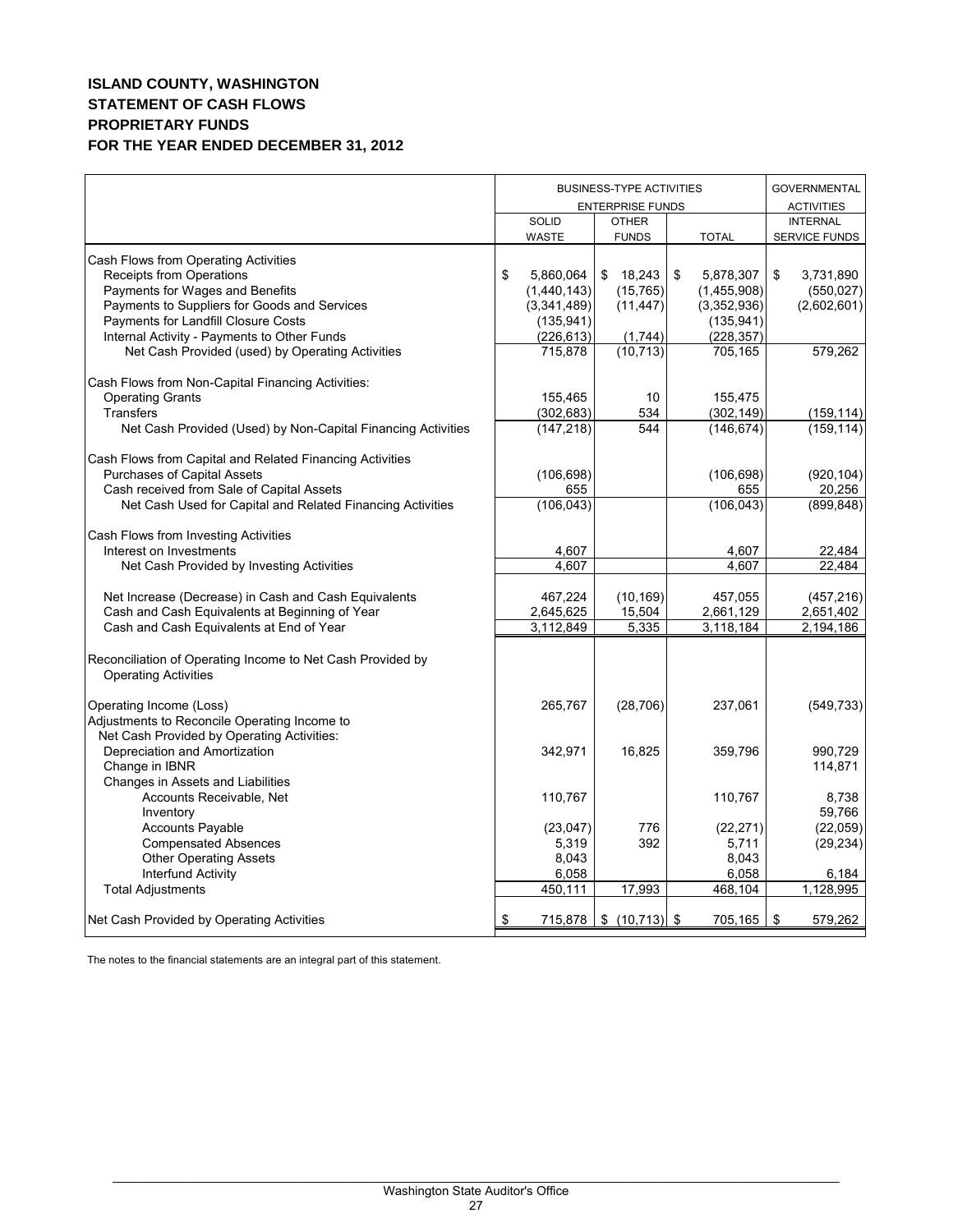# **ISLAND COUNTY, WASHINGTON STATEMENT OF FIDUCIARY NET POSITION FIDUCIARY FUNDS AS OF DECEMBER 31, 2012**

|                                                                                                                                                                                                                 | <b>AGENCY</b><br><b>FUNDS</b> |                                                                           |
|-----------------------------------------------------------------------------------------------------------------------------------------------------------------------------------------------------------------|-------------------------------|---------------------------------------------------------------------------|
| <b>ASSETS</b>                                                                                                                                                                                                   |                               |                                                                           |
| <b>CASH</b><br><b>INVESTMENTS, AT FAIR VALUE</b><br><b>TAXES RECEIVABLE</b><br>OTHER RECEIVABLES, NET<br>DUE FROM OTHER GOVERNMENTS<br><b>INVESTMENTS OF SURPLUS CASH, AT FAIR VALUE</b><br><b>TOTAL ASSETS</b> | \$<br>\$                      | 2,600,838<br>19,894,850<br>5,108,761<br>4,912<br>21,124,275<br>48,733,636 |
| <b>LIABILITIES</b>                                                                                                                                                                                              |                               |                                                                           |
| <b>ACCOUNTS PAYABLE</b><br><b>DEFERRED REVENUE</b>                                                                                                                                                              | \$                            | 43,624,875<br>5,108,761                                                   |
| <b>TOTAL LIABILITIES</b>                                                                                                                                                                                        | \$                            | 48,733,636                                                                |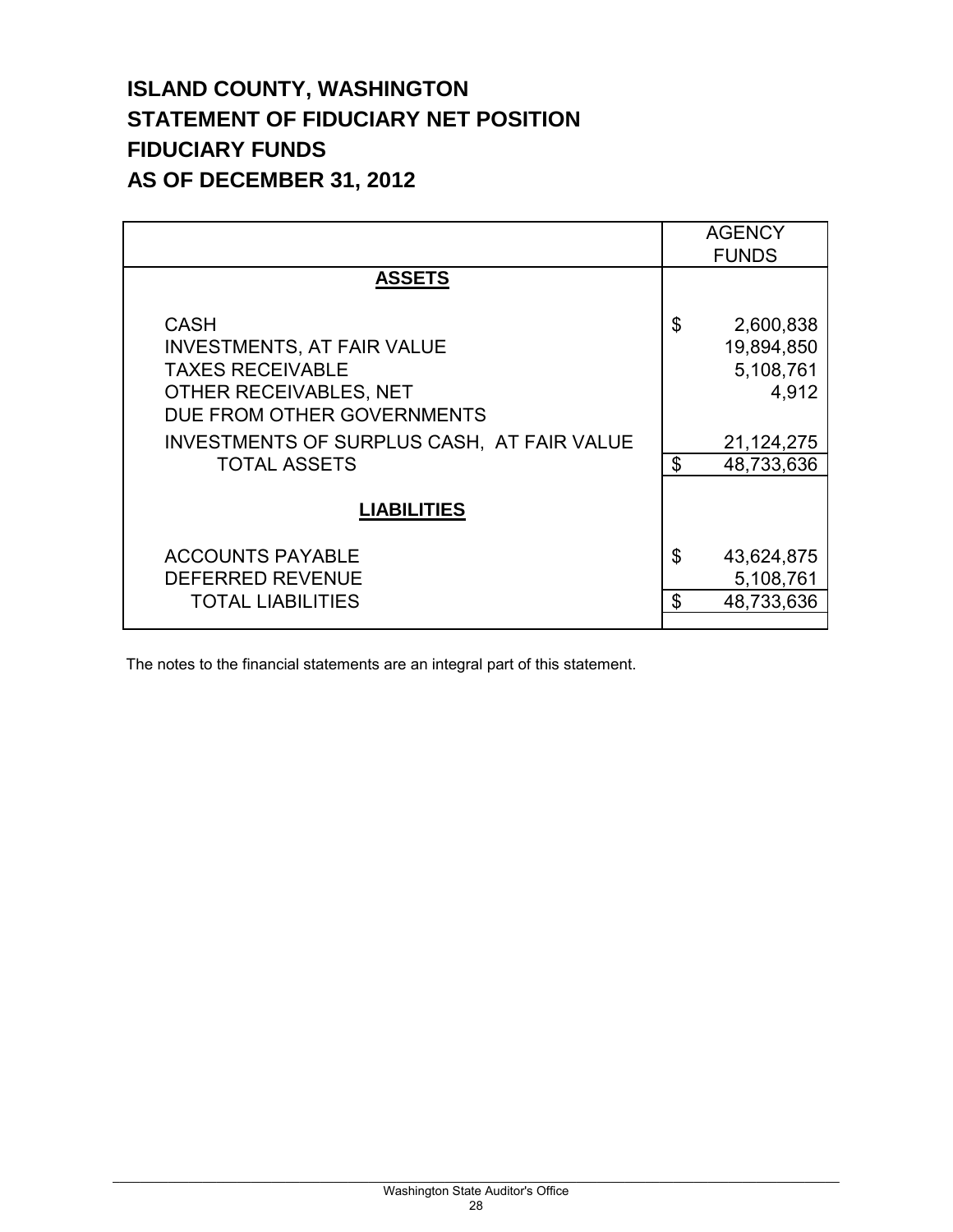#### Island County, Washington **NOTES TO FINANCIAL STATEMENTS**  JANUARY 1, 2012 THROUGH DECEMBER 31, 2012

#### **NOTE 1 - SUMMARY OF SIGNIFICANT ACCOUNTING POLICIES**

The financial statements of Island County have been prepared in conformity with generally accepted accounting principles (GAAP) as applied to governmental units. The Governmental Accounting Standards Board (GASB) is the accepted standard setting body for establishing governmental accounting and financial reporting principles. Island County implemented the provisions of Governmental Accounting Standards Board (GASB) Statement No. 63, Financial Reporting of Deferred Outflows of Resources, Deferred Inflows of Resources, and Net Position beginning with the 2012 reporting year. The significant accounting policies are described below.

#### A. Reporting Entity

Island County was incorporated on January 6, 1853 and operates under the laws of the State of Washington applicable to Category 1 Counties with a commissioner form of government. As required by the generally accepted accounting principles the financial statements present Island County – the primary government.

Island County is a general purpose government and provides services such as public safety, road construction and maintenance, judicial administration, parks and recreation, health and social services, solid waste management, planning, zoning, and general administrative services.

#### B. Government-Wide and Fund Financial Statements

The Government-wide Financial Statements consist of two financial statements: 1) Statement of Net Position; and 2) Statement of Activities, and report information on all the nonfiduciary activities of Island County. For the most part, the effect of interfund activity has been removed from these statements. The statements distinguish between governmental activities and business-type activities. Governmental activities are supported by taxes and intergovernmental revenues. Business-type activities significantly rely on fees and charges to external parties for goods and services.

The Statement of Activities demonstrates the degree to which the direct expenses of a given function are offset by program revenues. Direct expenses are those that are clearly identifiable with a specific function. Program revenues include 1) charges to customers and applicants who purchase, use, or directly benefit from goods, services, or privileges provided by a given function and 2) grants and contributions that are restricted to meeting the operational or capital requirements of a particular function. Taxes and other items not specific to a particular program are reported as general revenues.

Separate fund financial statements are provided for governmental funds, proprietary funds, and fiduciary funds, even though the latter are excluded from the government-wide financial statements. Major individual governmental funds and major individual enterprise funds are reported on separate columns in the fund financial statements.

The County reports the following functions:

- General Government Legislative and administrative services, including judicial, recording, elections, financial services, legislative, personnel administration, risk management, and facility management.
- Public Safety Protection and safety of the citizens at large, including expenses for law enforcement, prevention services, inspections, regulatory enforcement, detention and corrections, emergency services, and juvenile services.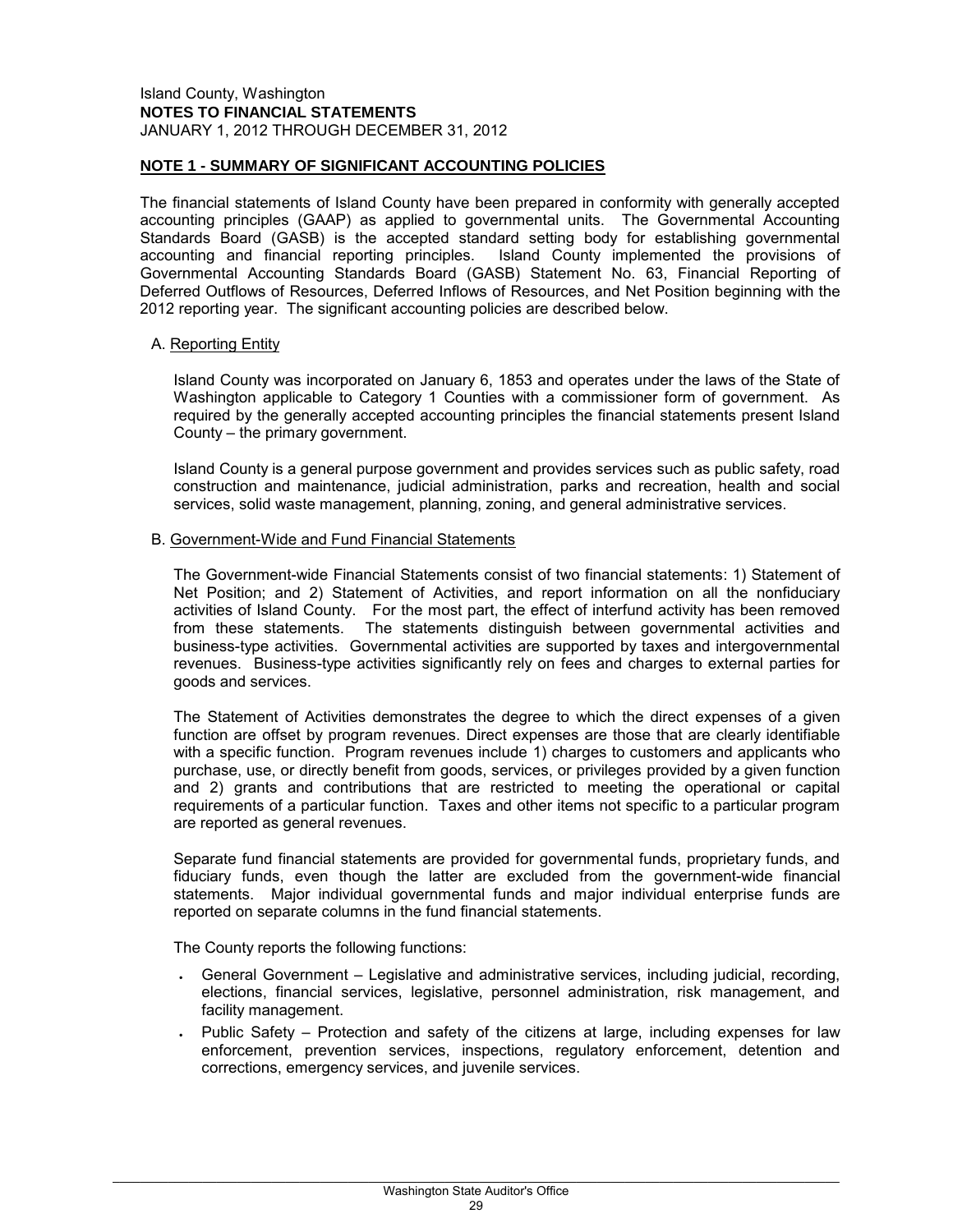- Utilities and Environment Programs that improve the physical environment of the community and citizens of the County including natural resources, water, solid waste, drainage and animal control.
- Transportation Programs to ensure safe and adequate flow of vehicles and pedestrians in the County, including road and street preservation, construction and maintenance.
- Economic Environment Programs that improve the welfare of the community and individuals of the County, including development, community planning and housing.
- Mental and Physical Health Programs that provide prevention, intervention and rehabilitative human services for the citizens with an emphasis on serving those most in need, including veteran's services, mental health, substance abuse prevention and treatment, aging, public health, and children's services.
- Culture and Recreation Costs associated with the maintenance and operations of County Parks, paths and trails, natural land, recreational facilities, and the fairgrounds.

Island County allocates indirect costs to specific functions through operating transfers. The amounts are based on estimated allocations of budget expenditures to the functions. These amounts have been eliminated in the government-wide financial statements. Capital transfers are made for the fund's share of capital expenditures. Other operating transfers are transactions in which assets are moved without any compensation or any requirement for repayment. These have been eliminated within the governmental activities and business-type activities statements. Transfers between the two activities are shown on the statement of activities.

#### C. Measurement Focus, Basis of Accounting, and Financial Statement Presentation

The government-wide financial statements are reported using the economic resources measurement focus and the accrual basis of accounting, as are the proprietary funds and fiduciary funds financial statements. Revenues are recorded when earned and expenses are recorded when a liability is incurred, regardless of the timing of the related cash flows. Property taxes are recognized as revenues in the year for which they are levied. Grants and similar items are recognized as revenue as soon as all eligibility requirements imposed by the provider have been met.

Governmental fund financial statements are reported using the current financial resources measurement focus and the modified accrual basis of accounting. Revenues are recognized as soon as they are both measurable and available. Revenues are considered to be available when they are collectible within the current period or soon enough thereafter to pay liabilities of the current period. For this purpose, Island County considers revenues to be available if they are collected within sixty days of the end of the current fiscal period. Island County considers property taxes as available if they are collected within sixty days after year end. Expenditures generally are recorded when a liability is incurred, as under accrual accounting. However debt service expenditures, as well as expenditures related to compensated absences and claims and judgments, are recorded only when payment is due.

Property taxes, licenses, and interest associated within the current period are all considered to be susceptible to accrual and so have been recognized as revenues of the current fiscal period. Only the portion of special assessment receivable due within the current fiscal period is considered to be susceptible to accrual as revenue of the current period. All other revenue items are considered to be measurable and available only when cash is receivable by Island County.

Island County reports the major funds individually and the non-major funds in total on the fund financial statements. A fund is considered major if it is the primary operating fund of the entity or if its assets, liabilities, or revenues or expenditures equal at least 10% of the corresponding total for all funds of that type, or at least 5% of the corresponding total for all governmental and enterprise funds combined. Separate financial statements are provided for governmental, proprietary and fiduciary funds.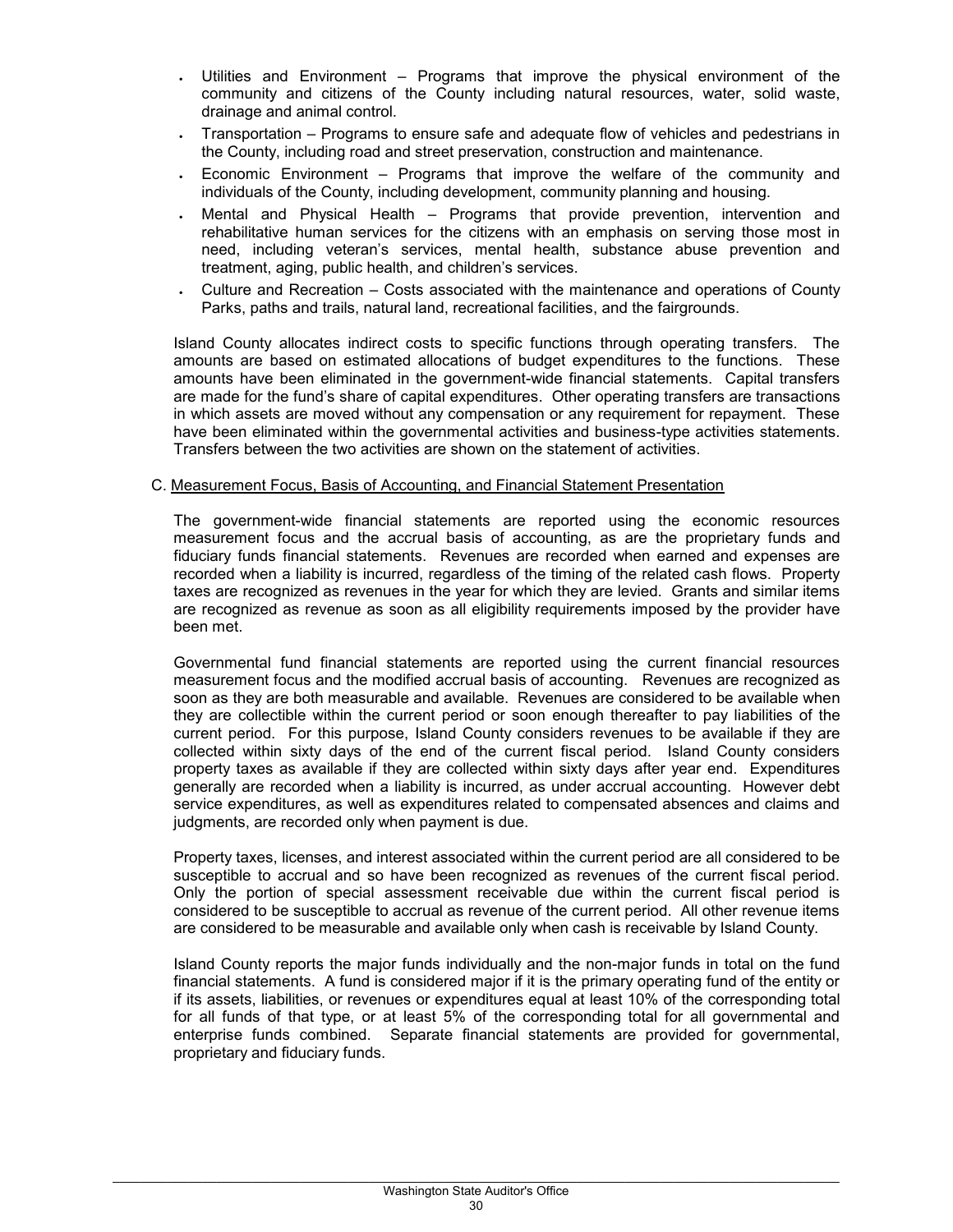The County reports the following major governmental funds:

- General Fund: This fund is the County's operating fund. It accounts for all financial resources of the general government, except those required to be accounted for in another fund. Managerial funds which do not meet the requirement of special revenue funds are combined with the current expense fund and all activity is reported as the General Fund.
- County Road Fund: This fund is used to account for the construction, preservation, and maintenance of county streets, and roads and the design and coordination of county-wide public works projects. The fund was established in accordance with RCW 36.33.220. Revenue is primarily derived from road and other taxes and from Federal and State grants.
- Conservation Futures Fund: This fund is used to account for the property tax levied under RCW 82.14.370, which allows up to \$0.625 per \$1,000 of Assessed value. For 2012 collection, the County levied \$0.0526. Revenues derived from this tax are restricted to expenditures for acquisition of open space, agriculture, and timberland pursuant to RCW 84.34.210 and 84.34.220.

The County reports the following major proprietary fund:

 Solid Waste Fund: This fund is administered by Public Works and accounts for the operations, capital improvements and debt service of the county Solid Waste Facilities. Revenue comes from the collection of fees at the facilities.

The County, like other State and Local Governments, utilizes fund accounting to ensure and demonstrate finance related legal compliance and to aid financial management by segregating transactions related to specific governmental activities, functions or objectives. Each fund is considered a separate accounting entity and has a separate set of self-balancing accounts that comprise its assets, liabilities, fund equity, revenues and expenditures or expenses as appropriate. The funds are summarized by fund type in the fund financial statements. The following are the fund types utilized by Island County:

#### GOVERNMENTAL FUND TYPES

All governmental funds are accounted for on a spending or "financial flow" measurement focus. This means that only current assets and current liabilities are generally included on their balance sheets. Their reported fund balances (net current assets) are considered a measure of "available expendable resources". Governmental fund operating statements focus on measuring changes in financial position rather than net income; they present increases (revenues and other financing sources) and decreases (expenditures and other financing uses) in net total assets. The unassigned fund balance is a measure of available spendable resources.

General Fund - This fund is the general operating fund of the County. It accounts for all financial resources and transactions except those required to be accounted for in another fund.

Special Revenue Funds - These funds account for and report revenues that are restricted or committed to expenditures for a specific purpose other than debt service or capital projects.

Debt Service Funds - These funds account for the accumulation of resources to pay principal, interest and related costs on certain general long-term bonded debt.

Capital Projects Funds - These funds account for financial resources, which are designated for the acquisition or construction of general government capital improvements.

#### PROPRIETARY FUND TYPES

Proprietary funds are accounted for using the economic resources measurement focus, which emphasizes the measurement of costs and determination of net income. All assets and all liabilities associated with the activity are reported on the balance sheets. Revenues and expenses are reported on a full accrual basis – revenues are recorded when earned, expenses are recorded when a measurable liability has been incurred. Proprietary funds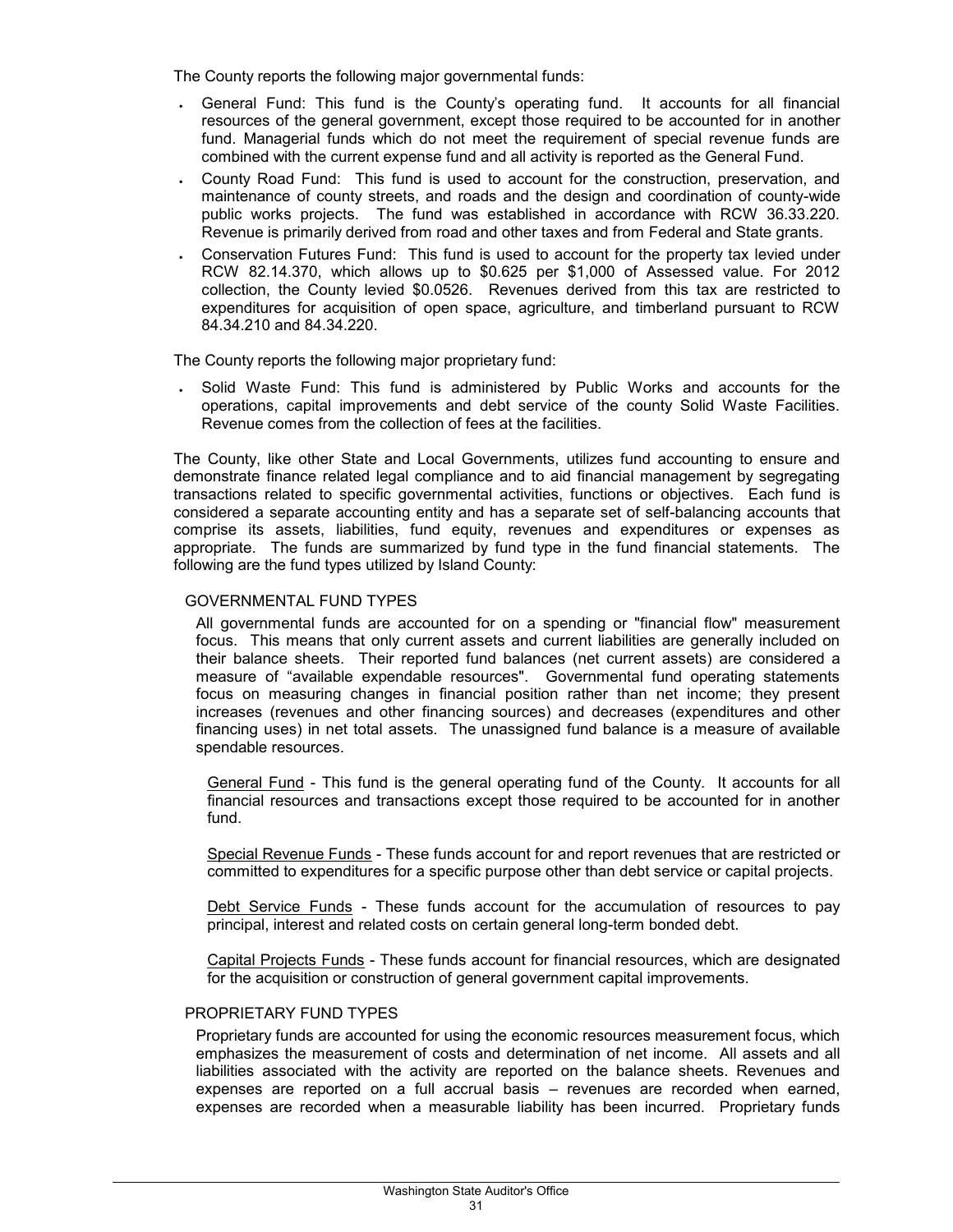disclose cash flows by a separate statement. Proprietary funds distinguish operating revenues and expenses from non-operating items. Operating revenues and expenses generally result from providing services and producing and delivering goods in connection with a proprietary fund's principal ongoing operations. Operating expenses include the cost of sales and services, administrative expenses and depreciation on capital assets. All revenues and expenses not meeting the definition are reported as non-operating revenues and expenses.

Proprietary Funds are generally used to account for services for which the County charges customers, or internal departments or agencies. The County maintains the following two types of Proprietary Funds:

Enterprise Funds – Enterprise Funds are supported by fees paid by users based on the amount of goods or services received. The County utilizes Enterprise Funds for the following:

- . Solid Waste Management: To account for the administration, operation, capital improvement and debt service of the County Solid Waste Facilities.
- . Park Facility Management Fund: To account for the administration, operation, maintenance and capital improvement of a County-owned park and habitat conservation areas.

Internal Service Funds – Internal Service Funds are utilized to account for the financing of services and supplies provided by one department or agency, to other departments or agencies of the County on a cost-reimbursement basis. These services predominantly benefit governmental rather than Business-type functions; therefore they are included within the Governmental Activities in the Government-wide Financial Statements. The Internal Services Funds are combined into a single, aggregated presentation, in the Proprietary Fund Financial Statements. The County utilizes Internal Service Funds for the following:

- Equipment Rental and Revolving Fund: To account for the maintenance, operation, and inventory of equipment and road construction materials utilized by the Public Works Department.
- Insurance Reserve Fund: To account for self-insurance, outside insurance, and claims.
- Motor Pool Fund: To account for the purchase, maintenance, and tracking of County owned vehicles.

#### FIDUCIARY FUND TYPES

These funds account for assets held by the County on behalf of other governments and other funds. These funds are used to account for cash and other assets received and held by the County acting in the capacity of trustee or custodian.

#### D. Budgetary Information

#### 1. Scope of Budget

Annual appropriated budgets are adopted for the general, special revenue, and proprietary funds on the modified accrual cash basis of accounting and include expenditures paid in 2012 and January 2013, plus 2011 expenditures paid after January 31, 2012. Budgets for debt service and capital project funds are adopted at the level of the individual debt issue or project each fiscal year.

Annual appropriated budgets are adopted at the level of the fund except in the General Fund, where expenditures may not exceed appropriations at the department level and the budgets constitute the legal authority at that level. Subsidiary revenue and expenditure ledgers are used to compare the budgeted amounts with actual revenues and expenditures. As a management control device, the subsidiary ledgers monitor expenditures for individual functions and activities by object class. Appropriations for all budgeted funds lapse at year-end.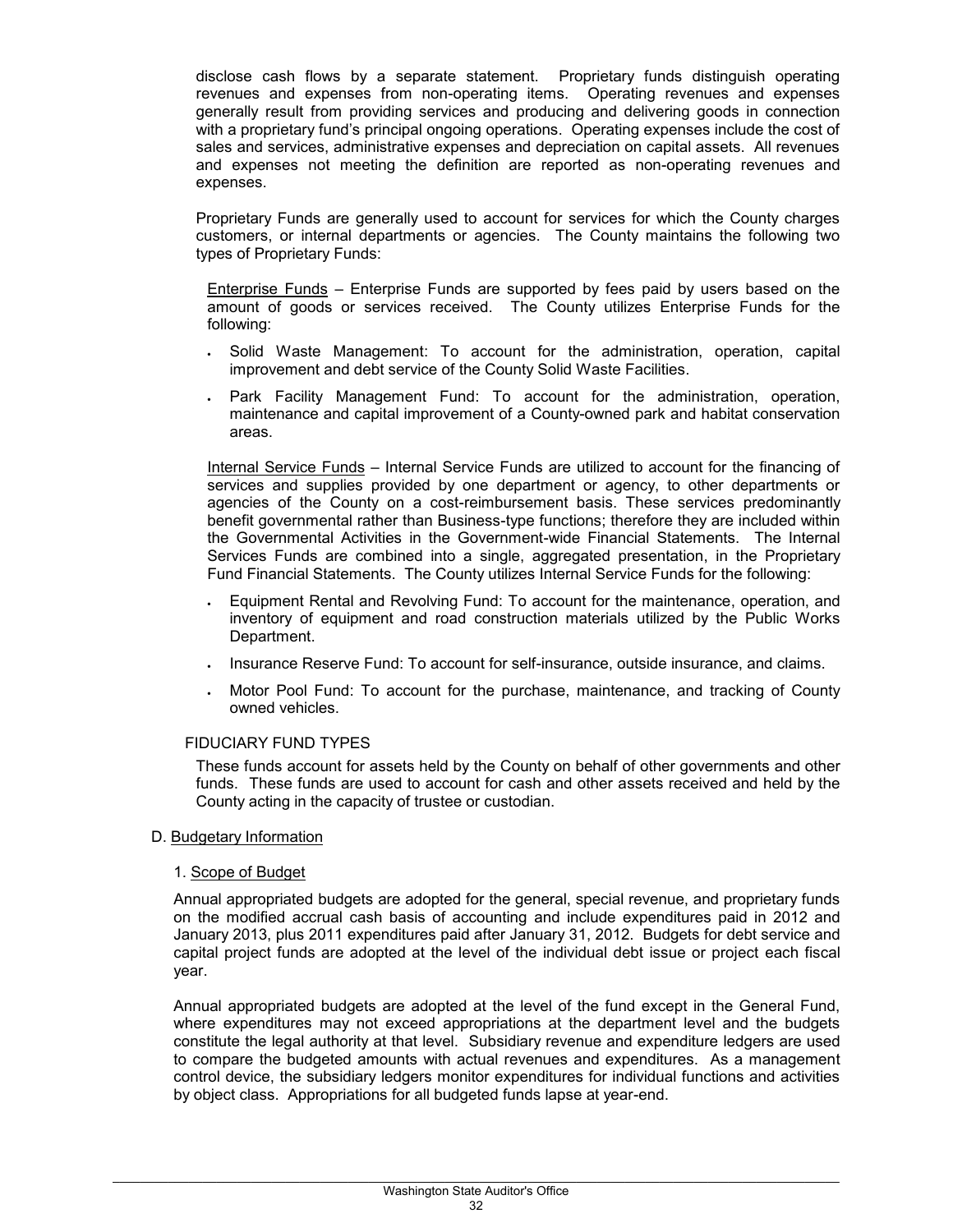#### 2. Amending the Budget

The Board of Commissioners must approve by resolution any increase in total fund appropriations. The Budget Director may authorize transfers of appropriations not to exceed \$20,000 within a fund for the respective department's budget.

The budget amounts shown in the financial statements are the final authorized amounts as revised during the year.

The financial statements contain the original and final budget information. The original budget is the first complete appropriated budget. The final budget is the original budget adjusted by all reserves, transfers, allocations, supplemental appropriations, and other legally authorized changes applicable for the fiscal year.

#### E. Assets, Liabilities, Fund Balance, Net Position

#### 1. Cash and Cash Equivalents

Cash and cash equivalents are considered to be cash on hand, demand deposits and short-term investments with maturity of 90 days or less. It is the County's policy to invest all temporary cash surpluses, those funds not required for immediate expenditure. At December 31, 2012, the Treasurer was holding \$61,797,354 in long term investments for the County, and \$19,894,850 for public entities required to deposit funds with the County Treasury. These amounts are classified on the balance sheet as investments of surplus cash in various funds.

The long-term investment interest is allocated to the various funds based on cash held in each fund at December 31, 2012. The interest on these investments for all fiduciary, trust, and agency funds is credited to the General Fund. The interest for government funds, without resolutions directing investments, is prorated to the various funds and recorded as operating transfers-out to the General Fund.

#### 2. Investments - See Deposits and Investment Note 4

#### 3. Receivables

Taxes receivable consist of property taxes levied. Related interest and penalties are accrued when earned; measurable and available (See Note 5). Accrued interest receivable consists of amounts earned on investments, notes, and contracts at the end of the year.

Special assessments are recorded when levied. Special assessments receivable consist of current and delinquent assessments and related interest and penalties. Deferred assessments on the fund financial statements consist of unbilled special assessments that are liens against the property benefited. As of December 31, 2012, \$83,216 of special assessments receivable were delinquent for the Clean Water Utility Fund 154.

Customer accounts receivable consist of amounts owed from private individuals or organizations for goods and services.

#### 4. Amounts Due To and From Other Funds, and Governments, Interfund Loans and Advances Receivable

Activities between funds that are representative of lending/borrowing arrangements outstanding at the end of the year are referred to as interfund loans or advances to/from other funds. All other outstanding balances between funds are reported as due to/from other funds. Due to/from other funds include short-term interfund receivables and payables. Any residual balances outstanding between governmental activities and business-type activities are reported as internal balances in the government-wide financial statement.

At the year-end, there was one interfund loan from REET 2 to the Conservation Futures Fund with a balance due of \$616,000. The loan was necessary to ensure adequate resources and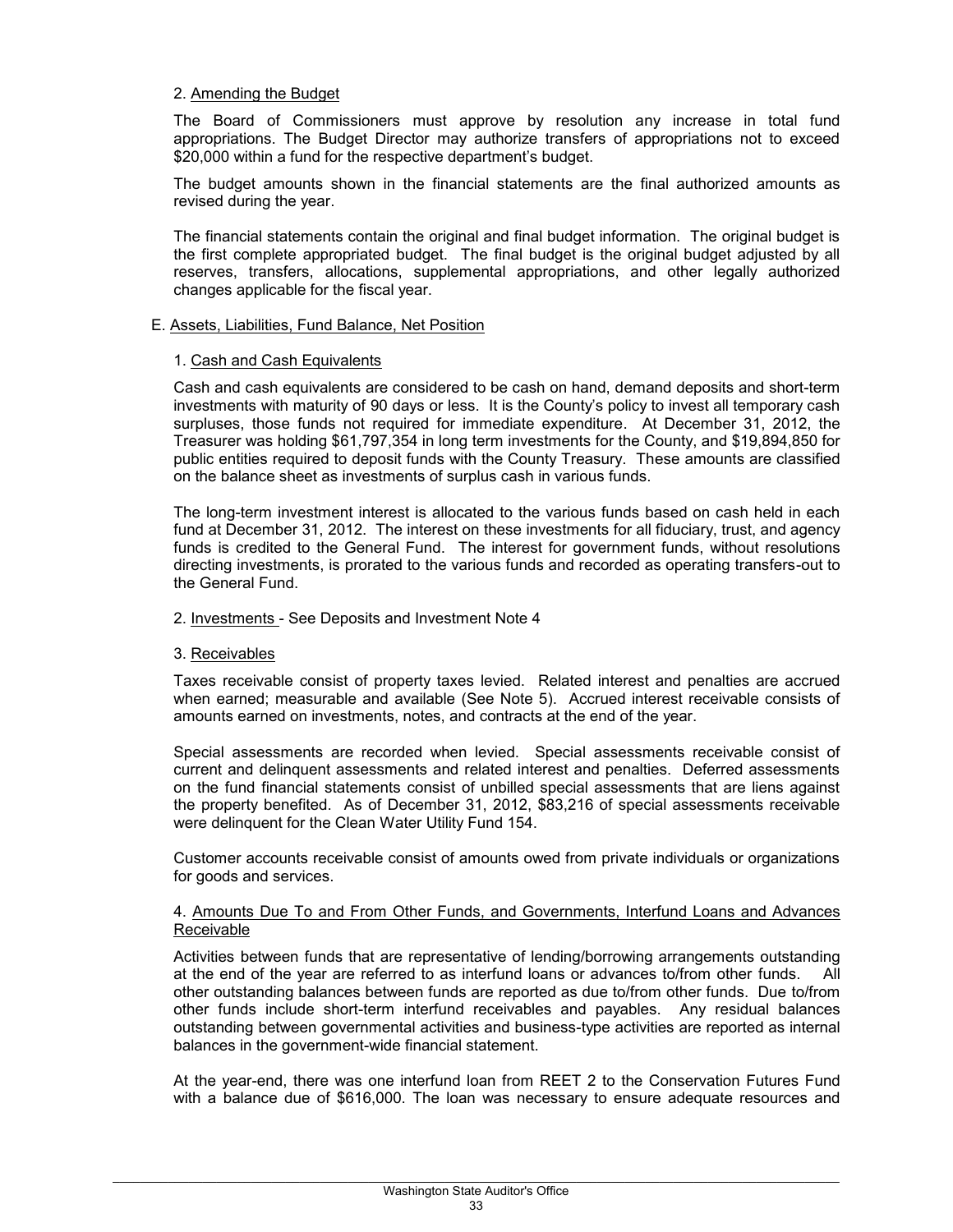operating cash flow remains available within the Conservation Futures program. The loan is payable annually beginning in 2010 and interest at the State Invested Pool rate shall be paid annually on the unpaid principal balance. A payment of \$270,000 was made in 2010. The loan shall be paid in full on or before December 31, 2014.

A separate schedule of interfund balances and transfers is furnished in Note 15.

### 5. Inventories

Inventories in governmental funds consist of expendable supplies held for consumption. The cost is recorded as expenditure at the time of purchase. Ending inventories of materials and supplies are not material; therefore, they are not recorded as inventory in governmental funds. Inventories in proprietary funds are recorded by the weighted average cost method for crushed rock, fuel and oil inventory. Ending inventory is valued at the lower of cost or market.

#### 6. Restricted Assets and Liabilities

These accounts contain resources for construction and debt service including current and delinquent special assessments receivable. Specific debt service reserve requirements are described in Note 10.

The Solid Waste Fund has restricted assets, consisting of cash of \$2,856,420, set aside for landfill closure and post-closure costs, including maintenance, monitoring equipment and facilities. The amount is also shown as a liability payable from restricted assets.

## 7. Capital Assets - (See Note 6)

Capital assets which include property, plant, equipment, infrastructure (e.g., roads, sidewalks, etc.), and intangible assets are reported in the applicable governmental or business-type columns in the government-wide financial statements. Capital assets are defined by the County as assets with an initial, individual cost of more than \$5,000 and an estimated useful life in excess of one year. Such assets are recorded at historical cost if purchased or constructed. Donated capital assets are recorded at estimated fair market value at the date of donation. The cost of normal maintenance and repairs that do not add value to the asset or materially extend the useful life of the asset are not capitalized.

Major outlays for capital assets and improvements are capitalized as projects are constructed. Interest incurred during the construction phase of the capital assets of business-type activities is included as part of the capitalized value of the assets constructed. No interest was incurred as part of the cost of capital assets constructed during the current fiscal year.

Property, plant and equipment of the primary government is depreciated using the straight-line method over the estimated useful life of the asset. Intangible assets with a determinate life are amortized over a life of 5 to 10 years. The intangible assets with an indefinite life are not amortized. Generally, buildings and other improvements are assigned an estimated useful life of 15 to 40 years, machinery and equipment 5 to 20 years, and infrastructure 20 to 40 years.

#### 8. Compensated Absences

Total accrued liabilities for the primary government consist of compensated absences of \$3,437,043 and other post employment benefits payable of \$1,053,752. Compensated absences are absences for which employees will be paid, such as comp time, vacation and sick leave. The County records all vacation and sick leave liability when incurred in the government-wide, proprietary, and fiduciary fund financial statements.

Contracts with employees call for the accumulation of vacation and sick leave. At retirement or termination, all employees receive a cash payment for accumulated vacation leave up to a maximum in accordance with contracts or 240 hours, whichever is greater and 50% of sick leave accumulated up to a maximum of 960 hours. The payment is based on current wages at termination. Other post employment benefits payable are disclosed in Note 17.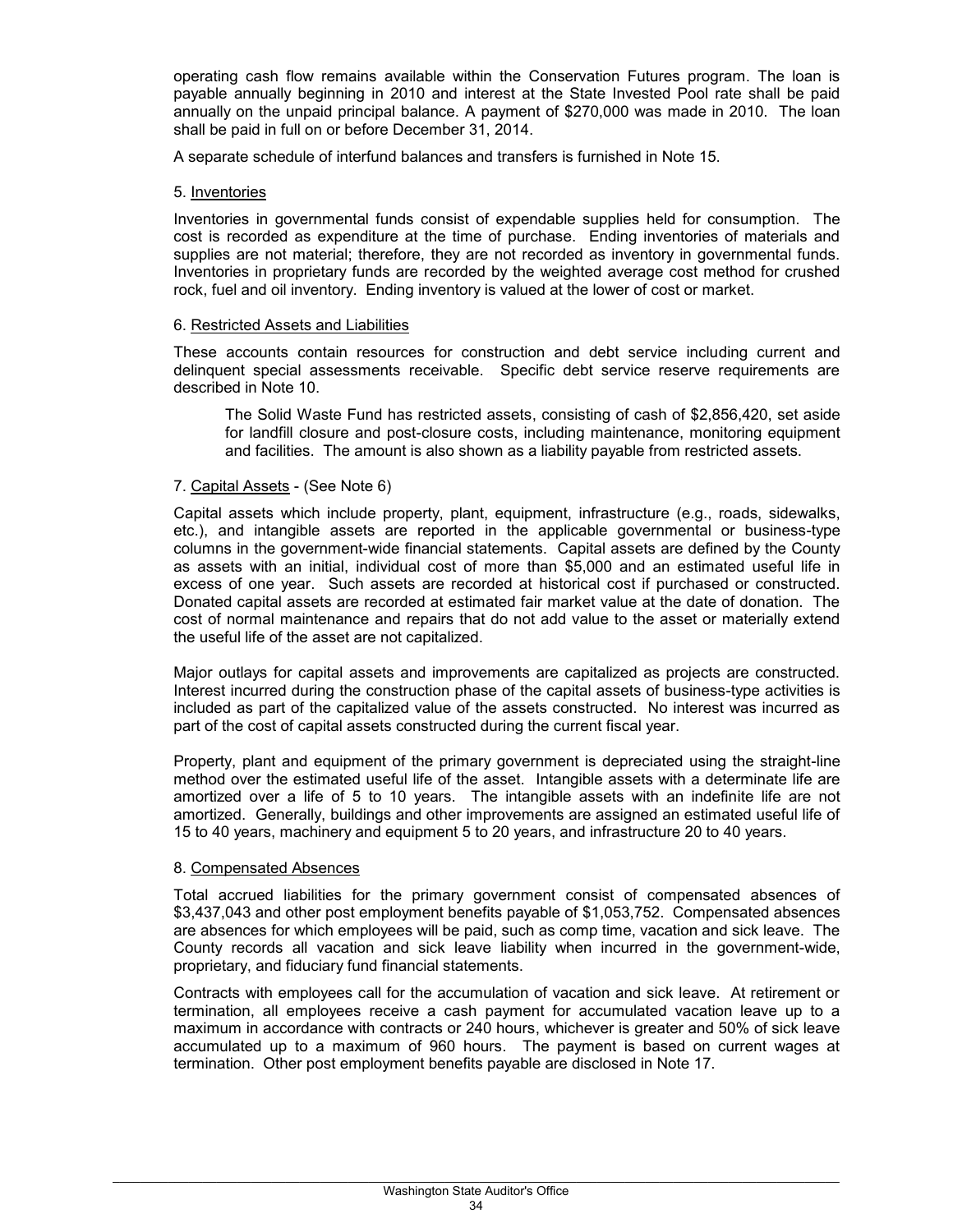### 9. Long-Term Debt - (See Note 10)

### 10. Deferred Revenues

This account includes amounts recognized as receivables but not revenues in governmental funds statements because the revenue recognition criteria has not been met.

### 11. Fund Balance Classification

The County implemented GASB Statement No 54 Fund Balance Reporting and Governmental Fund Type Definitions beginning with the 2011 reporting year. In the fund financial statements, governmental funds report fund balances based on constraints placed on the use of those resources. Classifications of fund balances are based on the strength of controls placed on how amounts can be spent. Fund balance classifications are nonspendable, restricted, committed, assigned, and unassigned.

Nonspendable Fund Balance - The portion of fund balance that cannot be spent because the amounts are not in spendable form, or legally or contractually required to be maintained intact

Restricted Fund Balance - The portion of the fund balance that is reported as restricted is subject to external constraints placed on the use of resources, Enforceable legal restrictions may be imposed by creditors, grantors, donors, other governments, etc. The restrictions may be imposed by law through constitutional provisions or legislation.

Committed Fund Balance - The portion of fund balance that represents resources whose use is constrained by formal action of the Governing Board and remain binding unless removed in the same manner.

Assigned Fund Balance - The portion of fund balance that reflects the governments intended use of resources but do not meet the criteria to be classified as restricted or committed. In governmental funds other than the General Fund, assigned fund balance represents the remaining amount that is not restricted or committed. In the General Fund, assigned amounts represent intended uses established by the Governing Board or a management official delegated that authority by formal Governing Board action.

Unassigned Fund Balance - The portion of fund balance unassigned is the residual classification for the General Fund and includes all spendable amounts not contained in the other classifications. In other governmental funds, the unassigned classification is used only to report a deficit balance.

The County applies restricted resources first when expenditures are incurred for purposes for which either restricted or unrestricted (committed, assigned, and unassigned) amounts are available. Similarly, within unrestricted fund balance, committed amounts are reduced first followed by assigned, and then unassigned amounts when expenditures are incurred for purposes for which amounts in any of the unrestricted fund balance classifications could be used.

#### 12. Fund Balance Details

The table on the following page provides the specific purpose of the County's fund balance classifications as of December 31, 2012.

One fund included in the General Fund in 2011 was reclassified to Other Governmental Funds. The details are disclosed in Note 19.

## 13. Minimum Fund Balance

The County adopted a Financial Management Policy in 2011 establishing, and maintaining sound financial planning objectives and strategies. The policy formalizes existing practices and fiscal planning providing guidelines for evaluating current activities and future programs. The policy states that all county funds will strive to maintain fund balance of approximately two months of projected revenues in order to provide sufficient cash flows. The policy also discusses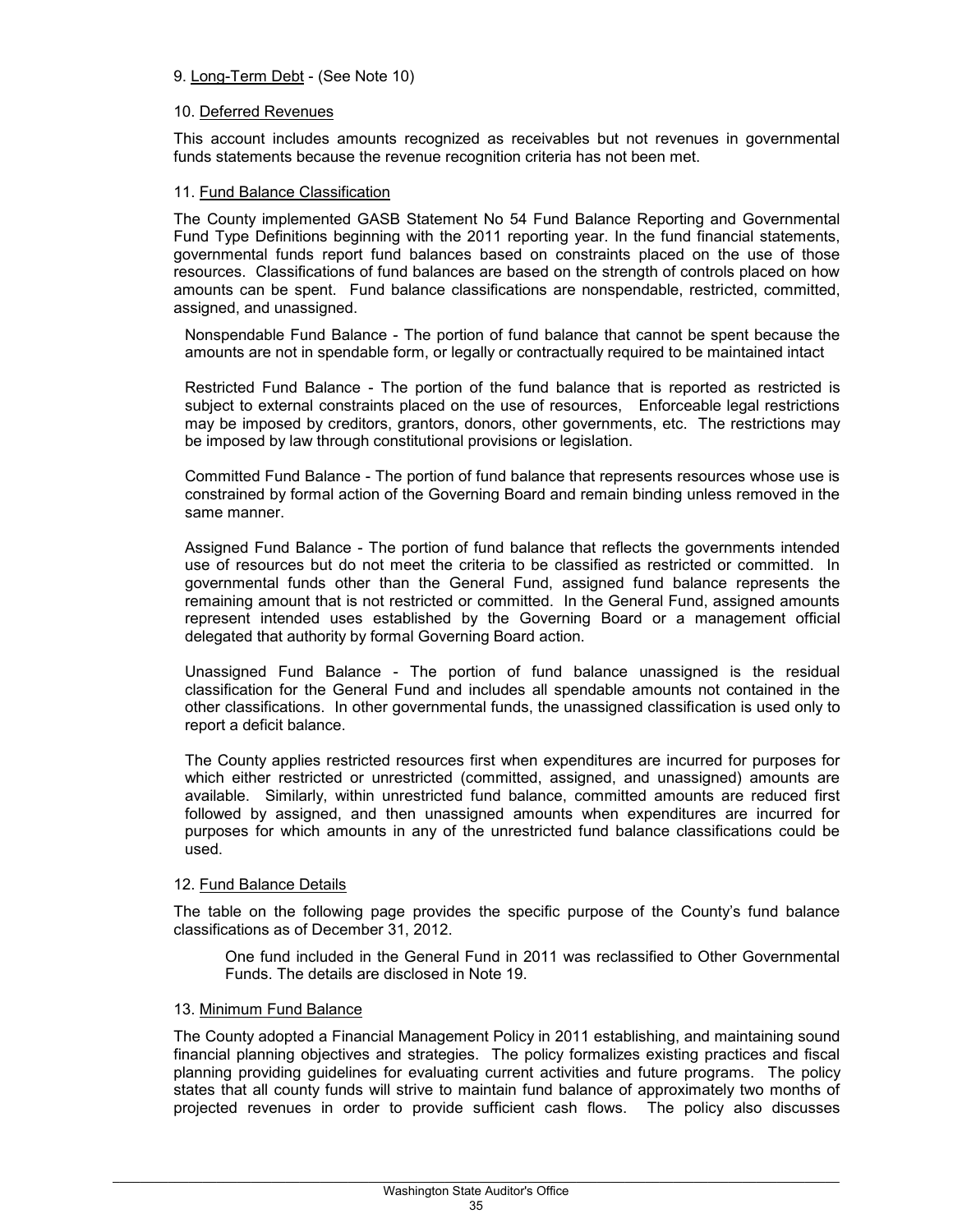replacement revenues for equipment based on projections contained in the County's Capital Equipment Plan.

At December 31, 2012 all funds had total fund balances in excess of two months revenue except Public Health Pooling, Alcohol and Substance Abuse Fund, Human Services Administration Fund, Capital Drainage Fund, Law Library Fund and Enhanced 911 Fund. The General Fund will support the cash flow requirements of the Public Health Pooling fund if needed. The Alcohol and Substance Abuse Fund is \$23 thousand short of the two months requirement and has an advance from a state agency which helps to support cash flow requirements. The Human Services Administration Fund supports the Human Services department and funds. The fund's cash flow requirements can be covered by other departmental funds which are supported. The law Library Fund has a \$3 thousand deficit. The Enhanced 911 Fund receives telephone taxes and has an agreement with I-COM to provide 911 services. The fund remits taxes collected in exchange for the services and therefore covers its cash flow needs.

#### **NOTE 2 – RECONCILIATION OF GOVERNMENT-WIDE AND FUND FINANCIAL STATEMENTS**

Explanation of Certain Differences between the Governmental Funds Balance Sheet and the Government-Wide Statement of Net Position are included in the Financial Statements. Following are the details of the reconciliation.

| 1. Capital Assets used in governmental activities are not financial resources<br>and therefore are not reported in the funds.                                                                                                      |                   |
|------------------------------------------------------------------------------------------------------------------------------------------------------------------------------------------------------------------------------------|-------------------|
| Balance of Capital Assets at beginning of year                                                                                                                                                                                     | \$<br>98,779,372  |
| Assets acquired during 2012                                                                                                                                                                                                        | 7,128,338         |
| Current year assets disposition                                                                                                                                                                                                    | (347, 583)        |
| Less Current year depreciation expense                                                                                                                                                                                             | (3,256,689)       |
| Total                                                                                                                                                                                                                              | \$<br>102,303,438 |
| 2. Capital Assets acquired through donation of property value are not financial<br>resources and therefore are not reported in the funds.                                                                                          | \$<br>4,157,500   |
| 3. Long-term debts are not due and payable in the current period and therefore<br>are not reported in the funds.                                                                                                                   |                   |
| Balance of long-term debt at beginning of year                                                                                                                                                                                     | \$(10,885,542)    |
| Current year principal payments                                                                                                                                                                                                    | 893,940           |
| Current year loan proceeds                                                                                                                                                                                                         | (170, 634)        |
| Current year amortization of Bond Premium                                                                                                                                                                                          | 17,519            |
| Total                                                                                                                                                                                                                              | \$(10, 144, 717)  |
| 4. Other Assets are not available to pay current expenditures, such as property<br>taxes and notes receivables and therefore are not reported in the funds.                                                                        |                   |
| Property tax receivable at end of year                                                                                                                                                                                             | \$<br>854,889     |
| District Court receivables not available to finance expenditures                                                                                                                                                                   | 549,098           |
| Note receivable balance water quality assistance at end of year                                                                                                                                                                    | 309,496           |
| Debt refunding and issuance costs                                                                                                                                                                                                  | 551,949           |
| Grant revenue receivable at end of year                                                                                                                                                                                            | 667,605           |
| Assets held for resale                                                                                                                                                                                                             | 24,948            |
| <b>Other Receivables</b>                                                                                                                                                                                                           | 91,664            |
| Total                                                                                                                                                                                                                              | \$<br>3,049,649   |
| 5. Internal Service Funds are used by the County to charge the costs of<br>activities, such as insurance, equipment, and motor pool to individual funds.<br>The assets and liabilities of these funds are included in governmental |                   |
| Net Position of Insurance Reserve Fund applicable to governmental funds                                                                                                                                                            | \$<br>868,520     |
| Net Position of Motor Pool Fund applicable to governmental funds                                                                                                                                                                   | 522,390           |
| Net Position of Equipment Rental and Revolving Fund applicable to<br>governmental funds                                                                                                                                            | 9,718,593         |
| Total                                                                                                                                                                                                                              | \$<br>11,109,503  |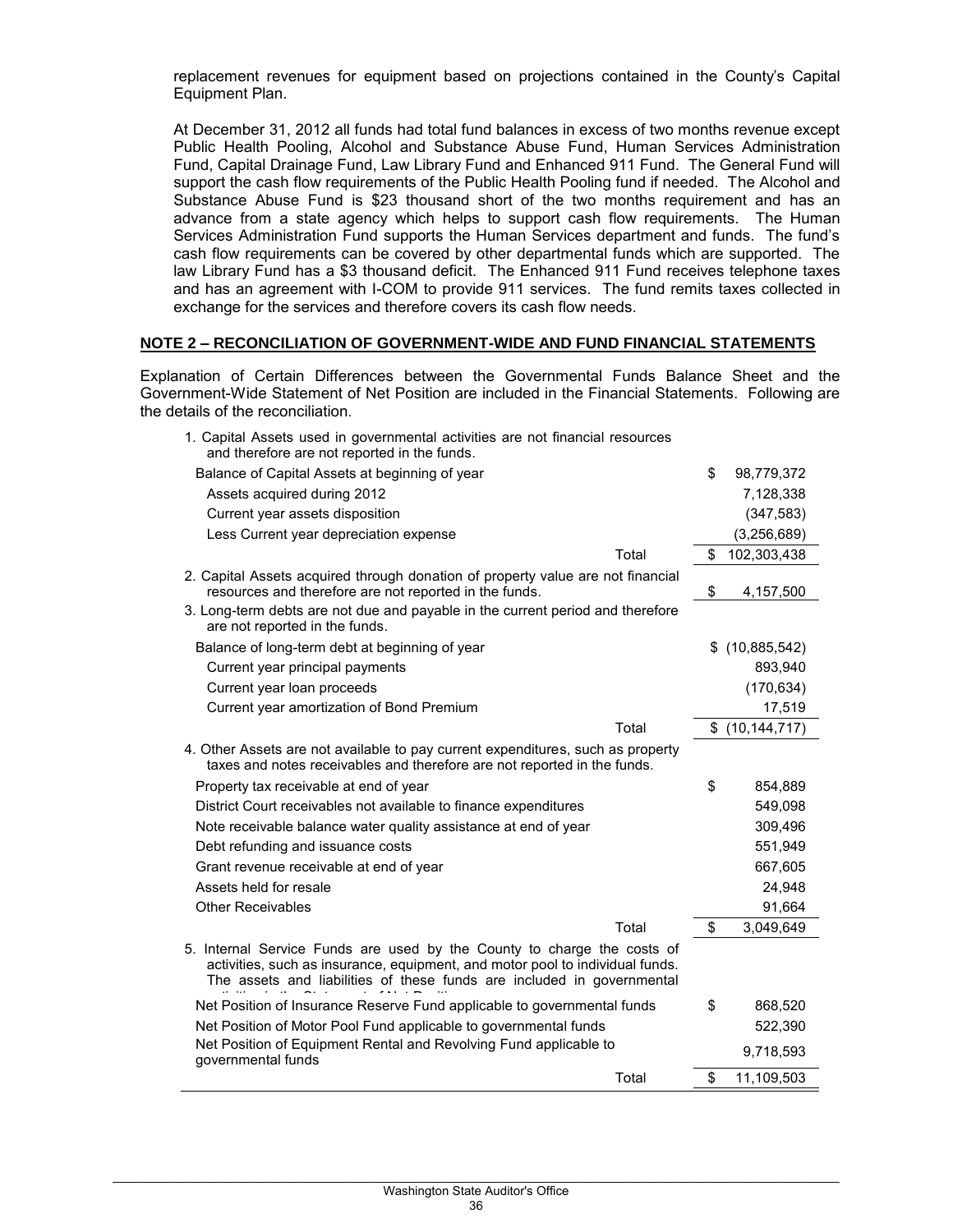| 6. Other Liabilities such as Compensated Absences and post employment<br>benefits that are not due and payable in the current period and are not |    |             |
|--------------------------------------------------------------------------------------------------------------------------------------------------|----|-------------|
| Compensated absences payable at end of year                                                                                                      | S. | (3,258,695) |
| Other Post Employment Benefits payable at end of year                                                                                            |    | (1,053,751) |
| Interest due on long-term debt and other payables at year-end                                                                                    |    | (30, 489)   |
| Total                                                                                                                                            |    | (4,342,935) |

Explanation of certain differences between the Governmental Funds Statement of Revenues, Expenditures, and Changes in Fund Balances and the Government-Wide Statement of Activities are included in the Financial Statements. Following are the details of the reconciliation.

| 1. Governmental funds report capital outlay as expenditure. However, in the<br>Statement of Activities, the costs of the assets are allocated over the<br>estimated useful lives as depreciation expense.                             |    |               |
|---------------------------------------------------------------------------------------------------------------------------------------------------------------------------------------------------------------------------------------|----|---------------|
| Assets acquired during 2012                                                                                                                                                                                                           | S  | 10,018,338    |
| Less Current year depreciation expense                                                                                                                                                                                                |    | (3,256,689)   |
| Less Current year assets disposition                                                                                                                                                                                                  |    | (347, 583)    |
| Total                                                                                                                                                                                                                                 | \$ | 6,414,066     |
| 2. Net Proceeds of notes receivable provide current resources to governmental<br>funds but decrease assets in the Statement of Net Position.                                                                                          |    |               |
| Proceeds of Notes Receivable                                                                                                                                                                                                          | \$ | (168, 685)    |
| Notes Receivable amounts issued                                                                                                                                                                                                       |    | 170,634       |
| Total                                                                                                                                                                                                                                 | \$ | 1,949         |
| 3. Debt proceeds provide current financial resources to governmental funds but<br>debt increases long-term liabilities in the Statement of Net Position                                                                               |    |               |
| Proceeds from other Debt                                                                                                                                                                                                              | \$ | (170,634)     |
| 4. Repayments of bond principal and other long-term notes.<br>LTGO Bond<br>payments are expenditures in governmental funds, but the repayment<br>reduces long-term liabilities in the Statement of Net Position.                      |    |               |
| <b>LTGO Bond payments</b>                                                                                                                                                                                                             | \$ | 730,000       |
| Capital Lease payments                                                                                                                                                                                                                |    | 3,304         |
| Other Debt principal                                                                                                                                                                                                                  |    | 160,637       |
| Total                                                                                                                                                                                                                                 | \$ | 893,941       |
| 5. Internal Service Funds are used by the County to charge the costs of certain<br>activities, such as insurance, equipment, and motor pool to individual funds.<br>The net costs of the internal service funds are reported with the |    |               |
| Change in Net Position: Insurance Reserve Fund applicable to governmental<br>funds                                                                                                                                                    | \$ | 152,369       |
| Change in Net Position: Motor Pool Fund applicable to Governmental funds                                                                                                                                                              |    | (100, 763)    |
| Change in Net Position: Equipment Rental and Revolving Fund applicable to<br>governmental funds                                                                                                                                       |    | (622, 017)    |
| Total                                                                                                                                                                                                                                 | \$ | (570, 411)    |
| 6. Some expenses and revenues reported in the Statement of Activity do not<br>require the use of current financial resources and therefore are not reported<br>as expenditures and revenues in governmental funds.                    |    |               |
| Compensated absences not available to finance expenditures                                                                                                                                                                            | \$ | (1,566)       |
| Interest due on long-term debt and other payables                                                                                                                                                                                     |    | (40, 225)     |
| Property tax levy not recognized as revenue                                                                                                                                                                                           |    | 72,760        |
| Other Post Employment benefits payable not requiring resources                                                                                                                                                                        |    | (120, 700)    |
| Revenue receivable not available to finance expenditures                                                                                                                                                                              |    | (1,054,361)   |
| Total                                                                                                                                                                                                                                 | \$ | (1, 144, 092) |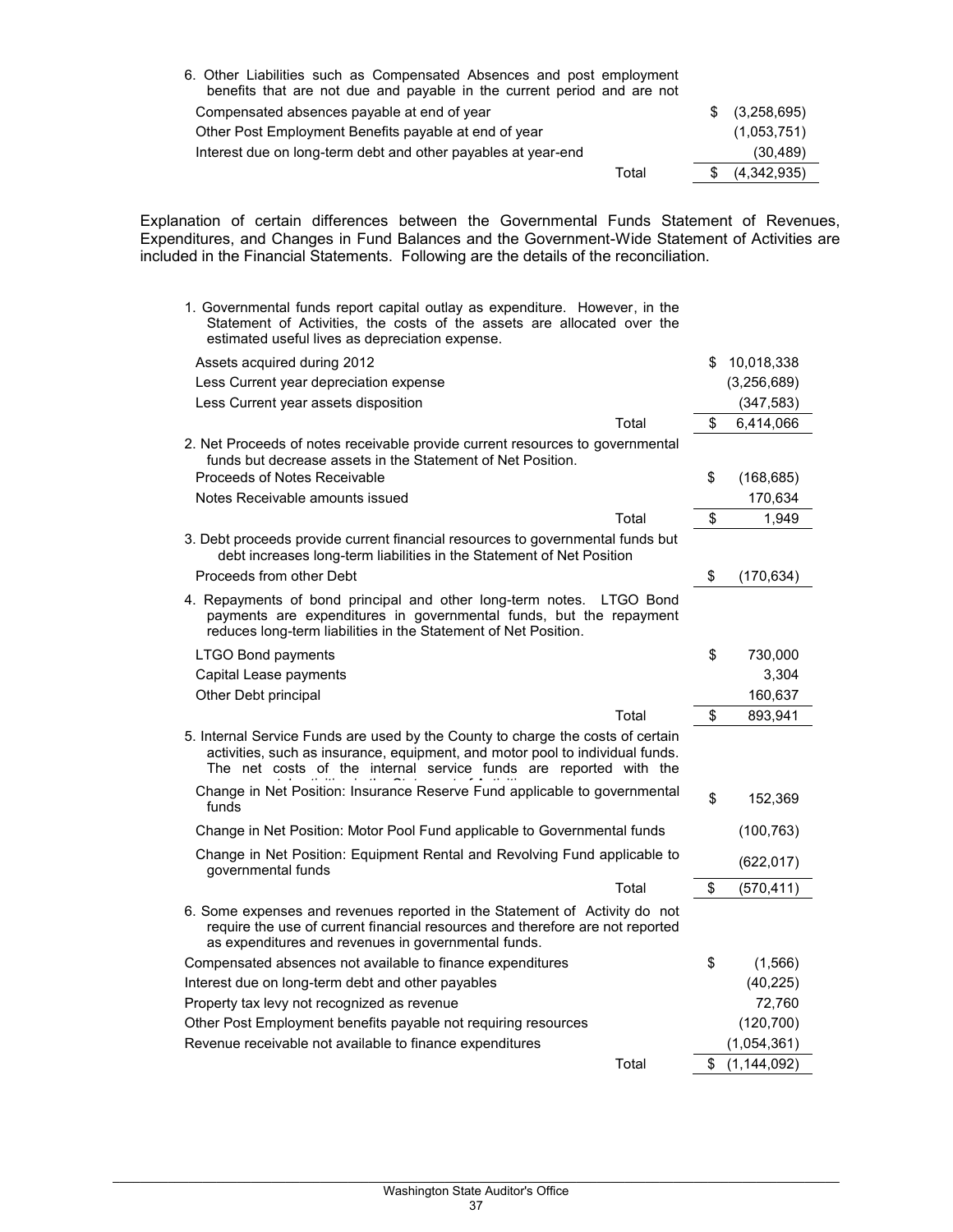# **NOTE 3 - STEWARDSHIP, COMPLIANCE AND ACCOUNTABILITY**

All funds except Human Services Fund and Natural Resources Fund have a positive fund balance. The deficit fund balance of \$2,341 is the Human Services Fund as of December 31, 2012, is covered by deferred grant revenues with a balance of \$4,735. The fund began in 2012 and supports all other Human Services activities and functions. The Natural Resources Fund was established in 2012 in order to establish accountability for the Natural Resources Department. The fund had a deficit of \$12,204 at December 31, 2012 and has deferred revenues of \$30,063 which will cover the deficit.

The 2012 annual budget was adopted on the modified accrual cash basis which includes 2012 expenditures paid in 2012 and in January 2013 and 2011 expenditures paid after January 31, 2012. For the year ended December 31, 2012, expenditures exceeded appropriations in the following funds:

- County Law Library Fund \$634 The fund received 2012 invoices in January 2012 not included in budget amendments. The over expenditure was funded by available fund balance.
- Water Quality Assistance Fund \$7,412 The fund received 2012 invoices after year end which were not included in budget amendments. The over expenditures were for amounts reimbursed by the revolving loan fund grants.
- 2% Hotel/Motel Public Facilities Fund \$5,492-The fund received 2012 invoices after year end. The over expenditure was funded by available fund balance.
- Human Services Fund \$3,789- The fund was established in 2012 to account for administrative costs allocated to funds managed by Human Services. Expenditures are primarily funded by grants.
- Juvenile Detention Center Fund \$9,158-The fund received 2012 invoices after year end that were not included in the budget amendment. The over expenditure was funded by available fund balance.

### **NOTE 4 - DEPOSITS AND INVESTMENTS**

As required by law, all deposits and investments of the County's funds are obligations of the U.S. Government, U.S. Agency Issues, the State Treasurer's Investment Pool, banker's acceptances, or deposits with Washington State banks and savings and loan institutions. The book values were not materially different from the bank balances.

The County invests all temporary surplus cash. The investment of cash surplus, which can be liquidated within 90 days, is considered to be cash equivalents for financial statement purposes. Deposits at year-end are insured by the Federal Depository Insurance Commission (FDIC) in the amount of \$250,000 per bank. All of the County's deposits are covered by the State Public Deposit Protection Commission. The Public Deposit Protection Commission as described in RCW 39.58 requires that qualified public depositories segregate its eligible collateral in the form of securities in an amount that equals or exceeds ten percent of its public deposits. This collateral may be segregated by deposit in the trust department of the depository or in such a manner as the Commission has approved and must be clearly designated as a security for the benefits of public depositors. When the Commission has determined there has been a loss in a bank or a thrift depository it would: 1) determine the net deposit liability of the defaulting institution after FDIC coverage; 2) make assessments against all bank depositories or all thrift depositories depending on whether the defaulting institution was a bank or thrift institution; first against the defaulting institution to the full extent of securities pledged as collateral, second against all other bank or thrift depositories for their proportionate share of the loss up to a maximum of 10 percent of each institution's public deposits; 3) represent all public treasurers for liquidation of the defaulting institution's assets to recover the remaining net deposit liability, if any exists after assessments against all bank or thrift depositories.

GASB 31 requires adjustments be made to the financial statements to reflect the difference between amortized cost and fair value of investments. The fair value of investments has been determined using quoted market prices, which are equivalent to market value. The County's investments are shown on the balance sheet at fair value and unrealized gain or loss is recognized based on the market value at year-end. The investments of fiduciary funds are reported at fair value on the statement of Fiduciary Net Assets.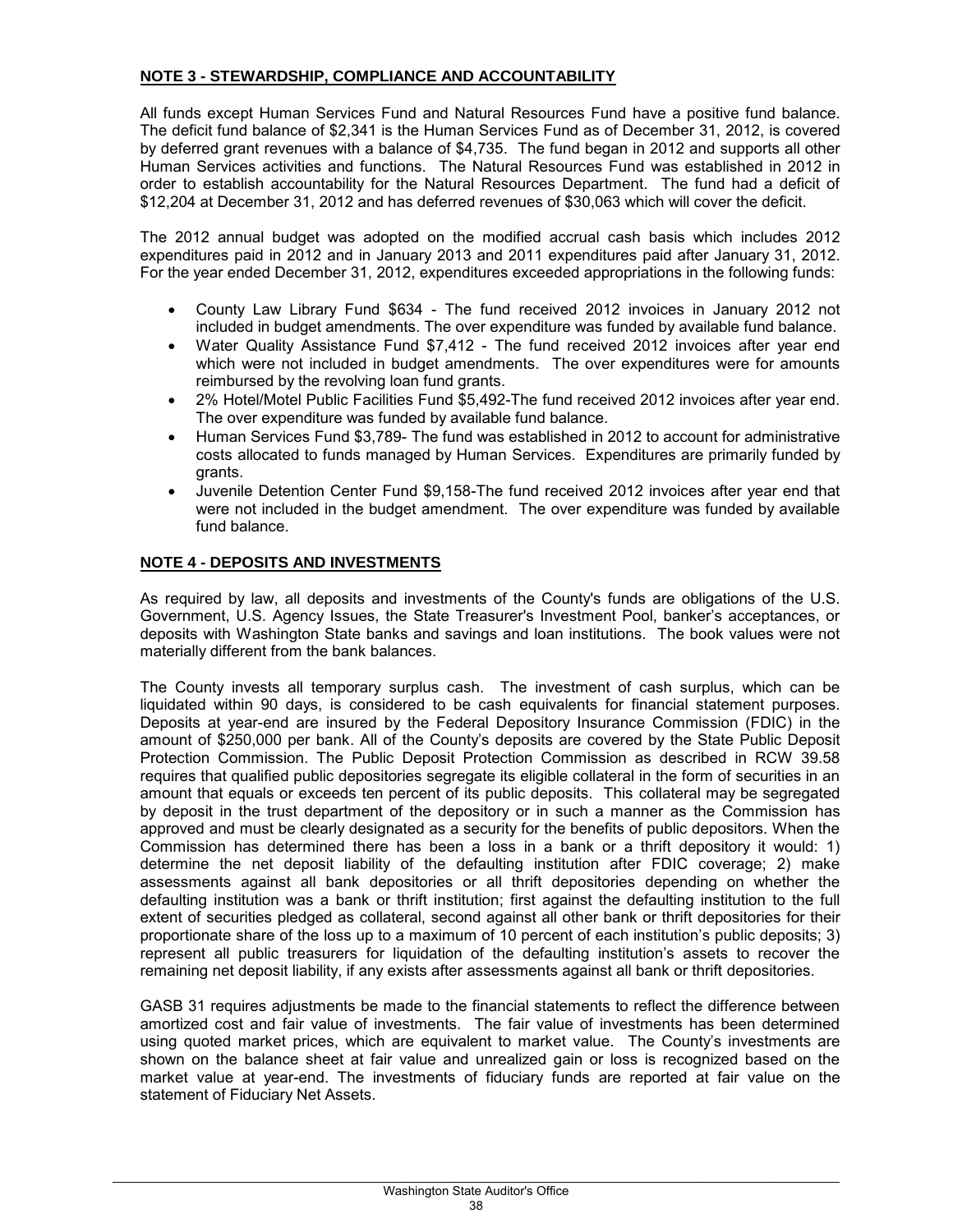The County's investments are categorized to give an indication of the risk assumed at year-end. The following summary shows the County's investments at year-end categorized by risk. Category 1 includes investments that are insured, registered or held by the County or its agent in the County's name. Category 2 includes uninsured and unregistered investments, which are held by the counter party's trust department or agent in the County's name. Category 3 includes uninsured and unregistered investments for which the securities are held by the counter party, or its trust department or agent, but not in the County's name. All investments of the County at December 31 are Category 1 except investment in the State Treasurer's Investment Pool (LGIP) which is not categorized. Following are the details of investments as of December 31, 2012:

| Following are the details of investments as of December 31, 2012: |                   |                                                                 |                                                              |   |                          |
|-------------------------------------------------------------------|-------------------|-----------------------------------------------------------------|--------------------------------------------------------------|---|--------------------------|
| <b>Investment</b>                                                 | <b>Maturities</b> | <b>Island County</b><br><b>Investments</b><br><b>Fair Value</b> | <b>Island County</b><br>as Fiscal Agent<br><b>Fair Value</b> |   | <b>Total Investments</b> |
| State investment pool                                             | \$                | \$                                                              | \$<br>16,948,715                                             | S | 16,948,715               |
| U.S. Agencies                                                     | 60,200,000        | 59,297,354                                                      | 1,091,835                                                    |   | 60,389,189               |
| <b>Certificates of Deposit</b>                                    | 4,354,300         | 2,500,000                                                       | 1,854,300                                                    |   | 4,354,300                |
| <b>Total Investments</b>                                          | 64,554,300        | 61,797,354                                                      | 19,894,850                                                   |   | 81,692,204               |

## **NOTE 5 – PROPERTY TAXES**

The County treasurer acts as an agent to collect property taxes levied in the County for all taxing authorities. Collections are distributed at the end of each month.

## PROPERTY TAX CALENDAR

| January 01 | Taxes are levied and become an enforceable lien against properties.                     |
|------------|-----------------------------------------------------------------------------------------|
|            | February 14   Tax bills are mailed.                                                     |
|            | April 30   First of two equal installment payments is due.                              |
| Mav 31     | Assessed value of property is established for next year's levy at 100% of market value. |
|            | October 31   Second installment payment is due.                                         |

Property taxes are recorded as a receivable when levied. Property taxes collected in advance of the fiscal year to which they apply are recorded as deferred revenue and recognized as revenue of the period to which they apply. No allowance for uncollectible taxes is established because delinquent taxes are considered fully collectible. Prior year tax levies were recorded using the same principal, and delinquent taxes are evaluated annually.

The County may levy up to \$1.80 per \$1000 of assessed valuation for general governmental services. This regular levy includes Veteran's Relief, Mental Health, and Developmental Disabilities. For 2012 the total was \$.63440 on an assessment valuation of \$12.3 billion. Washington State Constitution and Washington State law, RCW 84.55.010, limit the rate.

The County is also authorized to levy \$2.25 per \$1,000 of assessed valuation in unincorporated areas for road construction and maintenance. That levy is subject to the same limitations as the levy for general government services. The county's road levy for 2012 was \$.80537 per \$1,000 on an assessed valuation of \$10.1 billion. Special levies approved by the voters are not subject to the above limitations. In 2012, the county levied an additional \$.05565 per \$1,000 for Conservation Futures.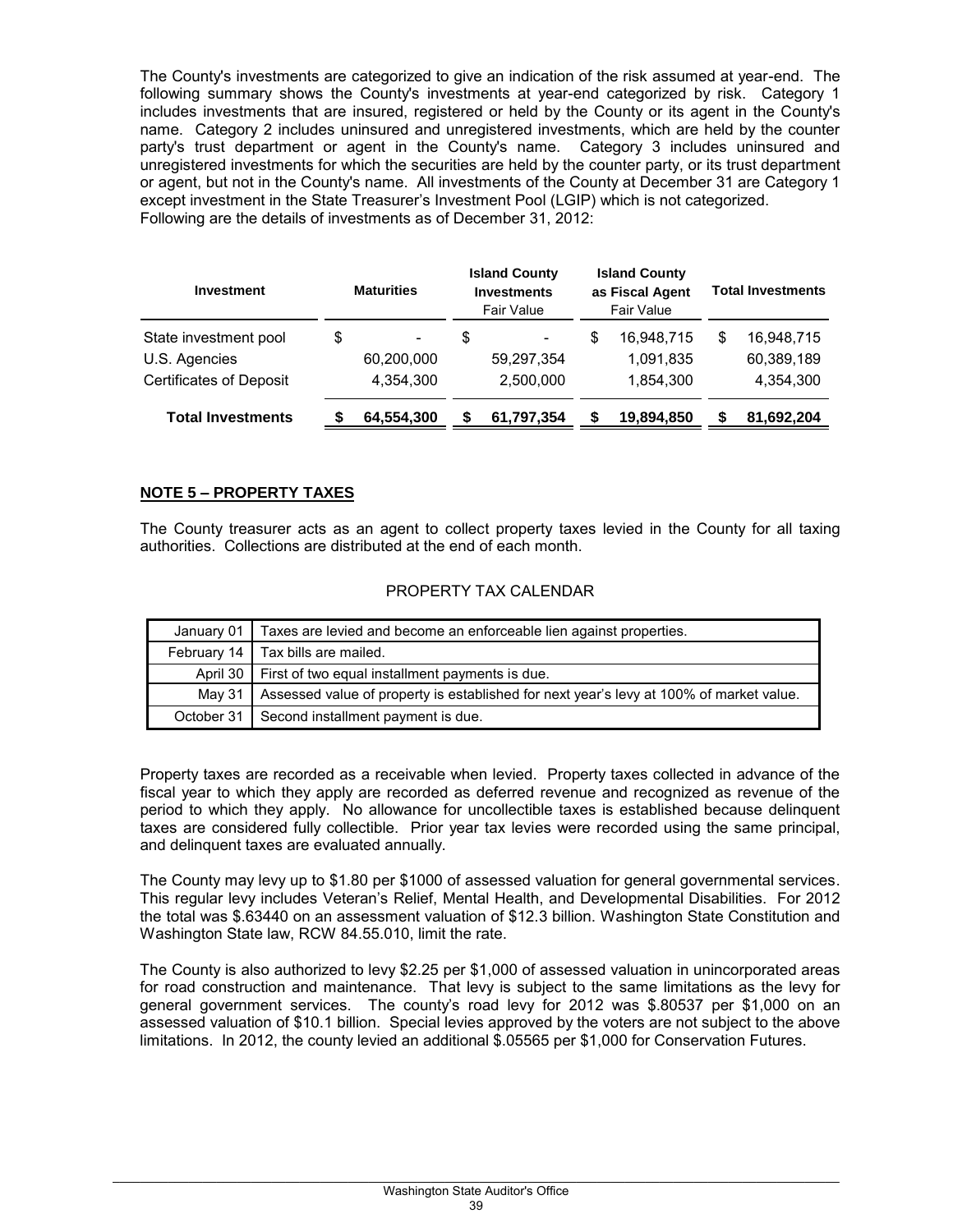The County levied the following property taxes on the 2012 Levy for 2013 collection.

| <b>Purpose of Levy</b>          | Levy Rate per \$1,000 |         | <b>Total Levy Amount</b> |
|---------------------------------|-----------------------|---------|--------------------------|
| General Government              | \$                    | .59838  | 7,336,927<br>\$          |
| Veteran's Relief                |                       | .01102  | 135,150                  |
| Mental Health Levy              |                       | .01250  | 153,268                  |
| Developmental Disability        |                       | .01250  | 153,268                  |
| <b>Total General Government</b> |                       | .63440  | \$7,778,613              |
| <b>Conservation Futures</b>     |                       | .05565  | 682,364                  |
| Road Levy                       |                       | .80537  | 8,160,355                |
| Total                           | \$                    | 1.49542 | 16,621,332<br>S          |

# **NOTE 6 – CAPITAL ASSETS**

A. CAPITAL ASSETS Capital assets activity for the year ended December 31, 2012 was as follows:

| <b>Governmental Activities</b>                               | <b>Beginning</b><br><b>Balance</b><br>1/1/2012 | <b>Increases</b> | <b>Decreases</b> | <b>Ending</b><br><b>Balance</b><br>12/31/2012 |
|--------------------------------------------------------------|------------------------------------------------|------------------|------------------|-----------------------------------------------|
| Capital assets, not being depreciated or amortized:          |                                                |                  |                  |                                               |
| Land                                                         | 15,408,599                                     | 5,084,287        |                  | 20,492,886                                    |
| Construction in progress                                     | 1,774,008                                      | 3,695,004        | (2,608,496)      | 2,860,516                                     |
| Intangible Assets                                            | 4,679,953                                      | 1,371            |                  | 4,681,324                                     |
| Total capital assets, not being depreciated or<br>amortized  | 21,862,560                                     | 8,780,662        | (2,608,496)      | 28,034,726                                    |
| Capital assets being depreciated or amortized:               |                                                |                  |                  |                                               |
| <b>Buildings</b>                                             | 36,315,856                                     | 6,359            | (181)            | 36,322,034                                    |
| Intangible Assets                                            | 2,695,541                                      | 18,079           | (83, 604)        | 2,630,016                                     |
| Improvements other than buildings                            | 5,302,782                                      | 60,113           | (1, 311)         | 5,361,584                                     |
| Machinery and equipment                                      | 18,317,318                                     | 1,050,502        | (1,743,893)      | 17,623,927                                    |
| Infrastructure                                               | 73,216,279                                     | 3,295,993        |                  | 76,512,272                                    |
| Total capital assets being depreciated or amortized          | 135,847,776                                    | 4,431,046        | (1,828,989)      | 138,449,833                                   |
| Less accumulated depreciation or amortization for:           |                                                |                  |                  |                                               |
| <b>Buildings</b>                                             | (14, 647, 408)                                 | (733, 474)       |                  | (15,380,882)                                  |
| Intangible Assets                                            | (1,388,514)                                    | (313, 190)       | 81,136           | (1,620,568)                                   |
| Improvements other than buildings                            | (2,843,329)                                    | (169, 774)       |                  | (3,013,103)                                   |
| Machinery and equipment                                      | (13,209,002)                                   | (978, 532)       | 1,731,276        | (12, 456, 258)                                |
| Infrastructure                                               | (16,965,445)                                   | (2,052,448)      |                  | (19,017,893)                                  |
| Total accumulated depreciation or amortization               | (49,053,698)                                   | (4,247,418)      | 1,812,412        | (51, 488, 704)                                |
| Total capital assets, being depreciated or amortized,<br>net | 86,794,078                                     | 183,628          | (16, 577)        | 86,961,129                                    |
| Governmental activities capital assets, net                  | 108,656,638                                    | 8,964,290        | (2,625,073)      | 114,995,855                                   |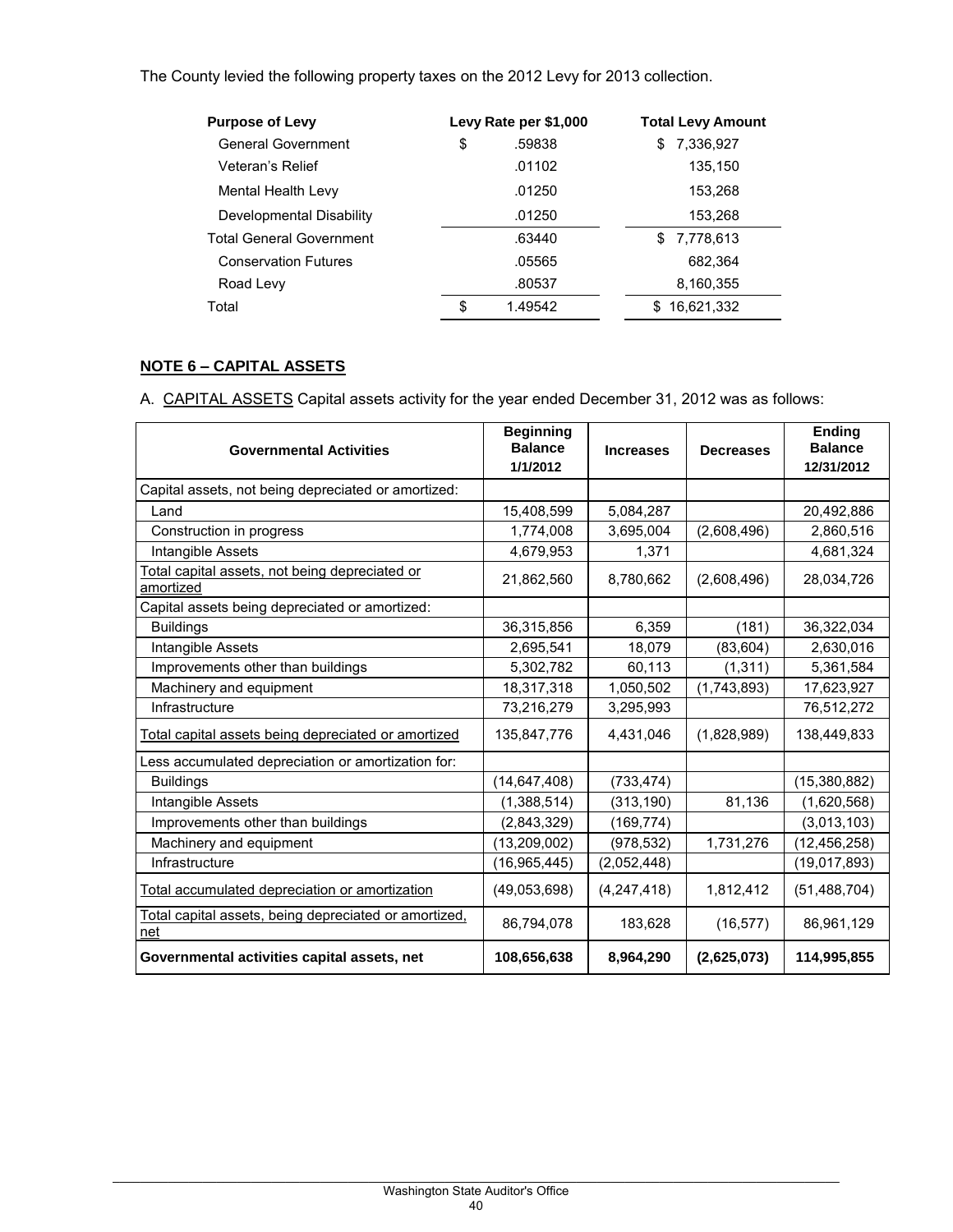| <b>Business-Type Activities</b>                              | <b>Beginning</b><br><b>Balance</b><br>1/1/2012 | <b>Increases</b> | <b>Decreases</b> | <b>Ending</b><br><b>Balance</b><br>12/31/2012 |
|--------------------------------------------------------------|------------------------------------------------|------------------|------------------|-----------------------------------------------|
| Capital assets, not being depreciated:                       |                                                |                  |                  |                                               |
| Land                                                         | 1,067,537                                      |                  |                  | 1,067,537                                     |
| Total capital assets, not being depreciated                  | 1,067,537                                      |                  |                  | 1,067,537                                     |
| Capital assets being depreciated or amortized:               |                                                |                  |                  |                                               |
| <b>Buildings</b>                                             | 2,455,737                                      |                  |                  | 2,455,737                                     |
| Intangible Assets                                            | 59,096                                         |                  |                  | 59,096                                        |
| Improvements other than buildings                            | 4,774,344                                      | 7,930            |                  | 4,782,274                                     |
| Machinery and equipment                                      | 2,362,829                                      | 98,768           | (215, 915)       | 2,245,682                                     |
| Total capital assets being depreciated or amortized          | 9,652,006                                      | 106,698          | (215, 915)       | 9,542,789                                     |
| Less accumulated depreciation or amortization for:           |                                                |                  |                  |                                               |
| <b>Buildings</b>                                             | (1,085,788)                                    | (53, 140)        |                  | (1, 138, 928)                                 |
| Intangible Assets                                            | (14, 774)                                      | (5,910)          |                  | (20, 684)                                     |
| Improvements other than buildings                            | (2,660,440)                                    | (206, 227)       |                  | (2,866,667)                                   |
| Machinery and equipment                                      | (1,844,231)                                    | (94, 520)        | 215,795          | (1,722,956)                                   |
| Total accumulated depreciation or amortization               | (5,605,233)                                    | (359, 797)       | 215,795          | (5,749,235)                                   |
| Total capital assets, being depreciated or amortized,<br>net | 4,046,772                                      | (253,099)        | (120)            | 3,793,553                                     |
| Business-type activities capital assets, net                 | 5,114,309                                      | (253,099)        | (120)            | 4,861,091                                     |

Depreciation and amortization expense was charged to functions/programs of the primary government as follows:

| <b>Governmental Activities</b>                                 |    | <b>Amount</b> |
|----------------------------------------------------------------|----|---------------|
| General Government                                             | \$ | 524,281       |
| <b>Public Safety</b>                                           |    | 527,127       |
| <b>Physical Environment</b>                                    |    | 5,939         |
| Transportation                                                 |    | 2,898,194     |
| Economic Environment                                           |    | 65,309        |
| <b>Health and Human Services</b>                               |    | 84,093        |
| Culture and Recreation                                         |    | 142,475       |
| Total Depreciation and Amortization– Governmental Activities   | \$ | 4,247,418     |
| <b>Business-Type Activities</b>                                |    | <b>Amount</b> |
| Solid Waste                                                    | \$ | 342,972       |
| Four Springs Lake Preserve                                     |    | 16,825        |
| Total Depreciation and Amortization – Business-Type Activities | S  | 359.797       |

## B Collections Not Capitalized

The County has no collections that are not capitalized as of December 31, 2012.

### C. Construction Commitments

The County has active construction projects as of December 31, 2012. At year-end the government's commitments with contractors are as follows: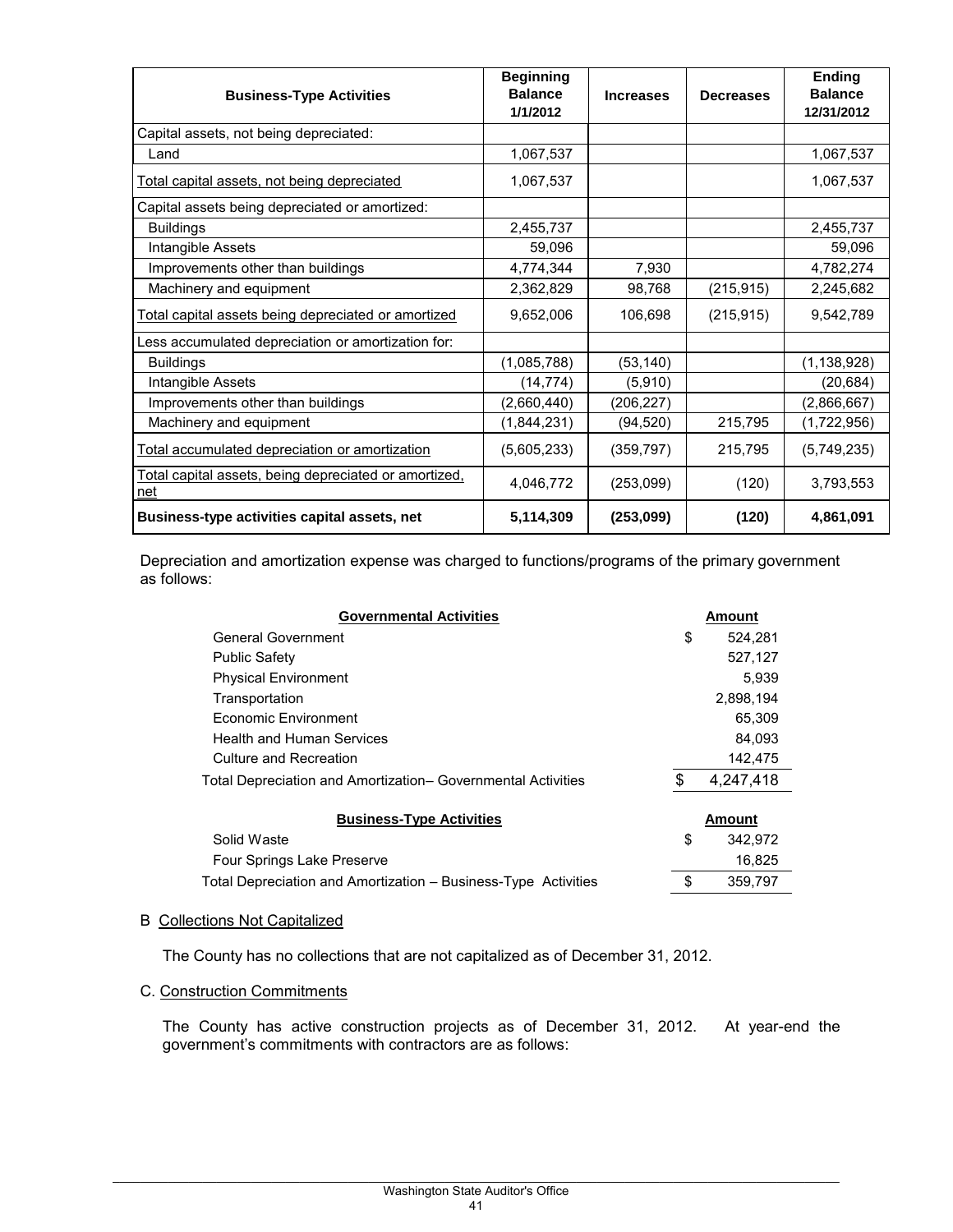| <b>Project</b>        | <b>Spent to Date</b> |         |   | Remaining<br><b>Commitment</b> |
|-----------------------|----------------------|---------|---|--------------------------------|
| Various Road Projects | S                    | 113,575 | S | 118,119                        |
| New County Road       | S                    | 395.141 | S | 98,160                         |
| Computer Swap-Out     |                      |         | S | 116,238                        |
| <b>Freeland Trail</b> | S                    | 104,783 |   | 76,743                         |

## **NOTE 7 – PENSION PLANS**

Substantially all Island County full-time and qualifying part-time employees participate in one of the following statewide retirement systems administered by the Washington State Department of Retirement Systems, under cost-sharing multiple-employer public employee defined benefit retirement plans. The Department of Retirement Systems (DRS), a department within the primary government of the State of Washington, issues a publicly available comprehensive annual financial report (CAFR) that includes financial statements and required supplementary information for each plan. The DRS CAFR may be obtained by writing to: Department of Retirement Systems, Communications Unit, P.O. Box 48380, Olympia, WA 98504-8380; or it may be downloaded from the DRS website at www.drs.wa.gov. The following disclosures are made pursuant to GASB Statements No. 27, *Accounting for Pensions by State and Local Government Employers* and the GASB Statement 50*, Pension Disclosures, an Amendment of GASB Statements No. 25 and No. 27.* 

### **Public Employees' Retirement System (PERS) Plans 1, 2, and 3**

#### Plan Description

The Legislature established PERS in 1947. Membership in the system includes: elected officials; state employees; employees of the Supreme, Appeals, and Superior courts; employees of legislative committees; community and technical colleges, college and university employees not participating in higher education retirement programs; employees of district and municipal courts; and employees of local governments. Approximately 50 percent of PERS salaries are accounted for by state employment. PERS retirement benefit provisions are established in Chapters 41.34 and 41.40 RCW and may be amended only by the State Legislature

PERS is a cost-sharing multiple-employer retirement system comprised of three separate plans for membership purposes: Plans 1 and 2 are defined benefit plans and Plan 3 is a defined benefit plan with a defined contribution component.

PERS members who joined the system by September 30, 1977 are Plan 1 members. Those who joined on or after October 1, 1977 and by either, February 28, 2002 for state and higher education employees, or August 31, 2002 for local government employees, are Plan 2 members unless they exercised an option to transfer their membership to Plan 3. PERS members joining the system on or after March 1, 2002 for state and higher education employees, or September 1, 2002 for local government employees have the irrevocable option of choosing membership in either PERS Plan 2 or Plan 3. The option must be exercised within 90 days of employment. Employees who fail to choose within 90 days default to Plan 3. Notwithstanding, PERS Plan 2 and Plan 3 members may opt out of plan membership if terminally ill, with less than five years to live.

PERS is comprised of and reported as three separate plans for accounting purposes: Plan 1, Plan 2/3, and Plan 3. Plan 1 accounts for the defined benefits of Plan 1 members. Plan 2/3 accounts for the defined benefits of Plan 2 members and the defined benefit portion of benefits for Plan 3 members. Plan 3 accounts for the defined contribution portion of benefits for Plan 3 members. Although members can only be a member of either Plan 2 or Plan 3, the defined benefit portions of Plan 2 and Plan 3 are accounted for in the same pension trust fund. All assets of this Plan 2/3 defined benefit plan may legally be used to pay the defined benefits of any of the Plan 2 or Plan 3 members or beneficiaries, as defined by the terms of the plan. Therefore, Plan 2/3 is considered to be a single plan for accounting purposes.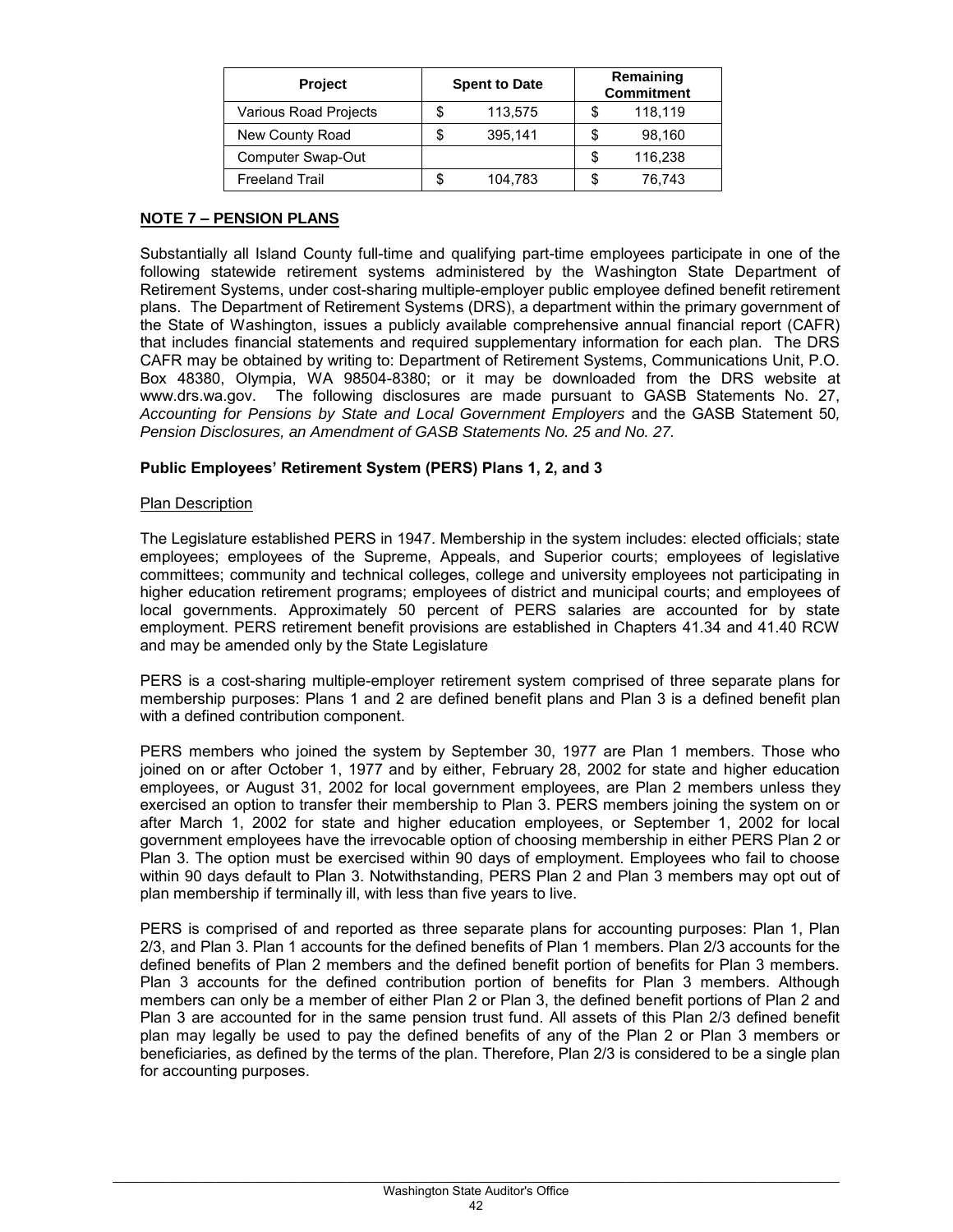PERS Plan 1 and Plan 2 retirement benefits are financed from a combination of investment earnings and employer and employee contributions. Employee contributions to the PERS Plan 1 and Plan 2 defined benefit plans accrue interest at a rate specified by the Director of DRS. During DRS' Fiscal Year 2012, the rate was five and one-half percent compounded quarterly. Members in PERS Plan 1 and Plan 2 can elect to withdraw total employee contributions and interest thereon upon separation from PERS-covered employment.

PERS Plan 1 members are vested after the completion of five years of eligible service.

PERS Plan 1 members are eligible for retirement after 30 years of service, or at the age of 60 with five years of service, or at the age of 55 with 25 years of service. The monthly benefit is 2 percent of the average final compensation (AFC) per year of service, but the benefit may not exceed 60 percent of the AFC. The AFC is the monthly average of the 24 consecutive highest-paid service credit months.

The monthly benefit is subject to a minimum for retirees who have 25 years of service and have been retired 20 years, or who have 20 years of service and have been retired 25 years. If a survivor option is chosen, the benefit is reduced. Plan 1 members retiring from inactive status prior to the age of 65 may also receive actuarially reduced benefits. Plan 1 members may elect to receive an optional COLA that provides an automatic annual adjustment based on the Consumer Price Index. The adjustment is capped at 3 percent annually. To offset the cost of this annual adjustment, the benefit is reduced.

PERS Plan 1 provides duty and non-duty disability benefits. Duty disability retirement benefits for disablement prior to the age of 60 consist of a temporary life annuity. The benefit amount is \$350 a month, or two-thirds of the monthly AFC, whichever is less. The benefit is reduced by any workers' compensation benefit and is payable as long as the member remains disabled or until the member attains the age of 60, at which time the benefit is converted to the member's service retirement amount. A member with five years of covered employment is eligible for non-duty disability retirement. Prior to the age of 55, the benefit amount is 2 percent of the AFC for each year of service reduced by 2 percent for each year that the member's age is less than 55. The total benefit is limited to 60 percent of the AFC and is actuarially reduced to reflect the choice of a survivor option. Plan 1 members may elect to receive an optional COLA amount (based on the Consumer Price Index), capped at 3 percent annually. To offset the cost of this annual adjustment, the benefit is reduced.

PERS Plan 1 members can receive credit for military service while actively serving in the military if such credit makes them eligible to retire. Members can also purchase up to 24 months of service credit lost because of an on-the-job injury.

The survivor of a PERS Plan 1 member who dies after having earned ten years of service credit has the option, upon the member's death, of either a monthly survivor benefit or the lump sum of contributions plus interest.

PERS Plan 2 members are vested after the completion of five years of eligible service. Plan 2 members are eligible for normal retirement at the age of 65 with five years of service. The monthly benefit is 2 percent of the AFC per year of service. The AFC is the monthly average of the 60 consecutive highest-paid service months. There is no cap on years of service credit; and a cost-ofliving allowance is granted (based on the Consumer Price Index), capped at 3 percent annually.

PERS Plan 2 members who have at least 20 years of service credit and are 55 years of age or older are eligible for early retirement with a reduced benefit. The benefit is reduced by an early retirement factor (ERF) that varies according to age, for each year before age 65.

PERS Plan 2 members who have 30 or more years of service credit and are at least 55 years old can retire under one of two provisions:

- With a benefit that is reduced by 3 percent for each year before age 65; or.
- With a benefit that has a smaller (or no) reduction (depending on age) that imposes stricter return-to-work rules.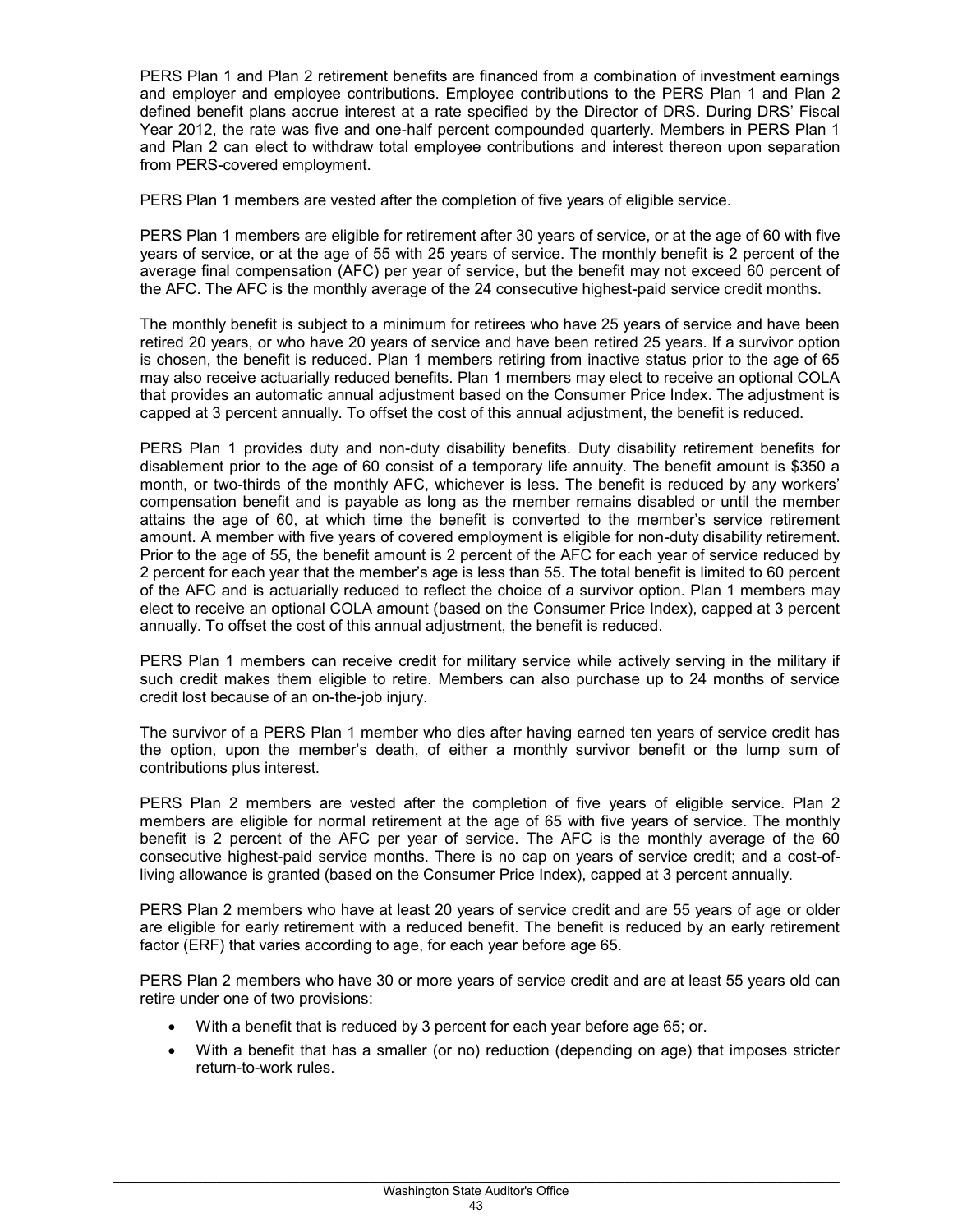PERS Plan 2 retirement benefits are also actuarially reduced to reflect the choice, if made, of a survivor option. The surviving spouse or eligible child(ren) of a PERS Plan 2 member who dies after having earned ten years of service credit has the option of either a monthly benefit or a lump sum payment of the member's contributions plus interest.

PERS Plan 3 has a dual benefit structure. Employer contributions finance a defined benefit component and member contributions finance a defined contribution component. As established by Chapter 41.34 RCW, employee contribution rates to the defined contribution component range from 5 percent to 15 percent of salaries, based on member choice. There are currently no requirements for employer contributions to the defined contribution component of PERS Plan 3.

PERS Plan 3 defined contribution retirement benefits are dependent upon the results of investment activities. Members may elect to self-direct the investment of their contributions. Any expenses incurred in conjunction with self-directed investments are paid by members. Absent a member's selfdirection, PERS Plan 3 investments are made in the same portfolio as that of the PERS 2/3 defined benefit plan.

For DRS' fiscal year 2012, PERS Plan 3 employee contributions were \$95.2 million, and plan refunds paid out were \$66.2 million.

The defined benefit portion of PERS Plan 3 provides members a monthly benefit that is 1 percent of the AFC per year of service. The AFC is the monthly average of the 60 consecutive highest-paid service months. There is no cap on years of service credit, and Plan 3 provides the same cost-ofliving allowance as Plan 2.

Effective June 7, 2006, PERS Plan 3 members are vested in the defined benefit portion of their plan after ten years of service; or after five years of service, if twelve months of that service are earned after age 44; or after five service credit years earned in PERS Plan 2 by June 1, 2003. Plan 3 members are immediately vested in the defined contribution portion of their plan.

Vested Plan 3 members are eligible for normal retirement at age 65, or they may retire early with the following conditions and benefits:

- If they have at least ten service credit years and are 55 years old, the benefit is reduced by an ERF that varies with age, for each year before age 65.
- If they have 30 service credit years and are at least 55 years old, they have the choice of a benefit that is reduced by 3 percent for each year before age 65; or a benefit with a smaller (or no) reduction factor (depending on age) that imposes stricter return-to-work rules.

PERS Plan 3 benefit retirement benefits are also actuarially reduced to reflect the choice, if made, of a survivor option.

PERS Plan 2 and Plan 3 provide disability benefits. There is no minimum amount of service credit required for eligibility. The Plan 2 monthly benefit amount is 2 percent of the AFC per year of service. For Plan 3, the monthly benefit amount is 1 percent of the AFC per year of service. These disability benefit amounts are actuarially reduced for each year that the member's age is less than 65, and to reflect the choice of a survivor option. There is no cap on years of service credit, and a cost-of-living allowance is granted (based on the Consumer Price Index) capped at 3 percent annually.

PERS Plan 2 and Plan 3 members may have up to ten years of interruptive military service credit; five years at no cost and five years that may be purchased by paying the required contributions.

PERS Plan 2 and Plan 3 members who become totally incapacitated for continued employment while serving the uniformed services, or a surviving spouse or eligible child(ren), may request interruptive military service credit.

PERS Plan 2 and Plan 3 members can purchase up to 24 months of service credit lost because of an on-the-job injury.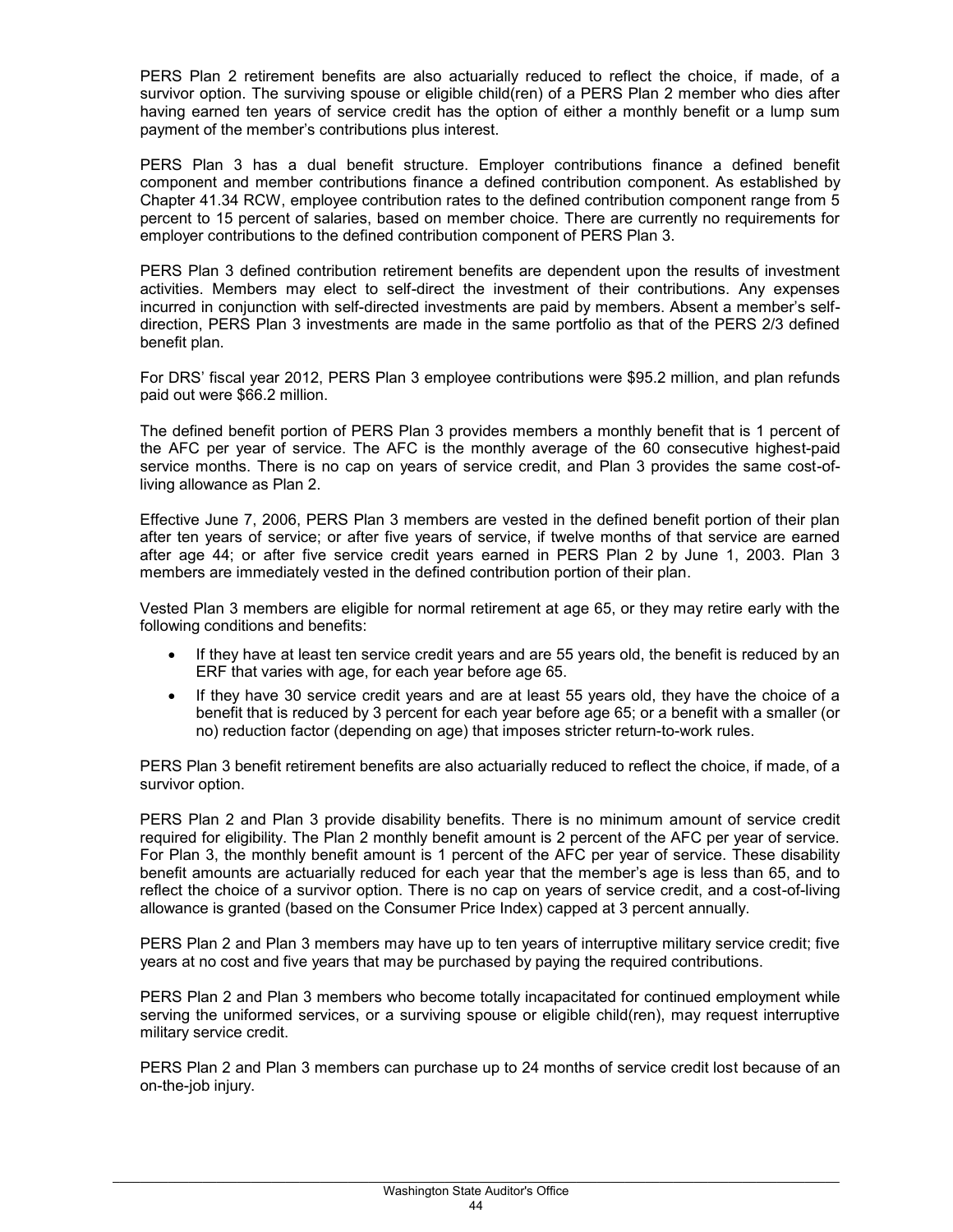PERS members may also purchase up to five years of additional service credit once eligible for retirement. This credit can only be purchased at the time of retirement and can be used only to provide the member with a monthly annuity that is paid in addition to the member's retirement benefit.

Beneficiaries of a PERS Plan 2 or Plan 3 member with ten years of service who is killed in the course of employment receive retirement benefits without actuarial reduction. This provision applies to any member killed in the course of employment, on or after June 10, 2004, if found eligible by the Director of the Department of Labor and Industries.

A one-time duty-related death benefit is provided to the estate (or duly designated nominee) of a PERS member who dies in the line of service as a result of injuries sustained in the course of employment, or if the death resulted from an occupational disease or infection that arose naturally and proximately out of the member's covered employment, if found eligible by the Department of Labor and Industries.

From January 1, 2007 through December 31, 2007, judicial members of PERS were given the choice to elect participation in the Judicial Benefit Multiplier (JBM) Program enacted in 2006. Justices and judges in PERS Plan 1 and Plan 2 were able to make an irrevocable election to pay increased contributions that would fund a retirement benefit with a 3.5 percent multiplier. The benefit would be capped at 75 percent of AFC. Judges in PERS Plan 3 could elect a 1.6 percent of pay per year of service benefit, capped at 37.5 percent of AFC.

Members who chose to participate would: accrue service credit at the higher multiplier beginning with the date of their election; be subject to the benefit cap of 75 percent of AFC; stop contributing to the Judicial Retirement Account (JRA); pay higher contributions; and be given the option to increase the multiplier on past judicial service. Members who did not choose to participate would: continue to accrue service credit at the regular multiplier; not be subject to a benefit cap; continue to participate in JRA, if applicable; continue to pay contributions at the regular PERS rate; and never be a participant in the JBM Program.

Newly elected or appointed justices and judges who chose to become PERS members on or after January 1, 2007, or who had not previously opted into PERS membership, were required to participate in the JBM Program. Members required into the JBM program would: return to prior PERS Plan if membership had previously been established; be mandated into Plan 2 and not have a Plan 3 transfer choice, if a new PERS member; accrue the higher multiplier for all judicial service; not contribute to JRA; and not have the option to increase the multiplier for past judicial service.

There are 1,184 participating employers in PERS. Membership in PERS consisted of the following as of the latest actuarial valuation date for the plans of June 30, 2011:

| Retirees and Beneficiaries Receiving Benefits                      | 79.363  |
|--------------------------------------------------------------------|---------|
| Terminated Plan Members Entitled to But Not Yet Receiving Benefits | 29.925  |
| Active Plan Members Vested                                         | 105.578 |
| Active Plan Members Non-vested                                     | 46.839  |
| Total                                                              | 261.705 |

## Funding Policy

Each biennium, the state Pension Funding Council adopts PERS Plan 1 employer contribution rates, PERS Plan 2 employer and employee contribution rates, and PERS Plan 3 employer contribution rates. Employee contribution rates for Plan 1 are established by statute at 6 percent for state agencies and local government unit employees, and at 7.5 percent for state government elected officials. The employer and employee contribution rates for Plan 2 and the employer contribution rate for Plan 3 are developed by the Office of the State Actuary to fully fund Plan 2 and the defined benefit portion of Plan 3. Under PERS Plan 3, employer contributions finance the defined benefit portion of the plan and member contributions finance the defined contribution portion. The Plan 3 employee contribution rates range from 5 percent to 15 percent, based on member choice. Two of the options are graduated rates dependent on the employee's age.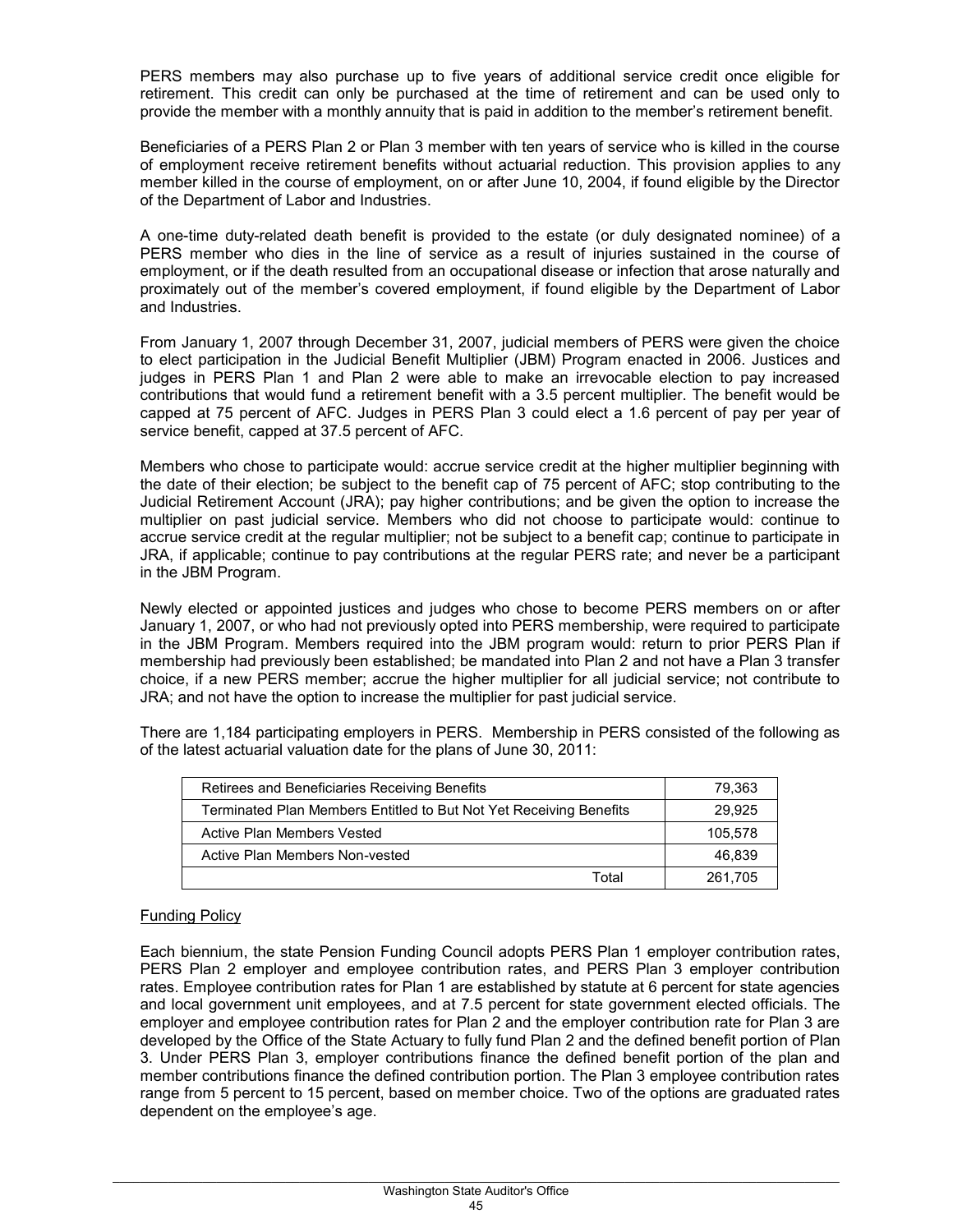As a result of the implementation of the Judicial Benefit Multiplier Program in January 2007, a second tier of employer and employee rates was developed to fund, along with investment earnings, the increased retirement benefits of those justices and judges that participate in the program.

The methods used to determine the contribution requirements are established under state statute in accordance with Chapters 41.40 and 41.45 RCW.

The required contribution rates expressed as a percentage of current-year covered payroll, as of December 31, 2012, are as follows:

Members Not Participating in JBM:

|           | <b>PERS Plan 1</b> | <b>PERS Plan 2</b> | <b>PERS Plan 3</b> |
|-----------|--------------------|--------------------|--------------------|
| Employer* | $7.21\%**$         | $7.21\%**$         | $7.21\%***$        |
| Employee  | $6.00\%***$        | $4.64\%$ ****      | *****              |

\* The employer rates include the employer administrative expense fee currently set at 0.16%. \*\* The employer rate for state elected officials is 10.74% for Plan 1 and 7.21% for Plan 2 and Plan 3. \*\*\* Plan 3 defined benefit portion only.

\*\*\*\* The employee rate for state elected officials is 7.50% for Plan 1 and 4.64% for Plan 2. \*\*\*\*\* Variable from 5.0% minimum to 15.0% maximum based on rate selected by the PERS 3 member.

Members Participating in JBM:

|                             | <b>PERS Plan 1</b> | PERS Plan 2 | <b>PERS Plan 3</b> |
|-----------------------------|--------------------|-------------|--------------------|
| Employer: State Agency*     | 9.71%              | 9.71%       | $9.71\%$ **        |
| Employer: Local Government* | 7.21%              | 7.21%       | $7.21\%**$         |
| Employee: State Agency      | 9.76%              | 9.10%       | 7.50%***           |
| Employee: Local Government  | 12.26%             | 11.60%      | $7.50\%***$        |

\* The employer rates include the employer administrative expense fee currently set at 0.16%.

\*\* Plan 3 defined benefit portion only.

\*\*\*Minimum rate

Both Island County and the employees made the required contributions. The County's required contributions for the years ended December 31 were as follows:

|      | <b>PERS Plan 1</b> | <b>PERS Plan 2</b> | <b>PERS Plan 3</b> |
|------|--------------------|--------------------|--------------------|
| 2012 | 31.853             | 909.588            | 158,015            |
| 2011 | 35.180             | 761,903            | 132.474            |
| 2010 | 28.519             | 639,610            | 119.238            |

## **Law Enforcement Officers' and Fire Fighters' Retirement System (LEOFF) Plans 1 and 2**

#### Plan Description

LEOFF was established in 1970 by the Legislature. Membership includes all full-time, fully compensated, local law enforcement commissioned officers, firefighters and, as of July 24, 2005, emergency medical technicians. LEOFF membership is comprised primarily of non-state employees, with Department of Fish and Wildlife enforcement officers, who were first included prospectively effective July 27, 2003, being an exception. LEOFF retirement benefit provisions are established in Chapter 41.26 RCW and may be amended only by the State Legislature.

LEOFF is a cost-sharing multiple-employer retirement system comprised of two separate defined benefit plans. LEOFF members who joined the system by September 30, 1977 are Plan 1 members. Those who joined on or after October 1, 1977 are Plan 2 members.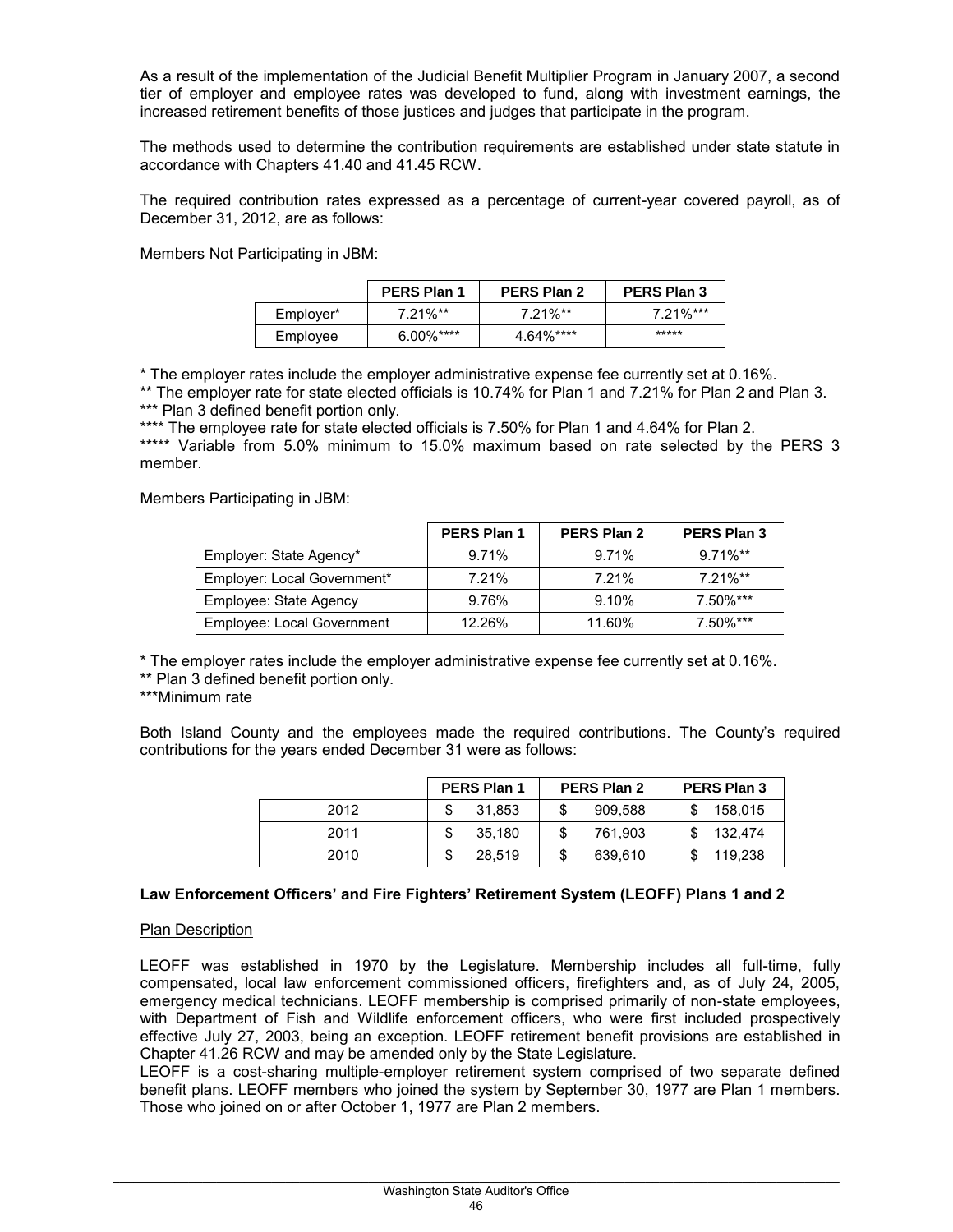Effective July 1, 2003, the LEOFF Plan 2 Retirement Board was established by Initiative 790 to provide governance of LEOFF Plan 2. The Board's duties include adopting contribution rates and recommending policy changes to the Legislature.

LEOFF retirement benefits are financed from a combination of investment earnings, employer and employee contributions, and a special funding situation in which the state pays through state legislative appropriations. Employee contributions to the LEOFF Plan 1 and Plan 2 defined benefit plans accrue interest at a rate specified by the Director of DRS. During DRS' fiscal year 2012, the rate was five and one-half percent compounded quarterly. Members in LEOFF Plan 1 and Plan 2 can elect to withdraw total employee contributions and interest earnings upon separation from LEOFF-covered employment.

LEOFF Plan 1 members are vested after the completion of five years of eligible service. Plan 1 members are eligible for retirement with five years of service at the age of 50. The benefit per year of service calculated as a percent of final average salary (FAS) is as follows:

| <b>Term of Service</b>    | <b>Percent of Final Average Salary</b> |
|---------------------------|----------------------------------------|
| 20 or more years          | $2.0\%$                                |
| 10 but less than 20 years | 1.5%                                   |
| 5 but less than 10 years  | 1 በ%                                   |

The FAS is the basic monthly salary received at the time of retirement, provided a member has held the same position or rank for 12 months preceding the date of retirement. Otherwise, it is the average of the highest consecutive 24 months' salary within the last 10 years of service. A cost-of-living allowance is granted (based on the Consumer Price Index).

LEOFF Plan 1 provides death and disability benefits. Death benefits for survivors of Plan 1 members on active duty consist of the following: (1) If eligible spouse, 50 percent of the FAS, plus 5 percent of FAS for each eligible surviving child, with a limitation on the combined benefit of 60 percent of the FAS; or (2) If no eligible spouse, eligible children receive 30 percent of FAS for the first child plus 10 percent for each additional child, subject to a 60 percent limitation of FAS, divided equally.

A one-time duty-related death benefit is provided to the estate (or duly designated nominee) of a LEOFF Plan 1 member who dies as a result of injuries or illness sustained in the course of employment, or if the death resulted from an occupational disease or infection that arose naturally and proximately out of the member's covered employment, if found eligible by the Department of Labor and Industries.

The LEOFF Plan 1 disability allowance is 50 percent of the FAS plus 5 percent for each child up to a maximum of 60 percent. Upon recovery from disability before the age of 50, a member is restored to service with full credit for service while disabled. Upon recovery after the age of 50, the benefit continues as the greater of the member's disability benefit or service retirement benefit.

LEOFF Plan 1 members may purchase up to five years of additional service credit once eligible for retirement. This credit can only be purchased at the time of retirement and can be used only to provide the member with a monthly annuity that is paid in addition to the member's benefit.

LEOFF Plan 2 members are vested after the completion of five years of eligible service.

Plan 2 members are eligible for retirement at the age of 53 with five years of service, or at age 50 with 20 years of service. Plan 2 members receive a benefit of 2 percent of the FAS per year of service (the FAS is based on the highest consecutive 60 months), actuarially reduced to reflect the choice of a survivor option. Members who retire prior to the age of 53 receive reduced benefits. If the member has at least 20 years of service and is age 50, the reduction is 3 percent for each year prior to age 53. Otherwise, the benefits are actuarially reduced for each year prior to age 53. A cost-of-living allowance is granted (based on the Consumer Price Index), capped at 3 percent annually.

LEOFF Plan 2 provides disability benefits. There is no minimum amount of service credit required for eligibility. The Plan 2 benefit amount is 2 percent of the FAS for each year of service. Benefits are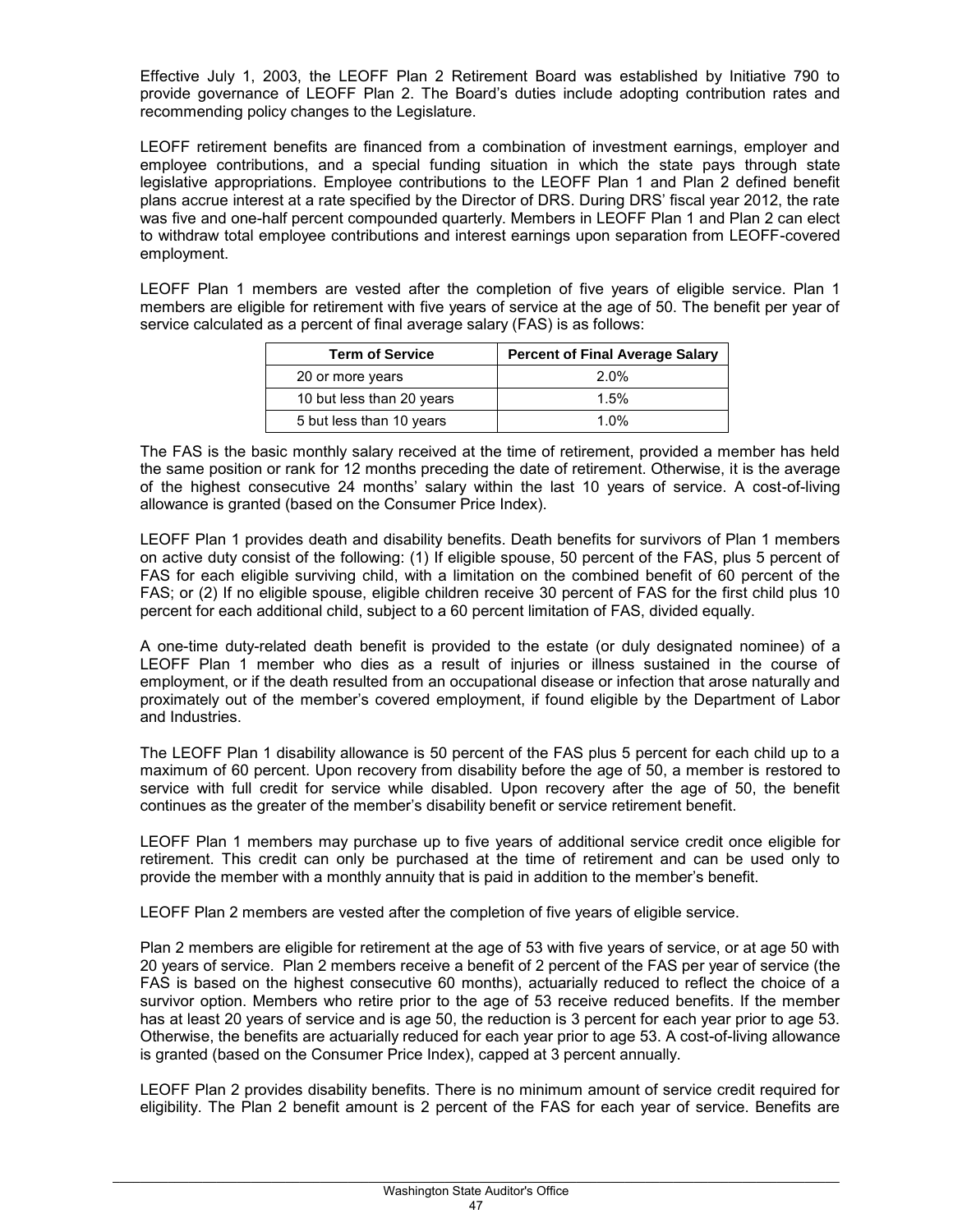reduced to reflect the choice of survivor option and for each year that the member's age is less than 53, unless the disability is duty-related. If the member has at least 20 years of service and is age 50, the reduction is 3 percent for each year prior to age 53.

A disability benefit equal to 70 percent of their FAS, subject to offsets for workers' compensation and Social Security disability benefits received, is also available to those LEOFF Plan 2 members who are catastrophically disabled in the line of duty and incapable of future substantial gainful employment in any capacity. Effective June 2010, benefits to LEOFF Plan 2 members who are catastrophically disabled include payment of eligible health care insurance premiums.

Members of LEOFF Plan 2 who leave service because of a line of duty disability are allowed to withdraw 150 percent of accumulated member contributions. This withdrawal benefit is not subject to federal income tax. Alternatively, members of LEOFF Plan 2 who leave service because of a line of duty disability may be eligible to receive a retirement benefit of at least 10 percent of FAS and 2 percent per year of service beyond five years. The first 10 percent of the FAS is not subject to federal income tax.

LEOFF Plan 2 retirees may return to work in an eligible position covered by another retirement system, choose membership in that system and suspend their pension benefits, or not choose membership and continue receiving pension benefits without interruption.

LEOFF Plan 2 members who apply for retirement may purchase up to five years of additional service credit. The cost of this credit is the actuarial equivalent of the resulting increase in the member's benefit.

LEOFF Plan 2 members can receive service credit for military service that interrupts employment. Additionally, LEOFF Plan 2 members who become totally incapacitated for continued employment while serving in the uniformed services, or a surviving spouse or eligible child(ren), may request interruptive military service credit.

LEOFF Plan 2 members may also purchase up to 24 consecutive months of service credit for each period of temporary duty disability.

Beneficiaries of a LEOFF Plan 2 member who is killed in the course of employment receive retirement benefits without actuarial reduction, if found eligible by the Director of the Department of Labor and Industries. Benefits to eligible surviving spouses and dependent children of LEOFF Plan 2 members killed in the course of employment include the payment of on-going health care insurance premiums paid to the Washington state Health Care Authority.

A one-time duty-related death benefit is provided to the estate (or duly designated nominee) of a LEOFF Plan 2 member who dies as a result of injuries or illness sustained in the course of employment, or if the death resulted from an occupational disease or infection that arose naturally and proximately out of the member's covered employment, if found eligible by the Department of Labor and Industries.

Legislation passed in 2009 provides to the Washington-state-registered domestic partners of LEOFF Plan 2 members the same treatment as married spouses, to the extent that the treatment is not in conflict with federal laws.

There are 373 participating employers in LEOFF. Membership in LEOFF consisted of the following as of the latest actuarial valuation date for the plans of June 30, 2011:

| Retirees and Beneficiaries Receiving Benefits                      | 9.947  |
|--------------------------------------------------------------------|--------|
| Terminated Plan Members Entitled To But Not Yet Receiving Benefits | 656    |
| Active Plan Members Vested                                         | 13.942 |
| Active Plan Members Non-vested                                     | 3.113  |
| Total                                                              | 27.658 |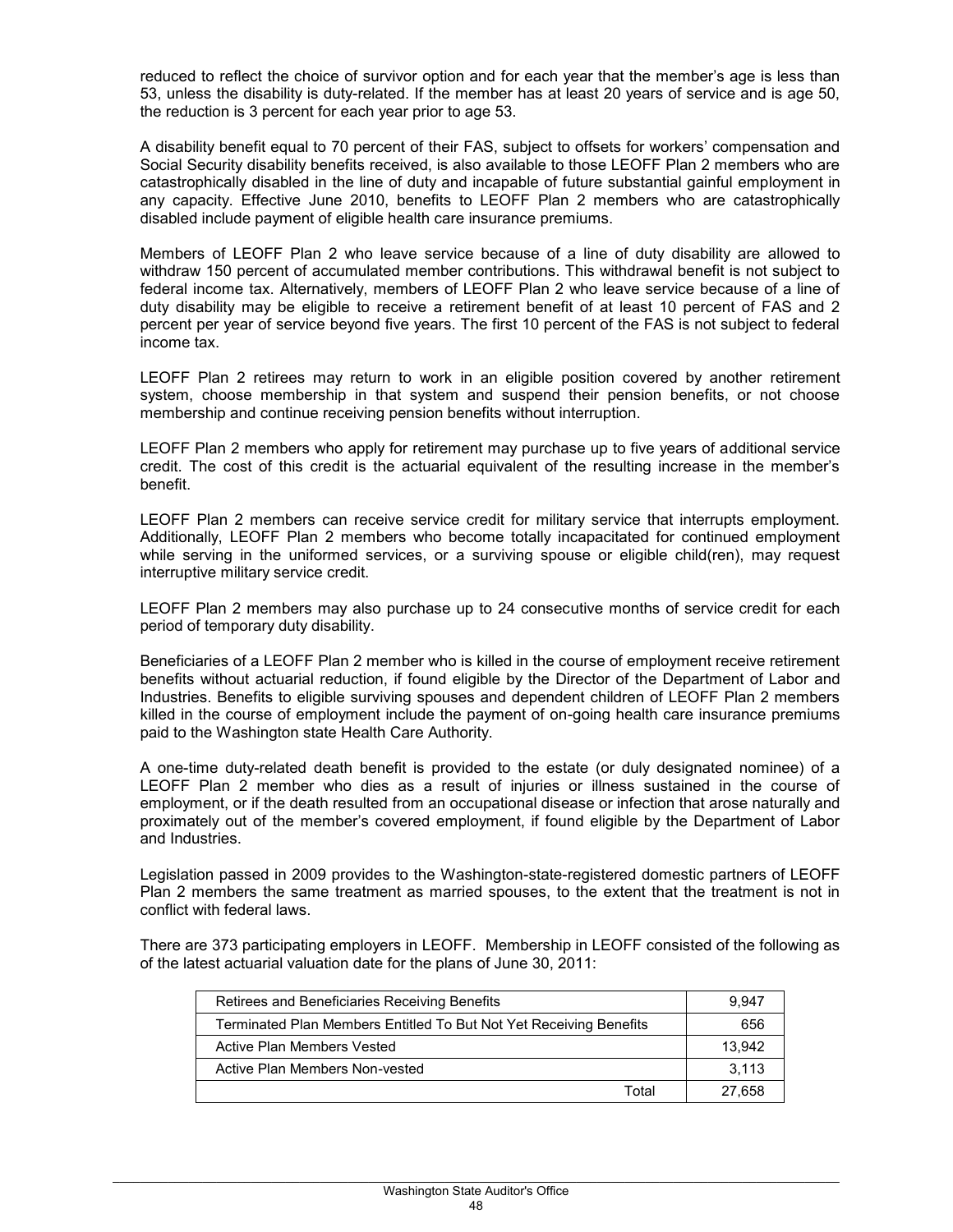### Funding Policy

Employer and employee contribution rates are developed by the Office of the State Actuary to fully fund the plans. Starting on July 1, 2000, Plan 1 employers and employees contribute zero percent as long as the plan remains fully funded. Plan 2 employers and employees are required to pay at the level adopted by the LEOFF Plan 2 Retirement Board.

The Legislature, by means of a special funding arrangement, appropriates money from the state General Fund to supplement the current service liability and fund the prior service costs of Plan 2 in accordance with the recommendations of the Pension Funding Council and the LEOFF Plan 2 Retirement Board. However, this special funding situation is not mandated by the state constitution and this funding requirement could be returned to the employers by a change of statute. For DRS' fiscal year 2012, the state contributed \$52.8 million to LEOFF Plan 2.

The methods used to determine the contribution requirements are established under state statute in accordance with Chapters 41.26 and 41.45 RCW.

The required contribution rates expressed as a percentage of current-year covered payroll, as of December 31, 2012, are as follows:

|           | <b>LEOFF Plan 1</b> | <b>LEOFF Plan 2</b> |
|-----------|---------------------|---------------------|
| Employer* | 0.16%               | $5.24\%**$          |
| Employee  | $0.00\%$            | 8.46%               |
| State     | N/A                 | 3.38%               |

 \*The employer rates include the employer administrative expense fee currently set at 0.16%. \*\*The employer rate for ports and universities is 8.62%.

Both Island County and the employees made the required contributions. The County's required contributions for the years ended December 31 were as follows:

|      | <b>LEOFF Plan 1</b> | <b>LEOFF Plan 2</b> |  |
|------|---------------------|---------------------|--|
| 2012 | \$0                 | 128,343             |  |
| 2011 | \$0                 | 126,969             |  |
| 2010 | \$0                 | 138,099             |  |

#### **Public Safety Employees' Retirement System (PSERS) Plan 2**

#### Plan Description

PSERS was created by the 2004 Legislature and became effective July 1, 2006. PSERS retirement benefit provisions have been established by Chapter 41.37 RCW and may be amended only by the State Legislature.

PSERS is a cost-sharing multiple-employer retirement system comprised of a single defined benefit plan, PSERS Plan 2.

PSERS membership includes:

- Full-time employees hired by a covered employer before July 1, 2006, who met at least one of the PSERS eligibility criteria and elected membership during the period of July 1, 2006 to September 30, 2006; and
- Full-time employees, hired on or after July 1, 2006 by a covered employer, that meet at least one of the PSERS eligibility criteria.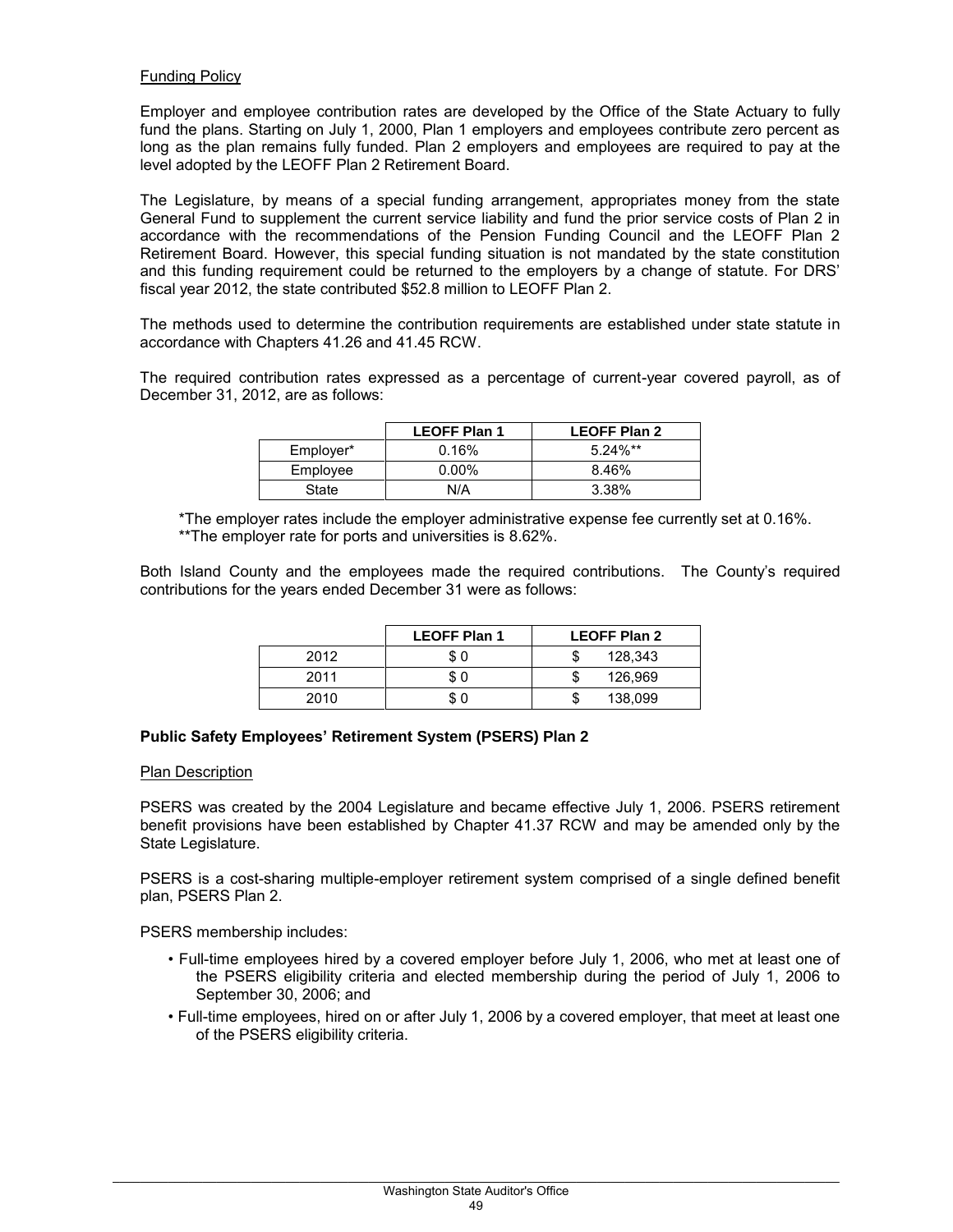- A *covered employer* is one that participates in PSERS. Covered employers include the following:
	- State of Washington agencies: Department of Corrections, Department of Natural Resources, Gambling Commission, Liquor Control Board, Parks and Recreation Commission, and Washington State Patrol;
	- Washington State counties;
	- Washington State cities except for Seattle, Tacoma and Spokane; and
	- Correctional entities formed by PSERS employers under the Interlocal Cooperation Act.

To be eligible for PSERS, an employee must work on a full-time basis and:

- Have completed a certified criminal justice training course with authority to arrest, conduct criminal investigations, enforce the criminal laws of Washington and carry a firearm as part of the job; or
- Have primary responsibility to ensure the custody and security of incarcerated or probationary individuals; or
- Function as a limited authority Washington peace officer, as defined in RCW 10.93.020; or
- Have primary responsibility to supervise eligible members who meet the above criteria.

PSERS retirement benefits are financed from a combination of investment earnings and employer and employee contributions. Employee contributions to the plan accrue interest at a rate specified by the Director of DRS. During DRS' fiscal year 2012, the rate was five and one-half percent compounded quarterly. Members in PSERS Plan 2 can elect to withdraw total employee contributions and interest thereon upon separation from PSERS-covered employment.

PSERS Plan 2 members are vested after completing five years of eligible service.

PSERS members may retire with a monthly benefit of 2 percent of the average final compensation (AFC) at the age of 65 with five years of service, or at the age of 60 with at least 10 years of PSERS service credit, or at age 53 with 20 years of service. The AFC is the monthly average of the member's 60 consecutive highest-paid service credit months. There is no cap on years of service credit; and a cost-of-living allowance is granted (based on the Consumer Price Index), capped at 3 percent annually.

PSERS members who retire prior to the age of 60 receive reduced benefits. If retirement is at age 53 or older with at least 20 years of service, a 3 percent per year reduction for each year between the age at retirement and age 60 applies.

PSERS Plan 2 provides disability benefits. There is no minimum amount of service credit required for eligibility. The monthly benefit is 2 percent of the AFC for each year of service. The AFC is based on the member's 60 consecutive highest creditable months of service. Benefits are actuarially reduced for each year that the member's age is less than 60 (with ten or more service credit years in PSERS), or less than 65 (with fewer than ten service credit years). There is no cap on years of service credit, and a cost-of-living allowance is granted (based on the Consumer Price Index), capped at 3 percent annually.

PSERS Plan 2 members can receive service credit for military service that interrupts employment. Additionally, PSERS members who become totally incapacitated for continued employment while serving in the uniformed services, or a surviving spouse or eligible child(ren), may request interruptive military service credit.

PSERS members may also purchase up to 24 consecutive months of service credit for each period of temporary duty disability.

Beneficiaries of a PSERS Plan 2 member with ten years of service who is killed in the course of employment receive retirement benefits without actuarial reduction. This provision applies to any member killed in the course of employment, if found eligible by the Director of the Department of Labor and Industries.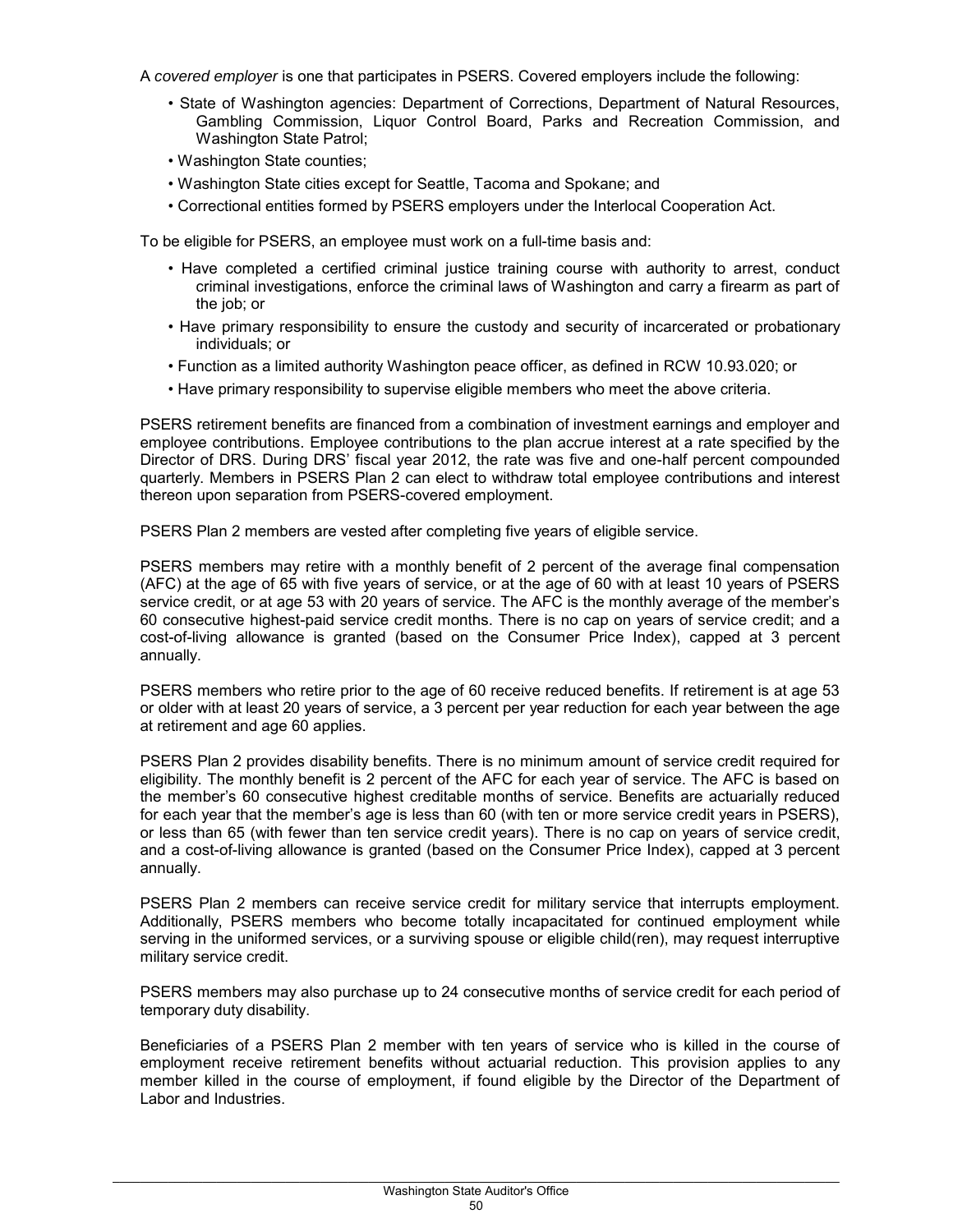A one-time duty-related death benefit is provided to the estate (or duly designated nominee) of a PSERS member who dies as a result of injuries or illness sustained in the course of employment, or if the death resulted from an occupational disease or infection that arose naturally and proximately out of the member's covered employment, if found eligible by the Department of Labor and Industries.

There are 76 participating employers in PSERS. Membership in PSERS consisted of the following as of the latest actuarial valuation date for the plan of June 30, 2011:

| Retirees and Beneficiaries Receiving Benefits                      |       |
|--------------------------------------------------------------------|-------|
| Terminated Plan Members Entitled To But Not Yet Receiving Benefits |       |
| Active Plan Members Vested                                         | 167   |
| Active Plan Members Non-vested                                     |       |
| Total                                                              | 4.203 |

### Funding Policy

Each biennium, the state Pension Funding Council adopts Plan 2 employer and employee contribution rates. The employer and employee contribution rates for Plan 2 are developed by the Office of the State Actuary to fully fund Plan 2. The methods used to determine the contribution requirements are established under state statute in accordance with Chapters 41.37 and 41.45 RCW.

The required contribution rates expressed as a percentage of current-year covered payroll, as of December 31, 2012, are as follows:

|           | <b>PSERS Plan 2</b> |
|-----------|---------------------|
| Employer* | 8.87%               |
| Employee  | 6.36%               |

\*The employer rate includes an employer administrative expense fee of 0.16%.

Both Island County and the employees made the required contributions. The County's required contributions for the year ended December 31 were as follows:

|      | <b>PSERS Plan 2</b> |
|------|---------------------|
| 2012 | \$ 59,156           |
| 2011 | \$49,665            |
| 2010 | \$53,144            |

## Deferred Compensation Plan

The County offers its employees a deferred compensation program created in accordance with Internal Revenue Code Section 457. The employees have a choice of 3 independent plan administrators, Hartford Life Insurance Company, Nationwide Retirement Solutions or Department of Retirement Systems. The plan, available to eligible employees, permits them to defer tax on a portion of their salary until future years. The deferred compensation is not available to employees until termination, retirement, death, or unforeseeable emergency.

All amounts of compensation deferred under the plans, all property and rights purchased with those amounts, and all income attributable to those amounts property or rights are held in trust until paid or made available to the employee or other beneficiary. Except as may otherwise be permitted or required by law, no assets or income of the plan shall be used for, or diverted to, purposes other than for the exclusive purpose of providing benefits for participants and their beneficiaries or defraying reasonable expenses of administration of the plans.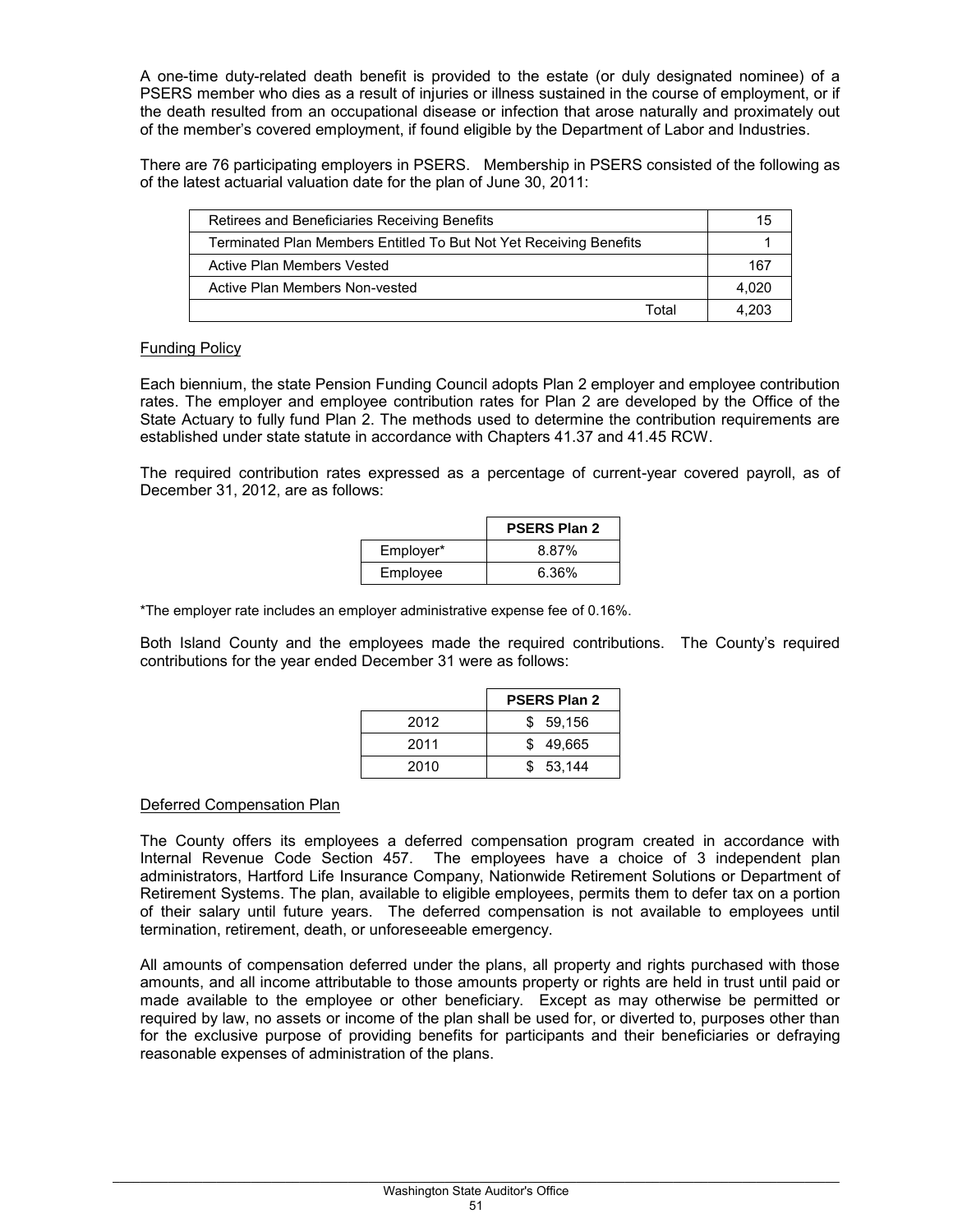## **NOTE 8 – RISK MANAGEMENT**

Island County is one of twenty-seven member counties of the Washington Counties Risk Pool ("Pool"). Other members include: Adams, Benton, Chelan and Clallam, Clark, Columbia, Cowlitz, and Douglas, Franklin, Garfield and Grays Harbor, Jefferson, Kittitas, Lewis and Mason, Okanogan, Pacific, Pend Oreille and San Juan, Skagit, Skamania, Spokane and Thurston, Walla Walla, Whatcom and Yakima Counties. Kitsap, Klickitat and Whitman Counties were former Pool members, having terminated their memberships September 20<sup>th</sup> of 2010, 2002 and 2003 respectively.

Contingent Liability: The pool is a cooperative program with joint liability amongst its participating members. Contingent liabilities occur when assets are not sufficient to cover liabilities. Deficits resulting from any of the Pool's fiscal years are financed by proportional reassessments (aka retroactive assessments) against the deficient year's membership. The Pool's reassessments receivable balance at December 31, 2012 was ZERO (\$0) as no contingent liabilities were known to exist at that time.

Joint Self-Insurance Liability Program: The Pool has provided its member counties occurrence-based iointly self-insured and/or jointly purchased liability coverage since October 1, 1988 for 3<sup>rd</sup>-party bodily injury, personal injury, property damage, errors and omissions, and advertising injury, including public officials' errors and omissions. Total coverage limits have grown over time from the \$1 million limit during the Pool's initial two months to \$5 million, then to \$10 million and onto \$15 million before reaching the \$20 million limit existing the past eight years. (Note: Additional limits of \$5 million were offered over the past several years for acquisition as a member-by-member option.)

Except for the Pool's self insured retention (the greater of the member's deductible or \$100,000), the initial coverage of at least \$10 million has been fully reinsured since October 1994 by superior-rated commercial carriers. Members annually select a deductible amount of \$10,000, \$25,000, \$50,000, \$100,000, \$250,000, or \$500,000 for each occurrence. The remaining insurance (up to \$15 million) is required as "following form" excess insurance from superior-rated commercial carriers. There are no aggregate limits to the payments made for any one member county or all member counties combined.

The Pool's claims database increased during Py2012 with the addition of 634 new claims (and lawsuits) raising the  $3<sup>rd</sup>$ -party liability claims to-date total submitted by member counties to 18,616. Estimates of incurred losses (payments made plus reserved estimates for *open* claims) increased \$5.4 million during the year to \$242.8 million. The Py2012 amount represents just 34% of the corresponding \$16.0M increase in PY2011, 30% of the \$17.8M in Py2010, and only 26% of the \$20.8M annual average during Py2007 - PY2009.

Washington Counties Property Program ("WCPP"): Since the Pool began offering the jointlypurchased, fully-insured property insurance coverage to its membership as an individual county option in October 2005, participation has grown by more than 50% and the total value of covered properties has nearly doubled. Twenty six member counties with covered properties totaling \$2.67 billion participated in this program during Py2012.

Coverage is for structures, vehicles, mobile equipment, EDP equipment, etc., and composite limits include \$500 million for normal (All Other Perils) exposures and \$200 million for catastrophe (Flood / Earthquake) exposures. Occurrence deductibles, which the participating counties select annually and which the counties are solely responsible for paying, range between \$5,000 and \$50,000 for the AOP coverage.

Superior-rated commercial insurers are responsible for covered losses exceeding the participant deductibles to the maximum limits of the policy. There were 7 claims filed during Py2012 by participating counties with incurred loss estimates totaling \$0.35 million. During the WCPP's first seven years as a WCRP optional insuring program, there have been 85 property claims filed with incurred-to-date losses totaling slightly more than \$11 million. With to-date premiums for this coverage totaling nearly \$16.5 million, the program's cumulative loss ration is 0.667.

Other Insurances: Several member counties also use the Pool's producer (broker) for other insurance placements. Public officials bonds, or crime (& fidelity), special events/concessionaires Underground Storage Tanks and other environmental hazards insurance coverages are examples.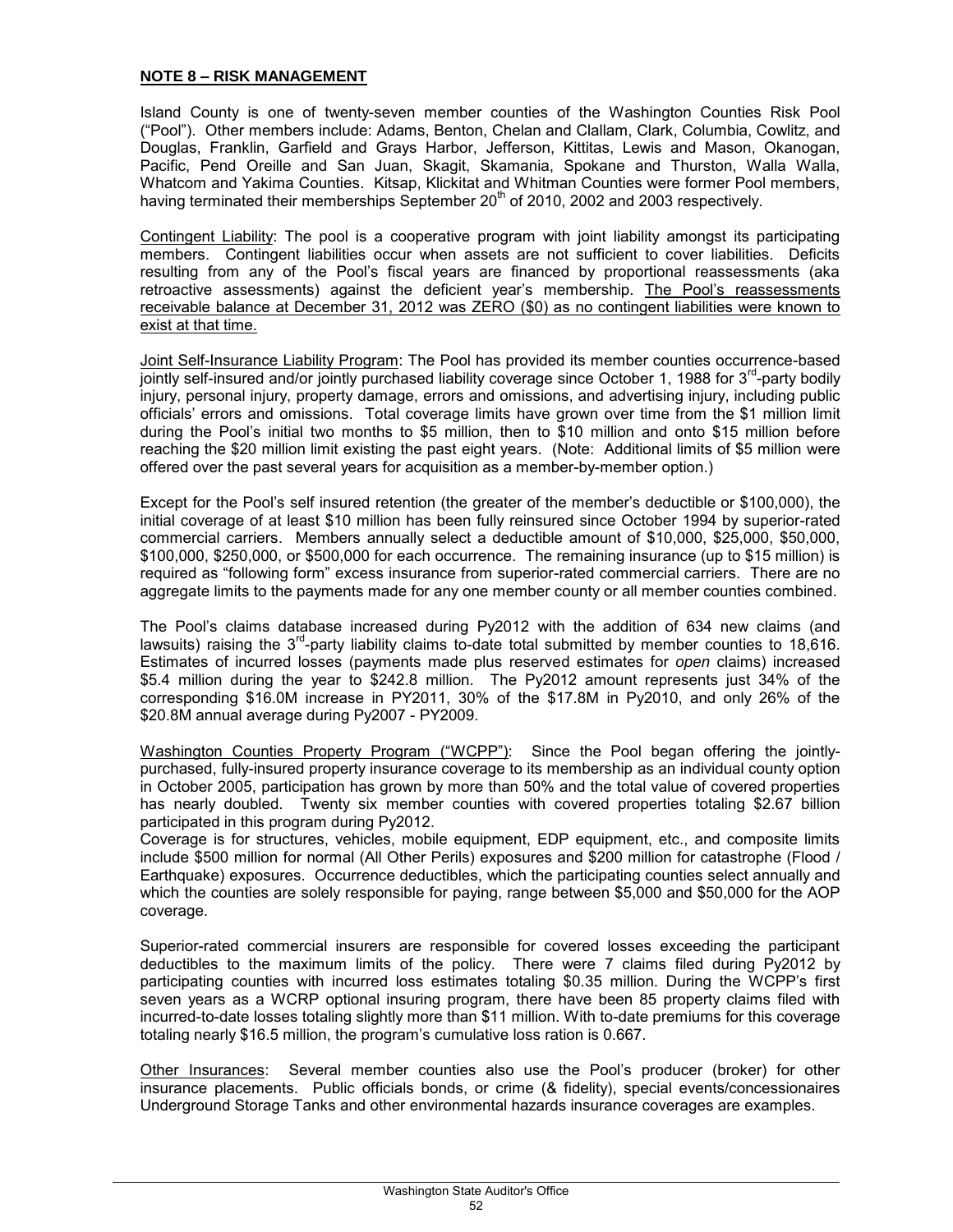Background: The Pool was formed August 18, 1988 when several Washington counties approved an Interlocal (Cooperative) Agreement under Chapter 39.34 RCW to provide its member counties with "joint" programs and services including self-insurance, purchasing of insurance, and contracting for or hiring of personnel to provide administrative services, claims handling and risk management. Washington's pools operate under Washington's "pooling" laws, more specifically Chapters 48.62 RCW and 82.60 WAC. They are overseen by the State Risk Manager and subject to fiscal audits performed annually by the State Auditor.

The Pool's mission is: To provide comprehensive and economical risk coverage; to reduce the frequency and severity of losses; and to decrease costs incurred in the managing and litigation of claims. The Pool's core values include: being committed to learn, understand and respond to the member counties' insurance needs; being committed to establish working relationships with all members that identify business issues and jointly develop solutions; member counties commit to allocate necessary resources to risk management in their own operations; the Pool's board of directors and professional staff share a commitment to manage the organization based on sound business principles, benchmarked industry standards and measurable outcomes; and being committed to continuous planning and innovation in product development and service delivery.

The enabling Interlocal Agreement was amended once (in 2000) to add a Membership Compact, a commitment to strengthen the Pool by helping its member counties implement and/or enhance local risk management efforts to reduce losses and support the best management of the Pool and its resources. The intent of the Compact was to obligate member counties to support these goals through three major elements; membership involvement, risk control practices, and a targeted risk management program.

A new member may be asked to pay the Pool modest admittance fees to cover the members' share of the Pool's organizational expenses and the costs to analyze their loss data and risk profile. Members contract initially to remain in the Pool for at least five years. Counties may terminate their memberships at the conclusion of any Pool fiscal year following the initial term if the county timely files its required advance written notice. Otherwise, the Interlocal Agreement is renewed automatically for another year. Even after termination, a former member remains responsible for reassessments from the Pool for any unresolved, unreported, and in-process claims for the periods that former member was a signatory to the Interlocal Agreement.

Governance/Oversight: The Pool is governed by a board of directors consisting of one director (and at least one alternate director) appointed by each member county. The Pool's board of directors, made up of both elected and appointed county officials, meets three times each year with the summer meeting being the Pool's Annual Meeting. The board of directors is responsible for determining the 3<sup>rd</sup>-party liability coverage to be offered (approving the insuring document or coverage form), the reinsurance program(s) to acquire and the excess insurance(s) to be jointly purchased or offered for optional purchase by the member counties, for approval of the Pool's annual operating budget(s) and work program(s), and for approval of the member deposit assessment formulas applicable to the ensuing policy year.

Regular oversight of the Pool's operations is furnished by an 11-person executive committee. The committeepersons are elected by the Pool's board of directors from its membership to staggered 3 year terms during each Annual Meeting. The committee meets several times throughout the year to approve all Pool disbursements and examine the Pool's financial health; to approve any case settlement exceeding the members' deductible by at least \$50,000 and to review all claims with incurred loss estimates exceeding \$100,000; to evaluate the Executive Director and the Pool's operations and program deliverables; and to participate in the board's standing committees (finance, personnel, risk management, and underwriting) for development or review/revision of the organization's policies and coverage documents.

Staffing and Support Teams: The Pool's 6-person claims staff with more than ninety years of combined claims-handling experience handles or oversees the handling of the several hundred liability cases filed upon the Pool's member counties each year. This includes establishing reserves for covered events and estimating undiscounted future cash payments for losses and their related claims adjustment expenses. Other Pool staffers provide various member services, e.g. conducting risk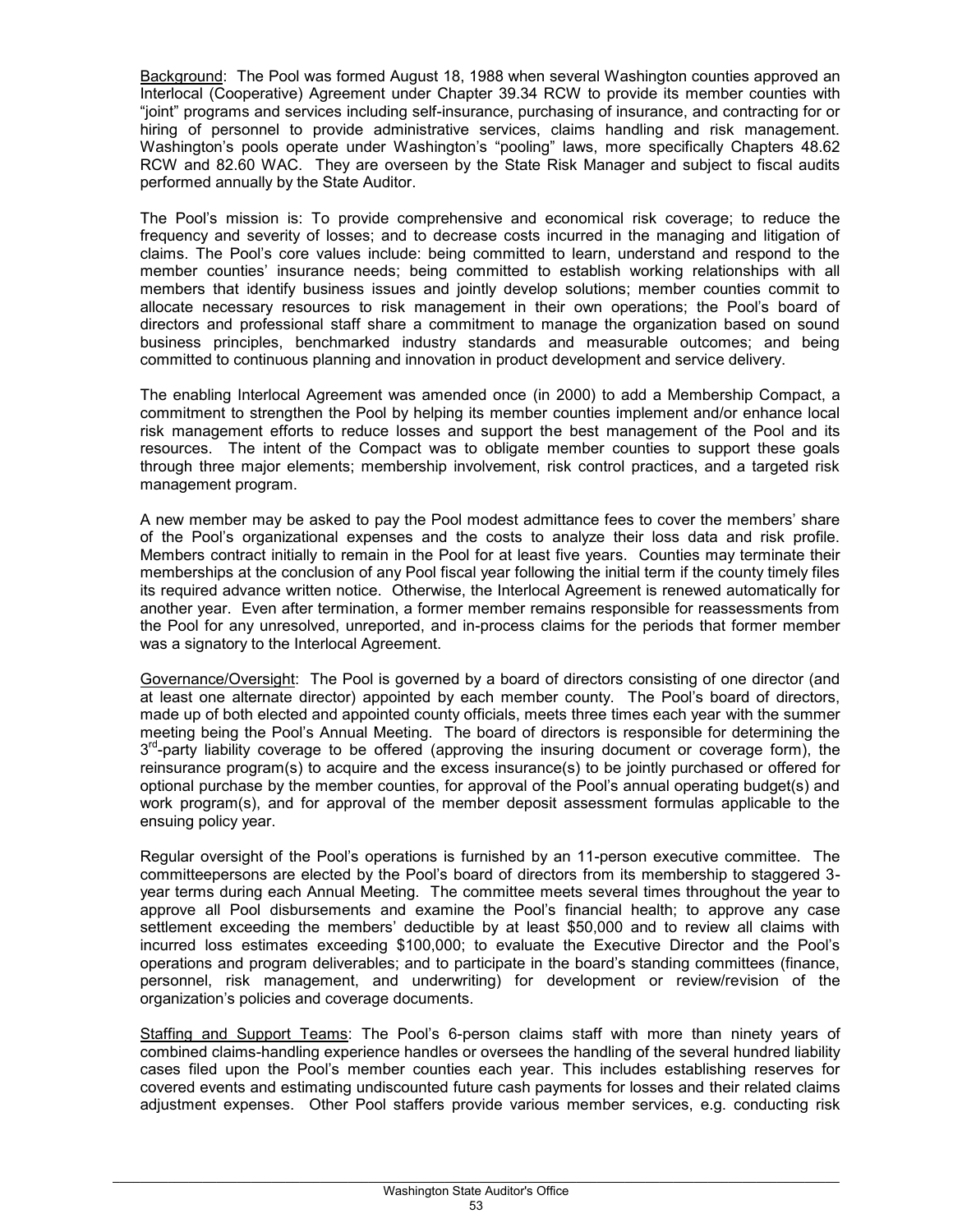assessments and compliance audits, coordinating numerous trainings, researching other coverages and marketing. Some address and support the organization's administrative needs.

Professionals from some of the most respected organizations worldwide are called upon regularly to address specific needs of the Pool. For example, independent actuarial services are furnished by PricewaterhouseCoopers, LLP; independent claims auditing is performed by Strategic Claims Direction with special claims audits frequently performed by the Pool's commercial reinsurers / insurers; insurance producer (brokerage) and advanced loss control services are provided by Arthur J. Gallagher Risk Management Services, Inc.; and coverage counsel is provided by J. William Ashbaugh of Hackett Beecher & Hart. These professionals are in addition to the many contracted and in-county attorneys assigned to defend Pool cases, as well as the examinations by and services from the State Risk Manager and the State Auditor.

Financial Summary: The following constitute the more significant highlights from the Pool's most recently completed Policy (Fiscal) Year (October 2011 through September 2012):

- *Net Operating Income* realized was \$1.8 million, a 132% year-over year increase and nearly triple the annual average from the past ten years, 2002-2011.
- *Total Assets* grew \$1.0 million (2%) to \$42.1 million. Current assets increased \$1.2 million (3%) while non-current assets decreased 0.2 million (16%).
- *Total Claims Reserves* for the Pool's direct reserving exposures decreased 2% to \$14.7 million. This total includes: \$4.3 million for losses in the coverage layer retained by the Pool, down 23%; \$9.4 million for the aggregated stop losses in the retained layers associated with the "corridor" program for automobile and general liabilities, up 10%; and \$1.0 million for unallocated loss adjustment expenses, up 17% from one year ago. *NOTE: The corridor program referenced is now six years old yet still not fully matured. Further, its occurrence coverage maximum was increased to \$1.0 million beginning in Py2010, up from the \$0.5 million level that existed during the program's first three years, while the program's occurrence minimum remains the greater of the applicable member's deductible or \$100,000.*
- *Net Position* (formerly referred to as *Net Assets* and also known as *Members' Equity*) increased nearly \$1.8 million to \$12.9 million as of September 30, 2012. Of the total, \$4.8 million is classified as *Restricted Net Position* - \$0.8 million to satisfy the State's solvency provisions (WAC 200.100.03001) plus \$4.0 million for the Pool's Underwriting Policy requirements – and another \$1.0 million is held as *Capital Assets* (net of debt). The remaining \$7.1 million held as *Non-Restricted Net Position*, up from \$4.4 million one year before, is available for use as directed by the Pool's Board of Directors.

#### **NOTE 9 – SHORT-TERM DEBT**

The County has no short-term debt as of December 31, 2012. Current portion of the long-term debt payments are shown in Note 10.

#### **NOTE 10 – LONG-TERM DEBT**

#### A. Long-term Debt

The County issues general obligation bonds to finance the purchase of equipment and the construction of capital projects. Bonded indebtedness has also been entered into (in prior years) to advance refund several general obligation bonds. General obligation bonds have been issued for both general government and proprietary activities and are being repaid from the applicable resources. All bonds issued for proprietary activities were paid off during 2007, only governmental funds have bond debt payable at December 31, 2012. The County is also liable for State Revolving Loans which are considered obligations of the general government and are being repaid with general governmental revenue.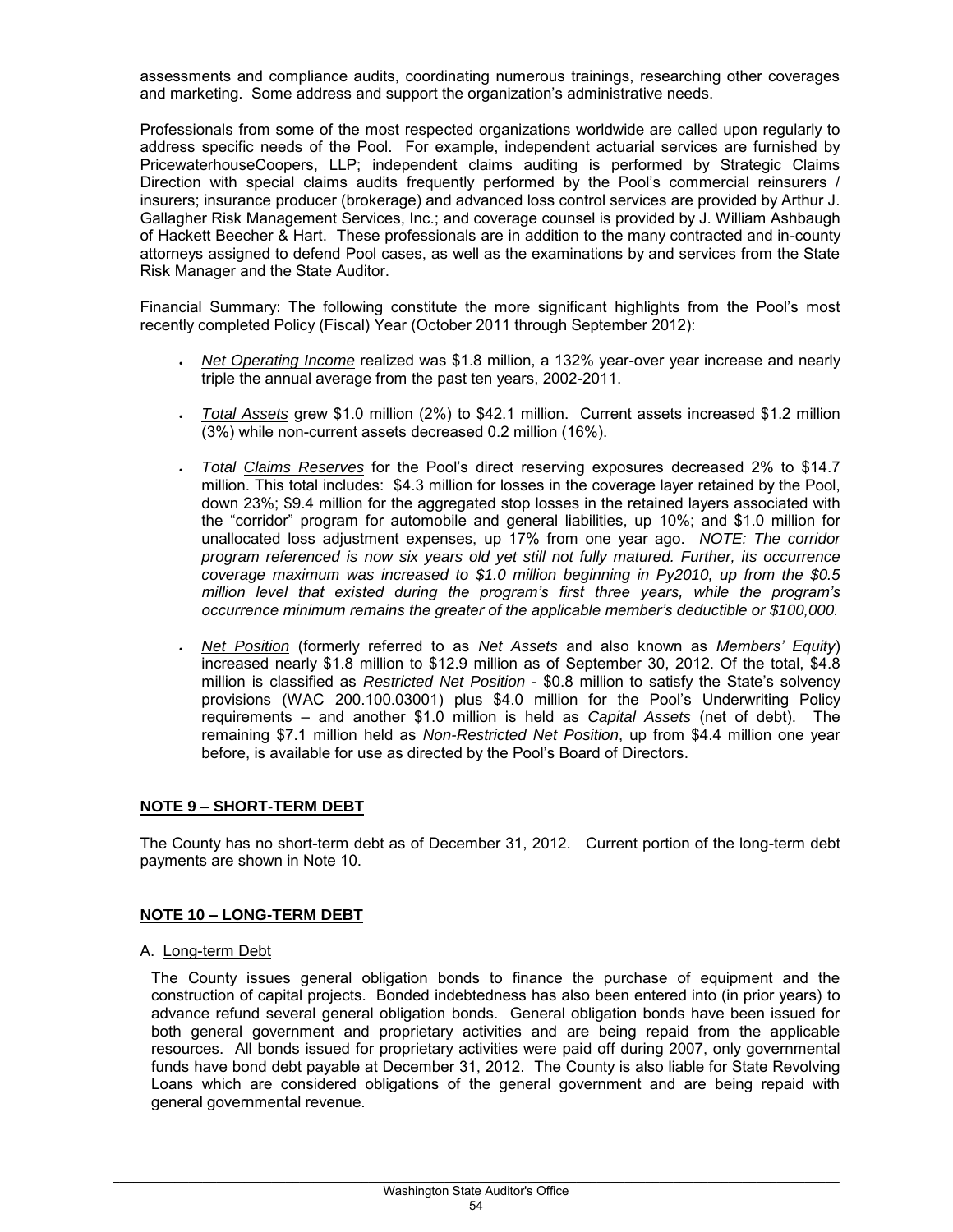In the government-wide statements unamortized debt issue costs are recorded as deferred charges; annual interest expense is decreased by amortization of debt premium and increased by the amortization of debt issue costs and discount.

The 2010 and 2005 bond issues are both general obligation bonds secured by the full faith and credit of Island County. The bonds will be funded by real estate excise taxes and general ad valorem taxes. However, in the unlikely event that such revenues are insufficient, the general fund will provide funding for any or all debt service relating to these issues.

|                            | <b>Purpose</b>                                                                                                      | Original<br><b>Amount</b> | <b>Interest Rate</b>           | Amount of<br><b>Installment</b> |
|----------------------------|---------------------------------------------------------------------------------------------------------------------|---------------------------|--------------------------------|---------------------------------|
| 2005 Limited<br>G.O. Bonds | Refunding part 1997A Bond<br>Issue & Construction of<br>Juvenile Detention Facility                                 | \$7,510,000               | Coupon rate of<br>3.0% to 4.2% | \$ 860,295                      |
| 2010 Limited<br>G.O. Bonds | 2001<br>refunding<br>Advance<br>LTGO Bond Issue used for<br>Courthouse Expansion and<br>Juvenile Detention Facility | \$5,320,000               | Coupon rate of<br>3.0% to 4.0% | \$ 267,700                      |
|                            |                                                                                                                     |                           | Total                          | \$1,127,995                     |

General Obligation bonds currently outstanding are as follows:

Principal payments are made annually on December 1 and interest is paid on June 1, and December 1. The annual debt service requirements to maturity for general obligation bonds are as follows:

| <b>Year Ending</b> | <b>Governmental Activities</b> |                 |  |
|--------------------|--------------------------------|-----------------|--|
| December 31        | Principal                      | Interest        |  |
| 2013               | 770,000                        | 357,995         |  |
| 2014               | 810,000                        | 327,845         |  |
| 2015               | 855,000                        | 296,610         |  |
| 2016               | 890,000                        | 263,260         |  |
| 2017               | 960,000                        | 227,870         |  |
| 2018-2022          | 3,195,000                      | 698,800         |  |
| 2023-2025          | 1,500,000                      | 90,000          |  |
| Total              | 8,980,000<br>\$                | 2,262,380<br>\$ |  |

## B. Revolving Fund and Other Loans

The County currently has five state loans through the Washington State Department of Ecology; four related to Washington State's On-Site Repair Financial Assistance Program and one for property acquisition/conservation. The On-Site repair loans are payable beginning one year after completion date, payable semi-annually for nine payments. The loan for property acquisition is payable semi annually for 20 years with the final payment due in 2021.

| <b>Project Completion Date</b> | <b>Original Amount</b> | <b>Interest Rate</b> | <b>Amount at 12/31/12</b> |
|--------------------------------|------------------------|----------------------|---------------------------|
| 7/1/09                         | 302,363<br>S           | 0.5%                 | 135.220<br>S              |
| 6/8/10                         | 197.614                | 1.1%                 | 110.808                   |
| 10/31/11                       | 147,425                | 1.3%                 | 132.463<br>S              |
| 6/15/15                        | 250,184                | 1.4%                 | 250,184                   |
| 11/30/01                       | 685.543                | 1.5%                 | 340.593                   |
|                                |                        | Total                | 969,268<br>S.             |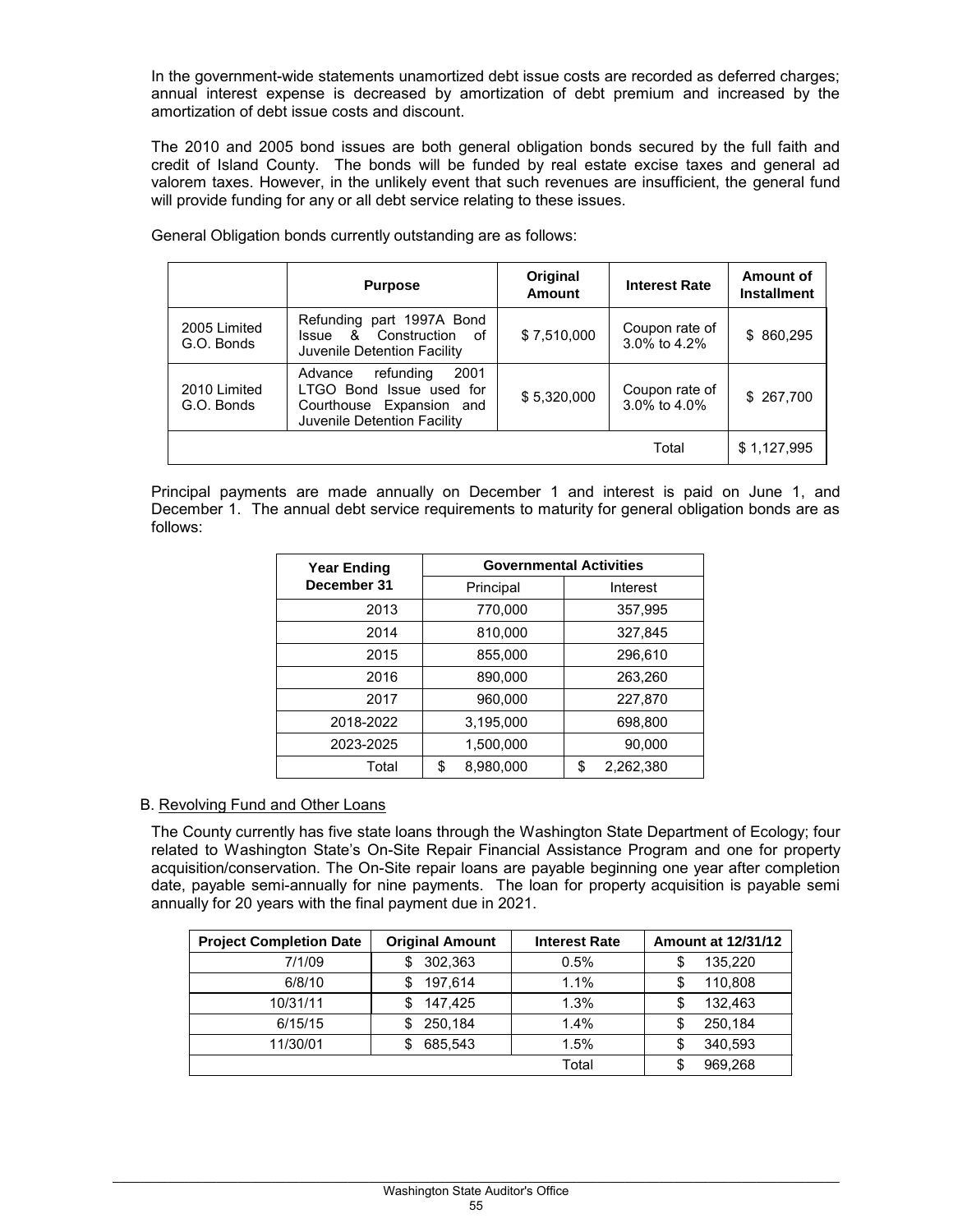| <b>Year Ending</b><br><b>Dec 31</b> | <b>Principal</b> | <b>Interest</b> |
|-------------------------------------|------------------|-----------------|
|                                     |                  |                 |
| 2013                                | \$179,493        | 8,290<br>\$     |
| 2014                                | 181,278<br>S     | 6,506<br>\$     |
| 2015                                | 92,436<br>\$     | 4.785<br>\$     |
| 2016                                | 123,889<br>S     | 6,397<br>\$     |
| 2017                                | 93,208<br>\$     | 4,847<br>\$     |
| 2018-2021                           | \$298,962        | 7,605<br>S      |
| Total                               | 969.266          | \$38,430        |

The annual debt service requirements for these state loans are as follows:

The liability for compensated absences is recorded in the government-wide statements for all absences due as described in note 1.E.9. The amount is paid to employees as absences are taken. The estimated current amount to be paid is \$456,159 for governmental funds and \$17,605 for business-type funds.

## **NOTE 11 – LEASES**

#### A. Operating Leases

The County leases two office buildings, one copy machine, and one site lease under non-cancelable operating leases. One building lease may be adjusted once annually to keep in line with Consumer Price Inflation trends as reported in the Seattle "New All Urban" published by the Washington Local Government Personnel Institute of Labor Relations. The lease ends in 2016. The second building lease and site lease end June 30, 2013. Total costs for all such leases were \$97,155 for the year ended December 31, 2012.

Future minimum lease payments for all leases are as follows:

| <b>Year Ending December 31</b> | <b>Amount</b> |
|--------------------------------|---------------|
| 2013                           | 76,997        |
| 2014                           | 53,530        |
| 2015                           | 50,981        |
| 2016                           | 50,981        |
| Total                          | 232,489       |

#### B. Capital Leases & Other Notes Payable

At this time Island County has one active capital lease. A capital lease to upgrade Central Services' mail processing machine and secure beneficial service and rate charges on this equipment was entered into at the end of 2010 with scheduled payments beginning in 2011 and ending in 2013.

| Asset                          | <b>Governmental Activities</b> |
|--------------------------------|--------------------------------|
| Mail System - CS Upgrade       | 9.917                          |
| Less: Accumulated Depreciation | (1.913)                        |
| Total                          | 8 N 4                          |

The future minimum lease obligations are \$295 per month through December 2013, for a total of \$3,540. The present value of the lease payments is \$3,456.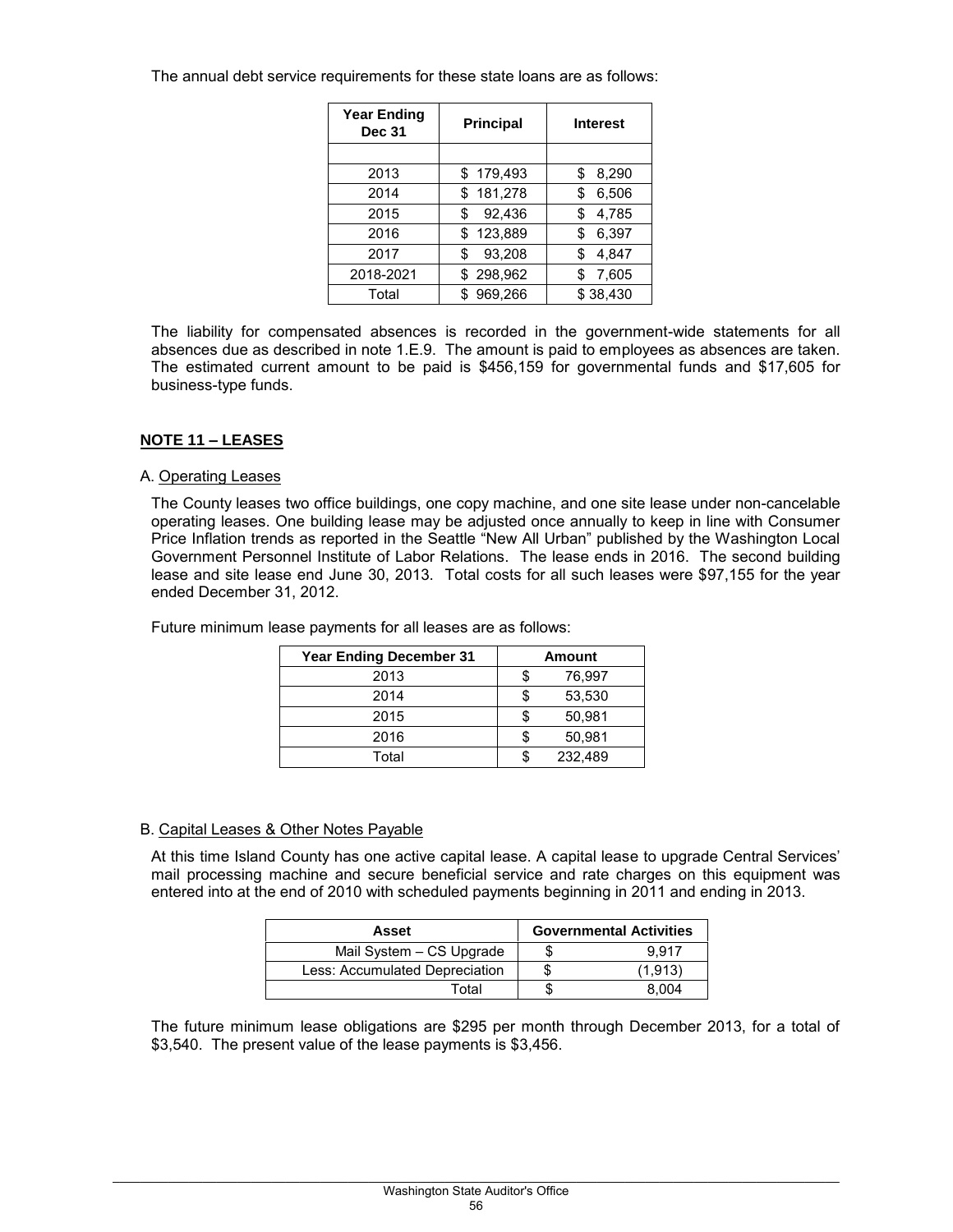## **NOTE 12 – CHANGES IN LONG-TERM LIABILITIES**

|                                                  | <b>Beginning</b><br><b>Balance</b><br>01/01/12 | <b>Additions</b> | <b>Reductions</b> | <b>Ending</b><br><b>Balance</b><br>12/31/12 | Due within<br><b>One Year</b> |
|--------------------------------------------------|------------------------------------------------|------------------|-------------------|---------------------------------------------|-------------------------------|
| <b>Governmental Activities:</b>                  |                                                |                  |                   |                                             |                               |
| General obligation bonds                         | \$9,710,000                                    |                  | \$ (730,000)      | 8,980,000<br>\$                             | 770,000<br>\$                 |
| Amortization/Issuance Costs                      | 209,512                                        |                  | (17, 519)         | 191,993                                     | 17,520                        |
| Capital leases                                   | 6,758                                          |                  | (3,302)           | 3,456                                       | 3,456                         |
| <b>Revolving State Fund</b>                      | 959,270                                        | 170,634          | (160,637)         | 969,267                                     | 179,493                       |
| Compensated absences                             | 3,288,140                                      | 1,863,962        | (1,891,630)       | 3,260,472                                   | 456,159                       |
| Other Post Employment<br><b>Benefits Payable</b> | 933,052                                        | 197,625          | (76, 925)         | 1,053,752                                   | 80,771                        |
| Governmental activity long-term<br>liabilities:  | \$15,106,732                                   | \$2,232,221      | \$(2,880,013)     | \$14,458,940                                | \$1,507,399                   |
| <b>Business-Type Activities:</b>                 |                                                |                  |                   |                                             |                               |
| Compensated absences                             | \$<br>170,861                                  | \$<br>93,330     | \$<br>(87, 620)   | \$<br>176,561                               | \$<br>17,605                  |
| Business-type activity long-term<br>liabilities: | \$<br>170,861                                  | \$<br>93,330     | \$<br>(87, 620)   | \$<br>176,561                               | \$<br>17,605                  |

During the year ended December 31, 2012, the following changes occurred in long–term liabilities:

Internal service funds predominantly serve the governmental funds. Accordingly, long-term liabilities for them are included as part of the above totals for governmental activities. At year end \$1,777 of internal service funds compensated absences are included in the above amounts. Compensated absences for governmental activities are liquidated in the governmental fund from which the employee's salary is paid.

## **NOTE 13 - CONTINGENCIES & LITIGATION**

Island County has recorded in its financial statements all material liabilities including an estimate for situations which are not yet resolved but where, based on available information, management believes it is probable that the County will have to make payment. All estimates for situations which are not yet resolved or known are assumed to be covered by Washington Counties Insurance Risk Pool or Island County's Insurance reserves. In the opinion of management, the County has adequate insurance and reserves to pay all known and pending litigation.

The County participates in a number of federal and state assisted programs. These grants are subject to audit by the grantors or their representatives. Such audits could result in requests for reimbursement to grantor agencies for expenditures disallowed under the terms of the grants. The management believes that such disallowances, if any, will be immaterial.

Island County has a number of closed landfill sites, which may possibly have a potential risk of environmental liability. Two closed landfills, Hastie Lake and Cultus Bay, were subject to investigation during 2000. Both sites were determined to be pollution free. No determination has been made regarding the extent of contamination, if any, at the other landfill sites. As a result, no range of financial liability can be reasonably estimated.

## **NOTE 14 – RESTRICTED NET ASSETS**

The government-wide statement of net assets reports \$30.1 million of restricted net assets, which is restricted by enabling legislation.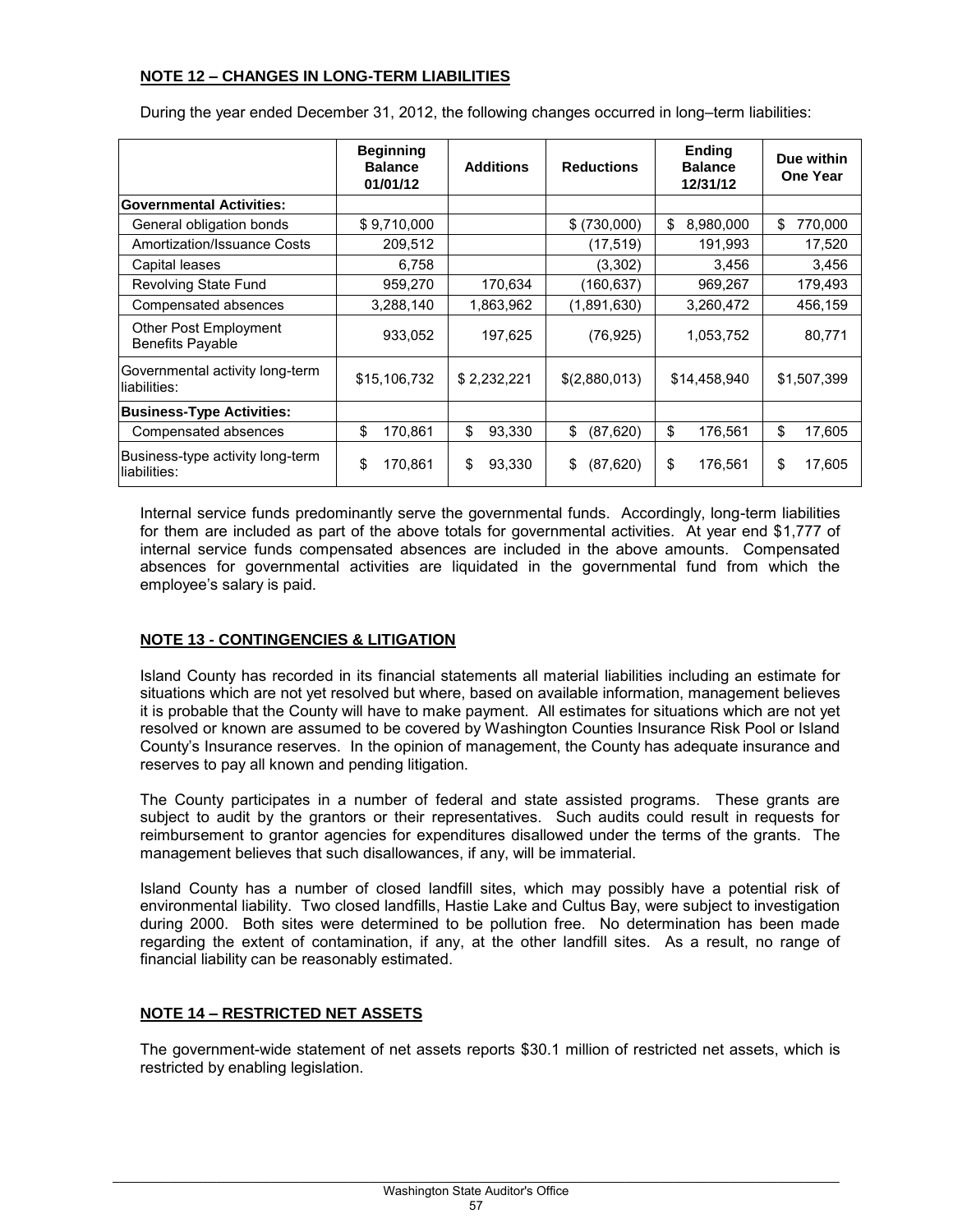## **NOTE 15 - INTERFUND BALANCES AND TRANSFERS**

Interfund balances consist primarily of interfund vouchers accrued at December 31, 2012. These amounts will be cleared in 2013.

Interfund transfers of \$5.1 million which includes (1) budget operating transfers of \$1.2 million; (2) operating support transfers of \$3.3 million and; (3) \$0.6 million of capital improvement transfers. A schedule of interfund balances and transfers between funds is on the following page.

## **NOTE 16 – RECEIVABLE AND PAYABLE BALANCES**

|                                          | Governmental<br><b>Activities</b> | <b>Business-Type</b><br><b>Activities</b> |
|------------------------------------------|-----------------------------------|-------------------------------------------|
| A. Other Receivables, Net consist of:    |                                   |                                           |
| Court fees and fines                     | \$<br>539,121                     |                                           |
| Accounts receivable, customers           |                                   | 376,325                                   |
| Cable and telephone fees                 | 528,055                           |                                           |
| Interest on investments and property tax | 153,353                           |                                           |
| <b>Miscellaneous</b>                     | 168,373                           |                                           |
| Total                                    | 1,388,902                         | \$<br>376,325                             |

#### B. Accounts Payable consist of:

| Invoices for daily operating expenses | 993.855 | Œ | 249.214 |
|---------------------------------------|---------|---|---------|
| ™otal                                 | 993.855 | ъ | 249.214 |

#### C. Other Current Liabilities consist of:

| Payroll payable          | 1.487.264 | 64.798 |
|--------------------------|-----------|--------|
| Accrued interest on debt | 30.489    |        |
| <b>IBNR</b> claims       | 316.871   |        |
| Total                    | 1,834,624 | 64.798 |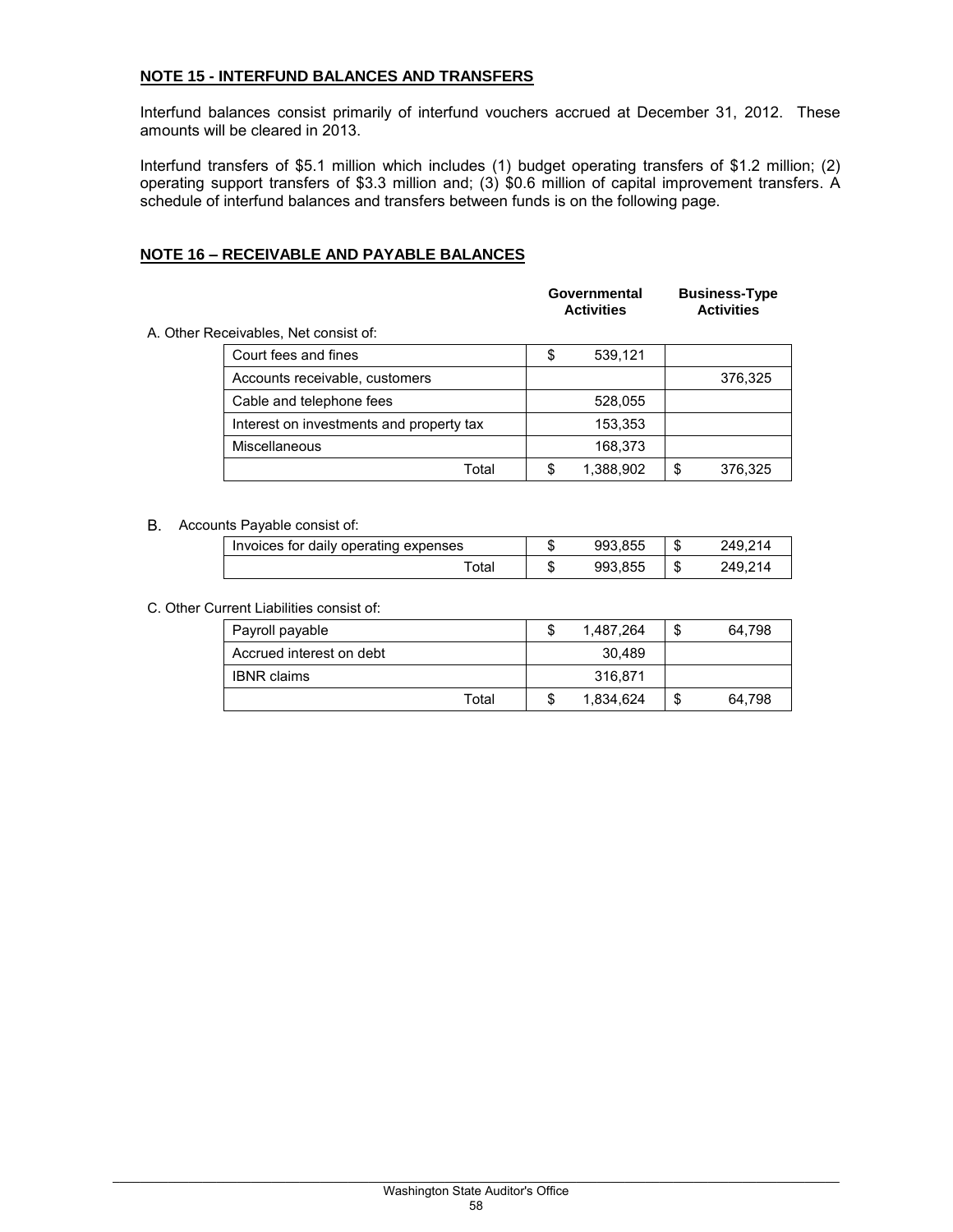|        | For the Year Ended December 31, 2012<br>Schedule of Interfund Balances<br>Island County                      |                    |                     |                                          |                                       |                              |                                        |                |                                 |                            |                           |                            |
|--------|--------------------------------------------------------------------------------------------------------------|--------------------|---------------------|------------------------------------------|---------------------------------------|------------------------------|----------------------------------------|----------------|---------------------------------|----------------------------|---------------------------|----------------------------|
|        |                                                                                                              |                    |                     |                                          |                                       |                              | Due From                               |                |                                 |                            |                           |                            |
|        |                                                                                                              |                    |                     |                                          | Governmental Activities               |                              |                                        |                | <b>Business-Type Activities</b> |                            |                           |                            |
|        |                                                                                                              | General<br>Fund    | County Road<br>Fund | Conservation<br>Futures Fund             | Governmental<br><b>Funds</b><br>Other | Service<br>Internal<br>Funds | Governmental<br>Activities<br>Subtotal | Waste<br>Solid | Business-<br>Other<br>Type      | Business-<br>Type<br>Total | Fiduciary<br><b>Funds</b> | <b>Total Due From</b>      |
|        | Governmental Activities                                                                                      |                    |                     |                                          |                                       |                              |                                        |                |                                 |                            |                           |                            |
|        | General Fund                                                                                                 |                    |                     |                                          |                                       |                              |                                        |                |                                 |                            |                           |                            |
|        | County Road Fund                                                                                             | 1,260<br>7,565     |                     |                                          | 39,582<br>20,316                      | 176                          | 40,842<br>28,057                       | 1,877          |                                 | 1,877                      |                           | 40,842<br>29,934           |
| oT aud | Conservation Futures Fund                                                                                    |                    |                     |                                          |                                       |                              |                                        |                |                                 |                            |                           |                            |
|        | Other Governmental Funds                                                                                     | 25,482             | 46,514              |                                          | 3,917                                 |                              | 75,913                                 |                |                                 |                            |                           | 75,913                     |
|        | Internal Service Funds                                                                                       | 68,472             | 15,973              |                                          | 24,325                                | 29,636                       | 138,406                                | 9,628          | 453                             | 10,081                     |                           | 148,487                    |
|        | Subtotal                                                                                                     | 102,779            | 62,487              |                                          | 88,140                                | 29,812                       | 283,218                                | 11,505         | 453                             | 11,958                     |                           | 295,176                    |
|        | <b>Fiduciary Funds</b>                                                                                       |                    |                     |                                          |                                       |                              |                                        |                |                                 |                            |                           |                            |
|        | Business Type Activities-Solid Waste<br>Business Type Activities-Other                                       | 173                |                     |                                          |                                       |                              | 173                                    |                |                                 |                            |                           | 173                        |
|        |                                                                                                              |                    |                     |                                          |                                       |                              |                                        |                |                                 |                            |                           |                            |
|        | Total Due To                                                                                                 | 102,952            | 62,487              |                                          | 88,140                                | 29,812                       | 283,391                                | 11,505         | 453                             | 11,958                     |                           | 295,349                    |
|        | The General Fund amounts include managerial funds which have amounts due to and from other managerial funds. |                    |                     |                                          |                                       |                              |                                        |                |                                 |                            |                           |                            |
|        | For the Year Ended December 31, 2012<br>Schedule of Interfund Transfers                                      |                    |                     |                                          |                                       |                              |                                        |                |                                 |                            |                           |                            |
|        |                                                                                                              |                    |                     |                                          |                                       |                              | Transfer Out                           |                |                                 |                            |                           |                            |
|        |                                                                                                              |                    |                     |                                          | Governmental Activities               |                              |                                        |                | <b>Business-Type Activities</b> |                            |                           |                            |
|        |                                                                                                              |                    |                     |                                          | Other                                 |                              | Subtotal                               |                | Other                           | Total                      |                           |                            |
|        |                                                                                                              | General<br>Fund    | Fund                | County Road Conservation<br>Futures Fund | Governmental<br>Fund                  | Service Fund<br>Internal     | Governmental<br>Activities             | Waste<br>Solid | Business-<br>Type               | Business-<br>Type          | Fiduciary<br>Funds        | <b>Total Transfer</b><br>ă |
|        | Governmental Activities                                                                                      |                    |                     |                                          |                                       |                              |                                        |                |                                 |                            |                           |                            |
|        | General Fund                                                                                                 | 249,402            | 1,541,149           | 15,018                                   | 416,407                               | 217,184                      | 2,439,160                              | 223,500        | 1,000                           | 224,500                    |                           | 2,663,660                  |
|        | Conservation Futures Fund<br>County Road Fund                                                                |                    |                     |                                          | 134,000                               |                              | 134,000                                |                |                                 |                            |                           | 134,000                    |
|        | Other Governmental Funds                                                                                     | 994,454<br>170,722 | 170,067             |                                          | 902,030                               | 1,000                        | 2,067,551<br>170,722                   | 79,183         |                                 | 79,183                     |                           | 2, 146, 734<br>170, 722    |
|        | Internal Service Funds                                                                                       |                    |                     |                                          |                                       |                              |                                        |                |                                 |                            |                           |                            |

The General Fund amounts include managerial funds which have transfer amounts to other managerial funds. The General Fund amounts include managerial funds which have transfer amounts to other managerial funds.

**Subtotal** 1,414,578 1,711,216 15,018 1,452,437 218,184 4,811,433 302,683 1,000 303,683 5,115,116

 $\frac{8}{4}$ ಸ<br>ಸ

,452,43

 $\frac{5}{2}$ 

Subtotal  $\frac{1}{414,57}$ 

4,811,433

Other Business Type Funds 1,196 1,196 1,196 1,196 1,196 1,196 1,196 1,196 1,196 1,196 1,196 1,19 Total Business Type Activities - - - 1,196 - 1,196 - - - - 1,196 **Total Transfer In** 1,414,578 1,711,216 15,018 1,453,633 218,184 4,812,629 302,683 1,000 303,683 - 5,116,312

1,196

1,196 4,812,629 196

 $\frac{1,196}{5,116,312}$ 

303,683

1,000

302,683

218,184

1,453,633 8

15,018

1,711,216

1,414,578

2, 146, 734<br>170, 722 5,115,116

38.<br>89 303

3<br>3

302

**Fiduciary Funds Business Type Activities** Solid Waste

**E** Fiduciary Funds<br> **b** Business Type Activities<br>
a Business Type Activities<br>
La Othel Musiness Type Activities<br>
Total Business Type Activities<br>
Total Transfer In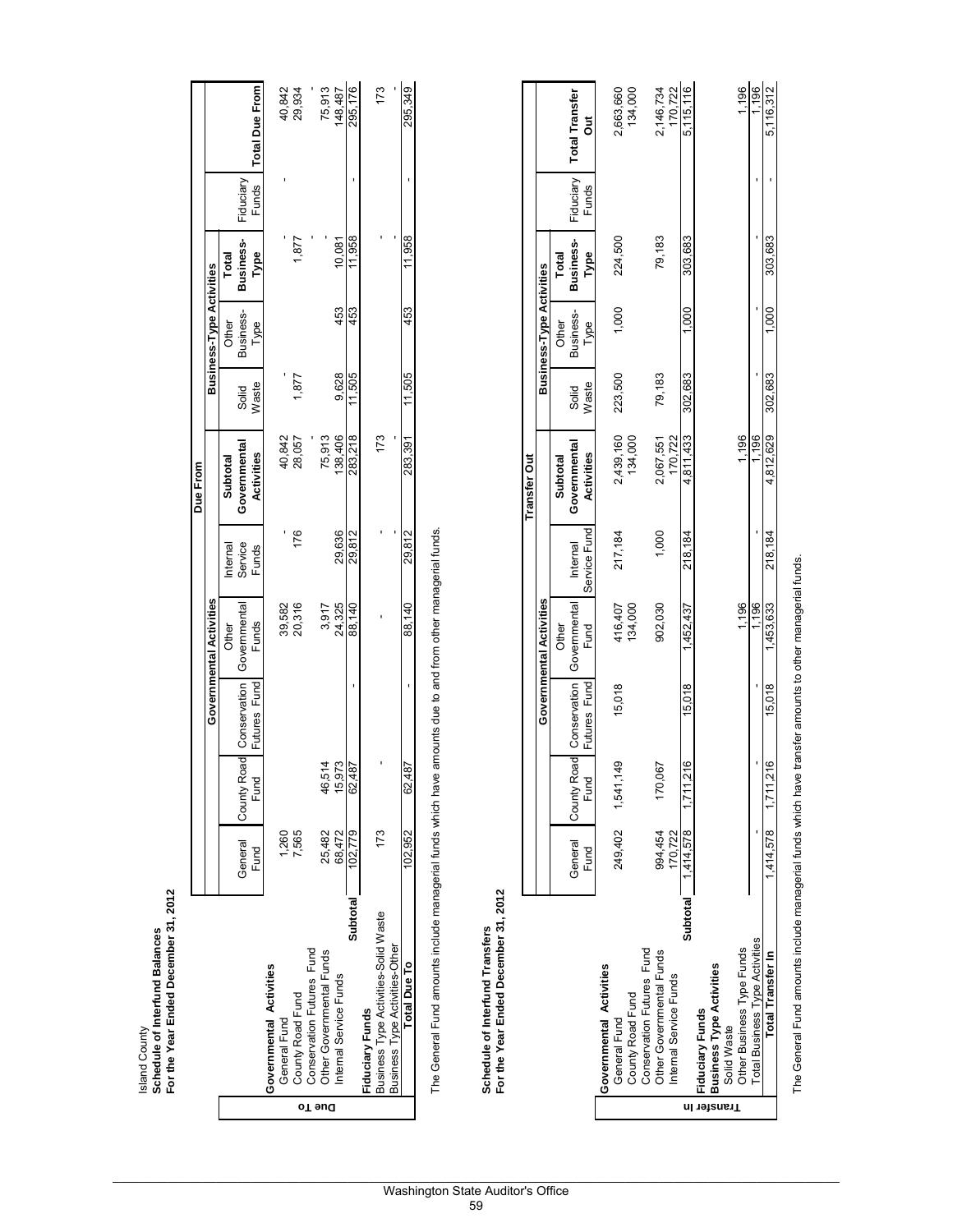### **NOTE 17 - POSTEMPLOYMENT BENEFITS OTHER THAN PENSION BENEFIT**

### Plan Description

As required by the Revised Code of Washington (RCW) Chapter 41.26, the County provides lifetime medical care for members of the Law Enforcement Officers and Firefighters (LEOFF) retirement system hired before October 1, 1977 under a defined benefit healthcare plan administered by the County. The members necessary hospital, medical, and nursing care expenses not payable by worker's compensation, social security, insurance provided by another employer, other pension plan, or any other similar source are covered. Most medical coverage for eligible retirees is provided by one of the County's employee medical insurance programs and purchase of long-term care insurance. Under the authorization of the LEOFF Disability Board, direct payment is made for other retiree medical expenses not covered by standard medical plan benefit provisions. Financial reporting for the LEOFF retiree healthcare plan is included in the County's Comprehensive Annual Financial Report.

### Funding Policy

Funding for LEOFF retiree healthcare costs is provided entirely by the County as required by RCW. The County's funding policy is based upon pay-as-you-go financing requirements.

#### Annual OPEB Cost and Net OPEB Obligation

The County's annual other postemployment benefit (OPEB) cost is calculated based upon the annual required contribution (ARC), an amount actuarially determined in accordance with the parameters of GASB Statement 45. The ARC represents a level of funding that, if paid on an ongoing basis, is projected to cover the normal cost each year and amortize any unfunded actuarial liabilities over a period of twenty years as of January 1, 2007. The following table shows the components of the County's annual OPEB cost for the year, the amount actually contributed to the plan, and changes in the County's net OPEB. The net OPEB obligation (NOO) of \$1,053,752 is included as a noncurrent liability on the Statement of Net Position.

| Determination of Annual Required Contribution:   |    | Year Ending<br>12/31/2012 |
|--------------------------------------------------|----|---------------------------|
| Normal Cost at year end<br>Amortization of UAAL* | \$ | 242,518                   |
| <b>Annual Required Contribution</b>              | S. | 242.518                   |
| Determination of Net OPEB Obligation:            |    |                           |
| <b>Annual Required Contribution</b>              | S. | 242,518                   |
| Interest on prior year Net OPEB Obligation       |    | 41.987                    |
| Adjustment to ARC                                |    | (86, 880)                 |
| Annual OPEB Cost                                 |    | 197,625                   |
| Contribution made                                |    | (76,925)                  |
| Increase in Net OPEB Obligation                  | \$ | 120.700                   |
| Net OPEB Obligation-beginning of year            |    | 933,052                   |
| Net OPEB Obligation-end of year                  |    | \$1,053,752               |

\*Unfunded Actuarial Accrued Liability (UAAL)

The County's OPEB costs, the percentage of OPEB cost contributed to the plan and the net OPEB obligation for 2012 and the preceding three years is as follows:

| Year         | <b>Annual OPEB</b> | <b>Percentage of OPEB</b> | <b>Net OPEB</b>   |
|--------------|--------------------|---------------------------|-------------------|
| <b>Ended</b> | Cost               | <b>Cost Contributed</b>   | <b>Obligation</b> |
| 12/31/09     | \$ 267.747         | 34.2%                     | 176.090<br>SS.    |
| 12/31/10     | \$227.518          | 36.3%                     | 145.011<br>SS.    |
| 12/31/11     | \$ 231.552         | 33.3%                     | 154.429<br>SS.    |
| 12/31/12     | 197.625            | 38.9%                     | 120.700<br>\$.    |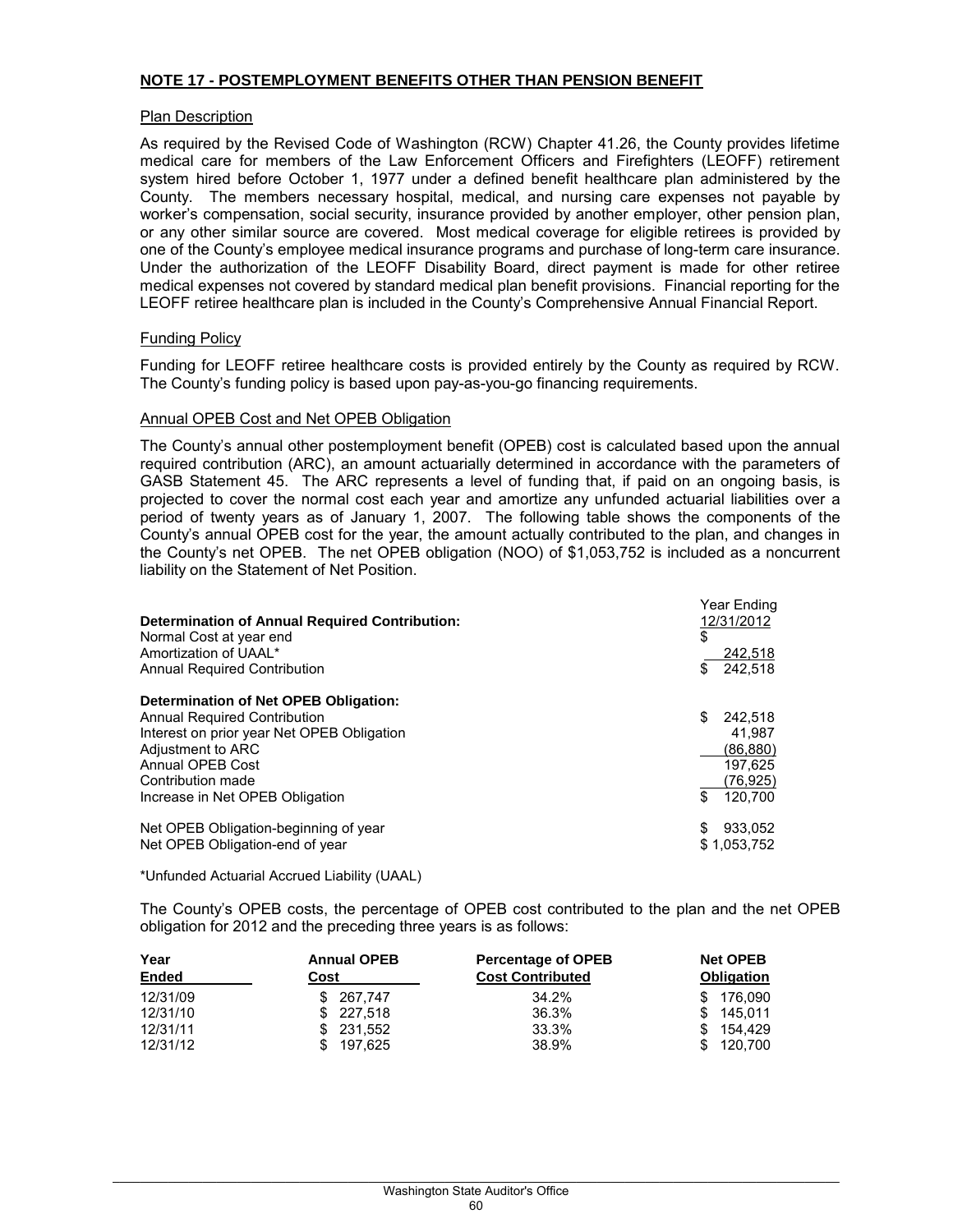Funded Status and Funding Progress

As of January 1, 2007, the plan was 0% funded. The most recent actuarial valuation date is June 30, 2009. The funded status of the plan as of December 31, 2012 was as follows:

| Actuarial Accrued Liability (AAL) | \$2.604.534 |
|-----------------------------------|-------------|
| Amount Accrued as of 12/31/12     | (1,053,752) |
| Un-accrued Actuarial Liability    | \$1.550.782 |

Actuarial valuations involve estimates of the value of reported amounts and assumptions about the probability of occurrence of events far into the future. Examples include assumptions about future employment, mortality, and the healthcare cost trend. Amounts determined regarding the funded status of the plan and the annual required contributions of the employer are subject to continual revision as actual results are compared with past expectations and new estimates are made about the future.

#### Actuarial Methods and Assumptions

We have used the alternative measurement method permitted under GASB Statement No. 45. A single retirement age of 56.24 was assumed for all active members for the purpose of determining the actuarial accrued liability and normal cost. Retirement, disablement, termination and mortality rates were assumed to follow the LEOFF 1 termination and mortality rates used in the June 30, 2009 actuarial valuation report issued by the Office of the State Actuary (OSA). Healthcare costs and trends were determined by Milliman and used by OSA in the state-wide LEOFF1 medical study performed in 2011. The results were based on grouped data with 4 active groupings and 4 inactive groupings. The actuarial cost method used to determine the actuarial accrued liability was Projected Unit Credit. The AAL and NOO are amortized on an open basis as a level dollar over 15 years. These assumptions are individually and collectively reasonable for the purposes of this valuation.

### **NOTE 18 – CLOSURE AND POST-CLOSURE CARE COSTS**

In 1992, the Island County Sanitary Landfill Closure and Post-closure Plan was adopted to satisfy the requirements of WAC 173-304, the Washington State Minimum Functional Standards for Solid Waste Handling. The objective of post-closure monitoring and maintenance activities is to ensure the longterm integrity of the closed landfill and its associated environmental control systems. WAC 173-304- 407(7) outlines post-closure plan requirements and defines post-closure "as the requirements placed on disposal sites after closure to ensure their environmental safety for at least a 20-year period or until the site becomes stabilized (i.e., little or no settlement, gas production or leachate generation)." In 1993, the Coupeville landfill stopped accepting solid waste and was capped. Groundwater and related air/gas environmental monitoring and minor system maintenance for the landfill gas system flare are funded through tipping fees and included in facility operation costs. Regulations require the County to annually review post-closure cost estimates, including inflation factors. In the event that there are insufficient funds in the post-closure reserve account to pay all amounts relating to the post-closure care of the landfill, the County shall pay any and all shortfalls.

During 2012, there was no revision to the post closure cost estimates. The estimate for annual maintenance and monitoring costs remains at \$142,821 per year.

As of December 31, 2012 the estimated future liability for closure and post-closure care costs including post-closure maintenance and monitoring equipment is \$2,856,420. As required by federal, state, and local regulations, cash in this amount has been restricted and a liability recorded. Management has also designated a \$1,000,000 cash reserve of retained earnings to respond to unanticipated landfill environmental hazards and capital expenditures.

The total current cost of \$135,941 includes the amounts expended during the year. The future liability is an estimate and subject to changes resulting from inflation, deflation, technology, or changes in applicable laws or regulations.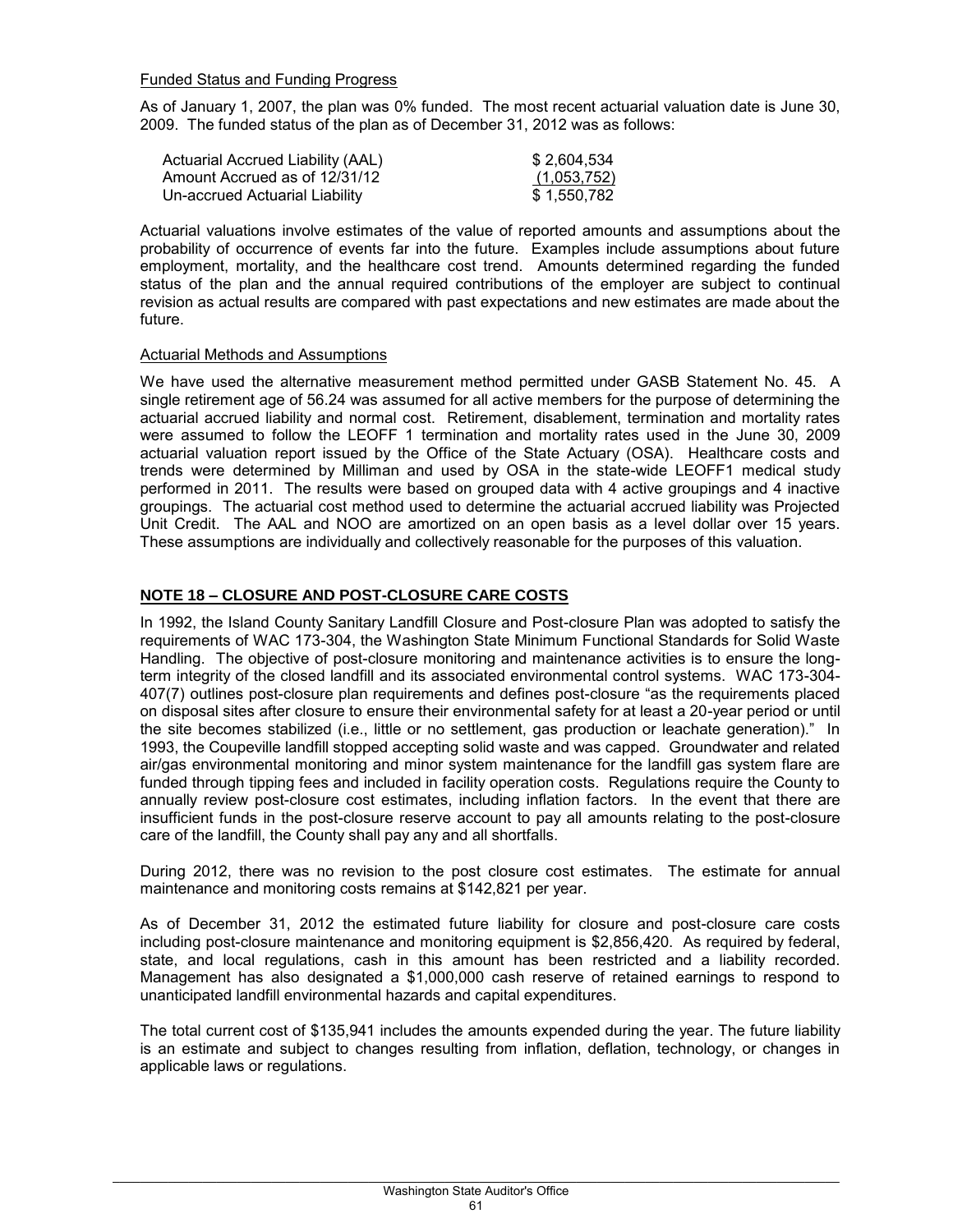### **NOTE 19 – OTHER DISCLOSURES**

#### Prior Period Adjustments

GASB 54 specifies new fund type definitions, which limit the use of special revenue funds to those funds that have a substantial portion of revenues that are restricted or committed to expenditures for specified purposes. The new definition requires that funds not meeting this requirement be reported in the funds statements as part of the General Fund. Funds which do not meet the substantial revenue test for special revenue funds are still maintained separately for managerial purposes but are included in the General Fund for financial reporting purposes.

In 2011 a new Clean Water Utility Fund which had no 2011 revenue did not meet the revenue test to be a special revenue fund and was included in the General Fund. In 2012 the fund had restricted revenues and meets the test to be a special revenue fund. The fund had a negative beginning fund balance of \$310,382. The amount was reported as the general fund in the prior year and is being reported as the other governmental funds for 2012. This change does not affect the government wide financial statements as the amounts are reported as governmental activities in all years.

#### Special Items

During 2011, in the government wide financial statements there is a prior period adjustment of \$566,190. The Rural County Sales Tax Fund entered into an agreement with a taxing district of the county to fund a project of the district. In prior years the district was reimbursed for property in the amount of \$563,822. In December 2011 the county learned that the district also received a grant from another agency that reimbursed the district for the property. Under the terms of the contract, the county has requested that the \$563,822 plus interest at the state pool rate of \$2,368 for a total of \$566,190 be returned to the county. The district issued a resolution to repay the county and repayment in the amount of \$533,679 was received during 2012.

Since revenue in the funds statement is not recorded until it is available for expenditure, this amount was not recorded in 2011 and is recorded as revenue in 2012. There is no adjustment required for the government wide statements as the amount was recorded in 2011.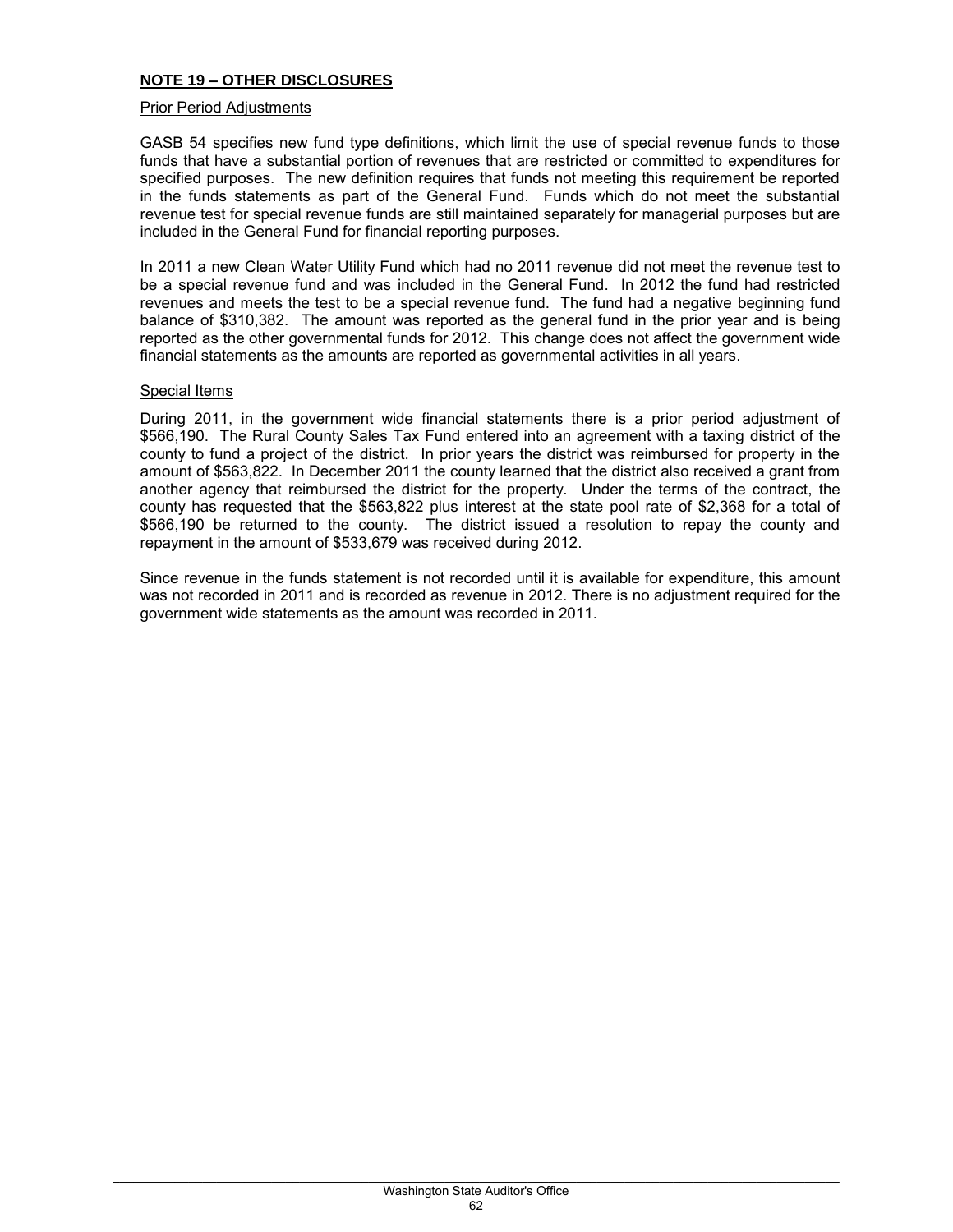#### ISLAND COUNTY BUDGETARY COMPARISON SCHEDULE For the Year Ended December 31, 2012

| <b>GENERAL FUND</b>                                                                                                                                                                                                                                                                                                           | <b>Budget Amounts</b>                                                           |                                                                                 | <b>Actual Amounts</b>   |                                                                                 |  |
|-------------------------------------------------------------------------------------------------------------------------------------------------------------------------------------------------------------------------------------------------------------------------------------------------------------------------------|---------------------------------------------------------------------------------|---------------------------------------------------------------------------------|-------------------------|---------------------------------------------------------------------------------|--|
|                                                                                                                                                                                                                                                                                                                               | Original                                                                        | Final                                                                           |                         | <b>Budgetary Basis</b>                                                          |  |
| Budgetary Fund Balance, Jan 1, 2012                                                                                                                                                                                                                                                                                           | \$<br>145,753                                                                   | \$<br>147,313                                                                   | \$                      | 8,862,831                                                                       |  |
| Resources (Inflows)                                                                                                                                                                                                                                                                                                           |                                                                                 |                                                                                 |                         |                                                                                 |  |
| <b>TAXES</b>                                                                                                                                                                                                                                                                                                                  | 13,030,500                                                                      | 13,030,500                                                                      |                         | 13,567,568                                                                      |  |
| <b>LICENSES AND PERMITS</b>                                                                                                                                                                                                                                                                                                   | 1,087,838                                                                       | 987,838                                                                         |                         | 912,602                                                                         |  |
| <b>INTERGOVERNMENTAL REVENUES</b>                                                                                                                                                                                                                                                                                             | 2,682,118                                                                       | 2,878,920                                                                       |                         | 2,971,068                                                                       |  |
| <b>CHARGES FOR GOODS AND SERVICES</b>                                                                                                                                                                                                                                                                                         | 1,967,048                                                                       | 1,967,048                                                                       |                         | 1,945,974                                                                       |  |
| <b>FINES AND FORFEITS</b>                                                                                                                                                                                                                                                                                                     | 606,700                                                                         | 606,700                                                                         |                         | 570,875                                                                         |  |
| MISCELLANEOUS REVENUES                                                                                                                                                                                                                                                                                                        | 311,957                                                                         | 522,157                                                                         |                         | 673,763                                                                         |  |
| OTHER FINANCING SOURCES                                                                                                                                                                                                                                                                                                       | 2,530,560                                                                       | 2,635,250                                                                       |                         | 2,663,660                                                                       |  |
| <b>Total Resources (Inflows)</b>                                                                                                                                                                                                                                                                                              | 22,216,721                                                                      | 22,628,413                                                                      |                         | 23,305,510                                                                      |  |
| Amounts Available for Appropriation                                                                                                                                                                                                                                                                                           | 22,362,474                                                                      | 22,775,726                                                                      |                         | 32,168,341                                                                      |  |
| Charges to Appropriations (Outflows)<br><b>GENERAL GOVERNMENT SERVICES</b><br>SECURITY OF PERSONS AND PROPERTY<br>UTILITIES AND ENVIRONMENT<br><b>TRANSPORTATION</b><br><b>ECONOMIC ENVIRONMENT</b><br><b>MENTAL AND PHYSICAL HEALTH</b><br><b>CULTURE AND RECREATION</b><br><b>DEBT SERVICE</b><br><b>OTHER EXPENDITURES</b> | 10,488,771<br>7,707,127<br>274,425<br>1,841,795<br>434,270<br>18,200<br>260,985 | 10,615,078<br>7,734,182<br>274,425<br>1,841,795<br>458,960<br>18,200<br>260,985 |                         | 10,154,683<br>7,580,607<br>237,954<br>1,670,136<br>292.009<br>14,430<br>121,268 |  |
| <b>OTHER FINANCING USES</b>                                                                                                                                                                                                                                                                                                   | 1,186,654                                                                       | 1,421,854                                                                       |                         | 1,414,578                                                                       |  |
| Total Charges to Appropriations (Outflows)                                                                                                                                                                                                                                                                                    | 22,212,227                                                                      | 22,625,479                                                                      |                         | 21,485,665                                                                      |  |
| Budgetary Fund Balance, Dec. 31, 2012                                                                                                                                                                                                                                                                                         | \$<br>150,247                                                                   | \$<br>150,247                                                                   | $\sqrt[6]{\frac{1}{2}}$ | 10,682,676                                                                      |  |

| <b>COUNTY ROAD FUND</b>                                                                                                                                                                                                                                                                   |    | <b>Actual Amounts</b>                                                               |                                                                                      |    |                                                                               |
|-------------------------------------------------------------------------------------------------------------------------------------------------------------------------------------------------------------------------------------------------------------------------------------------|----|-------------------------------------------------------------------------------------|--------------------------------------------------------------------------------------|----|-------------------------------------------------------------------------------|
|                                                                                                                                                                                                                                                                                           |    | Original                                                                            | Final                                                                                |    | <b>Budgetary Basis</b>                                                        |
| Budgetary Fund Balance, Jan 1, 2012                                                                                                                                                                                                                                                       | \$ |                                                                                     | \$                                                                                   | \$ | 10,642,892                                                                    |
| Resources (Inflows)<br><b>TAXES</b><br><b>LICENSES AND PERMITS</b><br><b>INTERGOVERNMENTAL REVENUES</b><br><b>CHARGES FOR GOODS AND SERVICES</b><br><b>FINES AND FORFEITS</b><br><b>MISCELLANEOUS REVENUES</b><br>OTHER FINANCING SOURCES<br><b>Total Resources (Inflows)</b>             |    | 8,056,200<br>80,800<br>8,493,853<br>51,500<br>300<br>5.000<br>140,000<br>16,827,653 | 8,056,200<br>80,800<br>8,493,853<br>51,500<br>300<br>55,000<br>140,000<br>16,877,653 |    | 8,029,725<br>76,724<br>8,077,783<br>65,708<br>96,048<br>210,454<br>16,556,442 |
| Amounts Available for Appropriation                                                                                                                                                                                                                                                       |    | 16,827,653                                                                          | 16,877,653                                                                           |    | 27.199.334                                                                    |
| Charges to Appropriations (Outflows)<br><b>GENERAL GOVERNMENT SERVICES</b><br>SECURITY OF PERSONS AND PROPERTY<br>UTILITIES AND ENVIRONMENT<br><b>TRANSPORTATION</b><br><b>ECONOMIC ENVIRONMENT</b><br>MENTAL AND PHYSICAL HEALTH<br><b>CULTURE AND RECREATION</b><br><b>DEBT SERVICE</b> |    | 13,911,256                                                                          | 13,911,256                                                                           |    | 12,133,955                                                                    |
| <b>OTHER EXPENDITURES</b>                                                                                                                                                                                                                                                                 |    | 550,000                                                                             | 550,000                                                                              |    | 58,195                                                                        |
| <b>OTHER FINANCING USES</b>                                                                                                                                                                                                                                                               |    | 2,334,567                                                                           | 2,384,567                                                                            |    | 1,711,216                                                                     |
| Total Charges to Appropriations (Outflows)                                                                                                                                                                                                                                                |    | 16,795,823                                                                          | 16,845,823                                                                           |    | 13,903,366                                                                    |
| Budgetary Fund Balance, Dec, 31, 2012                                                                                                                                                                                                                                                     | \$ | 31,830                                                                              | \$<br>31,830                                                                         | \$ | 13,295,968                                                                    |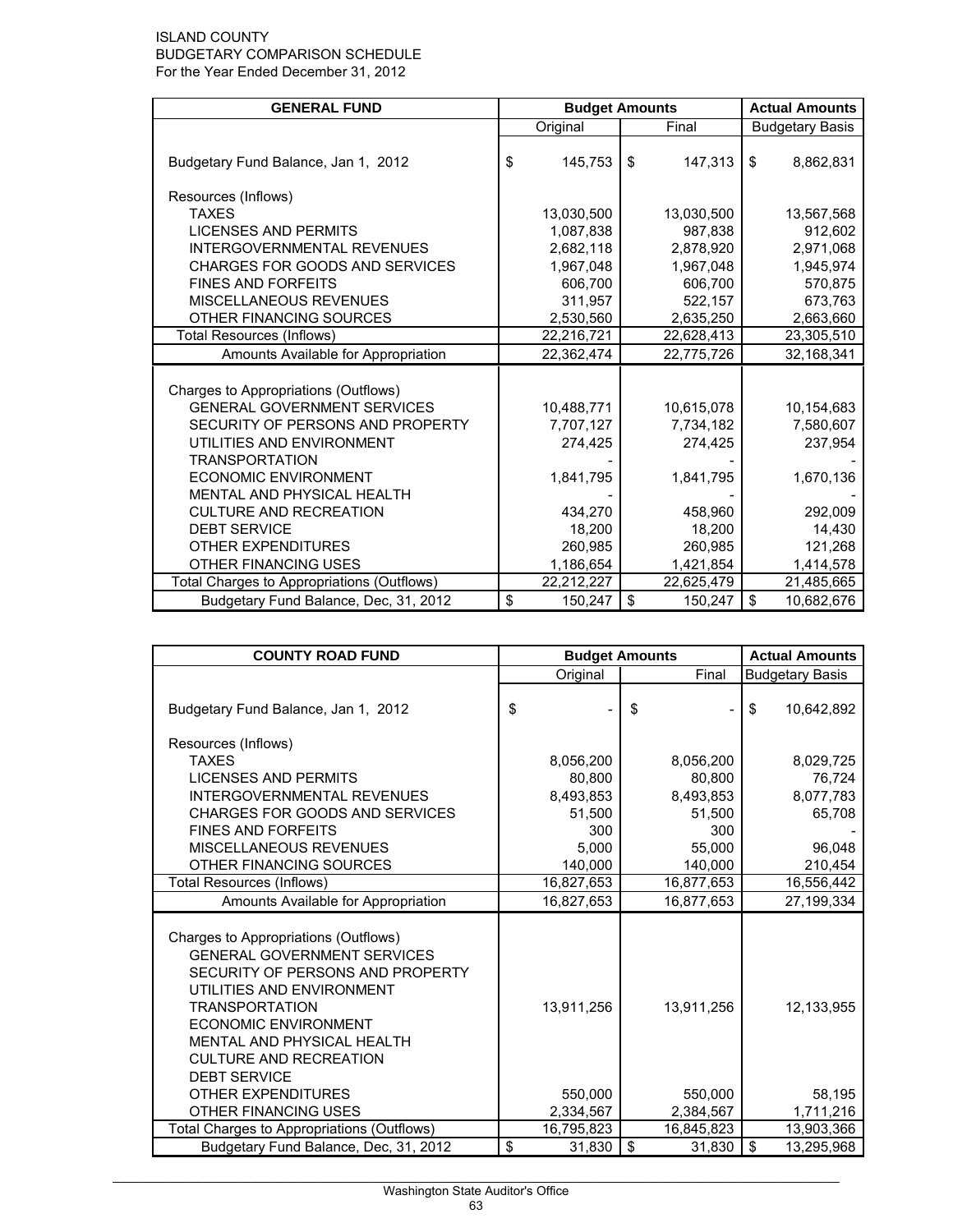| <b>Conservation Futures Fund</b>                                                                                                                                                                                                                                                                                                               | <b>Budget Amounts</b>       | <b>Actual Amounts</b>         |                                |  |
|------------------------------------------------------------------------------------------------------------------------------------------------------------------------------------------------------------------------------------------------------------------------------------------------------------------------------------------------|-----------------------------|-------------------------------|--------------------------------|--|
|                                                                                                                                                                                                                                                                                                                                                | Original                    | Final                         | <b>Budgetary Basis</b>         |  |
| Budgetary Fund Balance, Jan 1, 2012                                                                                                                                                                                                                                                                                                            | \$                          | \$<br>715,000                 | \$<br>1,511,173                |  |
| Resources (Inflows)                                                                                                                                                                                                                                                                                                                            |                             |                               |                                |  |
| <b>TAXES</b>                                                                                                                                                                                                                                                                                                                                   | 667,000                     | 667,000                       | 672,437                        |  |
| <b>LICENSES AND PERMITS</b>                                                                                                                                                                                                                                                                                                                    |                             |                               |                                |  |
| <b>INTERGOVERNMENTAL REVENUES</b>                                                                                                                                                                                                                                                                                                              |                             | 1,371,250                     | 1,195,145                      |  |
| <b>CHARGES FOR GOODS AND SERVICES</b>                                                                                                                                                                                                                                                                                                          |                             |                               |                                |  |
| <b>FINES AND FORFEITS</b>                                                                                                                                                                                                                                                                                                                      |                             |                               |                                |  |
| <b>MISCELLANEOUS REVENUES</b>                                                                                                                                                                                                                                                                                                                  | 22,080                      | 223,830                       | 38,395                         |  |
| OTHER FINANCING SOURCES                                                                                                                                                                                                                                                                                                                        | 82,300                      | 82,300                        |                                |  |
| <b>Total Resources (Inflows)</b>                                                                                                                                                                                                                                                                                                               | 771,380                     | 2,344,380                     | 1,905,977                      |  |
| Amounts Available for Appropriation                                                                                                                                                                                                                                                                                                            | 771,380                     | 3,059,380                     | 3,417,150                      |  |
| Charges to Appropriations (Outflows)<br><b>GENERAL GOVERNMENT SERVICES</b><br>SECURITY OF PERSONS AND PROPERTY<br>UTILITIES AND ENVIRONMENT<br><b>TRANSPORTATION</b><br><b>ECONOMIC ENVIRONMENT</b><br>MENTAL AND PHYSICAL HEALTH<br><b>CULTURE AND RECREATION</b><br><b>DEBT SERVICE</b><br>OTHER EXPENDITURES<br><b>OTHER FINANCING USES</b> | 6,744<br>503,214<br>261,422 | 6,744<br>2,791,214<br>261,422 | 91,989<br>2,182,095<br>271,473 |  |
| Total Charges to Appropriations (Outflows)                                                                                                                                                                                                                                                                                                     | 771,380                     | 3,059,380                     | 2,545,557                      |  |
| Budgetary Fund Balance, Dec, 31, 2012                                                                                                                                                                                                                                                                                                          | \$                          | \$                            | \$<br>871,593                  |  |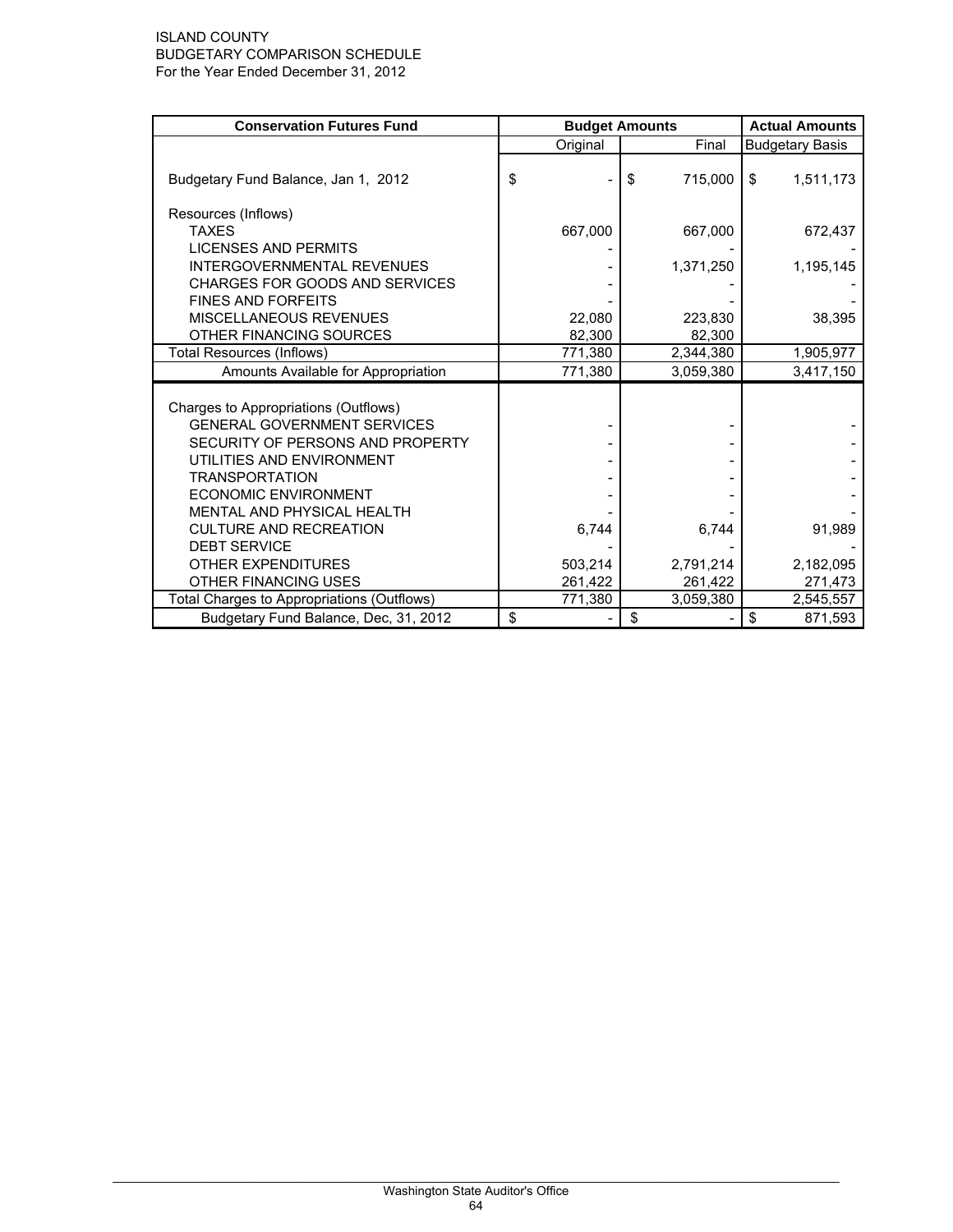# **ISLAND COUNTY OTHER POST EMPLOYMENT BENEFITS LEOFF 1 RETIREMENT BENEFITS For the Year Ended December 31, 2012**

| <b>Fiscal Year</b><br>Ended | Actuarial<br>Value of<br>Assets | Actuarial<br><b>Accrued Liability</b><br>Entry Age |    | Unfunded Actuarial<br><b>Accrued Liabilities</b><br>(UAAL) | Funded<br>Ratio | Covered<br>Payroll             | UAAL as a<br>Percentage<br>of Covered<br>Payroll |
|-----------------------------|---------------------------------|----------------------------------------------------|----|------------------------------------------------------------|-----------------|--------------------------------|--------------------------------------------------|
|                             |                                 |                                                    |    |                                                            |                 |                                |                                                  |
| 12/31/2007                  | \$                              | \$<br>3,382,972                                    | S  | 3,382,972                                                  |                 | \$                             | N/A                                              |
| 12/31/2008                  | \$                              | \$<br>3,382,972                                    | \$ | 3,382,972                                                  |                 | \$<br>$\overline{\phantom{a}}$ | N/A                                              |
| 12/31/2009                  | \$                              | \$<br>2.875.479                                    | \$ | 2,875,479                                                  |                 | \$<br>$\overline{\phantom{a}}$ | N/A                                              |
| 12/31/2010                  | \$                              | \$<br>2.770.841                                    | \$ | 2.770.841                                                  |                 | \$<br>$\overline{\phantom{a}}$ | N/A                                              |
| 12/31/2011                  | \$<br>$\overline{\phantom{0}}$  | \$<br>2.889.092                                    | \$ | 2,889,092                                                  |                 | \$<br>$\overline{\phantom{a}}$ | N/A                                              |
| 12/31/2012                  | \$                              | \$<br>2,604,534                                    | \$ | 2,604,534                                                  |                 | \$                             | N/A                                              |
|                             |                                 |                                                    |    |                                                            |                 |                                |                                                  |

See accompanying notes to required supplementary information schedules.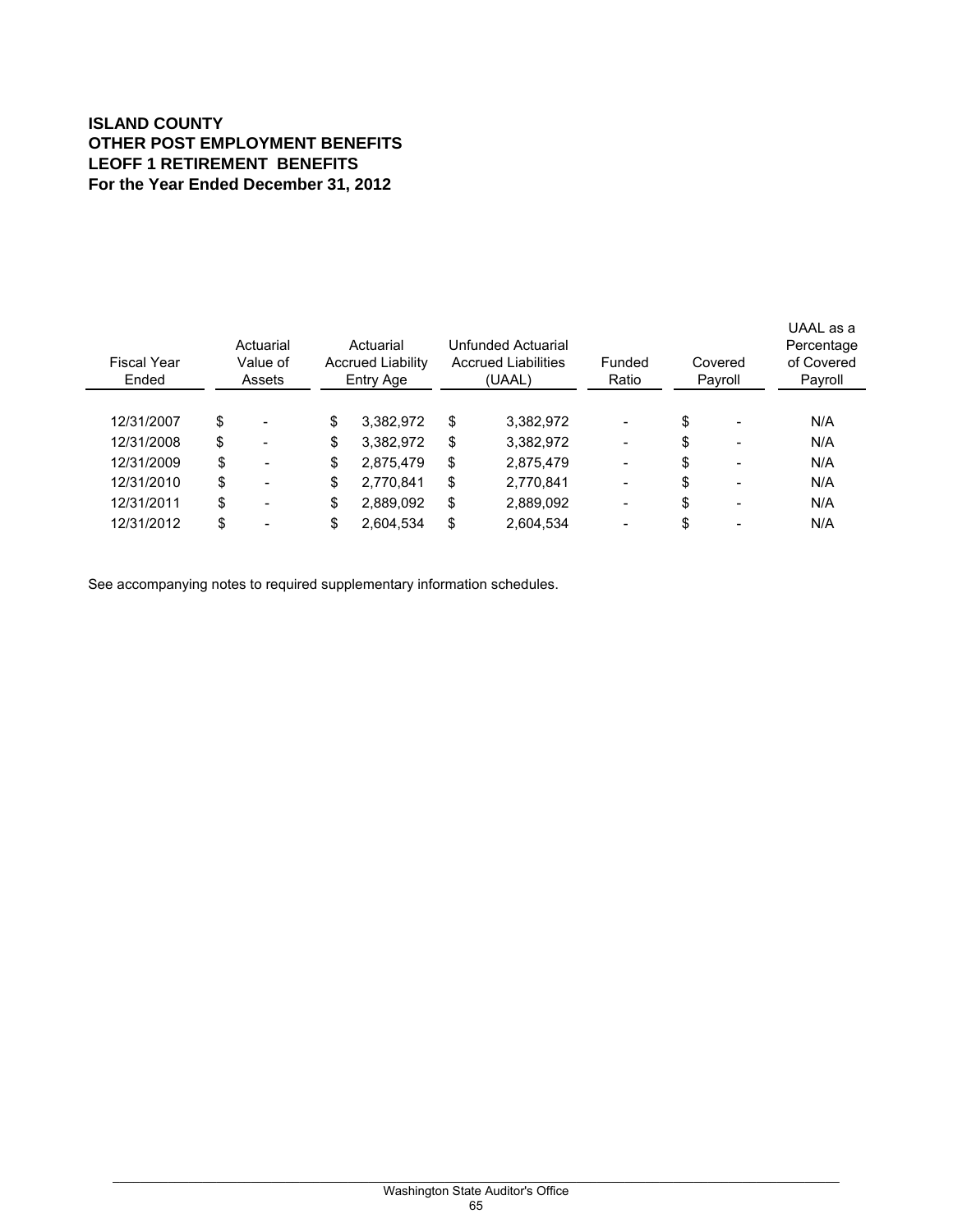#### Island County, Washington **NOTES TO REQUIRED SUPPLEMENTARY INFORMATION (RSI)**  JANUARY 1, 2012 THROUGH DECEMBER 31, 2012

## **NOTE 1 – Excesses of Expenditures over Appropriations**

The expenditures on a budgetary basis of all the major governmental funds presented in the Budgetary Comparison Schedule are less than the total amounts available for appropriation in that fund.

## **NOTE 2 – Budgetary Basis**

In 2012, the County's budgetary basis is the modified accrual cash basis which includes any expenditures for 2011 that are paid after January 31, 2012 and all 2012 expenditures paid by January 31, 2013. Following are the adjustments for the budgetary basis of the major funds:

|                                          | <b>General Fund</b> | County Road<br>Fund | Conservation<br><b>Futures Fund</b> |  |  |
|------------------------------------------|---------------------|---------------------|-------------------------------------|--|--|
| Fund Balance Budgetary Basis             | 10.682.676          | 13.295.968          | 871.593                             |  |  |
| Less: 2012 Amounts paid after 01/31/2013 | 85.846              | 104.229             | 38.015                              |  |  |
| Fund Balance per Financial Statements    | 10,596,830          | \$13.191.739        | 833.578                             |  |  |

The County approves budgets for each County Fund. In 2011, the county implemented GASB 54 for financial reporting which provided new definitions for fund types. Funds which do not meet the substantial revenue test for special revenue funds are included in the General Fund for financial reporting purposes. These funds, referred to as managerial funds, are budgeted separately however they are included in the budgetary basis of the General Fund. The total fund balance of the managerial funds included for financial reporting purposes is the \$754,475.

# **NOTE 3 – Other Post Employment Benefits (OPEB)**

The actuarial method used in the schedule of funding progress of Other Post Employee Benefits is disclosed in Notes to the Financial Statements Note 17.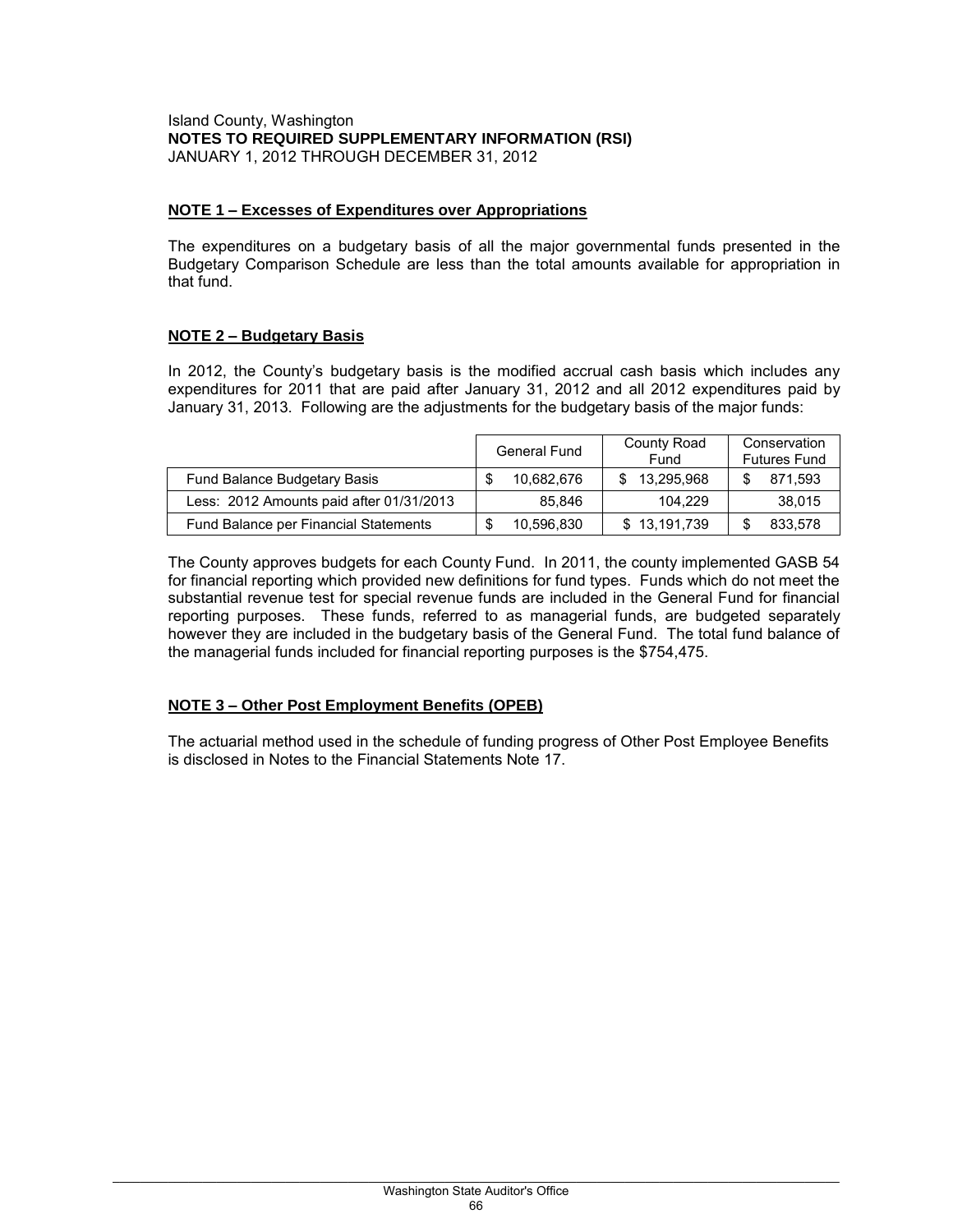#### MCAG NO. 0123 **ISLAND COUNTY, WASHINGTON SCHEDULE OF EXPENDITURES OF FEDERAL AWARDS** FOR THE YEAR ENDED DECEMBER 31, 2012

| 1                                                                                                                                      | $\overline{2}$                                                                                                         | 3                            | 4                 | 5  |                                               |                              |    | 6       |                              |
|----------------------------------------------------------------------------------------------------------------------------------------|------------------------------------------------------------------------------------------------------------------------|------------------------------|-------------------|----|-----------------------------------------------|------------------------------|----|---------|------------------------------|
|                                                                                                                                        |                                                                                                                        |                              |                   |    |                                               | <b>Expenditures</b>          |    |         |                              |
| Federal Agency Name /<br>Pass-Through Agency<br><b>Name</b>                                                                            | <b>Federal Program Name</b>                                                                                            | <b>CFDA</b><br><b>Number</b> | Other I.D. Number |    | <b>From Pass-</b><br><b>Through</b><br>Awards | <b>From Direct</b><br>Awards |    | Total   | Foot-<br><b>Note</b><br>Ref. |
| U.S. Department of<br>Agriculture / pass-through<br>from WA State<br>Superintendent of Public                                          | School Breakfast Program                                                                                               | 10.553                       | <b>MOU</b>        | \$ | 4,172                                         |                              | \$ | 4,172   |                              |
| Instruction                                                                                                                            | National School Lunch<br>Program                                                                                       | 10.555                       | <b>MOU</b>        | \$ | 6,310                                         |                              | \$ | 6,310   |                              |
| U.S. Department of<br>Agriculture / pass-through<br>from WA State Dept. of<br>Health                                                   | Special Supplemental<br>Nutrition Program for<br>Women, Infants, and<br>Children                                       | 10.557                       | C16886            | \$ | 212,678                                       |                              | \$ | 212,678 |                              |
|                                                                                                                                        | State Administrative<br>Matching Grants for the<br>Supplemental Nutrition<br>Assistance Program                        | 10.561                       | C16886            | \$ | 10,001                                        |                              | \$ | 10,001  |                              |
|                                                                                                                                        | <b>WIC Farmers' Market</b><br>Nutrition Program (FMNP)                                                                 | 10.572                       | C16886            |    | 165                                           |                              |    | 165     |                              |
| U.S. Department of<br>Agriculture/ WA State Dept.<br>of Agriculture                                                                    | Rural Business Enterprise<br>Grants                                                                                    | 10.769                       | K 309             | \$ | 19,500                                        |                              | \$ | 19,500  |                              |
| U.S. Department of<br><b>Agriculture Natural</b><br>Resources Conservation<br>Service                                                  | Farm and Ranch Lands<br>Protection Program                                                                             | 10.913                       | RM-GSA-12-421     |    |                                               | 736,000<br>\$                | \$ | 736,000 | 4                            |
| Department of Commerce<br>NOAA / pass-through from<br>WA State Dept. of<br>Commerce                                                    | Coastal Zone Management<br><b>Administration Awards</b>                                                                | 11.419                       | G10830003         |    | 14,821                                        |                              |    | 14,821  |                              |
| Department of Commerce -<br>NOAA / pass-through from<br>WA State Recreation and<br><b>Conservation Office Salmon</b><br>Recovery Board | Pacific Coast Salmon<br>Recovery - Pacific Salmon<br><b>Treaty Program</b><br>Lead Entity - Salmon<br>Recovery Program | 11.438                       | 11-1477P          |    | 38,067                                        |                              |    |         |                              |
|                                                                                                                                        | National Estuary Program                                                                                               |                              | 09-1500N          |    | 28,604                                        |                              |    |         |                              |
|                                                                                                                                        | Ala Spit Restoration                                                                                                   |                              | 08-1864 R         |    | 24,376                                        |                              |    |         |                              |
|                                                                                                                                        |                                                                                                                        |                              | Subtotal          |    | 91,047                                        |                              |    | 91,047  |                              |
| U.S. Department of<br>Housing & Urban<br>Development / pass-<br>through from WA State<br>Dept. of Commerce                             | <b>Community Development</b><br><b>Block Grant</b>                                                                     | 14.228                       | 12-65400-016      |    | 13,408                                        |                              |    | 13,408  |                              |

The accompanying notes to the Schedule of Expenditures of Federal Awards are an integral part of this Schedule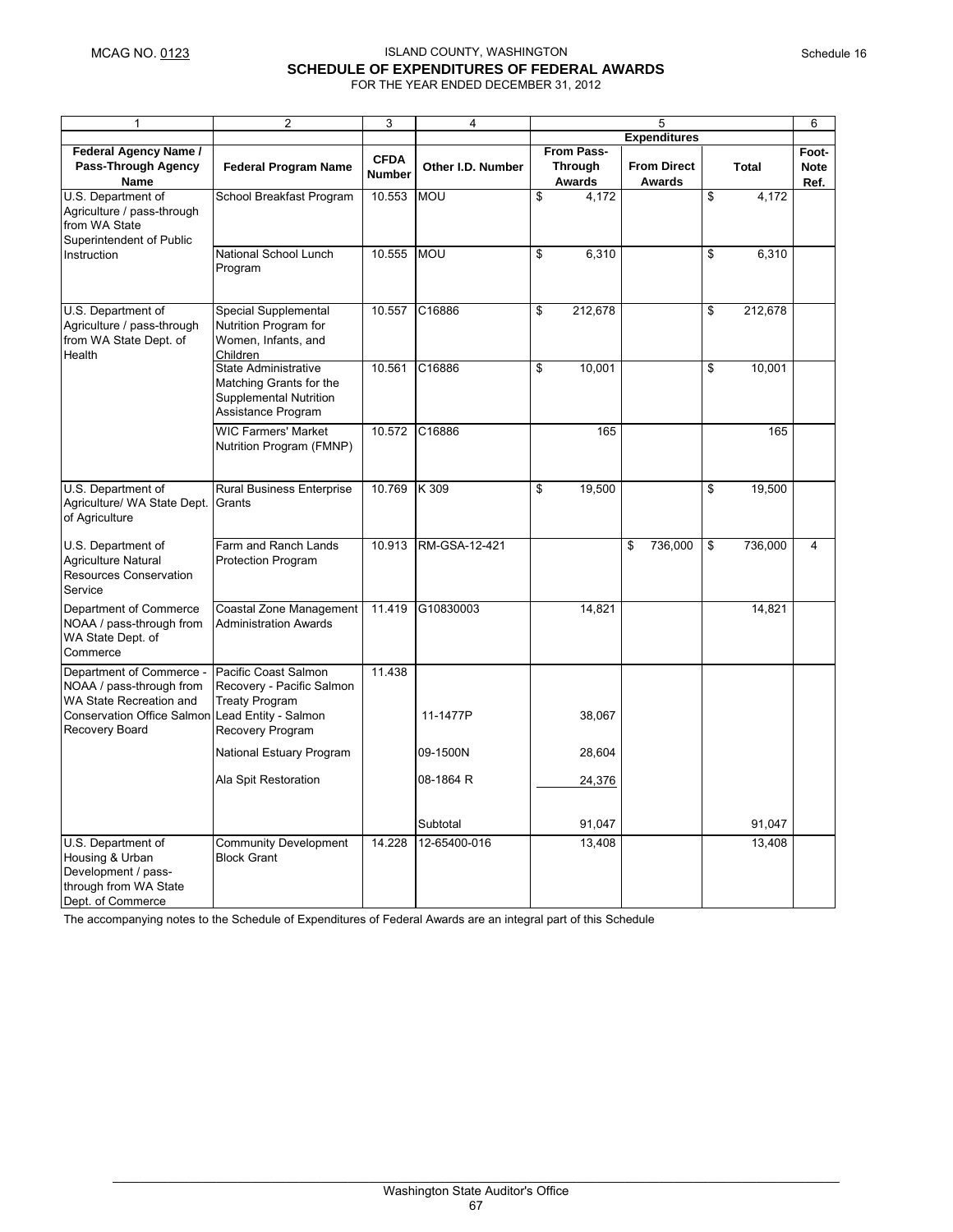#### MCAG NO. 0123 **ISLAND COUNTY, WASHINGTON SCHEDULE OF EXPENDITURES OF FEDERAL AWARDS** FOR THE YEAR ENDED DECEMBER 31, 2012

| 1                                                       | 2                                | 3                            | 4                 | 5              |                     |              |             |  |
|---------------------------------------------------------|----------------------------------|------------------------------|-------------------|----------------|---------------------|--------------|-------------|--|
|                                                         |                                  |                              |                   |                | <b>Expenditures</b> |              | 6           |  |
| Federal Agency Name /                                   |                                  |                              |                   | From Pass-     |                     |              | Foot-       |  |
| Pass-Through Agency                                     | <b>Federal Program Name</b>      | <b>CFDA</b><br><b>Number</b> | Other I.D. Number | <b>Through</b> | <b>From Direct</b>  | <b>Total</b> | <b>Note</b> |  |
| Name                                                    |                                  |                              |                   | Awards         | Awards              |              | Ref.        |  |
| U.S. Department of Justice                              | Law Enforcement                  | 16.001                       | C110849FED        | 895            |                     | 895          |             |  |
| Drug Enforcement                                        | Assistance Narcotics and         |                              |                   |                |                     |              |             |  |
| Administration / pass-                                  | Dangerous Drugs-                 |                              |                   |                |                     |              |             |  |
| through from Washington                                 | <b>Laboratory Analysis</b>       |                              |                   |                |                     |              |             |  |
| <b>State Patrol</b>                                     |                                  |                              |                   |                |                     |              |             |  |
| U.S. Department of Justice                              | Drug Court Discretionary         | 16.585                       | 2010-DC-BX-0047   |                | 14,275              | 14,275       |             |  |
| <b>Bureau of Justice</b>                                | <b>Grant Program</b>             |                              |                   |                |                     |              |             |  |
| Assistance                                              |                                  |                              |                   |                |                     |              |             |  |
| U.S. Department of Justice                              | Violence Against Women           | 16.588                       | F09-31103-056 &   | 24,602         |                     | 24,602       |             |  |
| pass-through from the                                   | Formula Grants                   |                              | F10-3103-142      |                |                     |              |             |  |
| Office of Crime Victims                                 |                                  |                              |                   |                |                     |              |             |  |
| Advocacy                                                |                                  |                              |                   |                |                     |              |             |  |
| U.S. Department of Justice                              | <b>Bullet Proof Vest</b>         | 16.607                       | ID04025006        |                | 1,911               | 1,911        |             |  |
| Bureau of Justice                                       | Partnership Program              |                              |                   |                |                     |              |             |  |
| Assistance                                              |                                  |                              |                   |                |                     |              |             |  |
|                                                         |                                  |                              |                   |                |                     |              |             |  |
| U.S. Department of Justice                              | Public Safety Partnership        | 16.710                       | WSMI10104         | 17,264         |                     | 17,264       |             |  |
| pass-through from                                       | and Community Policing           |                              |                   |                |                     |              |             |  |
| Washington Association of                               | Grants                           |                              |                   |                |                     |              |             |  |
| <b>Sheriffs and Police Chiefs</b>                       |                                  |                              |                   |                |                     |              |             |  |
| U.S. Department of                                      | Highway Planning and             |                              |                   |                |                     |              |             |  |
| Transportation / pass-                                  | Construction                     |                              |                   |                |                     |              |             |  |
| through from WA State                                   |                                  |                              |                   |                |                     |              |             |  |
| Dept. of Transportation                                 |                                  | 20.205                       | LA-6590           | 983            |                     |              |             |  |
|                                                         |                                  |                              | LA-7350           | 51,602         |                     |              |             |  |
|                                                         |                                  |                              | LA-7003           | 58,377         |                     |              |             |  |
|                                                         |                                  |                              | LA-7002           | 12,684         |                     |              |             |  |
|                                                         |                                  |                              | LA-7470           | 93,082         |                     |              |             |  |
|                                                         |                                  |                              | LA-6115           | 76,850         |                     |              |             |  |
|                                                         |                                  |                              | LA-7635           | 427,532        |                     |              |             |  |
|                                                         |                                  |                              |                   |                |                     |              |             |  |
|                                                         |                                  |                              | Subtotal          | 721,111        |                     | 721,111      |             |  |
| U.S. Department of                                      | State and Community              | 20.600                       | <b>MOU</b>        | 1,000          |                     |              |             |  |
| Transportation / pass-                                  | Highway Safety                   |                              |                   |                |                     |              |             |  |
| through from Washington                                 |                                  |                              |                   |                |                     |              |             |  |
| Association of Sheriffs and                             |                                  |                              |                   |                |                     |              |             |  |
| Police Chiefs                                           |                                  |                              |                   |                |                     |              |             |  |
|                                                         |                                  |                              |                   |                |                     |              |             |  |
| U.S. Department of                                      |                                  |                              | <b>MOU</b>        | 181            |                     |              |             |  |
| Transportation / pass-<br>through from WA Law           |                                  |                              |                   |                |                     |              |             |  |
| Enforcement Liaison                                     |                                  |                              |                   |                |                     |              |             |  |
| (WTSC)                                                  |                                  |                              | Subtotal          | 1,181          |                     | 1,181        |             |  |
|                                                         |                                  |                              |                   |                |                     |              |             |  |
| U.S. Department of                                      | <b>Alcohol Impaired Driving</b>  | 20.601                       | <b>MOU</b>        | 2,538          |                     | 2,538        |             |  |
| Transportation / pass-                                  | Countermeasures Incentive        |                              |                   |                |                     |              |             |  |
| through from Washington                                 | Grants I                         |                              |                   |                |                     |              |             |  |
| <b>Traffic Safety Commission</b>                        |                                  |                              |                   |                |                     |              |             |  |
| <b>Environmental Protection</b>                         | <b>Puget Sound Action</b>        | 66.123                       | 2012-11-1S/C16886 | 27,114         |                     |              |             |  |
| Agency / pass-through from                              | Agenda - Technical               |                              |                   |                |                     |              |             |  |
| WA State Dept. of Health                                | Investigations and               |                              |                   |                |                     |              |             |  |
|                                                         | <b>Implementation Assistance</b> |                              |                   |                |                     |              |             |  |
|                                                         | Program                          |                              |                   |                |                     |              |             |  |
| <b>Environmental Protection</b>                         |                                  |                              | 2012-11-1S/C16886 | 54,437         |                     |              |             |  |
| Agency / pass-through from<br>WA State Dept. of Natural |                                  |                              |                   |                |                     |              |             |  |
| Resources                                               |                                  |                              |                   |                |                     |              |             |  |
|                                                         |                                  |                              | Subtotal          | 81,551         |                     | 81,551       |             |  |
|                                                         |                                  |                              |                   |                |                     |              |             |  |

The accompanying notes to the Schedule of Expenditures of Federal Awards are an integral part of this Schedule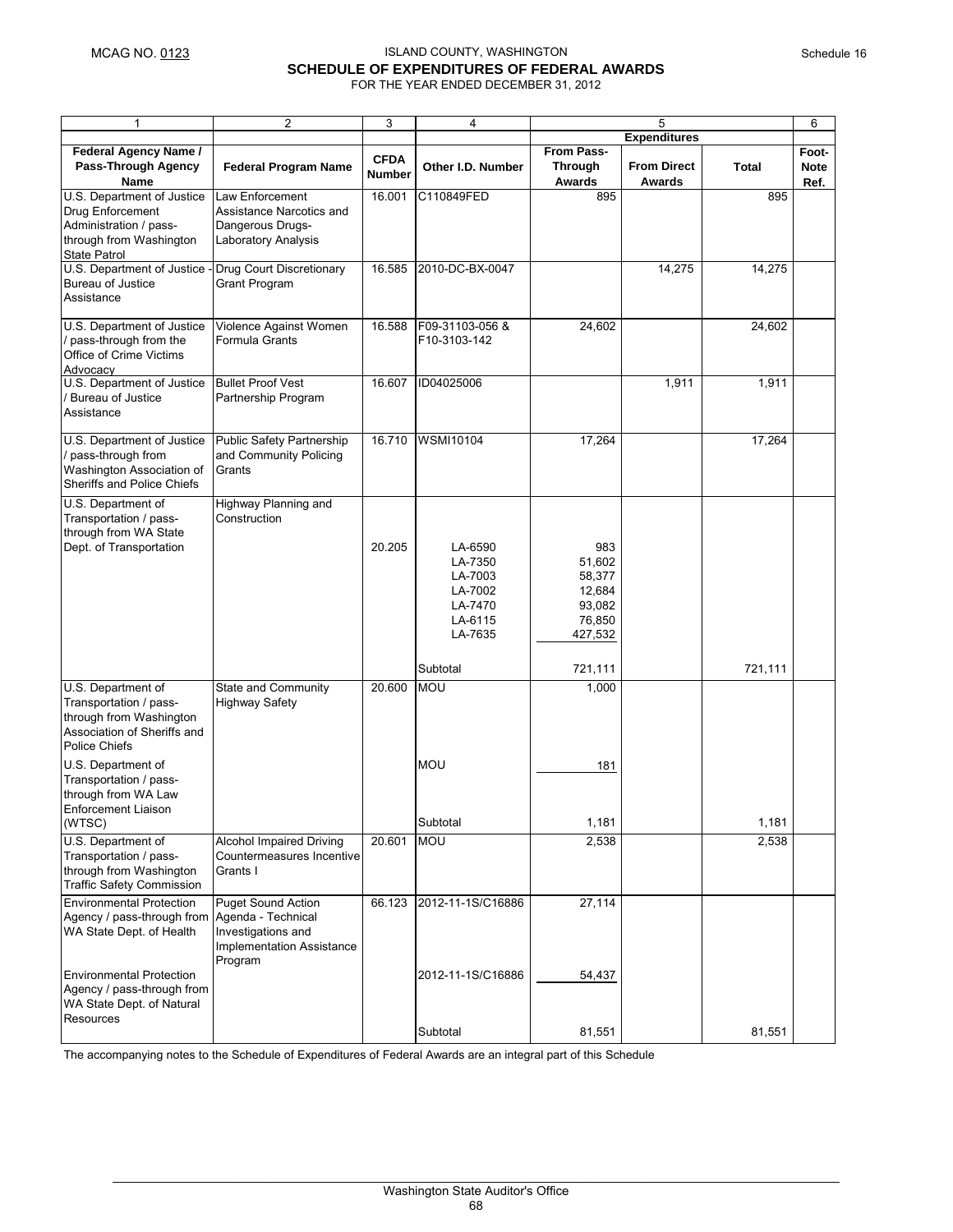#### MCAG NO. 0123 **ISLAND COUNTY, WASHINGTON SCHEDULE OF EXPENDITURES OF FEDERAL AWARDS** FOR THE YEAR ENDED DECEMBER 31, 2012

| 1                                                                                                                                   | 2                                                                                                                                                                                                                                                               | 3             | 4                                  | 5                                   |                                    |                      |  |
|-------------------------------------------------------------------------------------------------------------------------------------|-----------------------------------------------------------------------------------------------------------------------------------------------------------------------------------------------------------------------------------------------------------------|---------------|------------------------------------|-------------------------------------|------------------------------------|----------------------|--|
|                                                                                                                                     |                                                                                                                                                                                                                                                                 |               |                                    |                                     | <b>Expenditures</b>                | 6                    |  |
| Federal Agency Name /<br>Pass-Through Agency                                                                                        | <b>Federal Program Name</b>                                                                                                                                                                                                                                     | <b>CFDA</b>   | Other I.D. Number                  | <b>From Pass-</b><br><b>Through</b> | <b>From Direct</b><br><b>Total</b> | Foot-<br><b>Note</b> |  |
| Name                                                                                                                                |                                                                                                                                                                                                                                                                 | <b>Number</b> |                                    | Awards                              | Awards                             | Ref.                 |  |
| <b>Environmental Protection</b><br>Agency / pass-through from<br>WA State Dept. of Ecology                                          | National Estuary Program                                                                                                                                                                                                                                        | 66.456        | G1200287                           | 31.696                              | 31,696                             |                      |  |
| <b>Environmental Protection</b><br>Agency / pass-through from<br>WA State Dept. of Ecology                                          | Nonpoint Source<br><b>Implementation Grants</b>                                                                                                                                                                                                                 | 66.460        | G1200280                           | 25,670                              | 25,670                             |                      |  |
| <b>Environmental Protection</b><br>Agency / pass-through from<br>WA State Dept. of Ecology                                          | Capitalization Grants for<br><b>Drinking Water State</b><br><b>Revolving Funds</b>                                                                                                                                                                              | 66.468        | C16886                             | 14,500                              | 14,500                             |                      |  |
| <b>Environmental Protection</b><br>Agency / pass-through from<br><b>Washington State</b><br>University                              | Beach Monitoring and<br>Notification Program<br><b>Implementation Grants</b>                                                                                                                                                                                    | 66.472        | C16886                             | 9,066                               | 9,066                              |                      |  |
| Department of Health and<br>Human Services / pass-<br>through from National<br>Assoc. of County and City<br><b>Health Officials</b> | <b>Medical Reserve Corps</b><br>Small Grant Program                                                                                                                                                                                                             | 93.008        | MRC-11441                          | 5.000                               | 5,000                              |                      |  |
| U.S. Department of Health<br>and Human Services / pass-<br>through from the WA State<br>Dept. of Social and Health<br>Services      | <b>Public Health Emergency</b><br>Preparedness                                                                                                                                                                                                                  | 93.069        | C16886                             | 23,700                              | 23,700                             |                      |  |
| U.S. Department of Health                                                                                                           | <b>Immunization Grants</b>                                                                                                                                                                                                                                      | 93.268        | C14949                             | 10,109                              |                                    | $\overline{2}$       |  |
| and Human Services / pass<br>through from the WA State                                                                              | FA 317 Immunizations                                                                                                                                                                                                                                            |               | C16886                             | 2,357                               |                                    |                      |  |
| Dept. of Health                                                                                                                     | <b>VFC OPC Immunizations</b>                                                                                                                                                                                                                                    |               | C16886                             | 3,426                               |                                    |                      |  |
|                                                                                                                                     | AFIX Immunizations                                                                                                                                                                                                                                              |               | C16886                             | 2,539                               |                                    |                      |  |
|                                                                                                                                     |                                                                                                                                                                                                                                                                 |               | Subtotal                           | 18,431                              | 18,431                             |                      |  |
| U.S. Dept of Health and<br>Human Services / pass-<br>through from WA State<br>Dept. of Health                                       | PPHF 2012 National Public<br>Health Improvement<br>Initiative                                                                                                                                                                                                   | 93.507        | C16886                             | 10,044                              | 10,044                             |                      |  |
| U.S. Dept of Health and<br>Human Services / pass-<br>through from WA State<br>Dept. of Health                                       | PPHF 2012 - Prevention<br>and Public Health Fund<br>(Affordable Care Act)<br>Capacity Building<br>Assistance to Strengthen<br>Public Health Immunization<br>Infrastructure and<br>Performance financed in<br>part by 2012 Prevention<br>and Public Health Funds | 93.539        | C16886                             | 397                                 | 397                                |                      |  |
| U.S. Department of Health<br>and Human Services / pass-<br>through from the WA State<br>Dept. of Social and Health                  | <b>Child Support Enforcement</b>                                                                                                                                                                                                                                | 93.563        | 75-1501-0-1-609<br>75-1501-0-1-609 | 44,813<br>53,722                    |                                    |                      |  |
| Services                                                                                                                            |                                                                                                                                                                                                                                                                 |               |                                    |                                     |                                    |                      |  |
|                                                                                                                                     |                                                                                                                                                                                                                                                                 |               | Subtotal                           | 98,535                              | 98,535                             |                      |  |

The accompanying notes to the Schedule of Expenditures of Federal Awards are an integral part of this Schedule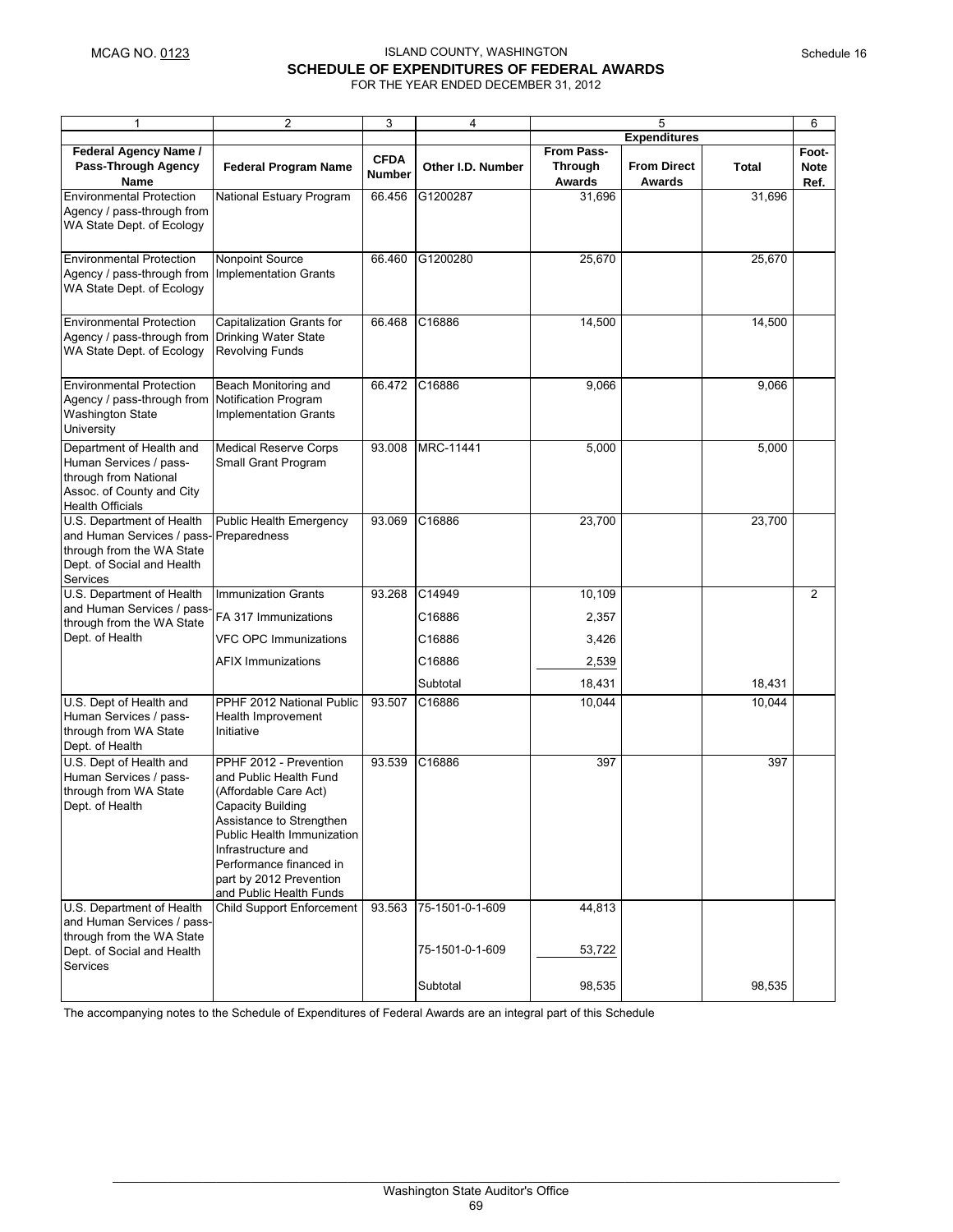#### MCAG NO. 0123 **ISLAND COUNTY, WASHINGTON SCHEDULE OF EXPENDITURES OF FEDERAL AWARDS** FOR THE YEAR ENDED DECEMBER 31, 2012

| $\mathbf{1}$                         | 2                               | 3             | $\overline{4}$           | 5                   |                    |                 | 6           |
|--------------------------------------|---------------------------------|---------------|--------------------------|---------------------|--------------------|-----------------|-------------|
|                                      |                                 |               |                          | <b>Expenditures</b> |                    |                 |             |
| <b>Federal Agency Name /</b>         |                                 |               |                          | <b>From Pass-</b>   |                    |                 | Foot-       |
| Pass-Through Agency                  | <b>Federal Program Name</b>     | <b>CFDA</b>   | Other I.D. Number        | <b>Through</b>      | <b>From Direct</b> | <b>Total</b>    | <b>Note</b> |
| <b>Name</b>                          |                                 | <b>Number</b> |                          | Awards              | Awards             |                 | Ref.        |
| Department of Health and             | Voting Access for               | 93.617        | G-12/176                 | 42,695              |                    | 42,695          |             |
| Human Services / pass-               | Individuals with Disabilities   |               |                          |                     |                    |                 |             |
| through from Washington              | <b>Grants to States</b>         |               |                          |                     |                    |                 |             |
| Secretary of State                   |                                 |               |                          |                     |                    |                 |             |
|                                      |                                 |               |                          |                     |                    |                 |             |
| U.S. Department of Health            | <b>Medical Assistance</b>       | 93.778        |                          |                     |                    |                 |             |
| and Human Services / pass-           | Program                         |               |                          |                     |                    |                 |             |
| through from the WA State            | <b>Medicaid Administrative</b>  |               | 0963-53329               | 100,000             |                    |                 |             |
| Dept. of Social and Health           | Match                           |               |                          |                     |                    |                 |             |
| Services                             | Child Prev Oral Health          |               | 1163-33933               | 9,500               |                    |                 |             |
|                                      |                                 |               | Subtotal                 | 109,500             |                    | 109,500         |             |
|                                      |                                 |               |                          |                     |                    |                 |             |
| U.S. Department of Health            | <b>Block Grants for</b>         | 93.958        | FBG 11-12                | 16,682              |                    | 16,682          |             |
| and Human Services / pass            | <b>Community Mental Health</b>  |               |                          |                     |                    |                 |             |
| through from North Sound             | Services                        |               |                          |                     |                    |                 |             |
| <b>Mental Health Services</b>        |                                 |               |                          |                     |                    |                 |             |
| Admin                                |                                 |               |                          |                     |                    |                 |             |
| U.S. Department of Health            | <b>Block Grants for</b>         | 93.959        | 1163-27304               | 164,544             |                    | 164,544         |             |
| and Human Services / pass-           | <b>Prevention and Treatment</b> |               |                          |                     |                    |                 |             |
| through from WA State                | of Substance Abuse -            |               |                          |                     |                    |                 |             |
| Dept. of Social and Health           | Federal Grant in Aid            |               |                          |                     |                    |                 |             |
| Services                             |                                 |               |                          |                     |                    |                 |             |
|                                      |                                 |               |                          |                     |                    |                 |             |
| Department of Health and             | Preventive Health and           | 93.991        | 1063-95382               | 4,799               |                    | 4,799           |             |
| Human Services pass-                 | <b>Health Services Block</b>    |               |                          |                     |                    |                 |             |
| through from WA State                | Grant                           |               |                          |                     |                    |                 |             |
| Dept. of Social and Health           |                                 |               |                          |                     |                    |                 |             |
| Services                             | Maternal and Child Health       | 93.994        | C16886                   | 48,040              |                    | 48,040          |             |
|                                      | Services Block Grant to the     |               |                          |                     |                    |                 |             |
|                                      | <b>States</b>                   |               |                          |                     |                    |                 |             |
| Department of Homeland               | <b>Boating Safety Financial</b> | 97.012        | 2009-37                  | 42,183              |                    | 42,183          |             |
| Security / pass-through              | Assistance                      |               |                          |                     |                    |                 |             |
| from WA State Parks and              |                                 |               |                          |                     |                    |                 |             |
| <b>Recreation Commission</b>         |                                 |               |                          |                     |                    |                 |             |
|                                      |                                 | 97.042        | E12-065                  |                     |                    |                 |             |
| Department of Homeland               | <b>Emergency Management</b>     |               |                          | 15,551              |                    | 15,551          |             |
| Security / pass-through              | <b>Performance Grants</b>       |               |                          |                     |                    |                 |             |
| from WA State Military               | (EMPG)                          |               |                          |                     |                    |                 |             |
| Department                           |                                 |               |                          |                     |                    |                 |             |
|                                      | <b>Homeland Security Grant</b>  |               | 97.067 E11-093 / E10-206 | 151,177             |                    | 151,177         | 3           |
|                                      | Program                         |               |                          |                     |                    |                 |             |
|                                      |                                 |               |                          |                     |                    |                 |             |
|                                      |                                 |               |                          | \$                  |                    |                 |             |
| <b>Total Federal Awards Expended</b> |                                 |               |                          | 2,053,454           | \$<br>752,186      | \$<br>2,805,640 |             |

The accompanying notes to the Schedule of Expenditures of Federal Awards are an integral part of this Schedule.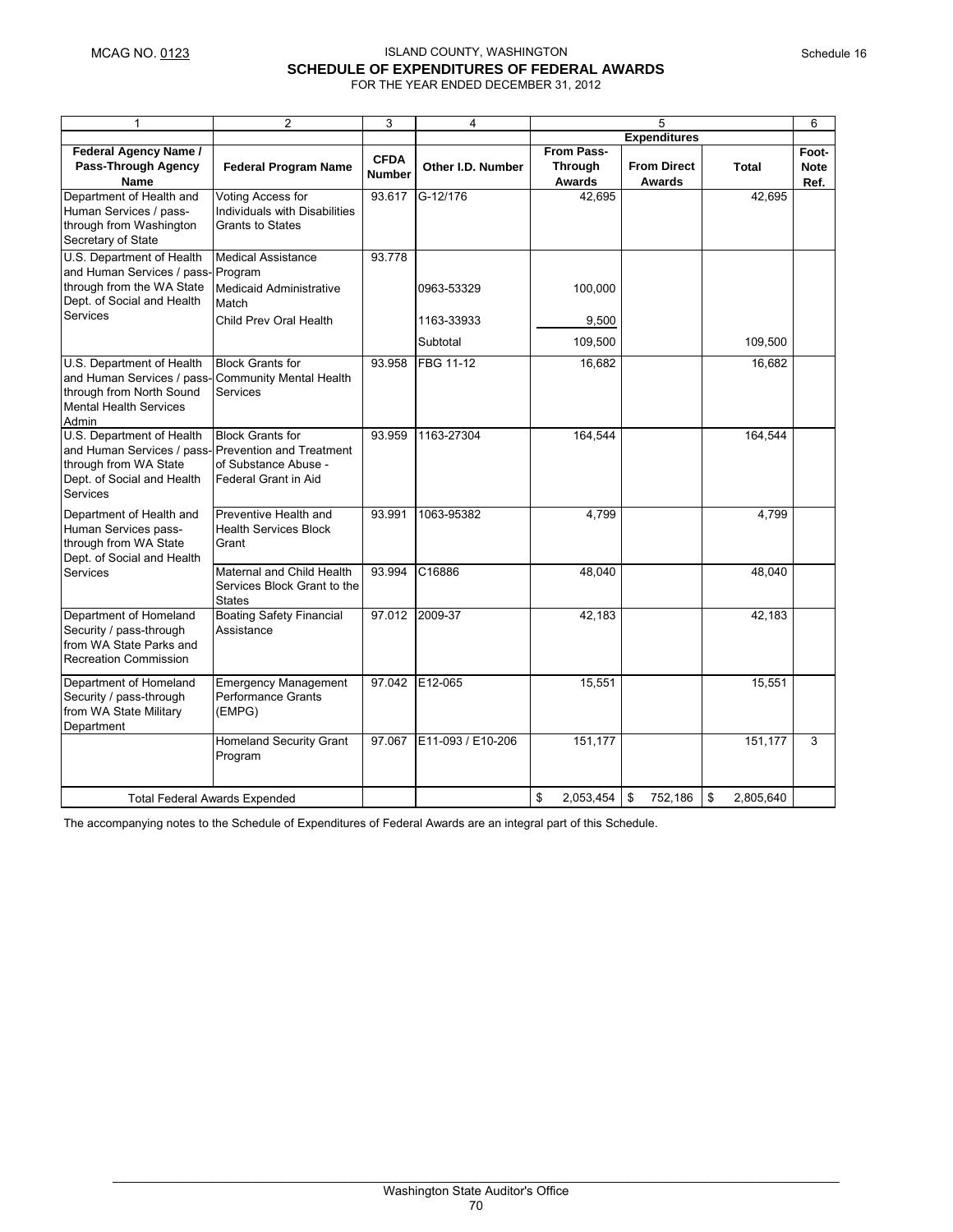#### ISLAND COUNTY, WASHINGTON **NOTES TO THE SCHEDULE OF EXPENDITURES OF FEDERAL AWARDS** FOR THE YEAR ENDED DECEMBER 31, 2012

### NOTE 1 - BASIS OF ACCOUNTING

The Schedule of Expenditures of Federal Awards is prepared on the same basis of accounting as the County's financial statements. The County uses the modified accrual basis of accounting for all fund types except for the Proprietary fund types, which use the full accrual basis.

## NOTE 2- NONCASH AWARDS - VACCINATIONS

The amount of vaccines reported on the schedule is the value of vaccines received by the County during the current year and priced based on Fair Market Value.

## NOTE 3 - AMOUNTS AWARDED TO SUBRECIPIANTS

Included in the amount expended for this program is \$ 34,608 that was passed through to Island County Fire Protection District No. 1 and \$47,404.25 that was passed through to ICOM that administered their own projects.

## NOTE 4 - AWARDS - REAL PROPERTY

The County received conservation easements to real property partially purchased with Federal Department of Agriculture dollars by the Whidbey Camano Land Trust and Island County. The amount reported on the schedule is the total amount of federal awards for the projects which the County was a party.